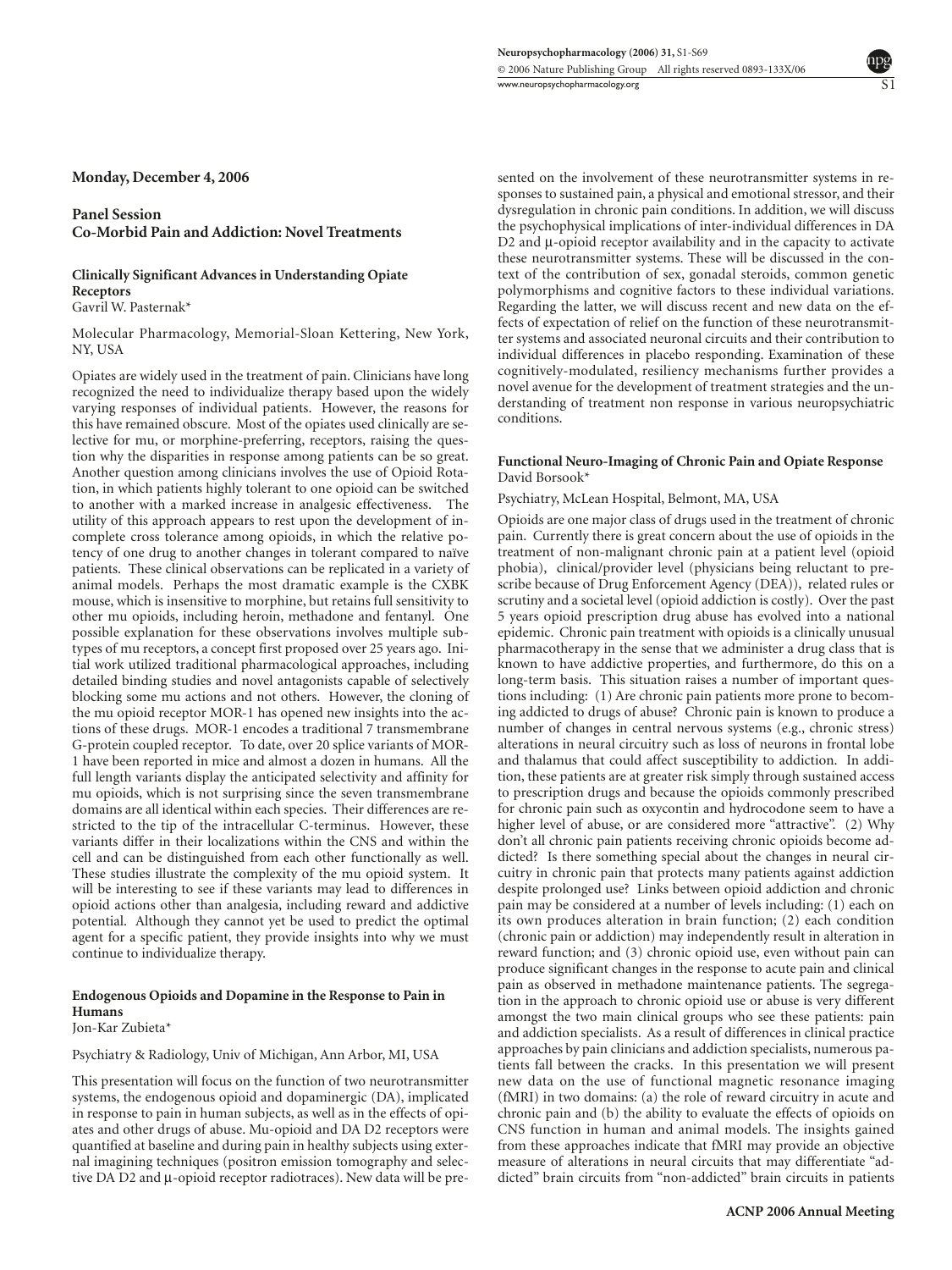with chronic pain and provide a method for validation of tools used to monitor patients in the clinic.

**Answering the Key Questions About Co-Morbid Pain and Addiction: Intersection of Clinical Research, Epidemiology, and Policy** Nathaniel Katz\*

Anesthesia, Tufts Univ. School of Medicine, Boston, MA, USA

This enormous gap between vigorous laboratory research and scant clinical research on pain and opioid abuse is beginning to close. There has been a rapid acceleration of clinical research in the areas of epidemiology, patient assessment, pharmaceutics, and clinical interventions. Several survey studies on patients in opioid abuse treatment have found the prevalence of co-morbid chronic pain ranging from 25-62%. In pain treatment settings, prevalence of urine toxicology screens suggestive of co-morbid substance abuse has been found to range from 20-40%. An important point beginning to be illuminated by these recent studies is the question of whether an individual without previous addiction can become addicted after exposure to prescription opioids. While there is little direct information, two studies have reported the proportion of patients being treated for opioid addiction who did not have substance abuse disorders prior to exposure to prescription opioids ranges from 10-25%. A number of new approaches with regards to the development and validation of scales to measure the extent of prescription opioid abuse among pain patients are emerging. The SOAPP is a newly validated screening tool to predict prescription opioid abuse in medical practice. The recently developed Version 2 has been found to have a sensitivity of 0.81 and specificity of 0.68. A second instrument called the COMM has been developed as an assessment of whether a pain patient is currently abusing his/her prescription opioids. The recently reported validation study found that the scale had a Coefficient α of .86, test-retest reliability ICC of .86, sensitivity of .77, and specificity of .66 (at a cutoff score of 8). The traditional view that patients with pain do not develop euphoria from opioids has only recently been examined. A small recently conducted pilot study compared patients who received opioids for pain who went on to develop prescription opioid addiction to patients who received opioids for pain who did not develop addiction. The study found that in contrast to the traditional view, addicted patients reported that at the time they first received opioids they experienced significant levels of euphoria (based on ARCI inventory) compared to non-addicted patients.

### **Panel Session**

# **Determinants of Vulnerability to Nicotine Addiction in Schizophrenia**

### **The Epidemiology of Tobacco Use in Schizophrenia** Jose De Leon\*

### Psychiatry, University of Kentucky, Lexington, KY, USA

A meta-analysis of studies demonstrated that schizophrenia is consistently and strongly associated with tobacco smoking behaviors all over the world. Forty-two samples of schizophrenia patients provided a current smoking prevalence of 62% (4686/7593) and a world average odds ratio (OR) of 5.3 for current smoking when compared with the general population. Out of the 42 ORs, 37 were significantly higher than 1.0. The increased current smoking in schizophrenia reflects increased smoking initiation and decreased smoking cessation. Survival analyses of U.S. and Spanish samples suggested that a person with schizophrenia or vulnerable to schizophrenia who is older than 20 years has a higher daily smoking initiation risk than controls. Moreover, the association between smoking and schizophrenia may not be due to prodromal changes. In two survival analyses, after age 20, smoking initiation rates were higher in schizophrenia patients who started daily smoking at least five years before illness onset than in controls. Thus, schizophrenia vulnerability may be associated with increased vulnerability to starting smoking. People from the general population are not good controls in schizophrenia studies unless a careful control of educational levels and gender is performed. After gender stratification, patients with other severe mental illnesses may be a better control group since they are similar to schizophrenia patients in socioeconomic and educational backgrounds and share other confounding factors such as increased alcohol and illegal drug use and treatment settings. When combining 18 studies (from 9 nations), the significant world average OR for current smoking in schizophrenia versus other mental illnesses was 1.9. Three studies used logistic regression to control for confounding factors, providing significant adjusted ORs ranging between 2 and 3. Limited tobacco access can eliminate the strong association between schizophrenia and current smoking in some nations. Of the 5 nonsignificant ORs from 42 OR, three came from Colombian studies comparing current smoking prevalences in schizophrenia versus those in the general population (18%). However, the 3 ORs were not adjusted for confounders. A matched study included 73 schizophrenia patients, 111 patients with mood disorders and 2 controls from the general population. The previously observed lack of association between schizophrenia and current smoking was due to lack of control of important confounding variables because of the absence of a control group. The careful matching that controlled for confounders, suggested that the association between schizophrenia and smoking behaviors can stand in populations with low monetary income and low smoking rates. The matched study also suggested that the association between severe mood disorders (bipolar and major depression) and smoking is not as strong as that observed between schizophrenia and smoking, and may not be observable in countries where people have limited economic resources.

## **Vulnerability to Nicotine Addiction in Schizophrenia: Self Medication?**

Sherry Leonard\*, Sharon Mexal, Ann Olincy and Robert Freedman

Psychiatry, University of Colorado, Denver, CO, USA

Most schizophrenics are heavy users of tobacco products. More than 80% of patients smoke compared to approximately 25% of the general population. It has been proposed that smoking in schizophrenics may represent a form of self-medication. Schizophrenics use high-tar cigarettes and extract more nicotine by inhaling deeper and smoking the cigarette more completely. Nicotine, administered as either gum or in cigarettes, has been found to normalize a common auditory sensory processing deficit, the P50 deficit and also to improve eye-tracking abnormalities. Recent data suggests that cognitive deficits may also be improved by smoking in patients. Schizophrenics express lower levels of nicotinic receptors in both postmortem brain and in peripheral blood leukocytes. These receptors flux calcium, resulting in downstream effects on gene expression. Utilizing microarraybased analysis, we have evaluated gene expression in postmortem hippocampus from control and schizophrenic smokers and nonsmokers. Expression of more than 250 genes was changed in brain of smokers, including genes expressed in excitatory NMDA pathway. In schizophrenic smokers, however, regulation of gene expression was not the same as in controls. We found that smoking in these patients, again including genes in the NMDA postsynaptic density, differentially regulated 77 genes. The pattern of regulation was generally the same. Levels of mRNA for specific genes, including NCAM, calcineurin A-gamma, and the alpha 7 nicotinic acetylcholine receptor subunit were aberrant in schizophrenic non-smokers and were brought to control levels, or normalized, in schizophrenic smokers. These findings are consistent with a hypothesis of self-medication, but normalization of gene expression by smoking in schizophrenics may make them particularly vulnerable to nicotine addiction.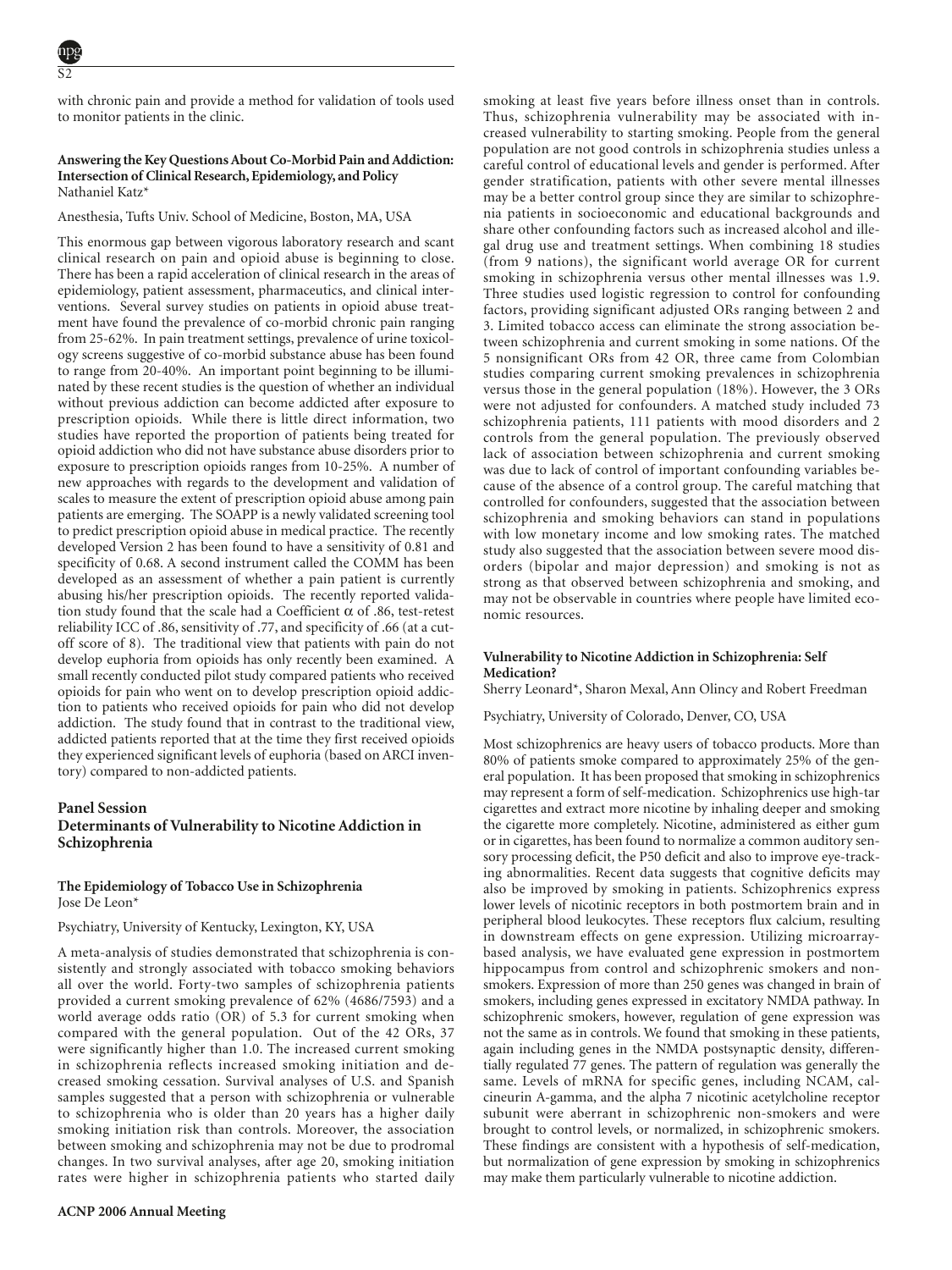### **[I-123] 5-IA-85380 SPECT Imaging of Beta2 Nicotinic Acetylcholine Receptors in Recently Abstinent Control & Schizophrenic Smokers**

Deepak C. D'Souza\*, Julie Staley, Tahir Tellioglu, Frederic Bois and John H. Krystal

Psychiatry, Yale University, New Haven, CT, USA

**Background:** Schizophrenic patients and individuals who go on to develop schizophrenia have high rates of comorbid tobacco smoking, smoke more cigarettes and extract more nicotine from cigarettes than other smokers. Chronic nicotine exposure upregulates nicotinic agonist binding to brain nicotinic acetylcholine receptors (nAChR). Postmortem studies have showed higher nicotinic agonist binding in the frontal cortex and hippocampus in control smokers compared to nonsmokers, but not in schizophrenic smokers suggesting a dysfunction in nAChR regulation in schizophrenia. The relevance of this upregulation and the failure of it in schizophrenia in relation to clinical symptoms and cognitive deficits is not yet known.

**Objective:** To determine the effects of tobacco smoking on beta2 nicotinic acetylcholine receptor (Beta2-nAChR) availability in control and schizophrenic smokers compared to control never smokers using [I-123]5-IA85380 ([I-123]5-IA) SPECT imaging.

**Methods:** Beta2-nAChR were imaged in control never smokers (n  $=16$ ), control smokers (n  $=16$ ) and schizophrenic smokers (n=4) using theBeta2 subunit specific nicotinic agonist radiotracer [I-123]5-IA and SPECT. Schizophrenic and control smokers abstained from smoking for approximately 4-9 days (using progressive reinforcement techniques contingent on abstinence which was biochemically verified using cotinine and carbon monoxide levels) to allow sufficient time for residual nicotine to clear from the brain. Schizophrenic smokers were hospitalized to achieve confirmed abstinence. Subjects were studied using SPECT and 5-IA followed by MRI for coregistration of SPECT data. In schizophrenic smokers, cognitive testing (attention, working memory, selective attention and verbal learning and recall) was assessed while smoking as usual, 24hours after quitting, 5 days abstinence and if subjects resume smoking with the goal of correlating cognitive data with regional brain [I-123]5-IA uptake.

**Preliminary Results:** [I-123]5-IA uptake was significantly higher in cortical brain areas (26-36%), striata (27%) and cerebella (25%) of recently abstinent (4-9 days) control smokers compared to control never smokers. Consistent with post mortem data, healthy smokers have 30% higher beta2-nAChR availability compared to never smokers. Further, consistent with post-mortem studies pilot data (n=4) show that relative to control smokers, [I-123]5-IA uptake was significantly lower in the frontal and occipital cortices ( $p$  <0.05), and trended towards towards lower [I-123]5-IA uptake in the parietal, anterior cingulate and temporal cortices in schizophrenic smokers. Interestingly, there was no difference in [I-123]5-IA uptake in the caudate, putamen and cerebellum between the schizophrenic and control smokers.

**Conclusions:** These preliminary findings may reflect a failure to upregulate B2-nAChR in a region specific manner in schizophrenic smokers, and may contribute to nicotine addiction vulnerability in schizophrenia. Supported in part by R01 DA015577; TTURC P50AA15632, MIRECC and VACHS Schizophrenia Center.

# **Effects of Cigarette Smoking on Neurocognitive Deficits in Patients with Schizophrenia**

Tony P. George\* and Kristi A. Sacco

Psychiatry, Yale University, New Haven, CT, USA

There is increasing evidence suggesting that the high prevalence of cigarette smoking, heavy nicotine dependence, and frequent cessation failure in patients with schizophrenia may relate to trait features of schizophrenic illness, such as neurocognitive dysfunction associated with this disorder. We have conducted a series of human laboratory



studies which have suggested that: 1) smoking abstinence is associated with selective impairment of certain types of cognitive performance including visuospatial working memory, sustained attention, and sensorimotor gating (prepulse inhibition) in patients with schizophrenia who smoke as compared to smoking controls; 2) that these effects of cigarette smoking are dependent on neuronal nicotinic receptor (NNR) stimulation, as such effects are blocked by pretreatment with the NNR antagonist mecamylamine. Furthermore, the presence and severity of prefrontal executive cognitive dysfunction before a quit attempt (e.g. deficits in performance of WCST, visuospatial working memory, Trails B or Digit Span-Backwards) has been associated with a decreased likelihood of smoking cessation in two independent smoking cessation trials from our group at Yale University, a finding not observed in non-psychiatric control smokers. This suggests that relatively intact prefrontal executive function is required to learn the skills to quit smoking in these patients, and that such deficits constitute a vulnerability factor to smoking cessation failure. Collectively, our findings suggest that the development of therapeutic agents based on NNR systems (but without the harmful effects of tobacco) may lead to better pharmacological treatments for cognitive dysfunction in schizophrenia, and for the treatment of comorbid nicotine dependence in this disorder. Supported in part by grants R01-DA-14039, R01-DA-13672 and K02-DA-16611 from NIDA/NIH (to TPG) and NARSAD Young Investigator (to KAS) and Independent Investigator (to TPG) Awards.

#### **Panel Session**

**New and Differing Roles for Brain-Derived Neurotrophic Factor in Cocaine Addiction**

## **The Role of the Brain-Derived Neurotrophic Factor/Dopamine D3 Receptor Pathway in the Responses to Drugs and Drug-Associated Stimuli**

Pierre Sokoloff\*, Olivier Guillin, Bernard Le Foll and Ludovic Leriche

Neurology-Psychiatry, Institut de Recherche Pierre Fabre, Castres, France

In addition to its role as a neurotrophin, brain-derived neurotrophic factor (BDNF) appears to function as a neurotransmitter, as suggested by the observations that it is anterogradely transported and released in an activity-dependent manner by neurons and produces rapid synaptic responses. BDNF is largely expressed in the dopamine mesolimbic system, which is an important anatomical substrate for cocaine reinforcement and cocaine-seeking behavior. BDNF supply is provided by both dopamine neurons originating from the ventral tegmental area (VTA) and glutamatergic afferents from the prefrontal cortex (PFC) and amygdala to the nucleus accumbens (Nac). Timedependent alterations of mesolimbic BDNF after cocaine withdrawal accompany "incubation" of craving and application of exogenous BDNF into the Nac or VTA increases response to cocaine-associated stimuli and induces long-lasting enhancement of cocaine seeking; in contrast BDNF infusions in the PFC attenuates reinstatement of cocaine seeking (see other speakers in this panel). The dopamine D3 receptor (D3R) present in the nucleus accumbens is an important mediator of the responses to drug cues. Thus, several D3R-selective partial agonists and antagonists inhibit operant and non operant responses to exposure to stimuli associated with various abused drugs, including psychostimulants, opioids, nicotine and alcohol, but not with natural reinforcers such as food. These D3R ligands have no intrinsic reinforcing properties and do not interfere with the reinforcing properties of drugs. D3R expression is controlled by BDNF originating from either VTA dopamine neurons or PFC glutamate neurons. Exposure to drugs elicit a transient increase in BDNF expression in the PFC, but a long-lasting increase in D3R expression in the Nac, whereas exposure to drug cues elicits persistent increase in expression of BDNF in the VTA and D3R in the Nac. However, chronic systemic infusion of the psychotomimetic drug MK-801 also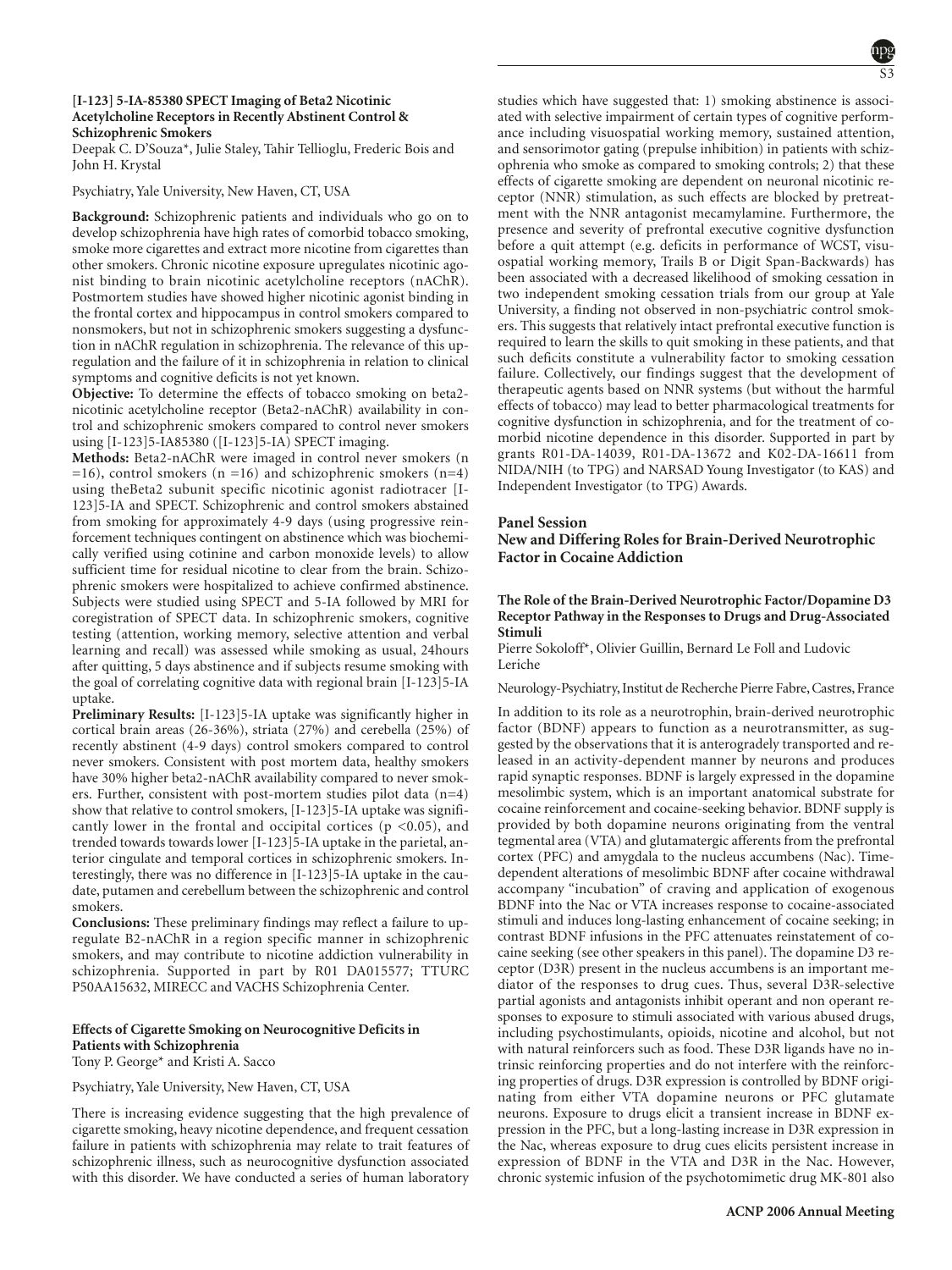elicits activation of the PFC to Nac BDNF/D3R pathway, which is accompanied by PFC dysfunction and psychotic-like behavioral disturbances, which are corrected by D3R-selective ligands or antipsychotic drugs. These results suggest that activation of the BDNF/D3R pathways may facilitate drug cue-induced drug seeking or craving in addiction, but that the anatomical location of the primary changes, VTA or PFC, may modulate the behavioral outcomes.

# **A Single BDNF Infusion into the Medial Prefrontal Cortex Suppresses Contextual-, Cue-, and Cocaine-Induced Reinstatement of Cocaine-Seeking Behavior**

Jacqueline F. McGinty\*, William J. Berglind, Rita L. Fuchs and Ronald E. See

# Neurosciences, Med Univ SC, Charleston, SC, USA

Chronic exposure to cocaine induces long-lasting neuroadaptations within the mesocorticolimbic and mesocorticostriatal pathways that are thought to underlie the emergence and expression of addictive behaviors. Infusion of brain derived neurotrophic factor (BDNF) within the nucleus accumbens (NAc) or the ventral tegmental area (VTA) has been demonstrated to augment cocaine reinforcement and the reinstatement of cocaine-seeking behavior. However, the dorsal striatum (caudate-putamen) and ventral striatum (NAc) receive most of their BDNF by anterograde transport from corticostriatal, not mesostriatal, pathways. Yet little is known about the role of BDNF in the projections from the pre-frontal cortex (PFC) to the dorsal and ventral striatum that are critical to relapse behaviors. Therefore, in the present study, rats self-administered cocaine (0.2 mg/inf) on an FR1 schedule of reinforcement, with contingent presentation of a light and tone, during 2 hour sessions per day for 10 days. Immediately after the 10th self-administration session, rats received bilateral intra-PFC or intra-VTA infusions of BDNF (0.75µg/0.5µl/side) or vehicle (PBS, 0.5µl). Following 7 days of abstinence in the home cage, rats were re-exposed to the self-administration environment in the response-contingent presence of the conditioned light and tone stimuli during a 2-hour session. Rats that had received intra-PFC infusions of BDNF exhibited significantly less active lever responding during this test relative to vehicle-treated rats. Similarly, rats that received intra-PFC infusions of BDNF exhibited less lever responding following extinction and a conditioned cue (tone and light) test or a cocaine challenge (10 mg/kg, i.p.). This evidence sharply contrasts with animals that received intra-VTA infusions of BDNF in which reinstatement behaviors were augmented or not changed. These data implicate BDNF in the PFC as an important suppressor of relapse to cocaine seeking. Supported by P50 DA015369.

# **Dynamic Regulation of Nucleus Accumbens Brain-Derived Neurotrophic Factor Produces Enduring Addiction-Related Changes in Cocaine Self-Administration and Relapse** Danielle L. Graham\*, Ralph DiLeone and David W. Self

# Psychiatry, UT Southwestern Medical Center, Dallas, TX, USA

Chronic psychostimulant use produces both transient and enduring neuroadaptations in the mesolimbic dopamine pathway that may differentially contribute to addiction-related escalation in cocaine selfadministration (SA), and enhance the propensity for relapse in prolonged abstinence. Brain-derived neurotrophic factor (BDNF), a downstream target of CREB-regulated gene transcription, could induce long-term neuroplasticity that underlies persistent behavioral changes in cocaine addiction. While normal levels of BDNF expression in striatal neurons are very low, we found that daily intravenous cocaine SA (4 hrs/day) induced a 2-3 fold increase in BDNF mRNA levels in both core and shell subregions of the nucleus accumbens (NAc), while proBDNF (precursor) protein levels increased by 26%, but only in the shell subregion. Cocaine-induced elevations in BDNF protein were paralleled by TrkB-mediated PLCγ phosphorylation, an effect blocked by intra-NAc anti-BDNF infusions, suggesting that newly synthesized BDNF is released by cocaine SA. Both BDNF levels and PLCγ phosphorylation returned to basal levels 24 hrs after cocaine SA. Thus, NAc BDNF activity rises and falls following each cocaine SA binge. To study the role of this dynamic BDNF regulation in addictive behavior, we tested the effects of repeated daily intra-NAc BDNF and ANTI-BDNF infusions on subsequent cocaine-taking and -seeking behaviors in self-administering rats. Following acquisition and stabilization of cocaine SA, animals received five daily intra-NAc shell microinfusions of BDNF (2.5µg/0.5µl/side), ANTI-BDNF (5µg/0.5µl/side) or PBS/IGG, immediately after each 4-hr SA session. The following week, animals were tested in either fixed or progressive ratio cocaine SA dose-response procedures. In fixed ratio testing, BDNF-treated animals exhibited a vertical and rightward shift in the inverted U-shaped dose-response curve, including an escalation in cocaine intake and higher peak SA rates, similar to phenotypic changes reported in other models of cocaine addiction. Conversely, blockade of cocaine-induced elevations in endogenous BDNF with ANTI-BDNF infusions led to a downward shift in the inverted Ushaped dose-response curve. In a separate group of animals, repeated intra-NAc BDNF infusions subsequently increased in the amount of effort animals exert to obtain reinforcement at high cocaine doses on a progressive ratio reinforcement schedule when tested several days following the BDNF infusions. In addition, prior intra-NAc shell BDNF treatment during SA training subsequently facilitated reinstatement of cocaine seeking induced by cocaine priming and footshock stress, while prior anti-BDNF treatments attenuated the propensity for cocaine seeking. Similar BDNF treatment in the caudate-putamen failed to alter these cocaine-taking and -seeking behaviors, and intra-NAc shell infusions of BDNF produced no effect on reinstatement of sucrose-seeking behavior. To determine the role of endogenous BDNF derived from NAc neurons on cocaine reinforcement, we used viral-mediated expression of cre-recombinase in adult floxed BDNF mice to produce a highly localized knockout of BDNF, verified by rtPCR of laser captured cre recombinase-expressing NAc neurons. Localized knockout of BDNF in NAc neurons led to a downward shift in cocaine SA dose-response curves (fixed ratio), suggesting a necessary role for NAc-derived BDNF in cocaine reinforcement. Together, these data suggest that dynamic regulation of BDNF expression in NAc neurons during chronic cocaine SA contributes to increased cocaine intake, enhanced cocaine reinforcement, and an enduring propensity for cocaine seeking behavior in long-term cocaine withdrawal.

### **Roles of BDNF Within the Mesolimbic Dopamine System in Cocaine Craving and Relapse** Lin Lu\* and Yavin Shaham

NIH, National Institute on Drug Abuse, Baltimore, MD, USA

Brain-derived nerve growth factor (BDNF) is critical for neuronal survival and differentiation; it also plays pivotal roles in the maintenance and remodeling of neuronal functioning in the adult brain. BDNF was recently found to enhance responding for cues associated with natural rewards, which suggests that BDNF may be involved in mediating long-term cellular and behavioral adaptations associated with drug addiction. Using a rat relapse model, we found that cocaine seeking induced by exposure to cocaine-associated cues progressively increases after withdrawal. This progressive increase is associated with increases in BDNF levels within the mesolimbic dopamine system. Based on these findings, we further studied whether BDNF infusions into the ventral tegmental area (VTA), the cell body region of mesolimbic dopamine neurons, would potentiate cocaine seeking after withdrawal. Rats were trained to self-administer cocaine for 10 d, and cocaine seeking was measured in extinction tests 3, 10, or 30 d after withdrawal. During testing, rats were exposed to contextual cues that had predicted cocaine availability during training, and lever presses resulted in contingent presentations of a discrete tone-light cue that was previously temporally paired with cocaine infusions.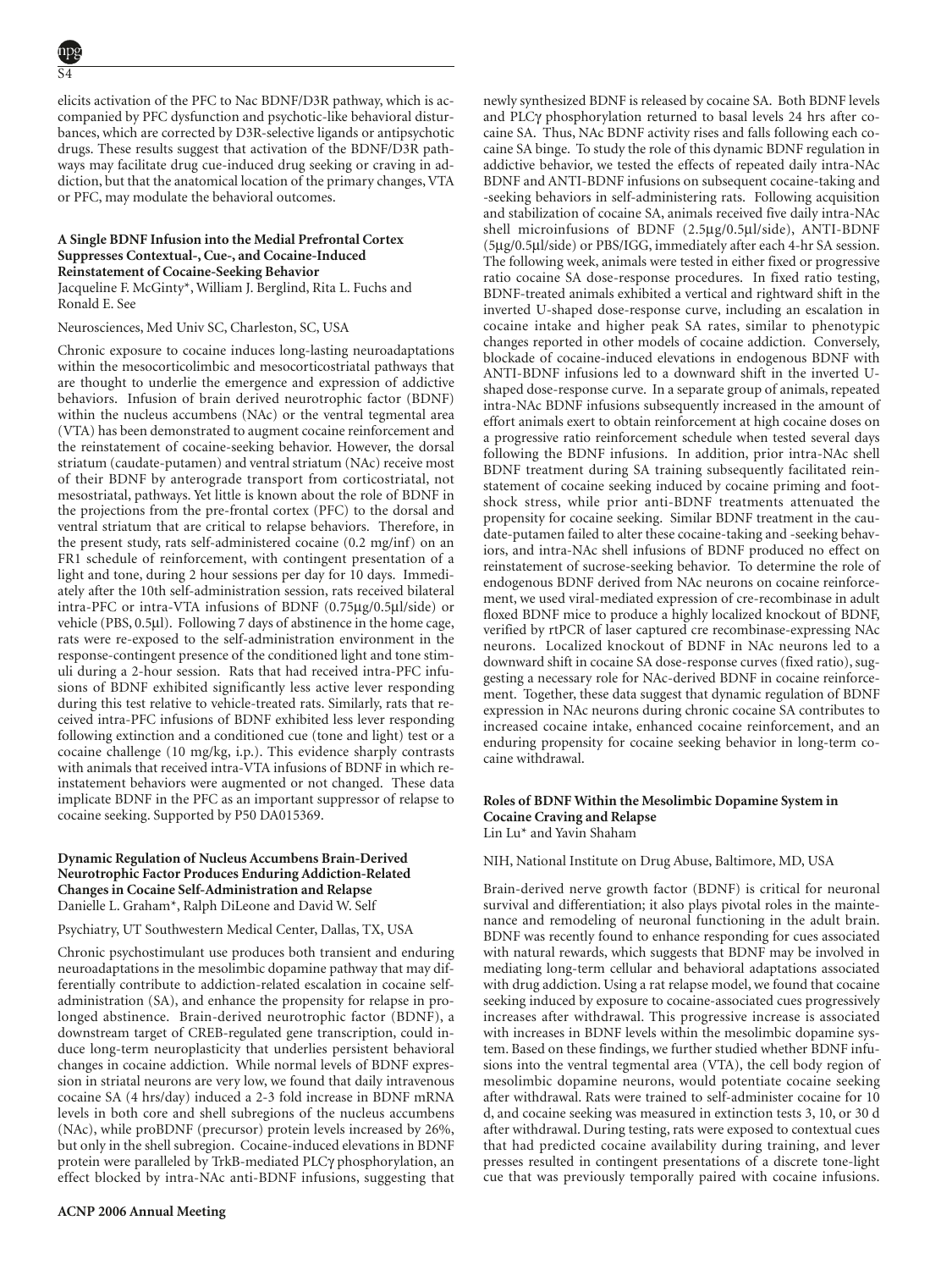BDNF (0-0.75 microg/site) or nerve growth factor (NGF; 0-0.75 microg/site) was infused into the VTA 1-2 hr after the last self-administration session. To examine the role of the mitogen-activated protein kinase (MAPK) pathway in BDNF effects, U0126 (1 microg/site), an MEK inhibitor, was used. We found that a single intra-VTA infusion of BDNF, but not NGF, induced long-lasting enhancement of cocaine seeking for up to 30 d, an effect reversed by U0126. In contrast, neither BDNF infusions into the substantia nigra, nor acute intra-VTA BDNF infusions 2 hr before testing on day 3 of withdrawal, were effective. These data suggest that BDNF-mediated neuroadaptations in mesolimbic areas are involved in the persistent cocaine seeking induced by exposure to drug cues after withdrawal.

### **Panel Session**

# **New Medication Development for Schizophrenia and Mood Disorders: Academia, Industry and FDA Perspectives**

# **Therapeutic Discovery for Mood and Anxiety Disorders: Barriers and Opportunities**

Dennis Charney\*

### Mt. Sinai School of Medicine, New York, NY, USA

Mood and Anxiety Disorders are among the most prevalent and serious of all medical disorders. Most of the availible treatments were discovered by serendipity and work via similiar mechanisms of action. Moreover, these treaments have significant limitations in efficacy and tolerability.This presentation will briefly review the history of therapeutic discovery for mood and anxiety disorders. More attention will directed toward developing a strategic plan for accelerating the pace of therapeutic discovery via enhancing research directed toward molecular target identification, molecular drug libraries, more precise phenotypic definition of disorders utilizing advances in human genetics and brain imaging, and novel clinical trial designs.

### **Molecular Targets for Affective Disorders and Anxiety** Darryle D. Schoepp\*

Neuroscience Discovery Research, Eli Lilly and Company, Indianapolis, IN, USA

The first generation drugs to treat affective disorders (e.g. MAO inhibitors and tricyclics for depression, lithium for bipolar illness) and anxiety (benzodiazepines and buspirone) were discovered decades ago and were generally empirically derived by keen clinical observations. Subsequent drugs such as selective serotonin reuptake inhibitors (SSRIs) and serotonin norepinephrine reuptake inhibitors (SNRIs) which are useful for anxiety as well as depression were iterative advances based on these early agents. Newer approaches for these conditions include many targets and mechanisms which came from our understanding of the genome and for the most part have not yet been validated clinically. Agents for these targets were rationally derived based on hypothetical understanding of disease pathology coupled to cloning of receptors that allowed for the discovery of novel pharmacological tools that were active in animal models. These animal models for the most part have been validated only with older clinically effective agents, suggesting that their usefulness to find novel agents across the many forms of these illnesses may also be limited. Several of these agents (e.g. glutamate modulators, neuropeptide receptor antagonists) are now being investigated in the clinic. More recently, drugs that target the hypothesized underlying pathophysiology in these diseases, such as impaired or pathologically altered brain plasticity have been envisioned. This presentation will overview and discuss novel molecular targets for depression, anxiety and bipolar illness, including their current status, perceived limitations and challenges ahead, and how they might compare to existing clinically effective agents.

### **Drug Discovery for Schizophrenia: Barriers and Opportunities** William T. Carpenter\* and James Koenig

Maryland Psychiatric Research Center, University of Maryland School of Medicine, Baltimore, MD, USA

**Background:** Drug discovery for schizophrenia has resulted in minimal progress since the 1952 introduction of chlorpromazine. The modest clozapine superiority in treatment resistant patients is the only documented superiority claim, and the partial agonist effect of aripiprazole is the only variation on the D2 antagonism mechanism of action theme. Core pathologies such as primary negative symptoms and impaired cognition have been neglected, and no drug has documented efficacy in these domains. The advantages sometimes observed in comparison to substantial doses of haloperidol tend to vanish with low dose haloperidol comparison, and the FDA has not approved any drug for a cognition or primary negative symptom indication. The purpose of this report is to determine the reasons for lack of progress, and to identify best opportunities for drug discovery for schizophrenia.

**Method:** National concern with low innovation in drug discovery has prompted the Institute of Medicine to establish a Forum to address barriers and opportunities. Background reports have been commissioned to identify the issues as they relate to schizophrenia/psychosis, depression/anxiety, and molecular targets. The report on schizophrenia is based on a review of paradigms used in drug discovery, ascertainment of key factors which impede innovation, a review of clinical effects of drugs, and a review of animal and human models which may be informative in early proof of principle/concept studies.

**Results:** Nine barriers were identified including absence of specific molecular pathology knowledge, the influence of the disease entity paradigm, misinterpretation of antipsychotic drug effects on schizophrenia, the lack of ambitious treatment goals, and the substantial market available to new drugs based on the antipsychotic development platform [the "me-too" problem]. Opportunities include a shift in paradigm to domains of pathology including cognition and avolition, establishing development platforms related to domains, relating animal models to specific domains, the application of genotype/phenotype knowledge in development and testing of compounds, a focus on pathologies responsible for long-term morbidity and poor functional outcomes, and development goals that include cure and prevention.

**Discussion:** Drug development for schizophrenia based on psychosis as a proxy for schizophrenia pathology has resulted in little progress since the introduction of chlorpromazine. An alternative paradigm calls attention to multiple domains of pathology. These domains,rather than schizophrenia as a class, represent the pathologies for which molecular pathology must be identified. At present, these domains represent the clinical therapeutic targets for which drug discover should be focused. These domains stimulate interest in novel mechanisms and provide a framework for relating molecular neuroscience to animal models, human models and clinical targets. Investment in high-risk drug development is required to break from the D2 tradition. This is essential if progress on functional outcomes, recovery, cure and prevention is to be achieved.

# **Atypical Antipsychotic Drugs: Perils for Preclinical Drug Discovery Strategies**

Bryan L. Roth\* and P J. Conn

Biochemistry, Case Western Reserve University Medical School, Cleveland, OH, USA

**Introduction:** As part of an Institute of Medicine sponsored study, we evaluated preclinical predictors of success and failure for CNS drug discovery. Not surprisingly, CNS drug discovery has, historically, been designated as an extraordinarily risky endeavor. To gain further insight into the reasons for failure and success in CNS drug discovery, we focused on 3 target areas: schizophrenia, depression and anxiety and examined the success rate for drugs that had entered at least the later stages of preclinical research.

**Methods:** A total of 140 antipsychotics were initially classified based on their molecular target(s) and then evaluated using three overall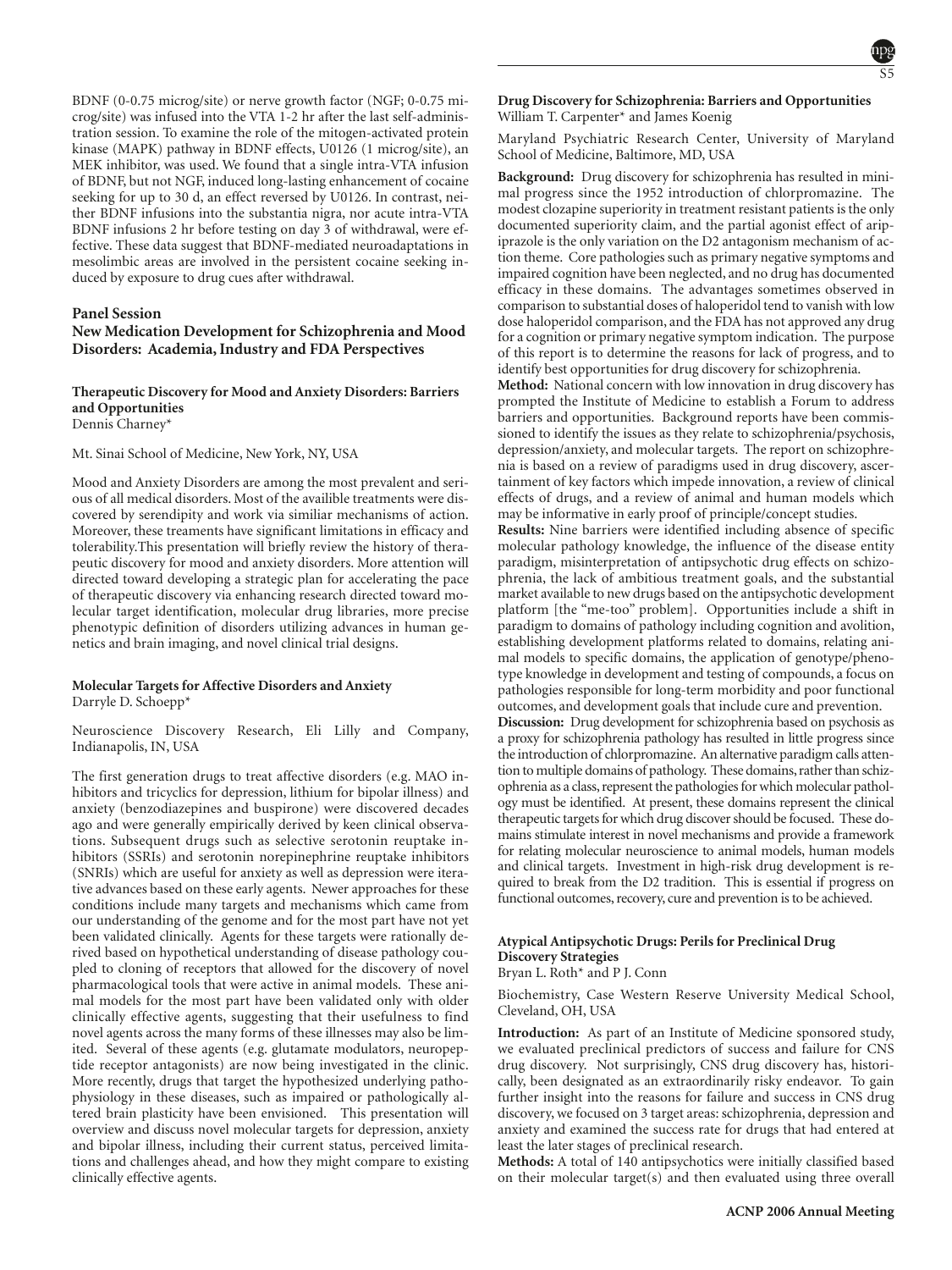criteria: (1) type of preclinical validation; (2) whether or not preclinical studies predicted clinical efficacy; and (3) whether the compound was of greater efficacy than "conventional treatment".

**Results:** For the treatment of schizophrenia, we found that preclinical models were highly effective at predicting whether or not a candidate molecule would have 'atypical' properties (i.e., produce fewer EPS than a conventional antipsychotic drug such as haloperidol). On the other hand, the various preclinical models were only fair at predicting overall efficacy and ineffective at predicting efficacy greater than 'conventional treatment'. Thus, many classes of compounds (e.g. sigma1-, D1 and D4-selective compounds) were predicted by multiple preclinical animal models to be effective, but were subsequently found to be ineffective in humans. Finally, it was clear that 'multi-receptor' compounds were uniformly more effective than 'single-target' compounds for treating schizophrenia and related disorders (Roth et al., Nature Rev Drug Discov 2004). Because it is difficult to 'design-in' the preferential ability of a drug to hit multiple identified molecular targets, we and others have suggested that novel chemical scaffolds and novel chemistries should be attempted to generate 'multi-receptorial compounds.'

**Conclusions:** None of the available animals models accurately predicts the propensity of various antipsychotic drugs to induce weight gain and associated side-effects, although this might be able to be predicted based on a knowledge of in vitro receptor pharmacology. Finally, in terms of the domains of efficacy (e.g., improving cognition, diminishing suicidality, diminishing deficit symptoms), none of the commonly used animal models are highly predictive, although preclinical memory models may be useful for predicting the ability of selected agents to enhance cognition, and receptor-based studies might predict whether or not a compound may diminish suicidality. Thus, for instance, the M1- muscarinic agonist properties of N-desmethylclozapine have been proposed to be predictive of the pro-cognitive actions of clozapine. Additionally, the greater potency of clozapine for 5-HT7 receptors can be used to predict the greater efficacy of clozapine versus olanzapine in preventing suicidal behavior. These findings imply that M1-agonists might be useful as 'add-on medications' for enhancing cognition while 5-HT7 antagonists may have anti-suicide actions. It appears to be impossible to predict using the currently available models whether or not compounds lacking D2 dopamine receptor activity (either as antagonists or partial agonists) will prove effective in treating schizophrenia. Additionally, although enhancing cognition in schizophrenia remains a laudatory goal, there is no guarantee that any of the currently available preclinical models will predict efficacy in human domains of cognition in schizophrenia.

# **Panel Session**

# **RNA Splicing and Processing in Neuropsychiatric Disease**

### **Alternative Splicing of the NR1 Subunit of the NMDA Receptor in Schizophrenia: Implications for NMDA Receptor Processing, Trafficking and Turnover**

James Meador-Woodruff\*, Lars V. Kristiansen, Monica Beneyto, Vahram Haroutunian and Robert E. McCullumsmith

Psychiatry, University of Alabama at Birmingham, Birmingham, AL, USA

**Background:** NMDA receptor dysfunction has been postulated in schizophrenia and this hypothesis is variably supported by a number of studies that have found abnormal NMDA receptor subunit and binding site expression in the schizophrenic brain. One limitation of these studies is that they do not account for alterations in receptor assembly, trafficking, or turnover, processes that rely, in part, on alternative splicing of the NR1 subunit, as well as a series of protein-protein interactions between specific NMDA receptor subunits and several recently characterized receptor interacting proteins. Alternative spliced variants of the NR1 subunit confer differential intracellular interactions for receptor processing and trafficking. C1 exon-containing splice variants of the NR1 subunit modulate an interaction between the NMDA receptor and neurofilament-light (NF-L), stabilizing the NMDA receptor in the cell membrane. Exclusion of the C2 exon yields a novel stop codon, resulting in a shorter splice variant expressed at the C-terminus (called C2'). This alternative splicing of the C2 cassette regulates NMDA receptor trafficking and cell surface expression. We hypothesize that NMDA receptor abnormalities in schizophrenia are not simply limited to having "too much" or "too few" NMDA receptors, but rather, are a problem of alterations in NMDA receptor cell biology.

**Methods:** To test this hypothesis, we measured expression of two alternatively spliced isoforms of the NR1 subunit (NR1C2 and NR1C2') and of the NR2A-D subunits of the NMDA receptor, as well as of the NMDA interacting molecules NF-L, SAP102, PSD-95 and PSD-93 in the PFC in postmortem samples from elderly schizophrenic patients and a comparison group.

**Results:** We found significantly increased expression of NR1C2' but not of NR1C2, suggesting altered NMDA receptor cell membrane expression in the PFC. We did not detect changes of any of the NR2 subunits studied in either cortical area. One implication of variable splicing of the C-terminus is that specific regions of the C-terminus are involved in interactions with regulatory proteins that modulate NMDA receptor function. Thus, we next studied expression of the NMDA interacting molecules NF-L, SAP102, PSD-95 and PSD-93 in the PFC at both transcriptional and translational levels; increased transcript expression was associated with decreased protein expression, suggesting abnormal translation and/or accelerated protein degradation of these molecules in schizophrenia.

**Conclusion:** Our findings suggest abnormal processing of the NMDA receptor and its associated PSD molecules possibly involving alternative splicing, trafficking and protein stability in cortical areas in schizophrenia.

### **Postmortem Brain Studies in Schizophrenics and Controls: Splice Variants and Isoforms**

Joel E. Kleinman\*, Cynthia S. Weickert, Amanda J. Law, Barbara K. Lipska, Thomas M. Hyde, Richard Straub, Hope Cassano and Daniel R. Weinberger

### CBDB, NIMH, Bethesda, MD, USA

**Background:** Over the last several years, allelic variations in a number of genes have been identified that are associated with increased risk for schizophrenia, as well as with cognitive deficits that characterize the syndrome. Our lab and others have examined the expression of a number of these genes in both dorsolateral prefrontal cortex (DLPFC) and hippocampus (HC). In particular, we and others have found decreased expression of BDNF in DLPFC (Weickert CS, et al., 2003 and Hashimoto T, et al., 2005) Alternatively, expression of a specific NRG-1 isoform (TYPE I) appears to be increased in both DLPFC (Hashimoto R et al, 2004) and hippocampus (Law AJ et al., 2006). Moreover, allelic variations associated with increased risk for schizophrenia in the original Icelandic haplotype (Stefansson H et al., 2002) are associated with both type I and type IV isoform mRNA expression in these studies (Law et al., 2006). This presentation will focus on the data from NRG-1 studies as well as DLPFC studies of splice variants of BDNF.

**Methods:** A large cohort of schizophrenic patients  $(n = 53)$  and controls  $(n = 90)$  have been used for these postmortem studies. Cases are reasonably well matched for a number of variables including age, gender, race, postmortem interval (PMI), pH and RNA integrity. DLPFC and HC were dissected from frozen brains and DLPFC gray matter was dissected from white matter. qRT-PCR was used to determine expression levels of splice variants of BDNF including exons 1- 5, 2-5 and 3-5 in DLPFC gray matter and Types I –IV isoforms of NRG-1 in HC. Several control genes were used for each study. Data was analyzed by ANCOVA (covarying for pH, age, PMI for NRG1 studies and age for BDNF studies) followed by post hoc t-tests. Effects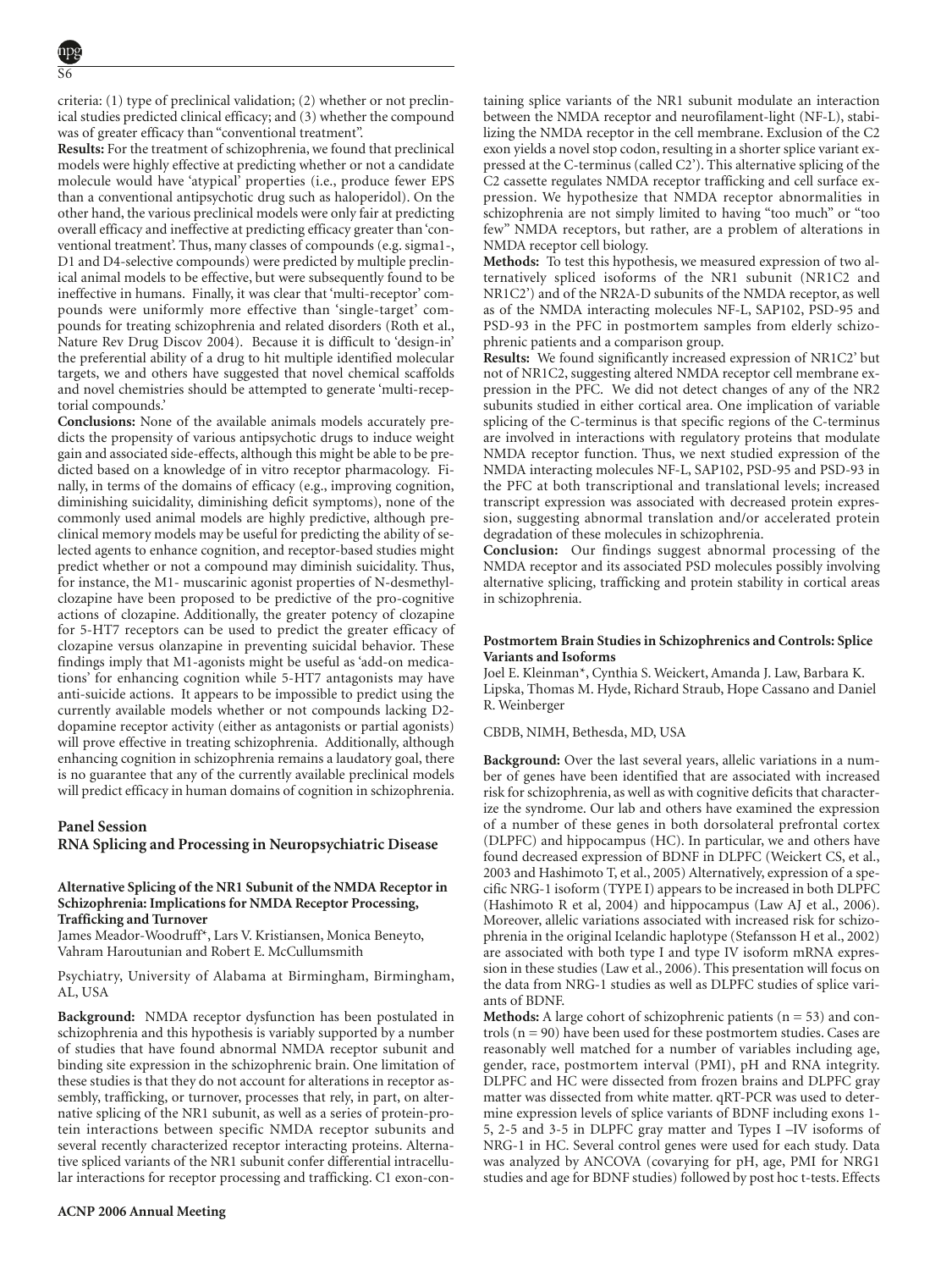of allelic variations on expression were done with ANOVA followed by posthoc t-tests.

**Results:** The major findings in this study are as follows: BDNF: 1.Decreased BDNF 2-5 mRNA expression in DLPFC of schizophrenic patients relative to controls  $(p<.03)$ . 2. In schizophrenic patients treated with antidepressants there is increased expression of the 2-5 splice variant in DLPFC  $(p<0.04)$  and a trend for increased expression of the 1-5 splice variant (p<.07). 3. No significant changes in mRNA expression in the 3-5 splice variant. NRG1: I. Increased Type I NRG-1 mRNA expression in HC of schizophrenic patients relative to controls (p=.004). 2. Allelic variation in SNP8NRG22132, a SNP in the Icelandic NRG-1 haplotype (Stefansson H et al., 2002) is associated with expression of Type I NRG-I mRNA in HC (p<. 003 ) as well as in the DLPFC of the original Hashimoto R et al, 2004 study. The effect of this SNP on expression of TYPE I showed different allelic association in controls and in schizophrenic patients. 3. Moreover, another SNP in the same risk haplotype (SNP8NRG243177) and a 22kb block of this haplotype are associated with mRNA expression for the novel Type IV NRG-1 isoform (p< .04). (Law AJ et al., 2006). This SNP also is computationally linked to a transcription factor binding site for two transcription factors that have been implicated in NRG-1 function.

**Conclusions:** Specific splice variants of BDNF and isoforms of NRG-1have altered expression in brains of schizophrenic patients. The relationship of allelic variants to expression levels of these slice variant/isoforms may be important first steps in guiding further cell biology studies that elucidate the neuropathology of schizophrenia. References: 1. Hashimoto R, et al., Mol. Psych. 3: 299-307, 2004. 2. Hashimoto T, et al., J. Neurosci. 25:372-383, 2005. 3. Law AJ, et al., PNAS, 2006. 4. Stefansson H, et al., Am. J. Hum. Genet. 71:877-892, 2002. 5. Weickert CS, et al., Mol. Psych. 8: 592-610, 2003.

### **Decreased Expression of RNA Binding Proteins in Schizophrenia** Lynne A. McInnes\* and Sean Ryder

Psychiatry and Human Genetics, Mount Sinai School of Medicine, New York, NY, USA

**Background:** Independent gene expression studies have documented decreases in RNA binding proteins (RBPs) in SCZ brain (Prabakaran et al. 2004, Katsel et al. 2005, Haroutunian et al. 2005). For example, QKI, encoding an RBP essential for normal myelination was found to be severely decreased in SCZ brain in two recent studies (Aberg et al. 2005, Haroutunian et al. 2005). QKI has 3 major splice forms, QKI-5 which is nuclear and QKI-6 and QKI-7 which are cytoplasmic. The cytoplasmic isoforms bind to the 3'UTR of target transcripts to control their translation and the nuclear isoform is involved in splicing. MBP is a well studied Qk1 target and contains Quaking Star Binding Elements (QSBEs). QSBEs are high affinity binding sites for Qk1 (Ryder et al. 2004 and Galarneau & Richard 2005). Several RBPs including SFRS1, HNRNPA1 and SSA2 are decreased along with Qk1 in BA7 and BA36, but not in the ACC, of SCZ subjects. These RBPs also harbor QSBEs. PLP1 and MAG are abnormally spliced in the Qkviable mutant mouse yet SFRS1 is responsible for splicing of PLP1 (Wang et al. 2005), and MAG also harbors similar splicing recognition sites. We hypothesize that splicing of PLP1 and MAG are aberrantly spliced in BA7 and BA36 but not in the ACC of SCZ subjects. **Methods:** A. Bioinformatics approaches were used to identify putative QSBE consensus sites in SFRS1, HNRNPA1 and SSA2. B. Competition fluorescence polarization (FP) binding experiments were performed using chemically synthesized 12mer RNA targets to compare the affinity of each site to that of Qk1 binding to its best site in the 3 UTR of MBP mRNA. C. For the most interesting targets, 30mers were prepared and direct titration binding experiments were performed, both by FP and by gel shift assay. D. Qk1-RNA Co-IPs were performed using a bead binding assay followed by RT-PCR to confirm in vivo targets of QKI. E. Expression of SFRS1, HNRNPA1, SSA2 and isoforms of Qk1, PLP1 and MAG were evaluated in BA7, BA36 and the ACC from SCZ cases versus controls suing QRT-PCR

**Results:** Two of three possible sites in SFRS1 transcripts bind to Qk1 with affinity as tight or tighter than to the defined MBP sites (Kd, app:  $40 \pm 3$  nM,  $14 \pm 3$  nM, MBP QSBE Kd:  $35 \pm 4$  nM). In addition, the HNRNPA1 site and one of the two candidate SSA2 sites bind with high affinity (Kd, app:  $20 \pm 5$  nM,  $38 \pm 5$  nM). In the case of SFRS1, we have validated the interaction with Qk1 by quantitative EMSA and Co-IPs. The binding constant of Qk1 for one of the SFRS1 QSBEs determined by EMSA is identical to the FP measurement (Kd, app:  $17 \pm$ 3 nM). The Co-IPs show that Qk1 binds to MBP and SFRS1 mRNA in mouse prefrontal cortex and hippocampal extracts. We will also show whether splicing of PLP1 and/or MAG is abnormal in BA7 and BA36 but not in the ACC.

**Discussion:** Decreased expression of Qk1 leads to decreased expression of at least 3 RBP targets with regional specificity in SCZ brain including SFRS1, HNRPA1 and SSA2. We have confirmed that SFRS1 is a true in vivo target of Qk1 and demonstrate the effects of reduced SFRS1 on splicing of its known target, PLP1, and a putative target, MAG, in BA7 and BA36 of SCZ brain.

# **Multiple Roles of the Mouse RNA-Binding Protein QKI** Monica J. Justice\* and Jason D. Dapper

Molecular and Human Genetics, Baylor College of Medicine, Houston, TX, USA

**Background:** For nearly forty years, functional studies of the mouse quaking gene (qkI) focused on its role in the postnatal central nervous system during myelination. The qkI gene encodes for a STAR (signal transduction and activation of RNA)-domain RNA-binding protein, which may function to control of RNA splicing and/or stability. Recently, studies have implicated human QkI in susceptibility to schizophrenia (SCZ). However, the study of mouse ENU-induced alleles reveals that quaking has additional functions. First, the mutants reveal a critical role in blood vessel development, which include retinoic acid-dependent and independent regulation of vascular cell behavior. Secondly, our recent studies reveal a potential role for quaking in neuronal maintenance. Thus, QkI may play a crucial role in many tissues that may impact SCZ, and understanding how alterations in qkI affect such diverse processes is our current goal.

**Methods:** We use strains of mice, isolated after N-ethyl-N-nitrosourea (ENU) mutagenesis and screening, to study the biological and molecular defects associated with mutation. Effects on mRNAs and proteins are detected by Northern analysis, quantitative real time PCR, and Western blotting. Oligodendrocyte specific proteins are conjugated with fluorescent proteins prior to imaging. Regulatory elements are analyzed after subcloning in a luciferase vector, assayed in an oligodendrocyte cell line, and are confirmed in transgenic mice.

**Results:** The allelic series of the mouse quaking gene includes the spontaneous quaking viable (qkv) allele, which has a dysmyelination phenotype, four ENU-induced alleles (qkkt1, qkk2, qkkt3/4, and qkl-1) that are homozygous embryonic lethal, and one viable allele, qke5. The original qkv allele is a deletion that eliminates the function of Parkin, the Parkin co-regulated gene, Pacrg, and alters the expression of the flanking qkI gene. The qke5 point mutation provides a useful simple model of dysmyelination. Unlike the qkv/qkv deletion, qke5/qke5 mutants have early onset seizures, severe ataxia and a dramatically reduced life span. Although ultrastructural analysis of qke5/qke5 brains reveals a severe lack of myelin, calbindin staining in the cerebellum of young adult qke5/qke5 mice reveals Purkinje cell axonal swellings indicative of neurodegeneration that are not seen in young adult qkv/qkv mice. Such a finding implies a new role for quaking in axonal maintenance. Further, analysis of myelin components reveals abnormalities in a variety of proteins, including MBP, CNP, and PLP, which are also altered in SCZ brains. The mutant allelic series also indicates that regulation of expression of the quaking gene plays a critical role in its function in different tissues. We have recently found two regulatory elements upstream of quaking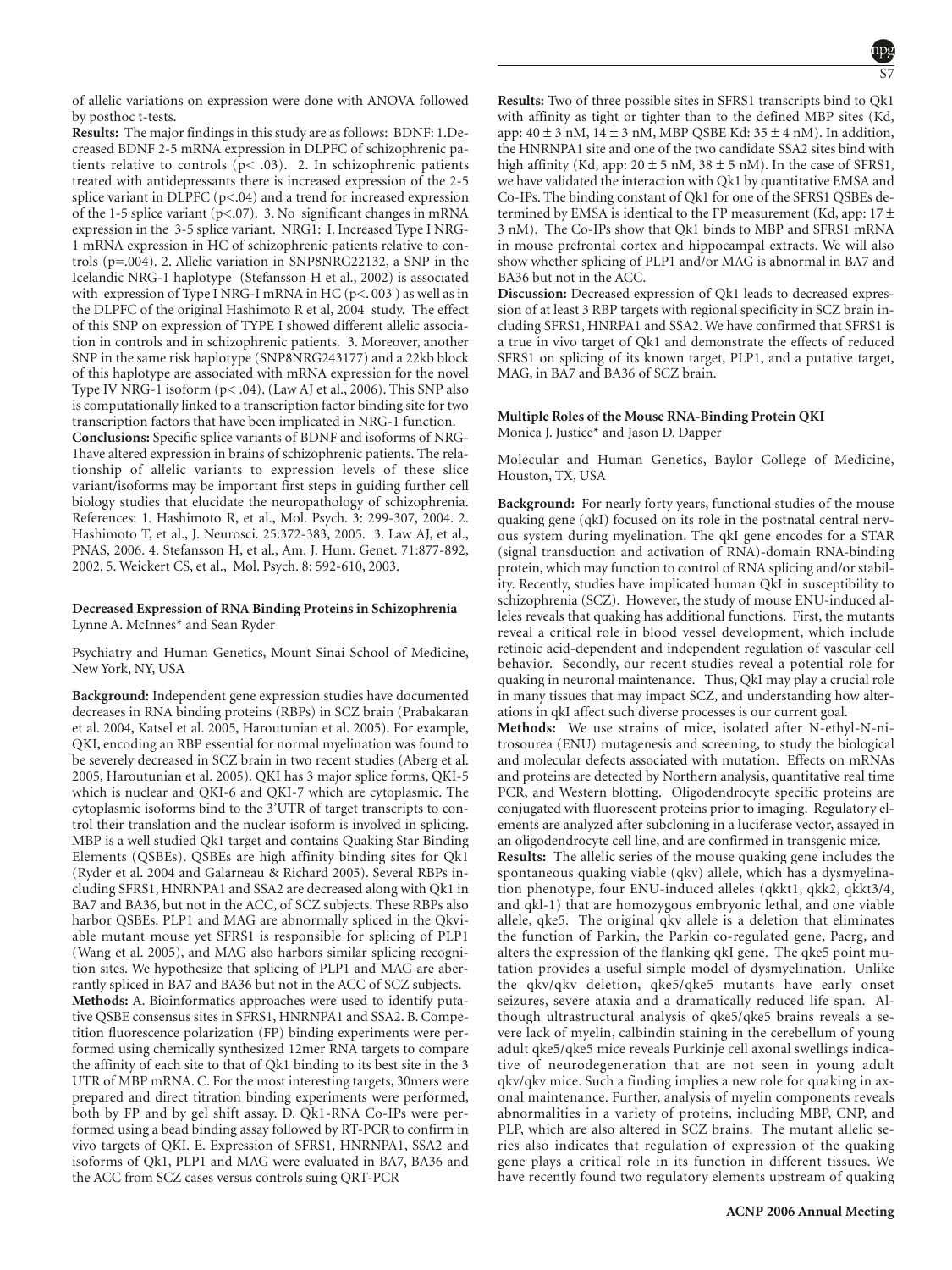S8

that control its oligodendrocyte-specific expression. The target consensus binding sequence for the QKI protein has recently been identified and we have found this sequence in the 3'-untranslated region (UTR) of the qkI gene. This, along with our finding that when the nuclear isoform is not produced the two cytoplasmic isoforms are affected, suggests that the QKI protein may be regulating splicing of its own mRNA through the use of the consensus binding site.

**Conclusions:** It is not currently straightforward to model schizophrenia in the mouse, since the physiologic and behavioral manifestations of the disease in a mouse are not known. However, we have noted that two of the alleles, qkkt1 and qkk2, have noteworthy semidominant effects, which include seizure susceptibility. Certainly, understanding the molecular mechanisms of the role of quaking in diverse processes such as myelination, neuronal maintenance or vascular remodeling will aid in our understanding of its role in schizophrenia.

# **Panel Session The Fragility of Phases of Memory: Reactivation and Reconsolidation**

### **Understanding How Strength of Trauma Influences That Memory's Ability to Undergo Reconsolidation** Szu-Han Wang and Karim Nader\*

### Psychology, McGill U., Montreal, QC, Canada

Although memory reconsolidation is a fundamental process, reports of boundary conditions such as strength of training imply that reconsolidation is not ubiquitous. These boundary conditions, however, remain poorly defined across levels of analyses. If we are going to target reconsolidation of traumas as a therapeutic approach, it is very critical to understand how a strong emotional memory interacts with reconsolidation in animal models. Attempting to ameliorate this situation, we characterized reconsolidation of strong auditory fear memories across all three levels of analysis. At the behavioral level we demonstrated initially does not undergo reconsolidation during the first week post-training, but does one month after training. At the systems level we showed that the hippocampus imposes the boundary condition on the amygdala. At the molecular level we demonstrated that the degree of expression of NR2B-containing NMDA receptors in the amygdala modulates reconsolidation of overtrained fear memories, as these receptors, which we previously have identified as being essential for the transformation of a consolidated memory back to a labile state. Furthermore, animals with pre-training hippocampus lesions, that did not exhibit the overtraining boundary conditions two days after training, had normal level of expression of NR2B subunits at that time-point. These findings make three conceptual advances in our understanding of reconsolidation: first, boundary conditions can be transient, second, boundary conditions can be imposed by other brain systems, and third, a mechanism mediating the manifestation of boundary conditions is down-regulation of the receptors that are critical for inducing reconsolidation.

#### **Destabilization of Pathogenic Memories in Animal Models of Trauma and Addiction** Cristina Alberini\*

Fishberg Department of Neuroscience, Mount Sinai School of Medicine, New York, NY, USA

Our studies focus on the characterization of the anatomical, molecular, pharmacological and temporal requirements underlying the fragile phase evoked by the reactivation of an established memory. Specifically, we have investigated two models of pathogenic memories in rats: one reproduces traumatic memories and the other represents memories induced by drugs of abuse. In the first model, we found that the amygdala together with the stress-dependent modulation

pathway play a critical role in maintaining memory stability following reactivation. We also found that the disruption of reactivated traumatic memories is more efficient when the memory is recent. In the addiction model, we identified the hippocampus, amygdala and nucleus accumbens, but not the ventral tegmental area, as brain regions where the inhibition of new protein synthesis persistently disrupts the retention of established memories following their reactivation. We are currently exploring whether the disruption of memories induced by drugs of abuse affects other addiction responses. We will discuss results obtained in both models that may help design strategies to develop novel pharmacological and behavioral therapies to treat post-traumatic stress disorders and addiction.

### **Reconsolidation in Humans?**

Elizabeth Phelps\*, Melinda Miller, Joseph Ledoux and Marty Altemus

Psychology, New York University, New York, NY, USA

Developing techniques to alter previously learned emotional responses and memories by disrupting reconsolidation has tremendous clinical potential. However, there is not yet any clear evidence from controlled laboratory studies in humans for disruption of reconsolidation for emotional memories. I will present our initial attempts to find this evidence. Although these initial studies provide some support for the disruption of reconsolidation in humans, the findings are complicated by a number of factors, including the multiple forms representation that characterize human emotional learning. These results suggest that applying the principles of reconsolidation to the treatment of psychopathology will require an appreciation of the subtleties of human emotional memory.

### **A Novel Treatment for Post-Traumatic Stress Disorder by Reconsolidation Blockade with Propranolol**

Roger K. Pitman\*, Alain Brunet, Scott P. Orr, Jacques Tremblay and Karim Nader

Psychiatry, Massachusetts General Hospital/Harvard Medical School, Charlestown, MA, USA

**Background:** Animal evidence indicates that some consolidated memories when reactivated (retrieved) need to be reconsolidated. During this process, memories can be enhanced or weakened. Targeting reconsolidation of traumatic memories has been proposed as a treatment for post-traumatic stress disorder (PTSD). This presentation will recap a "proof of concept" study presented as a poster at ACNP 2005 and then go on present new data from pilot PTSD patients treated with this experimental therapeutic modality.

**Methods:** In the"proof-of-concept"study (Brunet et al, 2005), we tested whether post-reactivation administration of the beta-adrenergic blocker propranolol, which reduces reconsolidation of aversive memories in rodents, would weaken the traumatic memory, or conditioned fear response, in persons with chronic PTSD, as manifest in decreased psychophysiologic responses while they subsequently imagined their traumatic event. Participants described their traumatic event during a script preparation session lasting approximately 15 to 30 minutes and thereafter received either randomized, double-blind, 40 mg short-acting propranolol followed two hours later by 60 mg long-acting propranolol  $(n=9)$ , or look-alike placebo capsules  $(n=10)$ . A week later, they engaged in script-driven mental imagery of their traumatic event while physiologic responses were recorded. In the treatment study, we have to date treated three pilot patients with chronic PTSD in the single-blind propranolol condition; data from additional patients are expected to be available at the time of the panel presentation. Each patient underwent a series of six weekly therapy sessions, each consisting of 10-15 minutes of abreaction of their traumatic experience, immediately followed by propranolol in the same dosage. Post- (vs. pre-) treatment score on the Clinician-Administered PTSD Scale (CAPS) served as the outcome measure. **Results:** In the "proof-of-concept" study, physiologic responses during script-driven traumatic imagery were significantly smaller in the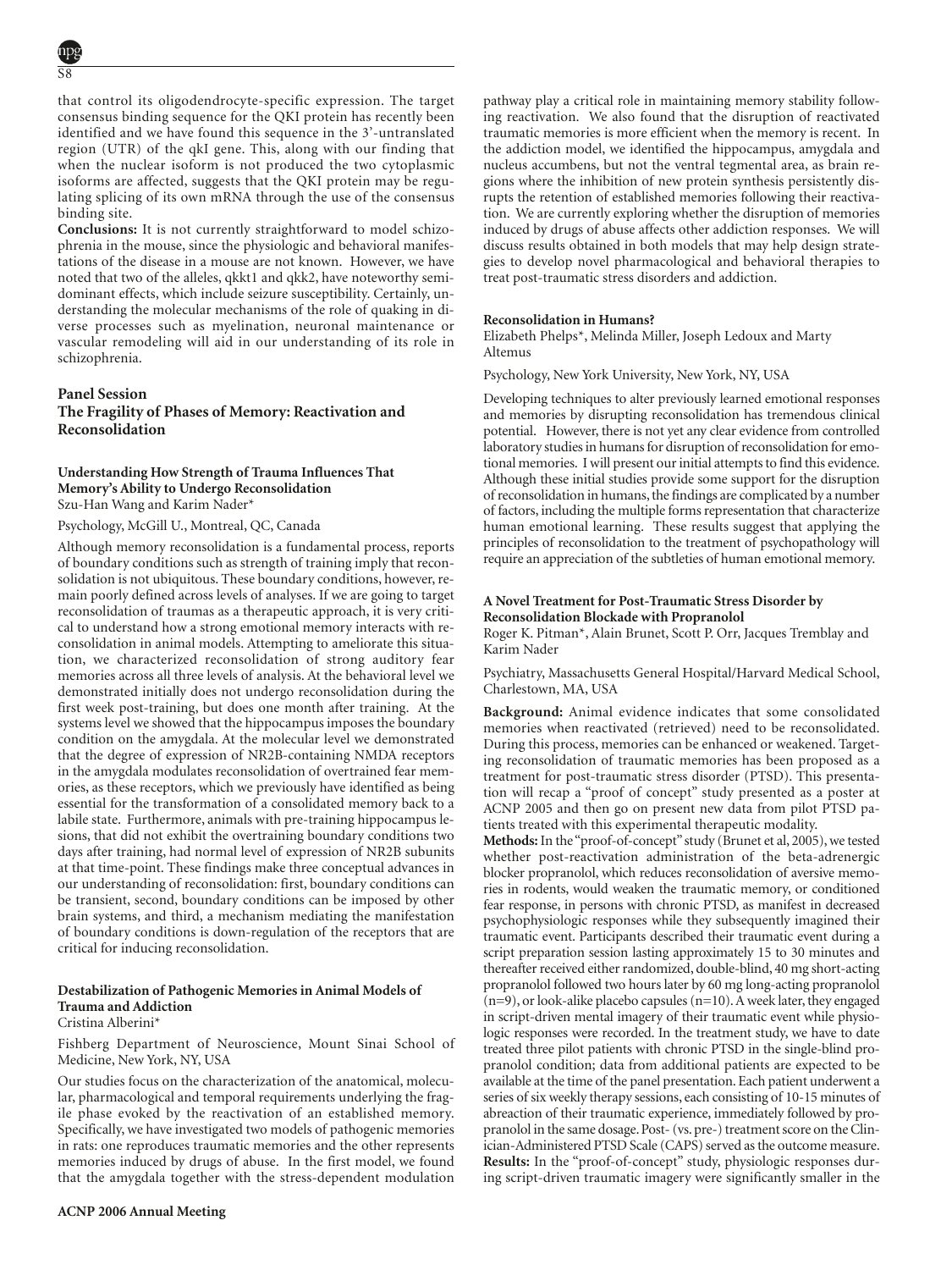participants who had received post-reactivation propranolol a week earlier. Multivariate analysis of variance yielded F(3,15)=5.1, p=.007,  $\eta$ 2=.49. Univariate analyses yielded: for heart rate, t(17)=2.0, p=.03, Cohen's d=.92; for skin conductance,  $t(16)=2.6$ , p=.01, d=1.23; for corrugator electromyogram,  $t(15)=.6$ ,  $p=.28$ , Cohen's d=.29. In the pilot treatment study, mean CAPS score for the three pilot subjects declined from 57.3 to 32. Mean within-subject improvement was 54%. **Conclusion:** The results of the "proof-of-concept" study are consistent with pharmacologic blockade of reconsolidation of traumatic memories in PTSD. This represents the first controlled study supporting the conclusion that targeting reconsolidation can improve an objective aspect of human psychopathology. In the pilot treatment study, the 54% mean improvement is about the same as achieved by a series of cognitive behavior therapy sessions for PTSD. However the total duration of exposure (followed by propranolol) with the new treatment was about 1 hr. (10 min. per session x 6 sessions), as opposed to the 15 or more hours that CBT would require. We do not suggest that results from three pilot subjects prove the efficacy of this novel treatment or its mechanism of action. We do suggest, however, that they are sufficiently encouraging to support the performance of a double-blind, placebo controlled study. Reconsolidation offers the possibility of capitalizing on cellular plasticity to reverse the neuroanatomic and neurophysiologic underpinnings of mental disorders.

# **Panel Session**

# **The Neuroscience of Affiliation: From Basic Science to Experimental Therapeutics in Autism and Related Disorders**

### **Neuropetides Associated with Social and Emotional Deficits in Rhesus Macaques**

James T. Winslow\*, Pamela L. Noble and Mar M. Sanchez Non-Human Primate Core, NIMH IRP, Dickerson, MD, USA

Monkeys reared in pathogenic rearing conditions manifest considerable deficits in reciprocal social interaction, and increased self-directed behaviors. The pattern of behavioral changes has remarkable face validity for social deficit syndromes associated with some human psychopathology. We have been interested in the possibility that disruptions in normal social development in non-human primates might be expressed in neuropeptide systems which have emerged in rodent studies as important candidates for a unique social biology. We have compared the outcomes of differing rearing histories on social, emotional, endocrine and post mortem brain measures. In recent studies, we have described persistently reduced CSF OT levels in male rhesus monkeys with significant social deficits. We also found that OT levels were positively related to the expression of affiliative social behaviors. Alterations were also detected in both CRH and AVP receptor binding patterns in limbic structures likely to influence social and emotional development. Further studies suggest that these alterations may be associated with potential risk factors for adult psychopathology and sensitivity to therapeutic pharmacology. Taken together, these data suggest that abnormal rearing influences the development of brain systems critical to normal social and emotional competence in rhesus monkeys and may provide insights about the emergence of adult psychopathology.

# **Impact of Oxytocin on Circuitry for Social Cognition and Fear in Humans**

Andreas S. Meyer-Lindenberg\*

GCAP, NIMH, Bethesda, MD, USA

In animals, oxytocin is a key mediator of complex emotional and social behaviors, reduces anxiety and impacts on fear conditioning and extinction. Recently, oxytocin administration in humans was shown to increase trust, suggesting involvement of the amygdala, a central component of the neurocircuitry of fear and social cognition that has been linked to trust and highly expresses oxytocin receptors in many

mammals. We report on functional neuroimaging and genetic studies in healthy human subjects. In males receiving oxytocin or placebo, oxytocin potently reduced activation of the amygdala and reduced coupling of the amygdala to brainstem regions implicated in autonomic and behavioral manifestations of fear. Using imaging genetics, we are characterizing the effects on brain structure and function of genetic variation in the vasopressin receptor 1A gene (AVPR1A) (RS1 and RS3 microsatellite repeats), implicated in animal models of social behavior and affiliation, as well as the oxytocin receptor gene (OXTR), implicated in risk for autism. Taken together, the results suggest neural mechanisms for the effects of oxytocin in social cognition in the human brain that implies potential therapeutic uses.

# **Oxytocin and Experimental Therapeutics in Autism Spectrum Disorders**

Jennifer Bartz\*, Evdokia Anagnostou, Jin Fan and Eric Hollander

Psychiatry, Mount Sinai School of Medicine, New York, NY, USA

**Background:** Animal studies point to the role of oxytocin in regulating affiliative behaviors. Oxytocin is implicated in maternal and psychosexual behaviors in rats and sheep and pair-bond formation in prairie voles. Moreover, studies suggest that oxytocin facilitates social cognitive abilities crucial to social success: oxytocin facilitates social memory and oxytocin knockout mice show deficits in social memory. Finally, recent research suggests that oxytocin is involved in prosocial behavior in healthy humans. These findings have implications for clinical disorders involving social functioning deficits and/or disrupted attachment including autism, social phobia, and borderline personality disorder. We have been interested in applying these findings to the treatment of autism spectrum disorders. Given that social interaction deficits are a core feature of autism, and that oxytocin is involved in regulating affiliative behaviors, oxytocin may play a role in autism. In previous research we have found that intravenous administration of oxytocin reduces repetitive behaviors in autism, a core symptom domain of this disorder. The present investigations extend this research. **Methods:** Study 1 investigates the effects of intravenous oxytocin on social cognition in autism. In this double-blind, randomized, cross-over study, adults with autism spectrum disorders underwent two challenge procedures in which they received oxytocin (Pitocin 10 IU/ml) or placebo infused over a 4-hour period. Comprehension of affective speech (happy, indifferent, angry, and sad) in neutral content sentences was assessed at baseline and throughout the infusion. Study 2 combines functional magnetic resonance imaging (fMRI) with the intravenous oxytocin administration to study the neurobiological effects of oxytocin on social cognition and repetitive behaviors in autism. In this doubleblind, parallel design study, adults with autism spectrum disorders were randomly assigned to receive intravenous oxytocin (Pitocin 10 IU/ml) or placebo. Participants underwent an fMRI scan at baseline and during the infusion (from hours 3 to 4), while performing a task assessing face/emotion processing and controlled inhibition. Study 3 investigates intranasal oxytocin in the treatment of autism. Adults with a diagnosis of high-functioning autism or Asperger's Disorder were enrolled in a 6 week randomized placebo controlled trial. Intranasal oxytocin (24 IU) or placebo was administered twice daily. Outcome measures included mood, anxiety, irritability and global functioning as well as repetitive behaviors and social information processing and social functioning.

**Results:** Study 1: All participants showed improvements in affective speech comprehension from pre- to post-infusion; however, whereas those who received placebo first tended to revert to baseline after a delay, those who received oxytocin first retained the ability to accurately assign emotional significance to speech intonation. Study 2: Preliminary data indicates increased activation of the fusiform face area during the face-processing component and increased activation of the prefrontal cortex during the response inhibition component from preto post-oxytocin infusion. Study 3: Result from the intranasal oxytocin versus placebo treatment study on social information processing, social functioning and repetitive behaviors will be presented.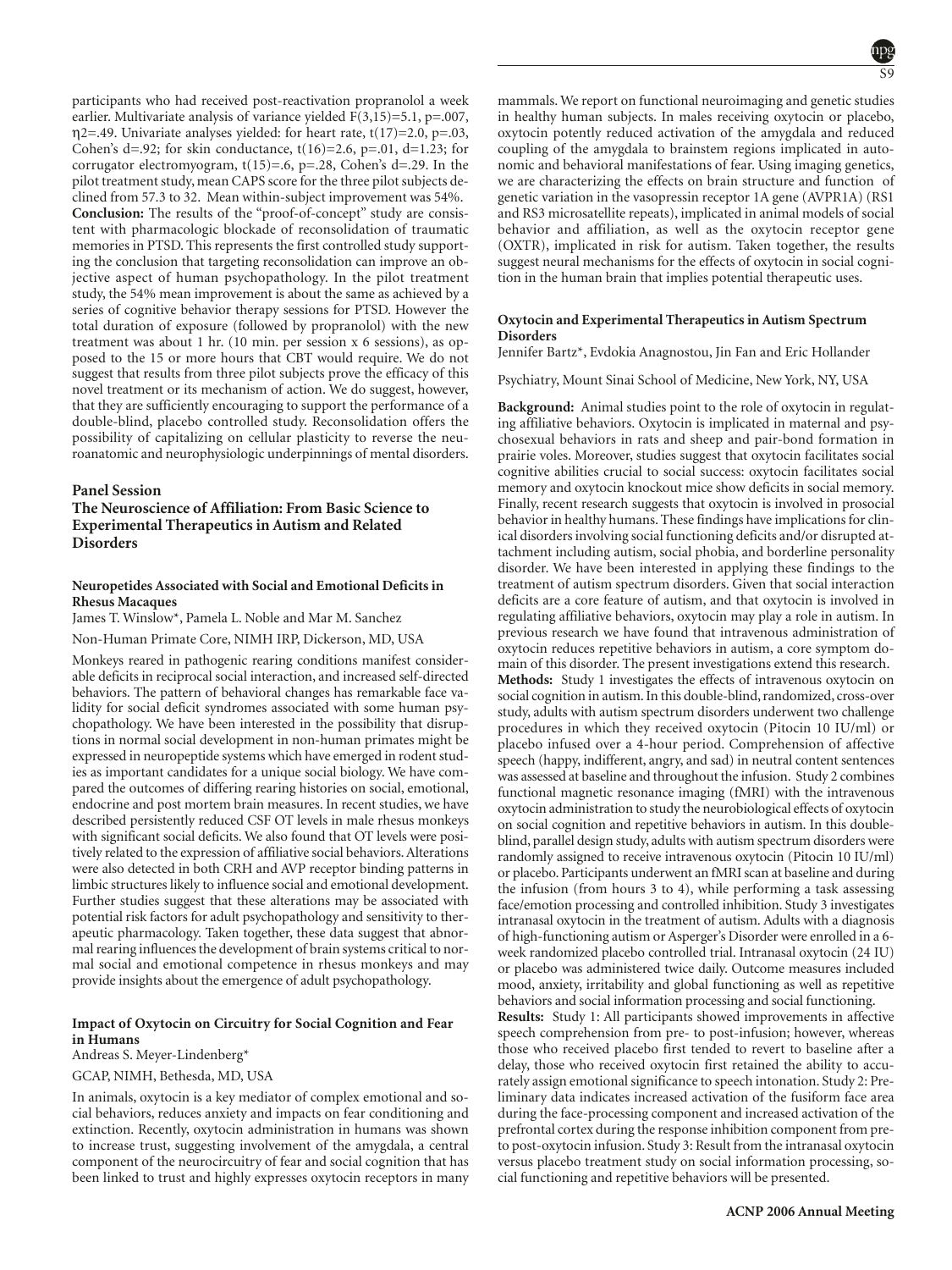**Conclusion:** These findings are consistent with studies linking oxytocin to social recognition in rodents as well as studies linking oxytocin to prosocial behavior in humans, and suggest that oxytocin has therapeutic potential for the treatment of clinical disorders involving social functioning deficits such as autism.

### **Effects of Oxytocin on Social Phobia**

Markus Heinrichs\*, Leila M. Soravia, Inga D. Neumann, Ulrich Stangier, Dominique J. De Quervain and Ulrike Ehlert

Clinical Psychology and Psychotherapy, University of Zurich, Zurich, Switzerland

Social phobia is an anxiety disorder characterized by clinically significant anxiety reactions and extreme discomfort occurring in anticipation of or following exposure to social settings including performance and test situations. Social phobia has major public health significance and ranks as the third most common mental health disorder after depression and alcoholism. We still know very little about the etiology of this disorder, and how it can be effectively treated. Evidence for the key role of the neuropeptide oxytocin in prosocial behavior, affiliation, stress, and anxiety has come primarily from studies in animals. In humans, we were recently able to show that oxytocin improves trust and protective effects of social interaction on neuroendocrine responses to social stress. Here, we examined the effects of a pharmacological manipulation of the central availability of oxytocin and the resulting altered ability to use social support on psychosocial and physiological reactivity to socio-evaluative stress exposure in patients with social phobia. Sixty male patients who fulfilled DSM-IV criteria for a diagnosis of generalized social phobia and 60 age-matched male healthy control subjects were exposed to a standardized socio-evaluative stressor (Trier Social Stress Test), which primarily consists of an unprepared speech and mental arithmetic task performed in front of an audience. In a placebo-controlled double-blind design, all participants were randomly assigned to receive intranasal oxytocin (24 IU) or placebo 45 min before stress, and either no social support or social support from their partner during the preparation phase. Stress responsiveness to the socially phobic situation was assessed by psychometric parameters (visual analog scales, questionnaires), endocrine parameters (cortisol, adrenocorticotropin, norepinephrine, epinephrine, oxytocin, prolactin), and an autonomic nervous system parameter (heart rate monitor). Three-way analyses of variance with repeated measurement revealed the expected increase in anxiety, physical arousal, and avoidance in the total group of patients (all  $p < .001$ ). No significant differences in anxiety rating before social stress exposure were observed among groups. There was a significant attenuating effect of oxytocin treatment on physical discomfort (oxytocin x time effect, p < .001) . Importantly, a significant interaction effect (oxytocin x social support x time) was obtained, with the lowest anxiety levels ( $p < .01$ ) and lowest physical arousal levels ( $p < .01$ ) in patients who received both oxytocin and social support. Oxytocin seems to enhance the patient's ability to socially interact, thereby reducing anxiety and physical discomfort. Considering the large number of patients suffering from social phobia, these findings may have clinical implications for the development of new therapeutic strategies for the treatment of anxiety disorders.

# **Panel Session**

# **Unravelling Sources of Genetic Complexity of Complex Disorders: Lessons from Neurologic Disorders**

**Contribution of Genetic Epidemiologic Approaches to Complex Disease Etiology**

Kathleen R. Merikangas\*

Section on Developmental Genetic Epidemiology, NIMH, Bethesda, MD, USA

This presentation will provide the context for this symposium regarding the sources of complexity in neurospsychiatric disorders in terms of design and methodologic issues. The increased availability of population based samples of cases and controls along with genotypes will present new challenges in analysis and interpretation. Steps to maximize these newly available tools will be discussed. Topics reviewed will include: the importance of systematic ascertainment, population-wide sampling, selection of appropriate controls, the use of extended family studies to maximize a priori knowledge regarding genotypic relative risk, and analytic methods matched to disease characteristics and risk factors. An overview of the status of current knowledge regarding the role of genetic factors in the etiology of neurologic disorders and specific issues relevant to Alzheimer's disease, narcolepsy and epilepsy will be summarized. More extensive data on the current status of genetic studies of migraine and sources of complexity including phenotypic heterogeneity, sex- and age-dependent expression and comorbidity will be described. These phenomena will be illustrated in data from our family and twin studies on the specificity of the components of migraine as well as co-occurrence of migraine and comorbid disorders. Strategies for future studies to maximize the probability of identifying genetic factors underlying complex neuropsychiatric diseases will be described.

### **Narcolepsy: From Animal Models to the Human Disorder** Emmanuel Mignot\*

Center for Narcolepsy, Stanford University, Palo Alto, CA, USA

This presentation will illustrate the use of animal models to study diseases with a complex human genetic basis, using the example of narcolepsy. Narcolepsy is genetically complex, and environmentally influenced. One of the predisposing factors is the Human Leukocyte Antigen (HLA) DQ, and at this locus multiple alleles interact to confer various degrees of susceptibility. An autoimmune mediation is suspected, but not yet proven. Positional cloning in a canine single gene mutant model and mouse knock out studies have demonstrated that the key pathway involved in the pathophysiology of the disorder is the neurotransmitter hypocretin (orexin). A deficiency in this system mediates the symptoms of the disorder in humans, but not through direct mutations of these genes. Gene expression studies in human brains and rodent narcolepsy models have led to the identification of other candidate molecules with preferential expression in hypocretin cells. These molecules are novel candidates for the pathophysiology of narcolepsy, either as targets for a putative autoimmune attack or as mediators of hypocretin cellular death. Zebrafish are also being used in a functional knock down model for some of these candidate genes and to study hypocretin cell physiology. The zebrafish model can also be used to screen for novel mutations that may affect hypocretin cell development and maintenance. Together with more classical genome-wide association studies, work in animal models is likely to assist in the discovery and functional testing of novel narcolepsy susceptibility factors.

# **Genome Wide Studies: Analyzing Data Beyond Association and Interpreting Negative Data**

John Hardy\*

Laboratory of Neurogenetics, NIA, NIH, Bethesda, MD, USA

The release of high throughput genotyping platforms and the (relatively) cheap costs of genotyping across the HapMap means that genome wide studies of common disease are now possible. Clearly, these studies have the potential to identify risk factor alleles by association, but what is not appreciated is that they also generate data which allow pathogenic alleles through both homozygosity mapping and by identifying insertions and deletions. I will discuss these applications with respect to our ongoing whole genome studies in Parkinson's disease, stroke, ALS and Alzheimer's disease. Another, perhaps less appreciated, benefit of whole genome studies is that negative data allows researchers to eliminate hypotheses of pathogenesis: thus, if an adequately powered study is designed and executed, and fails to find a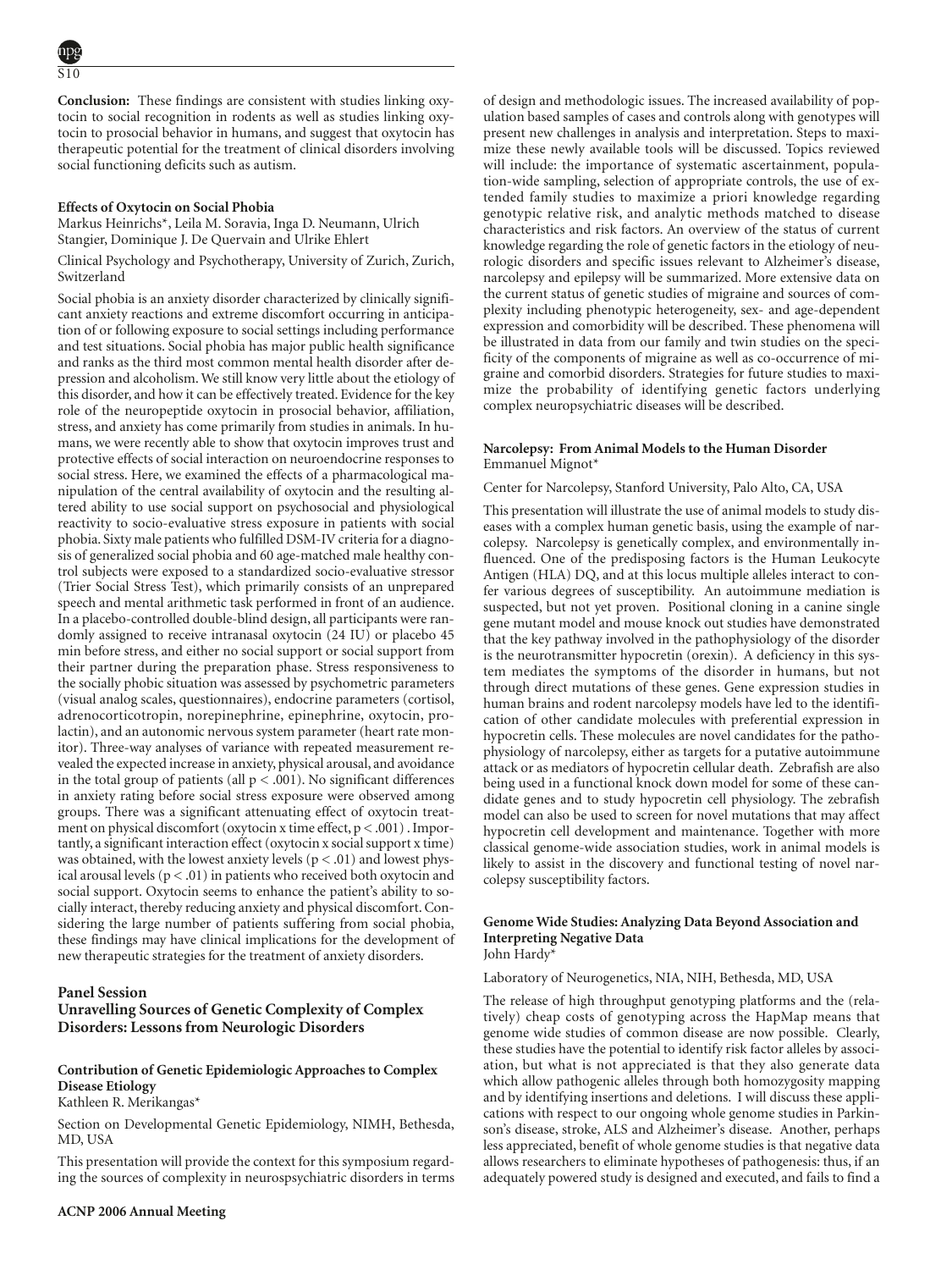risk locus, this allows prevalent hypotheses of pathogenesis to be discarded, and incremental progress to be made.

# **Pharmacogenetics – Lessons from Anti-Epileptic Drugs** David Goldstein\*

IGSP Center for Population Genomics & Pharmacogenetics, Duke Univ Medical Center, Durham, NC, USA

Many clinical challenges remain in the treatment of epilepsy, including the optimization of dosing, the occurrence and management of adverse reactions, and perhaps most importantly, the significant minority of patients who do not respond well to pharmacological treatment. The potential modes of action of most anti-epileptic drugs are known, permitting detailed candidate gene and candidate pathway screens for gene variants that may influence response. Such variants would be of potential relevance in the treatment of epilepsy and other in other indications that make use of anti-epileptic drugs. Here I report the results of a search for genetic determinants of predisposition to epilepsy and response to anti epileptic drugs in a data set of 3000 SNPs drawn from 300 candidate genes related to the action of antiepileptic drugs.

# **Study Group Session**

# **Research with Prisoners: Ethics and Opportunities** Wilson M. Compton\*, Charles P. O'Brien, Kent A. Kiehl, Robert Schwartz, Jeffrey L. Metzner, Nora D. Volkow and Larry Palmer

National Institute on Drug Abuse, Bethesda, MD, USA

Despite great need for improved treatment of prisoners, restrictions on research among incarcerated persons have significantly limited progress. The proposed Study Group will address this topic in a round-table format with expert participants from key areas: psychopharmacology, neuroscience, public health, ethics and the law. Of note, the Institute of Medicine (IOM) currently is finishing a report on "Ethical Considerations for Revisions to the DHHS Regulations for Protection of Prisoners Involved in Research". The IOM report will be released during the summer or fall of 2006, and discussion of the results will be timely and important for ACNP. Prisons and jails provide settings of immense need for psychopharmacology services. In the United States, 2.1 million persons were incarcerated at the end of 2004 (Bureau of Justice Statistics, 2005), among whom up to 75- 80% may be in need of addiction treatment (ONDCP, 2001). In addition, approximately 1 in 7 incarcerated persons have serious mental illness (Bureau of Justice Statistics, 1999). Thus, criminal justice settings are ripe for psychopharmacological intervention to address addiction, serious mental illness, and personality disorders. Research must fill this gap. Despite the well-documented need for treatment especially innovative treatments that may be more effective or efficient than current standards of care, little research is conducted in criminal justice settings. The reasons for this lack of research are multiple, but a primary reason is the barrier to research among prisoners based on ethical concerns. A key issue is whether and how the ethical bases for research with prisoners differ from those for research with non-prisoners. In particular, what are the specific considerations or safeguards necessary to ensure that research with prisoners is conducted ethically, while also encouraging development of innovative approaches to address the multiple needs of the population? To promote ACNP discussion of and participation in the topic of research in prisoner populations, this study group will bring together a panel of experts from psychopharmacology (Drs. O'Brien and Schwartz), public health (Dr. Compton), clinical neuroscience (Drs. Kiehl and Volkow), ethics (Dr. Moreno) and the legal system (Drs. Litton and Metzner) to discuss the problems in working within the prison setting and to review plans for allowing the conduct of ethical, useful and important psychopharmacology research within this population. Of note, Drs. Moreno and Metzner served on the IOM panel, and so their participation will ensure that the key issues raised in the IOM report will be addressed. The goal will be to review concepts that might be developed into a position statement for ACNP to consider issuing. In particular, the group will review ways to encourage research within criminal justice settings while maintaining the highest ethical standards. The ultimate purpose is to speed the development of effective, useful and feasible interventions for this vulnerable and needy population.

# **Study Group Session**

### **Comparing the Cost- Utility of Psychopharmacological vs. Psychosocial Treatments for Schizophrenia: Why and How** Daniel J. Luchins\*, Patricia Hanrahan, Robert Rosenheck, and Ramy Mahmoud

Psychiatry, University of Chicago, Chicago, IL, USA

Appropriate treatment for persons with schizophrenia requires both psychotropic medications and psychosocial treatment. In the past, treatment with typical antipsychotics was both better supported by empirical evidence and far less costly than available psychosocial treatments. Not surprisingly, given limited resources, payers chose to fund medications. However, there is now extensive empirical support for several "Evidence Based Treatments" (Assertive Community Treatment, Supported Employment, Family Psychoeducation, etc) which are comparably priced with the new, more expensive, atypical antipsychotics. In the context of maximizing limited resources it is therefore necessary to ask the question: "How do you measure and compare the utility of these very different interventions." The session will provide an opportunity to address this issue by bringing together discussants from different disciplines and very different perspectives. 1)Daniel Luchins, MD (Chairman) will discuss, from the perspective of his experience as the Clinical Director of a state mental health authority, the rational for these comparisons and research methods to carry them out such as contingent valuation (CV) or naturalistic trials through Medicaid waivers. 2)Patricia Hanrahan, PhD will discuss, from the perspective of her experience as Chief of Clinical Evaluation for a state mental health authority, the cost-utility of current Evidence Based Treatments for schizophrenia. 3)Robert Rosenheck, MD, an academic and VA evaluator with extensive experience in evaluating both psychosocial and psychopharmacolgical interventions (including the pharmacoeconomic analysis of the CATIE Study), will discuss this research including both methodological and policy implications 4)Ramy Mahmoud MD will discuss, from his perspective as Vice President for Medical Affairs at a major pharmaceutical corporation and lead author of the Risperidone Outcome Study of Effectiveness(ROSE), practical and methodological issues with such comparisons.

# **Study Group Session**

**Identifying and Characterizing Drug-Induced Risks: Can We Improve upon Current Strategies for Assessing Drug Safety?** Donald S. Robinson\*, Paul Leber, Arif Khan, Tamar Wohlfarth, Robert M. Hamer and Donald F. Klein

Worldwide Drug Development, Burlington, VT, USA

Pharmaceutical sponsors, U.S. and European regulatory agencies, and the general public are, not withstanding the existence of elaborate regulatory systems for the pre-market clearance of new drugs, still concerned with the capacity of drugs to cause injury. This forum will consider the limitations and shortcomings of strategies currently employed to identify and characterize risks reported to be associated with the use of psychotropic drugs. The subject is of considerable interest because publicity given to repeated reports of previously unrecognized drug-attributed risks has seemingly undermined public confidence in the safety of the drug supply. The study group will consider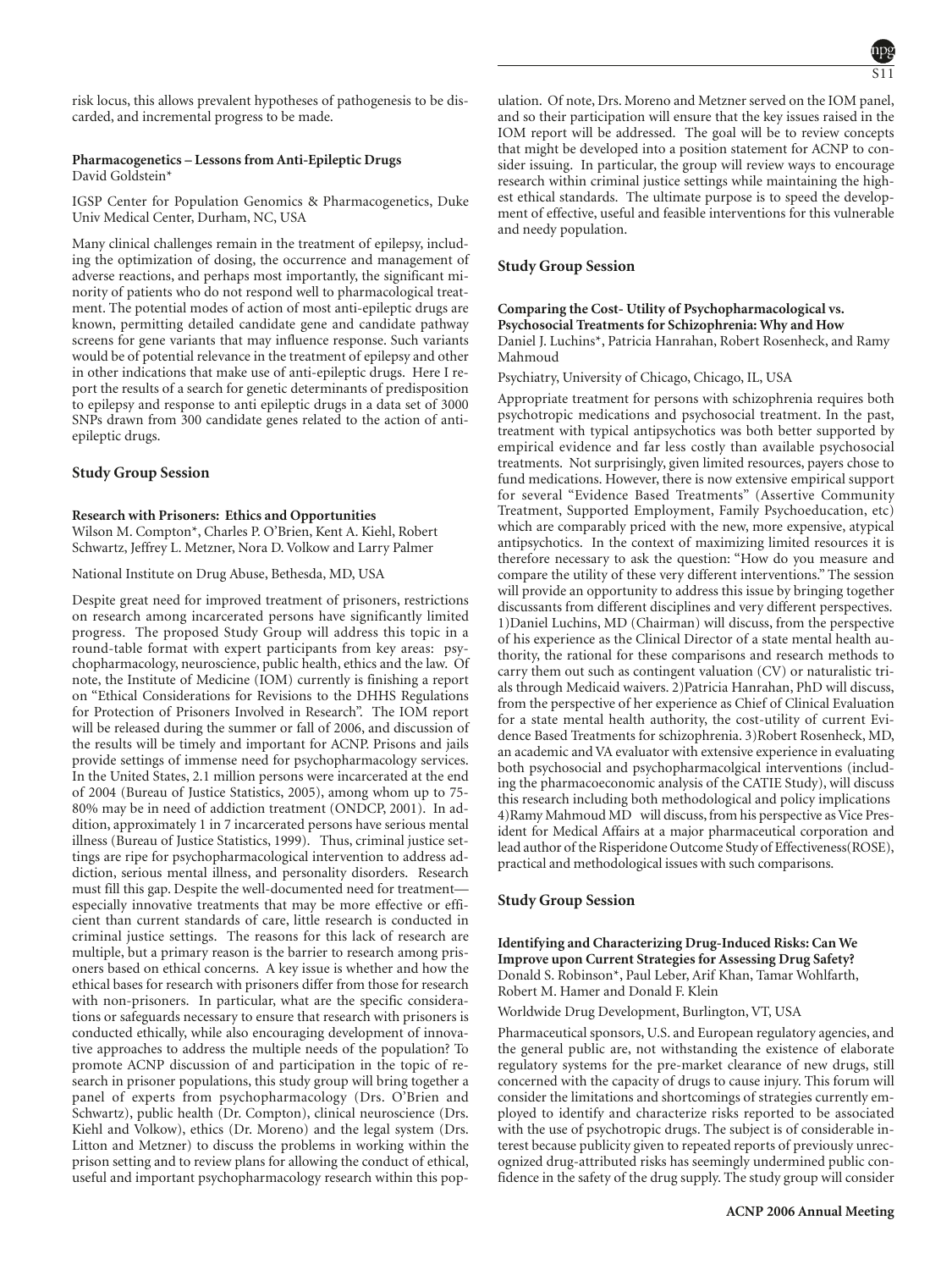whether the public concern about the safety of drugs is warranted, and, if so, what steps might be taken to improve how drug-associated risks are identified, characterized, and evaluated, both during premarket development and post-approval. The study group will first examine how FDA strategies for collection and analysis of evidence bearing on drug-associated risks for new agents have evolved in recent decades, and consider why, despite modifications, important risks of new drugs may still go undetected at time of their approval. Concerning marketed drugs, the panel will consider methods now in use to monitor safety and to assess the importance of events reported in association with their use. Strategies that may improve detection of drug-induced risk will be discussed, among them, national drug registries, use of large cross-linked, computerized medical databases in the U.S. (e.g., HMOs, VA, DOD), and other meta-analytic approaches that might be applicable to assessing the causality of drug-associated adverse events. The ACNP Task Force on Clinical Trials currently is exploring the potential for utilizing large databases for ongoing monitoring of the safety of marketed psychotropic agents as well as for gauging the effects of safety-related events on psychopharmacologic treatments and mental health care delivery. Methodological limitations and statistical considerations with regard to each of these approaches to drug safety assessment will be considered.

# **Study Group Session**

# **Fostering Collaborations Across Academia, Industry, and Government to Develop Biomarkers for Decision-Making in Drug Development**

Dean F. Wong\*, John Csernansky, Rikki Waterhouse, Don Burns, Linda Brady, Kalpana Merchant and Constantine Lyketsos

Radiology, Johns Hopkins University, Baltimore, MD, USA

Biomarkers can play a critical role in drug development for dose ranging, assessing toxicology/safety, and characterizing mechanisms of drug action, even when there is limited information about the pathophysiology of the targeted disease. In this study group, the participants will address policy issues related to fostering collaborations amongst across and within Pharma, government and universities to promote the development of biomarkers for CNS drug development. This workshop has been developed by the Liaison Committee of the ACNP. In the first part of the study group, policy issues related to the development of novel radiotracer biomarkers will be discussed. The focus of this discussion will be the results and implications of a proposal to develop a clearinghouse mechanism to facilitate development and sharing of radiotracer biomarkers to facilitate drug development. The proposal came out of a meeting of liaison committee members supplemented by legal and R&D participants from pharmaceutical companies, researchers and tech transfer participants from academia and government held on April 5, 2006, sponsored by the ACNP Liaison Committee. The clearinghouse (CH) concept was put forward as a unique collaborative structure for promoting the development of novel radiotracers - 4 hypothetical case studies involving a CH will be discussed, including the sharing of highly confidential radiotracers amongst Pharma and Academia centers, the sharing of publicly disclosed radioligands, and the possibility of pre-competitive collaborations to design new radiotracers existing targets. The project grew out of previous workshops on radiotracer development held at ACNP. This workshop will address how the proposed development model will work. Discussants will include Dean Wong (JHU), Don Burns (Merck), Rikki Waterhouse (Columbia) and Linda Brady (NIH). Dialogue by all interested PET research centers and Pharma will be strongly encouraged and incorporated into Committee meetings. In the second part of the study group, the need for new biomarkers to facilitate drug development for Alzheimer's disease and other disorders of cognition will be discussed. The focus will be divided into a discussion of structural and

functional neuroimaging biomarkers, and a discussion of non-brain biomarkers ascertained in blood, CSF, or urine. Biomarkers of factors that might serve to subtype neurodegenerative diseases, assess disease state or disease progression, and characterize the distribution activity of a pro-cognitive drug will be discussed. Specific approaches for sharing such development perhaps in analogy to some cases using the radiotracer model will be addressed and integrated with those speakers. Discussants for this section will include John Csernansky (WU), Constantine Lyketsos (JHU), and Kalpana Merchant (Lilly) as well as the radiotracer consortium group above.

# **Study Group Session**

# **Comparative Effectiveness of Antipsychotic Drugs: Complete Results of the CATIE Study**

Jeffrey Lieberman\*, Scott Stroup, W. Wolfgang Fleischhacker, Shon Lewis, Martin Swartz, Richard Keefe and Susan Essock

NY State Psychiatric Institute, Columbia University, New York, NY, USA

This study was designed to determine the comparative effectiveness of the first and second generation antipsychotics and of the SGAs to each other. 1500 patients were randomized to controlled treatment under blind conditions and followed for up to 18 months. If treatments were ineffective or intolerable patients could be rerandomized to additional drugs. Outcome was measured in terms of efficacy, safety and cost. This study group will present the complete results of the CATIE study including new data on adherence, violence, substance abuse, quality of life and cost effectiveness. The data reveal the relative effectiveness of olanzapine, quetiapine, risperidone and ziprasidone to perphenazine; and clozapine to olanzapine, quetiapine, risperidone. The discussants will interpret these results in the context of similar effectiveness studies conducted in Europe. The study group will discuss the implications of these results for clinical practice and policy.

# **Tuesday, December 5, 2006**

**Panel Session Cellular Mechanisms of Stress-Induced Atrophy of Prefrontal Cortex**

### **Age-Dependent Cellular Changes in the Prefrontal Cortex in Postmortem Tissue from Depressed Subjects** Grazyna Rajkowska\*

Psychiatry and Human Behavior, University Mississippi Medical Center, Jackson, MS, USA

**Background:** Recent postmortem studies in depression reveal prominent reductions in the density of glial cells and only subtle or no changes in neuronal pathology in fronto-limbic brain regions. In particular, we found age-dependent reductions in the density of astrocytes and GFAP-protein level in the dorsolateral prefrontal and orbitofrontal cortex in subjects with major depressive disorder. These glial reductions were significant in younger (<60 years old) depressed as compared to age-matched controls and older (>60) depressed. In contrast, prefrontal neurons were only mildly affected in younger depressed subjects exhibiting smaller cell body size and lower density of large-size neurons. Clinical evidence indicates that depression in elderly differs from that of younger patients by its etiology, phenomenology and cerebrovascular pathology. However, to date cell pathology has not been examined in older patients with major depressive disorder and has not been compared to that of younger depressed subjects. Therefore, the goal of the present study was to test whether changes in neuronal density in the prefrontal cortex are age-dependent.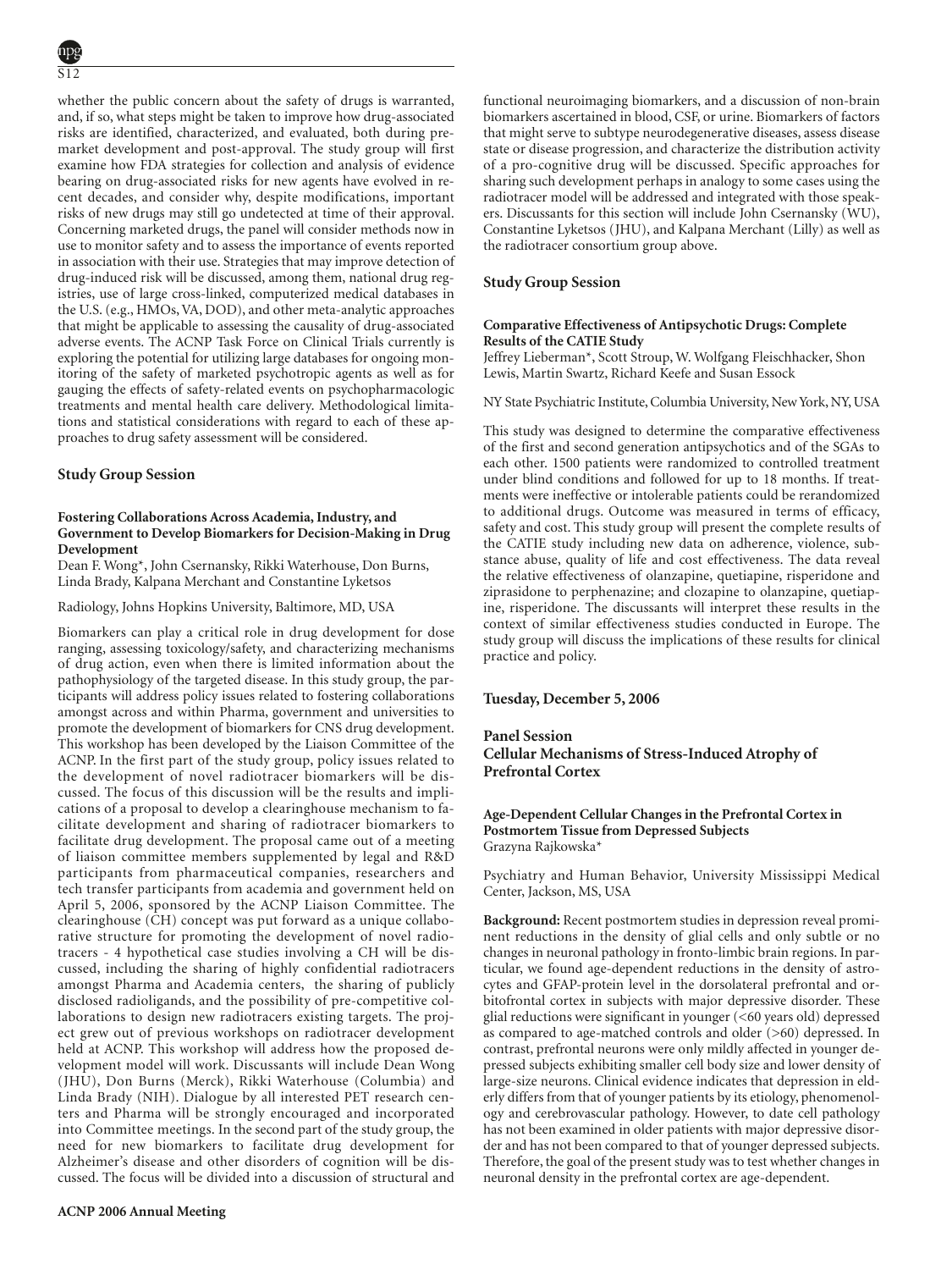**Methods:** Orbitofrontal cortex (Brodmann area 47) from 15 elderly subjects (>60 years old) with diagnosis of major depressive disorder and 11 age-matched non-psychiatric controls was analyzed using 3-D cell counting. The packing density of pyramidal (glutamatergic) and non-pyramidal (GABAergic) neurons and glial cells was measured. In addition, we compared neuronal density and size in elderly depressed subjects to that described previously in younger subjects (< 60 years old) with major depression.

**Results:** ANCOVA (with postmortem interval, tissue pH, time in formalin and age as co-variates) revealed that the overall (layers I-VI combined) density of orbitofrontal neurons was significantly reduced by 14% in elderly depressed subjects as compared to agematched non-depressed controls. Further laminar analysis revealed that the density of pyramidal neurons was significantly reduced by 30-60% predominantly in layers III and V and to a lesser degree in layers II, IV and VI. Neuronal density was inversely correlated with age and reductions in neuronal density were more prominent in elderly than in younger depressed subjects. In contrast, neuronal soma size, density of non-pyramidal neurons and glial cell density in elderly depressed were comparable to those of age-matched control subjects.

**Conclusions:** Our data indicate that pyramidal neurons in the orbitofrontal cortex are selectively affected in elderly depressed subjects as compared to age-matched controls. This is in contrast to the findings from younger depressed subjects that mostly exhibit glial but not neuronal pathology in an analogous cortical region. This observation indicates an age-dependent progression of neuronal pathology in depression and differential cell pathology in young vs old subjects with major depression. It is possible that in younger depressed the factors resulting in cell pathology are different from those acting in elderly depressed. Genetic susceptibility, stress and a deficiency in neurotrophic factors may play a role in younger depressed whereas vascular lesions and neurodegenerative changes could contribute to cell pathology in elderly depressed. Supported by: MH60451, MH61578, MH63187, MH67996, RR17701

# **Stress-Induced Structural Plasticity in Prefrontal Cortex, Amygdala and Hippocampus**

Bruce S. McEwen\*, Conor Liston and John H. Morrison

Lab Neuroendocrinology, Rockefeller University, New York, NY, USA

The prefrontal cortex plays an important role in working memory and executive function and is also involved in extinction of learning, whereas the hippocampal formation is a malleable brain structure that is important for certain types of learning and memory. The amygdala is an important target of stress and mediates physiological and behavioral responses associated with fear and strong emotions. All 3 regions are targets of stress hormones and acute and chronic stress, and stress is known to precipitate and exacerbate mood disorders. New data indicates that the prefrontal cortex shows differential remodeling, with medial regions showing shrinkage and loss of synaptic connections and orbitofrontal cortex showing expansion of dendrites following repeated stress. These are accompanied by alterations in behaviors related to attention and executive function. Neuronal atrophy in the medial PFC parellel shrinkage of dendrites in the hippocampus, whereas dendritic expansion parallel increased dendrites in the basolateral amygdala, associated with increased anxiety and depression. In mPFC and hippocampus, these changes are largely reversible, whereas structural changes in amygdala appear to be longer lasting. In long-term depressive illness, the hippocampus and prefrontal cortex undergo atrophy, whereas the amygdala is hyperactive in anxiety and mood disorders and may undergo a biphasic change in structure – increasing in size in acute depression and shrinking on long-term depression. Yet, these are not necessarily "damaged" and may be treatable with the right medications. Supported by MH41256 and MH58911.

**Stress-Related Dendritic Atrophy of Layer V Pyramidal Cells in Rat Medial Prefrontal Cortex: Association with Deficits in Excitatory Synaptic Transmission in Apical Dendritic Field** George K. Aghajanian\* and Rongjian Liu

Psychiatry, Yale School of Medicine, New Haven, CT, USA

**Background:** A number of laboratories have reported that repeated immobilization stress leads to dendritic atrophy of layer II/III pyramidal cells in medial prefrontal cortex (mPFC), an effect mimicked by high levels of corticosterone. Interestingly, the atrophy seems to be confined to the apical dendritic field, with sparing of the basilar field. There have been no attempts previously to correlate these atrophic changes with electrophysiological measures. For a number of years we have studied the modulation of spontaneous excitatory synaptic currents (spEPSCs) in layer V pyramidal cells of rat mPFC brain slice by serotonin (via 5-HT2A receptor), hypocretin/orexin (via the hypocretin receptor 2), as well as other transmitters. These studies show that spEPSCs elicited by serotonin and hypocretin are generated primarily in the apical dendritic field. On that basis, we hypothesized that stress-induced atrophy of apical dendrites would result in attenuation of these electrophysiological responses.

**Methods:** Whole cell recordings were made from layer V neurons of the rat mPFC slice; the pipette solution contained the fluorescent dye Alexa 594 to label the recorded cells. Upon completion of the recordings, brain slices were fixed in formalin and mounted in DMSO (by method of Grace an Llinas) and then examined by 2-photon laser scanning which permits imaging at deep penetrations. Three-dimensional images for quantitative analysis were generated by Z-stacks of up to 200 scans at 1 micron steps. **Results:** In control rats, these was a high correlation between the extent of apical dendritic branching and the frequency of spEPSCs induced by serotonin or hypocretin. In rats exposed to repeated brief restraint/immobilization stress (20 min/day) for 5-7 (but not 1 or 3 days) showed a mean reduction of ~20% in several measures of dendritic branching in the apical tuft region. These morphological changes were associated with reductions of similar magnitude in mean spEPSC responses to serotonin or hypocretin. In controls, when the distal apical dendrite (including tuft) was disconnected surgically, an even larger reduction in spEPSCs was seen (70-80%), indicating the importance of the apical dendritic field as site for their generation. **Discussion:** These are the first studies showing electrophysiological correlates of morphological changes in response to stress in mPFC pyramidal cells. These results have several implications for mechanisms of stress-induced dendritic atrophy and associated electrophysiological deficits. Previous studies have shown that hypocretin induces spEPSCs predominantly at apical dendritic synapses formed by projections of the thalamic midline/intralaminar nuclei. Since these nuclei are essential for awareness and attention, an impairment of this ascending input could underlie certain stress-related cognitive deficits. Previous studies have also shown that serotonin-induced EPSCs are markedly depressed in conditional BDNF knockout mice. Since BDNF has been shown to be important for dendritic branching, this suggests a possible link between the mechanisms of stress-related dendritic atrophy and the deficits in serotonin response resulting from BDNF deficiency.

### **Chronic Stress Decreases the Proliferation of Glia in Prefrontal Cortex** Ronald S. Duman\*, Gerald W. Valentine and Mounira Banasr

Psychiatry, Yale University School of Medicine, New Haven, CT, USA

One of the most consistent postmortem findings in depression is a decrease in the number of glia in prefrontal (PFC) and cingulate cortex of major depressive disorder (MDD) subjects (see Rajkowska, this panel). Decreased glia could contribute to the atrophy of neurons that is also observed and the altered function of PFC, including decreased cognition and attention (see McEwen and Aghajanian). To examine the cellular mechanisms underlying this decrease we have studied the influence of stress, a critical vulnerability factor for MDD, on the proliferation of non-neuronal cells in the PFC of rodents. We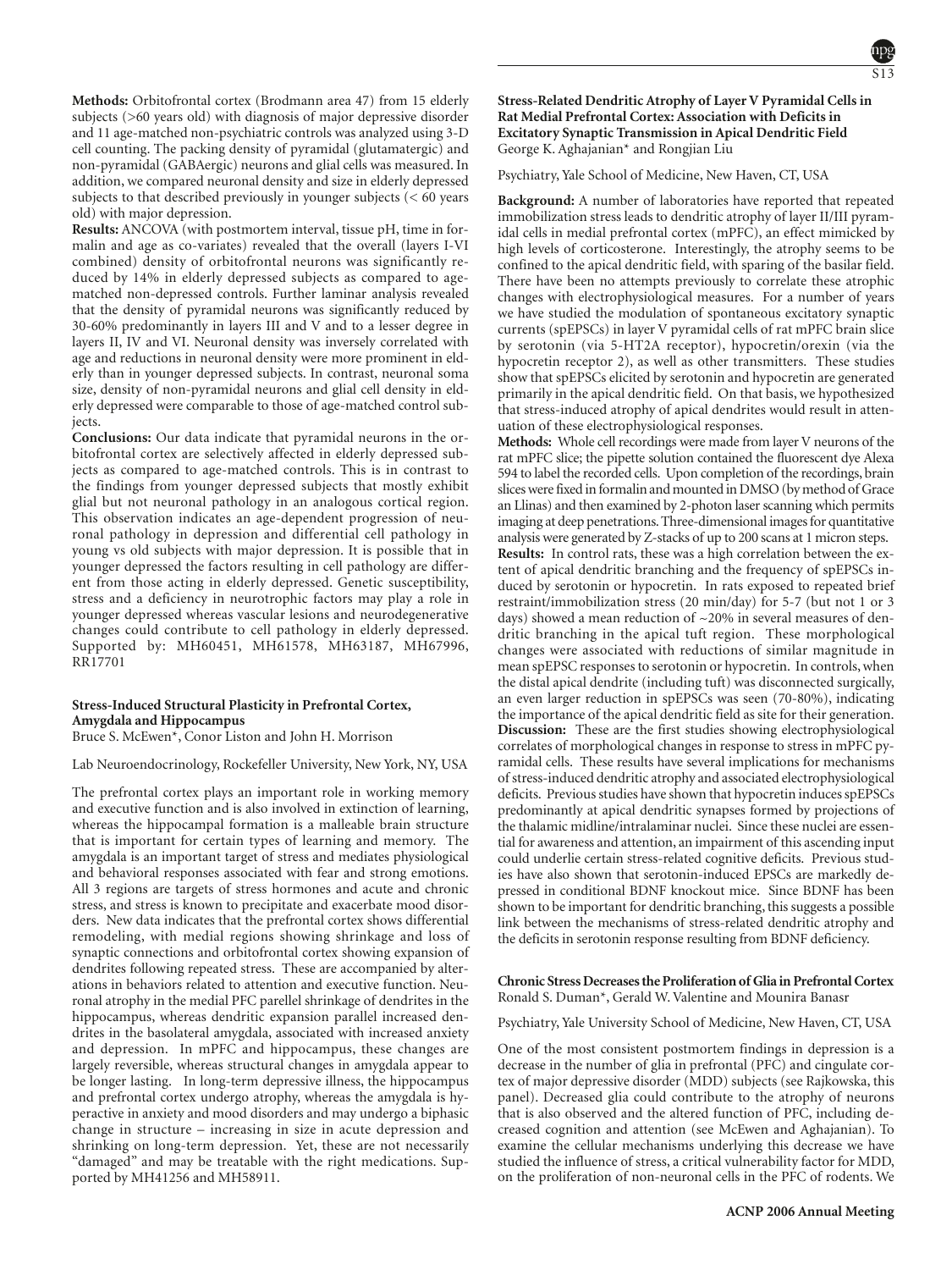find that exposure to repeated unpredictable stress for 15 days, but not shorter times, decreases the number of newborn cells in the PFC. Co-localization studies demonstrate that there is a reduction in the number of newborn cells that express markers of oligodendrocytes, which are reported to be decreased in MDD subjects, endothelial cells, and an unidentified population of cells. The reduction in newborn cells is reproduced by chronic administration of corticosterone, indicating that the effects of stress occur via elevated levels of this adrenal-glucocorticoid. We have also examined the influence of antidepressants, including a serotonin selective reuptake inhibitor (fluoxetine) and electroconvulsive seizure (ECS), on glial proliferation in the PFC. In contrast to the effect of stress, chronic antidepressant administration increases the proliferation of oligodendrocytes and endothelial cells in the PFC, and reverses the effects of chronic stress. We are currently examining the role of specific growth factors in the regulation of glial proliferation, and we are developing strategies for directly testing the impact of glia on the function of the PFC in behavioral models of depression.

# **Panel Session**

# **Conducting Treatment Research in Decisionally Impaired Subjects: Problems and Possible Solutions**

## **Disparities Between the Readability of Consent Forms and Educational Levels of Potential Subjects in Psychiatric Research** Paul S. Appelbaum\*, Paul Christopher and Mary E. Foti

Psychiatry, Columbia University, New York, NY, USA

**Background:** Discussions of informed consent in psychiatric research tend to focus on subject characteristics, such as the possibility of impaired decisional capacity. But the quality of consent depends on an interaction between subjects' abilities and the demands placed on them in the consent process. Poor readability of informed consent forms has been a persistent problem in clinical research, and the low educational attainments of many patients with mental illnesses suggest a still greater problem in psychiatric settings. To explore the extent of this potential disparity, we compared the readability of informed consent forms used in research approved by the institutional review board (IRB) of the Massachusetts Department of Mental Health (MA-DMH) with the highest grade level of education achieved by potential study subjects.

**Methods:** We calculated the readability (scored as grade level of education completed that is necessary to comprehend the text) of 154 informed consent forms using several standard formulas (Flesch Reading Ease Score, Flesch-Kincaid Grade Level, FOG Index, and Fry Graph). These data were compared with the maximum attained grade level of 12,848 potential adult participants in MA-DMH approved studies. Research studies were categorized by the reviewing IRB as reflecting one of three risk levels, and readability scores were stratified based on the risk level for each study.

**Results:**Approximately 35% of potential participants had not graduated high school, 37% had graduated from high school or obtained a GED, and 28% had some education beyond the 12th grade. The mean readability scores for the informed consent forms ranged between a grade level of 12 and 14.5, depending on the test used. On the Fry graph, for example, 10 forms fell beyond the 16th grade level, reflecting a performance demand at the graduate school level. The mean rating for the remaining forms was a 14th grade (i.e., college sophomore) reading level. Furthermore, the mean readability scores on all the measures increased with increasing risk level, indicating that those consent forms used in higher risk studies were, on average, significantly harder to comprehend. **Discussion:** Although consent forms are just one way in which information is communicated to potential research subjects, they can play an important role in the informed consent process. These data suggest that the mismatch between the level of reading ability required to comprehend the forms and the mean educational level of potential subjects in a public mental health system all but doomed the possibility that subjects would glean useful information from the consent forms. Methods of reducing the complexity of consent forms, as part of improving the overall consent process, are much needed, and institutional review boards have a crucial role to play in facilitating this process. Though IRBs pay inordinate attention to consent forms in their review process, these data indicate that the result is not always a form that is in any way useful to potential research subjects.

## **Multimedia Consent for Research in People with Schizophrenia** Dilip V. Jeste\*

Psychiatry, University of California, San Diego, San Diego, CA, USA

Studies suggest that decision-making capacity tends to be more impaired among persons with schizophrenia than in normal subjects, although considerable variability exists in this regard. It is important to study methods for enhancing consent procedures for treatment research. The goal of our ongoing investigation is to evaluate the usefulness of an innovative method of providing informed consent to middle-aged and older persons with schizophrenia. This is a randomized, controlled trial of two procedures for providing informed consent to a hypothetical protocol: a DVD-based, multimedia consent procedure incorporating audio, video, still pictures, motion pictures, graphics, animation, and text; and a routine consent procedure. The hypothetical protocol tested is a randomized, double-blind, placebo-controlled trial of a cognitive-enhancing drug with some potentially serious adverse effects. The primary outcome measure is decision-making capacity. The study sample is comprised of subjects with schizophrenia or schizoaffective disorder who are older than 40 years of age. Preliminary results suggest that the patients who received the DVD consent had better comprehension of the consent than those who received routine consent. A multimedia consent is thus feasible, and may be associated with better comprehension of consent material.

# **Influences on Proxy Decision Making for Alzheimer's Disease Research**

Laura B. Dunn\*

Psychiatry, UC San Diego, San Diego, CA, USA

**Background:** Informed consent raises ethical challenges in Alzheimer's Disease (AD) protocols, and proxy consent plays a central role in the ethical integrity of this research. Few studies have examined influences on proxies' decision-making processes regarding AD research. Given an unclear legal and regulatory framework for proxy consent for research with cognitively impaired people, there is a clear need for empirical evidence focused on this important ethical aspect of research decision making.

**Methods:** 63 proxy decision makers (43 spouses, 15 adult children, and 5 other; mean age 68.8 years, SD 12.3; range 38-94 years) for people with AD were randomly assigned to receive informed consent for one of three hypothetical clinical research protocols, ranging in type and level of described potential risk and potential for direct benefit. The protocols were presented using realistic consent forms, written to resemble real-life AD protocols. These ranged from least risky (MRI/Behavioral) to intermediate risk (Pharmacologic study) to most risky (Vaccine study). Proxies were asked to rate how risky (from 1="Not risky at all" to 5="Very risky") they believed the study would be to their relative, as well as their willingness to enroll their relative in the protocol (also using a 5-point scale, with 5="Very willing"). Five other, briefly-described research procedures were presented as well. Proxies were also asked about their views about whether they themselves should be able to make proxy decisions with respect to four general categories of studies, ranging from minimal risk to potentially serious risks (with and without the potential for direct benefit), using four response categories, from "Definitely not" to "Definitely yes"). In a smaller set of proxies (n=15), we assessed agreement with two statements regarding the use of two models of decision-making—based on what they believed their relative would want ("substituted judgment"), and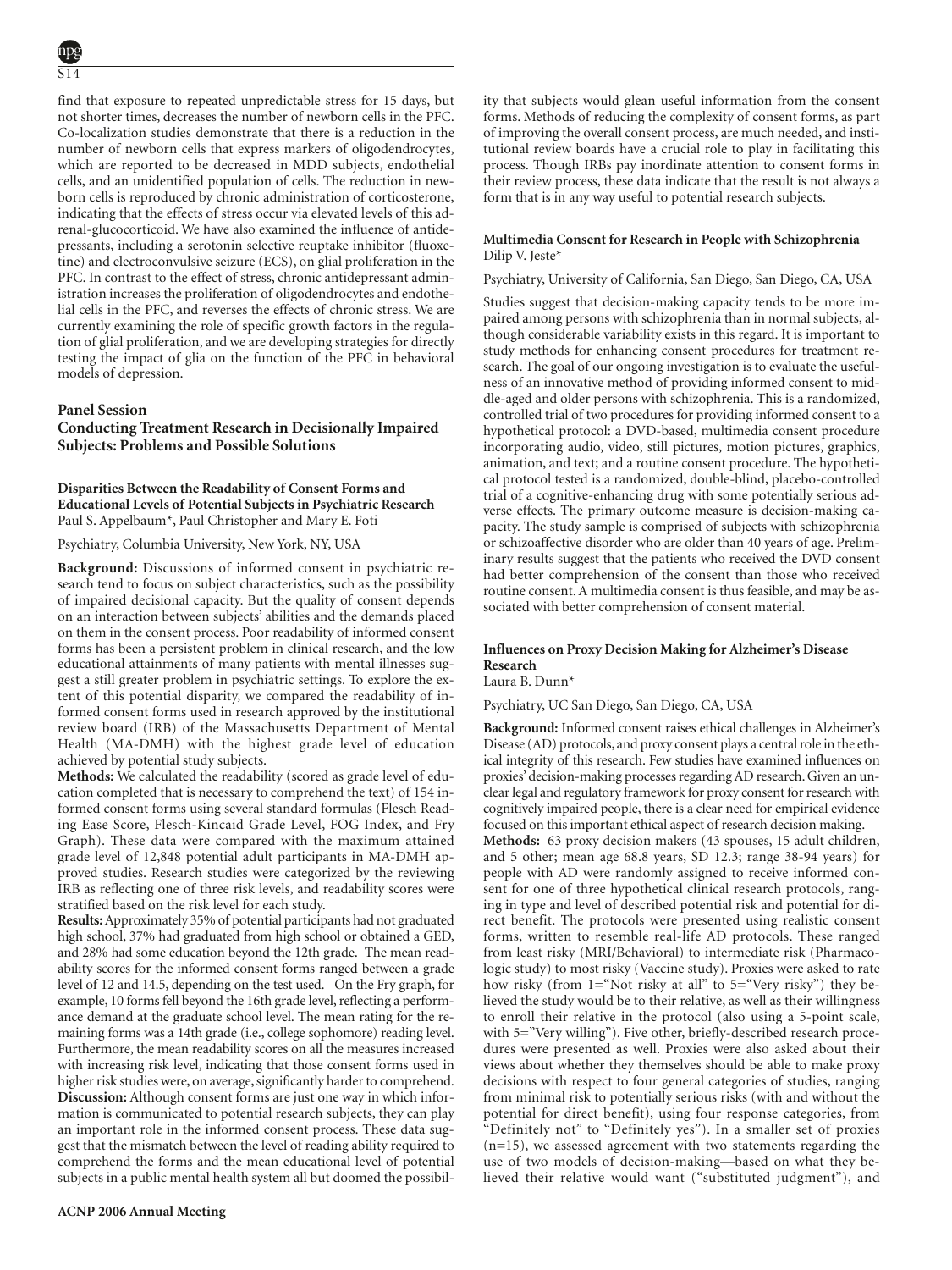based on what they believed was in their relative's best interests ( "best interests").

**Results:** Proxies viewed the objectively highest risk:benefit ratio protocol (the Vaccine study) as carrying moderate risk, with a mean rating of 3.38 (SD 1.24) out of a possible 5 points; the Pharmacologic study had a mean risk rating of 2.89 (SD 1.70) while the MRI/Behavioral protocol was perceived as the least risky (mean 1.22, SD 0.67). These ratings differed significantly across protocols  $(p<0.001)$ . Higher general interest in enrolling one's relative in research was associated with lower risk ratings (r=-.334, p=0.008). Proxies' willingness to enroll their relative also differed across the three protocols  $(p=0.048)$ , and was inversely associated with perceived risk level  $(r=-.513, p<0.001)$ , and positively associated with both proxies' perception of the patient's interest in enrolling (r=.602, p<0.001) and proxies' overall interest in enrolling their relative in research (r=.718, p<0.001). Mean ratings regarding proxies' belief about the appropriateness of making the decision on behalf of the AD patient were in the "Probably Yes" to "Definitely Yes" range (3.13 to 3.44 out of 4) for all four protocols.

**Discussion:** Proxies consider a combination of factors in making research decisions on behalf of the AD patient, including perception of risk and benefit, and a combination of substituted judgment and best interests perspectives. These findings suggest a need for further empirical research that carefully examines proxies' decision-making processes and behavior; such research will help move the field forward in constructing ethically and empirically informed frameworks for proxy consent for research involving decisionally impaired individuals.

### **Decisional Competence to Complete Psychiatric Advance Directives**

Eric B. Elbogen\*, Jeffrey Swanson, Paul Appelbaum and Marvin Swartz

Psychiatry, Duke University Medical Center, Durham, NC, USA

**Background:** Psychiatric advance directives (PADs) allow people to declare preferences for future mental health treatment in the event of a psychiatric crisis. In PADs, now in 22 states, patients can provide advance consent or refusal of psychotropic medications (including experimental drugs) and information about medical disorders and medication side effects. Patients must be competent to complete PADs for the documents to be valid, but little is known about this decisional capacity or about how competence can be improved.

**Method:** At baseline, N=469 adults with schizophrenia, schizoaffective disorder, bipolar disorder, or depression with psychotic features were administered the Decisional Competence Assessment Tool for Psychiatric Advance Directives (DCAT-PAD), based on the conceptual model used by the MacArthur Competency Assessment Tool (MacCAT-T). "Competence to write a PAD" was measured by evaluating the ability to understand PADs, appreciate whether PADs are relevant, and reason how PADs may affect their lives. "Competence to make treatment choices within the PAD" used hospitalization as the index treatment and was measured by evaluating the ability to understand hospitalization, appreciate whether the hospital may be relevant, and reason how hospitalization may affect their lives. After the baseline interview, subjects were randomized to a 'usual-care' control group or a Facilitated PAD (FPAD) intervention group in which they met one-on-one with a trained facilitator to create a PAD. If participants wished to prepare a PAD, the facilitator assisted in doing so by (1) eliciting preferences and advance consent/refusal for psychotropic medications, hospital treatment, or ECT; and (2) gathering information about medical conditions, crisis symptoms, relapse and protective factors, and strategies to avoid use of seclusion and restraints.At one-month, the DCAT-PAD was re-administered. **Results:** Baseline DCAT-PAD domains were regressed onto demographic, clinical, and neuropsychological variables using multivariate statistics. There was some overlap in "competence to write a PAD" and "competence to make treatment decisions within a PAD." For both, understanding was predicted by abstract thinking, verbal memory, and IQ, appreciation was predicted by psychiatric symptoms, and reasoning was predicted by insight into disorder.

But the appreciation and reasoning domains for "competence to write a PAD" were also predicted by IQ. Each predictor is significant at a p<.01 level. To analyze effects of randomization, we compared baseline and one-month scores on the DCAT-PAD domains employing repeated-measures ANOVA. Subjects in the intervention group showed significantly higher improvement in the reasoning domains for "competence to write a  $PAD''(F=8.65, df=1,$ p=0.003) and "competence to make treatment decisions within a PAD"(F=4.30, df=1, p=.03). Of note, intervention and control subjects above the median IQ of 100 did not differ in reasoning scores at one month whereas subjects below the median IQ in the intervention group showed significantly greater improvement in the reasoning domains compared to their counterparts in the control group.

**Discussion:** The data reveal cognition and symptoms relate patients' competence to complete PADs. The results show an intervention to facilitate PADs improved patients' competency to complete PADs. The findings imply for more impaired clients, a facilitation of PADs may be helpful, or even necessary, to augment decisional capacity to a level that ensures the PAD is valid and followed by clinicians. Such steps may be needed if PAD laws help people with psychotic disorders communicate clinical and medical information during psychiatric crises.

# **Panel Session Genetics of Cognitive Deficits in Schizophrenia: What Is Inherited and How?**

# **Intellectual Functioning in Schizophrenia Patients, Their Unaffected Parents, Siblings, and Controls: A Population Based Study** Mark Weiser\*, Abraham Reichenberg, Jeremy M. Silverman, Asaf

Caspi, Gad Lubin, Mordechai Shmushkevitch, Philip D. Harvey, David A. Greenberg and Michael Davidson

Psychiatry, Sheba Medical Center, Ramat Gan, Israel

**Background:** Many aspects of cognition are impaired in patients with schizophrenia. These impairments are familial and appear to account for much of the psychosocial disability associated with the illness. **Methods:**We conducted a historical population-based cohort study. The cohort included some 480,000 siblings born in Israel and assessed by the Draft Board over 15 consecutive years. Cohort members were followed up for schizophrenia using a national psychiatric hospitalization case registry. The merger identified 1,753 cases with schizophrenia, first hospitalized at least one year after assessment. Cases had 3,286 never-hospitalized siblings. We also identified 350 of the parents of these patients, and for each parent selected 10 controls matched for age and gender.

**Results:** The cognitive test scores of future patients were lower (poorer functioning) then their siblings, who, in turn had lower test scores then control siblings (p<0.0001). Parents of siblings had poorer test scores compared with controls. Data will be presented on the actual scores of the patients and on expected cognitive scores based on their parents scores.

**Conclusions:** Cognitive deficits are probably associated with genetic liability to schizophrenia. Such measures could be utilized as intermediate phenotypes in genetic studies of schizophrenia.

## **Gray and White Matter Volume Abnormalities in Monozygotic and Same-Gender Dizygotic Twins Discordant for Schizophrenia: A Five Year Follow-Up Study**

Hilleke E. Hulshoff Pol, Rachel G. Brans, Neeltje E. Van Haren, Hugo G. Schnack and Rene Kahn\*

Dept of Psychiatry, Univ of Medical Center Utrecht, Utrecht, Netherlands

**Background:**Whole brain tissue volume decreases in schizophrenia have been related to both genetic risk factors and disease-related (possibly nongenetic) factors; however, whether genetic and environmental risk factors in the brains of patients with schizophrenia change over time and whether these changes are related to (genetic) risk or illness is unknown.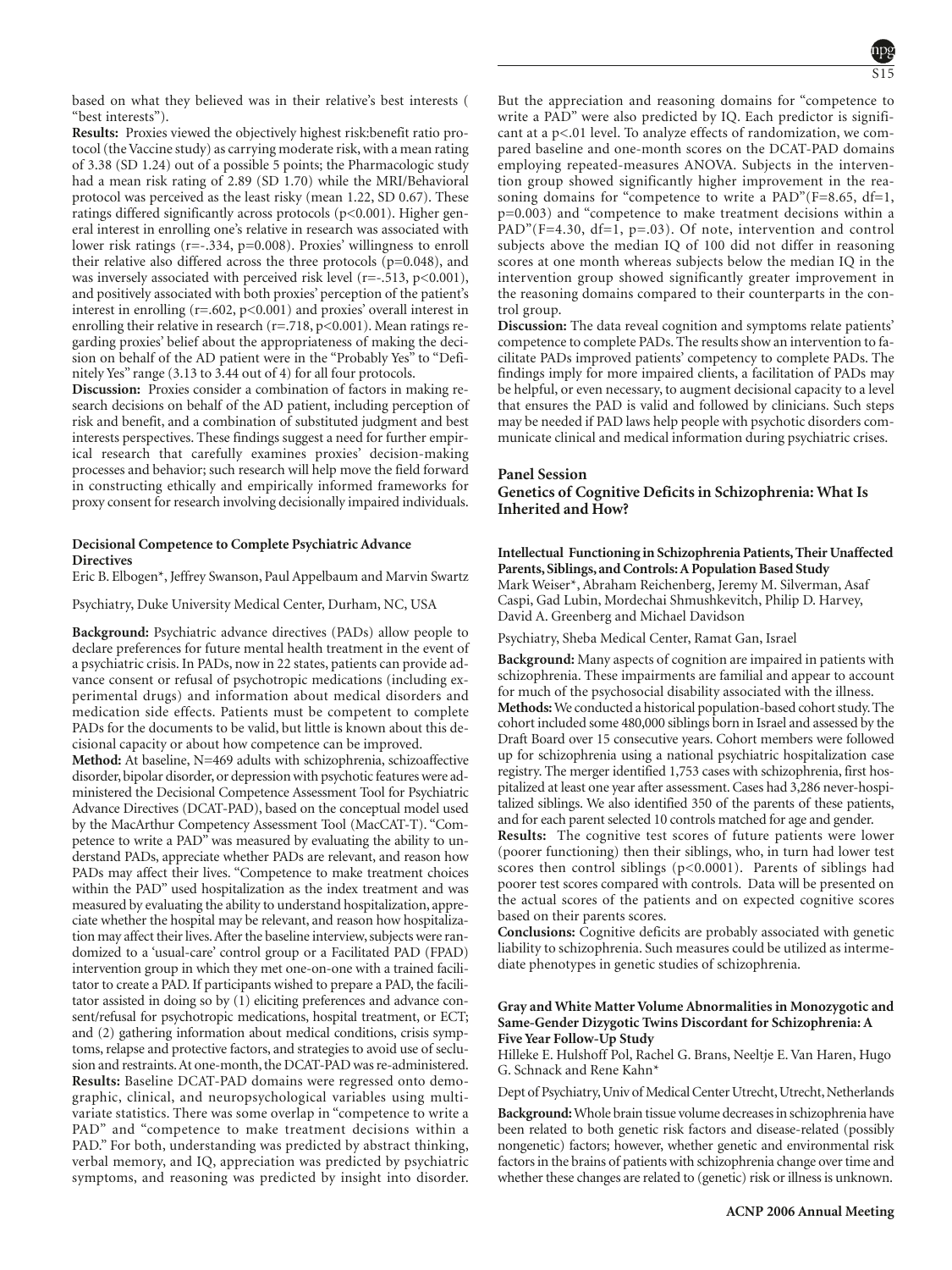**Methods:** Magnetic resonance imaging (1.5 T) brain scans of 13 monozygotic and 14 same-gender dizygotic twin pairs discordant for schizophrenia were acquired and compared with 13 monozygotic and 14 same-gender dizygotic healthy control twin pairs. Scans were repeated after a five year interval.

**Results:** Repeated-measures volume analysis of covariance revealed decreased whole brain volume in the patients with schizophrenia as compared with their co-twins and with healthy twin pairs. Decreased white matter volume was found in discordant twin pairs compared with healthy twin pairs, particularly in the monozygotic twin pairs. A decrease in gray matter was found in the patients compared with their co-twins and compared with the healthy twins.Follow-up results will be presented.

# **The Consortium on the Genetics of Schizophrenia (COGS): Preliminary Heritability Analyses of Endophenotypic Measures for Schizophrenia**

David L. Braff\*, Tiffany Greenwood and Nicholas Schork

Psychiatry, University of California San Diego, La Jolla, CA, USA

**Background:** The exploration of the genetic architecture of specific endophenotypes is a powerful strategy for understanding the genetics of schizophrenia versus searching for genes related to the "fuzzy" clinical endophenotype of DSM schizophrenia. The Consortium on the Genetics of Schizophrenia (COGS) has undertaken a large 7-site study to characterize the genetic architecture of some key endophenotypic measures. If available, DNA based analyses will be presented based on 5 CM whole genome scan from the summer 2006 CIDR DNA release. **Methods:** Families consisted of both parents and at least 2 siblings discordant for schizophrenia. The COGS assesses the effortful, controlled processing endophenotypes of the Antisaccade Task, the Continuous Performance Test (CPT), the California Verbal Learning Task (CVLT), the Letter-Number Span (LNS), and several domains of the Pennsylvania Neuropsychological Battery. In addition, P50 suppression and prepulse inhibition data will be presented as "automatic" neurophysiological measures. At the time of the initial analyses of data (Spring 2006), 106 schizophrenic probands and their family members (N=411) had been assessed for heritability of endophenotypes. We expect to have data on almost 300 probands by December 2007. SOLAR was used to assess the heritability of each endophenotype, as well as the crucial important environmental and genetic correlations between the endophenotypes. In addition, heritability estimates for P50 suppression and PPI will be presented emphasizing the normalizing effects of atypical antipsychotics. Relevant and model data from strainrelated rodent studies will also be used to discuss candidate genes.

**Results:** The volitional measures consisting of the Antisaccade Task, the LNS, the CPT, the CVLT and three domains from the Penn Battery were found to be significantly heritable (with h2r's ranging from 0.169 and 0.547 and p's <.05 to .001) with heritabilities ranging from 17 to 55%. Significant environmental and genetic correlations were also observed between many of the endophenotypic measures, providing some evidence for pleiotropy.

**Conclusion:** This is the first large-scale multi-site family-based heritability study of a large collection of endophenotypes for schizophrenia and suggests that neurocognitive, "volitional" endophenotypes will be important measures, in addition to automatic processing of endophenotypes, in determining the genetic basis of schizophrenia.

## **Genetic Prediction of a Schizophrenia Intermediate Phenotype Related to Cortical Information Processing**

Daniel R. Weinberger\*, Hao-Yang Tan, Joshua Buckholtz, Venkatta S. Mattay, Richard Straub, Andreas Meyer-Lindenberg, Terry Goldberg, Michael F. Egan and Joseph H. Callicott

Genes, Cognition and Psychosis Program, NIMH/NIH, Bethesda, MD, USA

**Introduction:** Schizophrenia susceptibility genes presumably impact on the development and plasticity of cortical systems involved in the expression of schizophrenia symptoms (Harrison and Weinberger Mol Psychiatry 2005). Since genes do not encode for hallucinations and delusions, carriers of susceptibility alleles/genotypes, (e.g. discordant MZ twins, unaffected siblings) express these genes as intermediate phenotypes if they are penetrant. Studies in discordant MZ twins (e.g. Goldberg et al Arch Gen Psychiatry 1990, Cannon et al AJHG 2000) indicate that concordance for cognitive deficits involving especially executive functions and working memory are greater than concordance for psychotic symptoms. These findings indicate that genetic risk for schizophrenia is expressed with greater penetrance at the level of intermediate phenotypes related to cortical cognitive processing. Such observations lead to the prediction that the effect size of risk genotypes for schizophrenia will be greater for cognitive processes related to schizophrenia than for the clinical diagnosis. We have reported a series of studies confirming this prediction for several putative schizophrenia susceptibility genes (e.g. COMT [Egan el al PNAS 2001], GRM3 [Egan et al PNAS 2004], DISC1 Callicott et al PNAS 20005). In this presentation, we have explored this prediction in the context of several other genes implicated in risk for schizophrenia.

**Methods:** fMRI was performed varying subsets of a large sample  $(N > 160)$  of carefully screened Caucasian normal subjects during performance of the N back working memory test. During this paradigm prefrontal processing is inefficient in patients with schizophrenia who perform the task well, and a qualitatively similar pattern is seen in their healthy siblings (Callicott et al AJP 2003). This pattern is thus representative of an intermediate brain phenotype related to increased risk of schizophrenia. The normal sample was genotyped for SNPs in CAPON, RGS4, Akt1, GAD1, and G72 that have shown positive association with schizophrenia in the literature, None of these genes showed consistent positive association in the CBDB sibling study family or case control samples. Genotype groups were carefully matched for age, gender, years of education, Wechsler Adult Intelligence Scale (WAIS-IQ) and task performance (accuracy and reaction time). Genotype groups (typically greater than 40 subjects in any group) were also matched for 100 unlinked SNPs across the genome to control for population stratification.

**Results:** For all of the genes typed, risk genotypes were associated with relatively inefficient BOLD responses measured with fMRI in the normal control samples. Control SNPs within the typed genes, i.e. SNPs not in LD with risk SNPs and not positive in earlier studies, were invariably negative.

**Conclusion:** These data confirm that risk SNPs in candidate susceptibility genes show greater effects on a phenotype based on cortical processing of executive cognitive information than on risk for schizophrenia per se.

### **Panel Session**

**Insulin Signaling in the Forebrain and Its Relevance to Cognition and Schizophrenia**

# **Differential Regulation of AMPA and GABAA Receptors by Brain Insulin**

C. A. Altar and Yu Tian Wang\*

Brain Research Center, University of British Columbia, Vancouver, BC, Canada

Both insulin and its receptors are expressed in the central nervous system (CNS) at high levels, and particularly associated with neurons. Since the glucose utilization in neurons is largely insulin independent, brain insulin has been suspected to have neuronal functioning distinct from metabolic regulations by its peripheral counterparts. Consistent with this idea, evidence has been accumulating in the past decade which strongly suggests that brain insulin may have critical roles in mediating both brain functions and dysfunction through regulating the function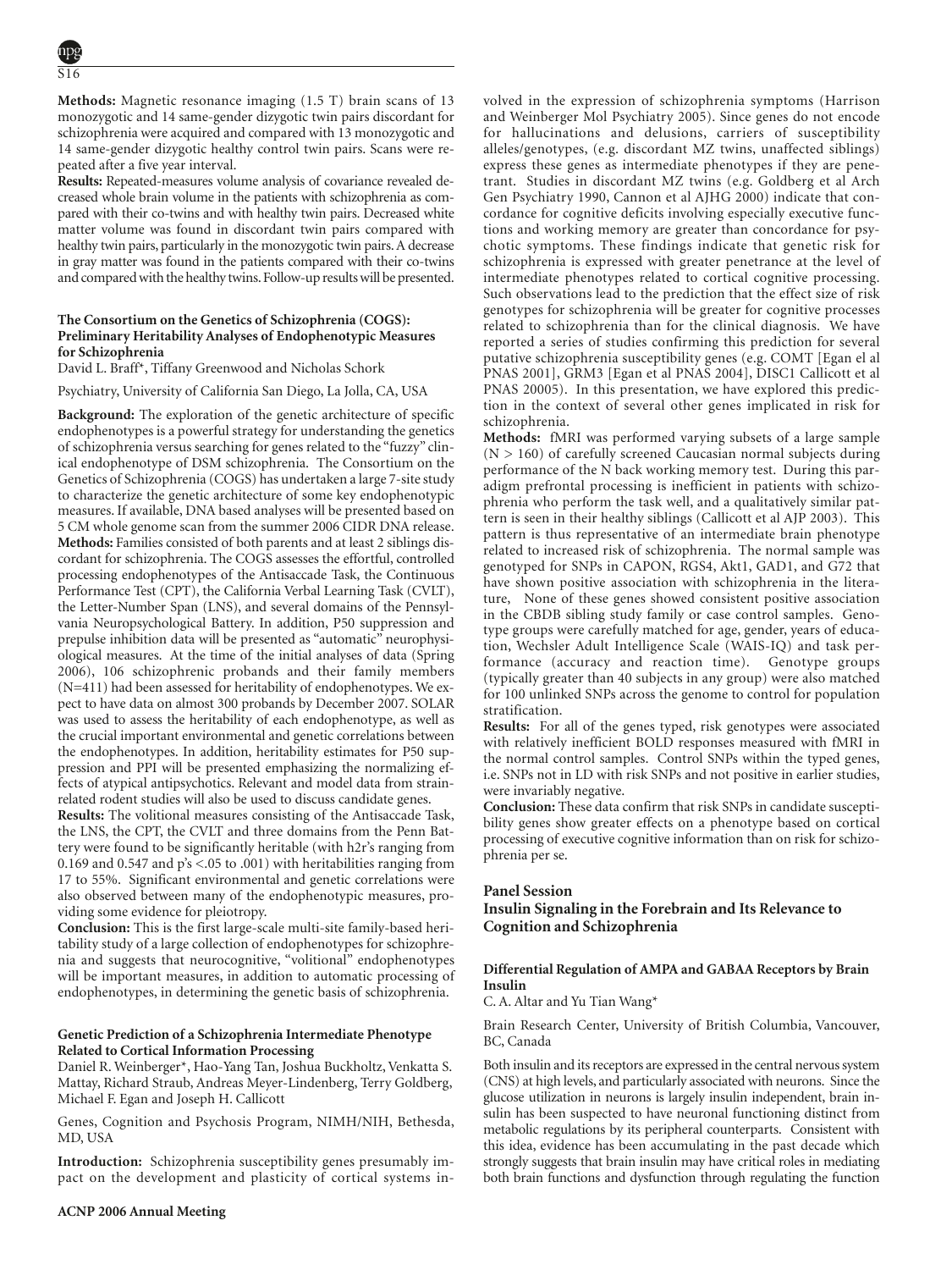and postsynaptic plasma membrane expression of glutamate and GABA-A receptors, the two principal neurotransmitter receptors which mediate excitatory and inhibitory synaptic transmission, respectively, in the mammalian brain. Using a combination of EM and electrophysiological techniques we have recently demonstrated that transient exposure of insulin to hippocampal neurons produces a rapid recruitment of GABA-A receptors from intracellular compartments to postsynaptic membrane surfaces, resulting in a potentiation of GABA-A receptor-mediated synaptic inhibition. Molecular characterizations further reveal that this increase in the number of postsynaptic GABA-A receptors is primarily mediated by the increased plasma membrane insertion of the receptors as a result of Akt-phosphorylation of the beta2 subunit of the receptor. In great contrast, a brief treatment of these neurons with insulin produces a long-lasting depression of synaptic transmission at glutamatergic synapses as a result of facilitation of clathrin-dependent endocytosis of AMPA type of glutamate receptors at the postsynaptic membrane. The facilitated AMPA receptor endocytosis requires src tyrosine phosphorylation of the GluR2 subunit of AMPA receptors. Compromised insulin modulation of either AMPA or GABA-A receptors appears to contribute at least in part to some of the brain dysfunctions associated with ischemia and brain insulin resistance. Thus, our results strongly suggest that in addition to regulating glucose metabolism, insulin may have critical roles in mediating neuronal functioning in the brain, and the differential modulation of AMPA and GABA-A receptors, the two principal neurotransmitter receptors in the brain, may be the primary mechanisms by which insulin exerts its non-metabolic neuronal modulations, thereby contributing to both brain function and dysfunction.

# **Genes Decreased in Schizophrenia Are Increased in SH-SY5Y Human Neuroblastoma Cells Exposed to Insulin, IGF-1, and Muscarinic Agonists**

C. A. Altar\*

### Gene and Drug Discovery, Psychiatric Genomics, Inc., Gaithersburg, MD, USA

Laser-captured hippocampal dentate granule neurons from two separate cohorts of normal controls and schizophrenics were examined and compared with bipolar disease and major depressive disorder cases. The microarray studies revealed in both schizophrenia cohorts, but neither in depression nor bipolar disease, decreases in large clusters of genes that encode for energy metabolism and mitochondrial oxidative functions, including isocitrate, lactate, malate, NADH and succinate dehydrogenases; cytochrome C oxidase and ATP synthase. Decreases in genes encoding for brain mitochondria, energy metabolism, ATP production, and hydrogen ion transport in hypofunctioning hippocampal neurons may contribute to the cognitive and sensory processing deficits of schizophrenia. Interestingly, decreases in many of these same genes have been reported in microarray studies of human and rodent diabetic skeletal muscle, and insulin exposure in vivo can reverse these decreases. To evaluate insulin responosivity in a model cell system, the human SH-SY5Y neuroblastoma cell line and human astrocytes were exposed to insulin or insulin-like growth factor-1 (IGF-1) to determine if increases in insulin signaling could reverse the pattern of gene changes characteristic of schizophrenia. Insulin induced a phosphorylation of insulin receptors in the SH-SY5Y cells but not the astrocytes and, like IGF-1, increased phosphorylation of the insulin-signaling mediators ERK1/2 and Akt. The ERK inhibitor PD98059 blocked ERK1/2 phosphorylation by either hormone. Insulin and IGF-1 but not BDNF increased the expression of many genes that overlapped with genes decreased in the hippocampus of multiple schizophrenic cohorts, including those involved in mitochondrial functions, glucose and energy metabolism, and hydrogen ion transport. Representative genes from each of these classes were incorporated into a 16 gene, oligonucleotide-based miniarray for compound screening. Unlike IGF-2, bFGF or EGF, Insulin and IGF-1 again produced dose-related alterations in gene expression identical to those determined with microarrays. While most of 2,400

pharmacologically defined compounds failed to alter gene expression, muscarinic agonists mimicked the insulin gene profile. The muscarinic antagonist atropine and M1-preferring antagonist telenzepine blocked these effects. Increases in insulin/IGF-1 or muscarinic signaling may normalize genomic alterations in schizophrenia and thereby lead to treatments that better address the root causes of this disease. We will discuss the relevance of insulin and muscarinic agonism to clinical improvements seen in psychoses, and implications of muscarinic antagonism to a worsening of cognitive functions in schizophrenia, and to the diabetogenic effect observed with typical and atypical antipsychotic agents.

# **Insulin Receptor Deficits in Schizophrenia and in Cellular and Animal Models of Insulin Receptor Dysfunction** Vahram Haroutunian\*, Gary Gibson and Giulio M. Pasinetti

Department of Psychiatry, Mount Sinai School of Medicine and Bronx Veterans Affairs Medical Center, New York, NY, USA

Schizophrenia is associated with abnormalities in glucose metabolism that may lead to insulin resistance and the observed increase in the incidence of Type II diabetes mellitus. The role(s) of insulin-dependent Akt signaling, animal and cellular models of insulin resistance, and mitochondrial enzymes of energy metabolism were studied in schizophrenia. Postmortem studies revealed a functional decrease in insulin receptor (IR)-mediated signal transduction in the dorsolateral prefrontal cortex of persons with schizophrenia vs. controls. Content and auto-phosphorylation levels of IRβ were reduced by approximately 50% and Akt content and activity (pSer473-Akt) were decreased by ~76-78%. The inhibition of IR $\beta$  signaling was accompanied by elevated contents of glycogen synthase kinase (GSK)-3α and GSK-3b without significant changes in phospho-Ser21/9 GSK-3α/β levels. As in schizophrenia, IRb knockdown in an siRNA cellular model demonstrated a reduction in the Akt content and activity. Total GSK-3α/β content remained unaltered, but phospho-Ser21/9 GSK-3α/β levels were reduced causing a net increase in the overall enzyme activity similar to that in schizophrenia. Insulin resistance was induced in mice by treatment with clozapine. Behavioral testing showed decreases in startle response magnitude in animals treated with clozapine for 68 days. Clozapine treatment resulted in a functional inhibition of IRβ but Akt activation status remained unaltered. In contrast to schizophrenia, changes in  $GSK-3\alpha/\beta$  in clozapine treated mice were consistent with a net decrease in enzyme activity. These results suggest that alterations in insulin-dependent Akt signaling in schizophrenia are similar to those observed in the cellular but not clozapine treatment-dependent animal models of insulin resistance. That insulin resistance can lead to cognitive (spatial learning and memory) impairments was confirmed in an obesity model of insulin resistance in mice. In separate experiments the activities of energy metabolism enzymes of the of the Krebs tricarboxylic acid cycle were studied. Activities of aconitase, α-ketoglutarate dehydrogenase complex and succinate thiokinase decreased significantly, whereas those of succinate dehydrogenase and malate dehydrogenase increased providing additional evidence for functional abnormalities in components of oxidative/glucose metabolism pathways. Taken together these studies suggest that aberrant IR function and Krebs cycle enzymes may be important in the pathophysiology of schizophrenia.

### **Insulin Regulation of Molecular Signaling Pathways Responsible For Associative Memory** Daniel L. Alkon\*

Blanchette Rockefeller Neurosciences Institute, Rockville, MD, USA

**Background:** An accumulating body of evidence has suggested that insulin's role in brain function is not limited to the regulation of glucose metabolism in and/or uptake by brain cells. Rather, via insulin receptors and insulin-like growth factor receptors (IGF receptors), insulin can also modulate synaptic function and/or modifiability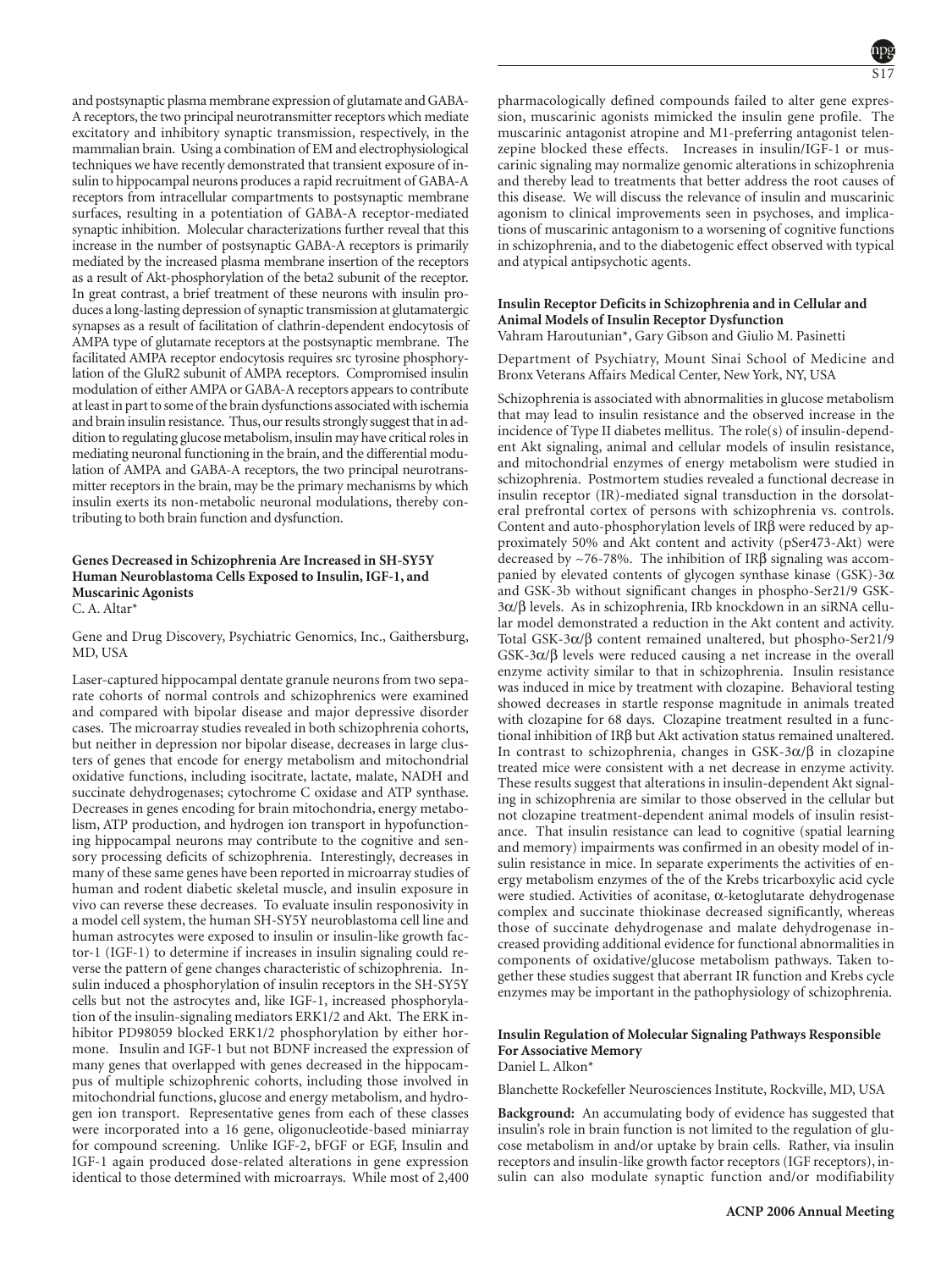through effects on glutamatergic and GABA synaptic receptors. In addition, via the IR and IGF receptors, insulin can regulate signaling pathways that are responsible for associative learning and memory. Such pathways include 1) the IR-Shc-MAP kinase pathway that also regulates gene expression, and 2) the G-protein-coupled receptor PLC pathway that leads to PKC isozyme activation and the sequence of downstream protein substrates that control and modify synaptic efficacy.

**Methods:** Subcellular synaptic membrane and cytosolic fractions were analyzed with Western blots, immunohistochemistry, immunoprecipitation, phosphorylation assays, in situ hybridization, and immuno-binding studies for Shc, IR, IGF, non-receptor Src tyrosine kinase, MAP kinase Erk1/2 and other molecular steps in insulin-PKC signaling cascades during rat spatial maze training and control paradigms.

**Results:** Rat maze training up-regulated IR mRNA in the CA2 and dentate gyrus of the hippocampus and increased levels of hippocampal IR protein. In the hippocampal CA1 pyramidal neurons, changes in the distribution pattern of IR in specific somatic and dendritic compartments were found only in maze-trained animals (Zhao et al., J. Biol. Chem., 1999). Although IR showed a low level of in vivo tyrosine phosphorylation, an insulin-stimulated increase of in vitro Tyr phosphorylation of IR was found only in trained animals. Furthermore, a training-induced coimmunoprecipitation of IR with Shc-66 occurred in trained animals together with in vivo Tyr phosphorylation of Shc and MAP kinase as well as accumulation of Shc-66, Shc-52, and Grb-2 in hippocampal synaptic membrane fractions. The IR also interacts with the non-receptor tyrosine kinase, pp60 c-src, in rat hippocampal synaptic membrane fractions. Training in the water maze caused enhanced interactions of c-src with synaptic proteins such as synapsin 1, synaptophysin, the NMDA receptor, and cytoskeletal protein, actin, but transiently reduced binding to the IR. **Conclusion:** These and a variety of other observations implicate insulin signaling pathways in the formation of associative memory and may help explain how the deterioration of insulin receptor signaling could contribute to age-related cognitive impairment and dementias such as Alzheimer's disease.

# **Panel Session**

**Pharmacology and Molecular Genetics of Nicotinic ACh Receptors: Relevance for Treating Nicotine Addiction**

# **Nicotinic Receptors: Modulation by Nicotine** Stephen P. Arneric\*

Research and Preclinical Development, Neuromed Pharmaceuticals, Inc., Vancouver, BC, Canada

**Background:** Nicotinic acetylcholine receptors (nAChRs)are the proximal site of action of nicotine from tobacco. Recent evidence demonstrates that there are multiple nAChRs, each with unique regional distributions and proposed functions. Furthermore, nAChRs numbers and functions change with chronic exposure to nicotine. In order to understand the role of nicotine in smoking, as well as the actions of therapeutic agents for smoking cessation, it is necessary to understand nAChR subtypes, their regional distributions, their proposed functions, and how these receptors adapt to chronic nicotine administration and how they can be exploited as targets for treating nicotine addiction.

**Methods:** A general overview of nAChRs from receptor binding, to regional anatomical localization, to behavioral pharmacology will be the methods reviewed for a full and comprehensive background on nAChRs. A review of systems neuroscience and the complex pharmacology of nAChRs provide a working hypothesis for how nicotine itself modifies both nAChRs and dopamine release to produce the consequences of smoking, including subjective reinforcing effects, dependence, craving and withdrawal. Modulating the ability of nicotine to interact with all subtypes of nAChRs, but with a different pattern of receptor occupancy due to chronic delivery of the nicotine agonist, is the principle

behind nicotine replacement therapies. Preventing nicotine from reaching nAChRs with a nicotine "vaccine" is another approach. Targeting the specific nAChRs thought to mediate the reinforcing and dependence of nicotine is yet another approach. All these actions will be reviewed here. **Results:** Nicotine produces a myriad of pharmacodynamic actions in the body through interactions with multiple subtypes of nAChRs.Various nAChRs are expressed in a regionally selective manner that would enable nicotine to influence neural circuits associated with autonomic, hormonal, emotional, and executive function processes. Critically, nicotine addiction results from nAChR activation at neural systems (e.g.,dopamine) that support nicotine's reinforcing effects. In fact one treatment for smoking cessation does not target nicotinic receptors directly, but rather targets the theoretical consequences of nicotine action on dopaminergic reward neurons, namely the antidepressant bupropion, which modulates dopamine and noradrenergic pathways that influence neural circuits involved in reward/ attention/ craving/ withdrawal downstream to the effects of nicotine. Administration of nicotine itself also has profound actions over time on the regulation of nAChRs which in turn influences calcineurin / CREB –dependent signaling pathways. A novel approach that has been gaining scientific momentum is partial agonism of nAChRs to competitively attenuate, but not completely block,the downstream responses of nicotine. Theoretically, such an approach would require sufficient agonist actions to mitigate the craving of nicotine withdrawal yet sufficient interference with nicotine actions to block the effects of exogenous nicotine. **Conclusion:** Understanding the specific nicotinic receptor subtypes involved in mediating the reinforcing actions of nicotine, the site of these receptors, and how they become dysregulated with nicotine dependence is key to understanding how to target these receptors in novel ways for more robust therapeutic treatments of nicotine addiction. Nicotine has profound and relatively fast onset of actions on nAChRs that accompany reinforcement, dependence and withdrawal from this agent. Results provide converging support that one of the key subytpes of nAChRs involved in nicotine addiction is the alpha4beta2 subtype. Interfering with nicotine's action at this receptor subtype may also represent a novel approach to a next generation smoking cessation therapy.

# **Nicotinic Acetylcholine Receptors and Signaling Pathways Involved in Behaviors Related to Nicotine Addiction** Marina Picciotto\*

Psychiatry, Pharmacology and Neurobiology, Yale University School of Medicine, New Haven, CT, USA

**Background:** Knockout mice lacking the nAChR beta 2 subunit show impaired performance in behavioral paradigms related to nicotine addiction. Beta 2 subunit-containing nAChRs are present throughout the brain in many of the regions and circuits that mediate these behaviors. In addition, nicotine administration to experimental animals leads to behavioral plasticity such as locomotor sensitization and place preference, as well as changes in the expression and activation state of a number of signal transduction molecules. Previous work in our laboratory has identified intracellular signaling pathways activated by nicotine, including pathways involving calcineurin (protein phosphatase 2B) and CREB. **Methods:** We have generated several lines of transgenic mice that express the nAChR beta 2 subunit inducibly in different brain areas and subsets of neurons including dopaminergic neurons, corticothalamic effects and visual relay nuclei. We have tested transgenic mice in behavioral paradigms related to nicotine addiction including locomotor sensitization and place preference. We have also determined whether modulation of intracellular signaling pathways downstream of nAChR activation in wild type rodents affects these behaviors using pharmacological and viral vector based strategies.

**Results:** Testing lines of mice with differing patterns of expression has allowed us to anatomically and pharmacologically dissect the actions of nicotine in the brain. For example, nicotine-induced locomotor activation is rescued in mice with local expression of beta 2 nAChRs in dopamine neurons. By contrast, systemic or VTA blockade of cal-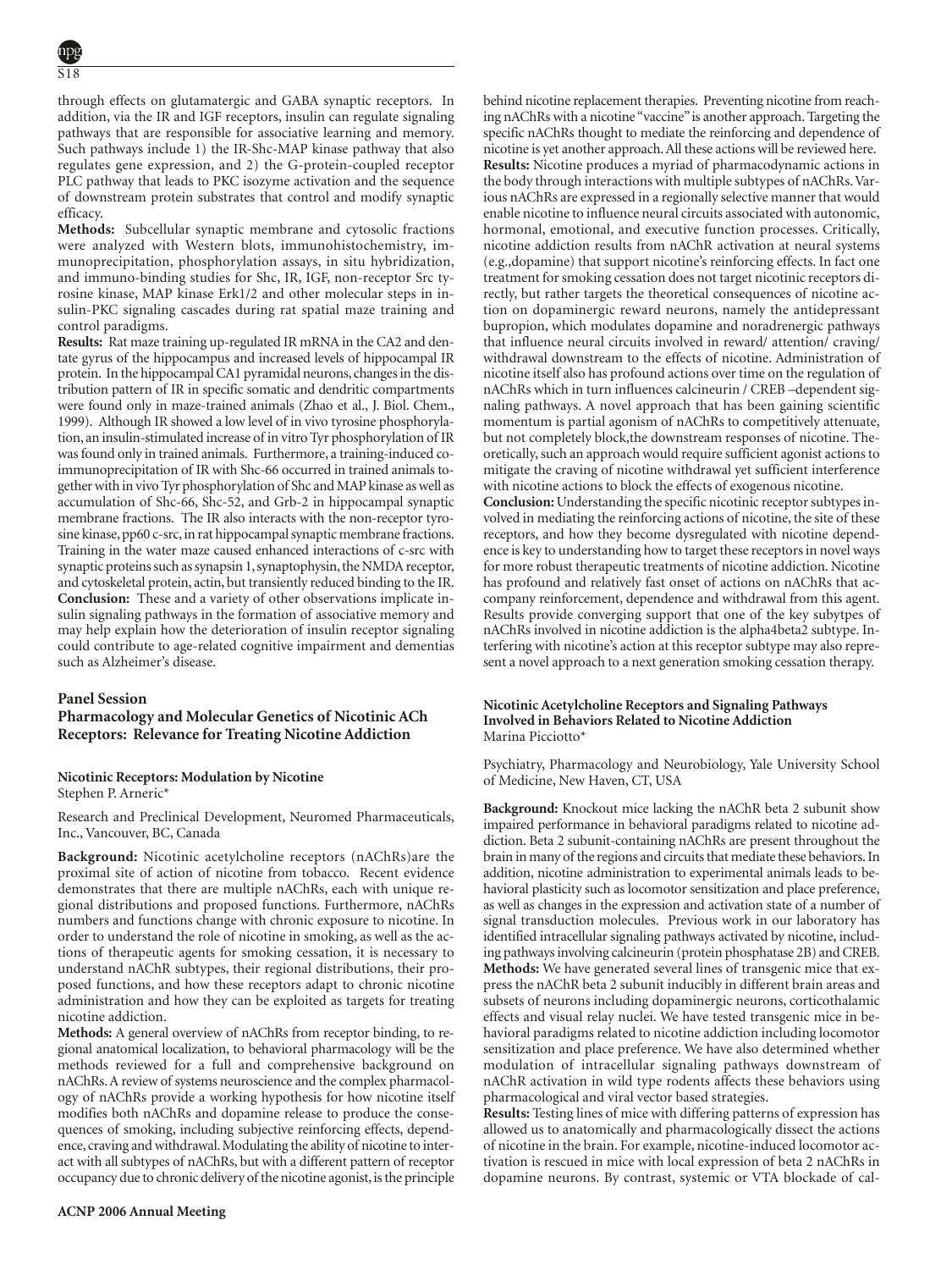cineurin attenuates nicotine-dependent locomotor sensitization. Similarly, global knockout of beta 2 nAChRs abolishes nicotine place preference, and manipulation of either calcineurin activity pharmacologically, or CREB activity with a viral vector expressing a dominant negative CREB in the nucleus accumbens also demonstrates an important role for these signaling molecules in nicotine place preference. **Conclusion:** Our results thus far identify beta 2 nAChRs on dopamine neurons as critical for locomotor activation by nicotine and suggest that both calcineurin and CREB influence several aspects of nicotine-induced behavior. These molecules appear to be important modulators of nicotine-induced plasticity.

# **Nicotine Addiction Begins with the First Cigarette**

Joseph R. DiFranza\*

Family Medicine and Community Health, University of Massachusetts Medical School, Worcestor, MA, USA

**Background:** Recent reports establish that withdrawal symptoms are common among adolescents after a few weeks of intermittent tobacco use. No established model of nicotine dependence predicted the development of symptoms of dependence and withdrawal prior to the development of tolerance.

**Methods:** The neuroscience literature was combined with clinical observations to develop the sensitization-homeostasis model of how nicotine dependence develops, intensifies and resolves in humans. Several parts of this model have been confirmed experimentally.

**Results:** In a nutshell, nicotine causes addiction by stimulating brain areas that are responsible for the suppression of craving. The process of sensitization amplifies the craving suppression produced by nicotine to super-physiologic levels. The super-inhibition of the craving neurons evokes compensatory homeostatic measures. When nicotine is absent, these compensatory adaptations autonomously stimulate craving. The processes that lead to nicotine dependence begin with the first cigarette and are well established before the onset of daily smoking. **Conclusion:** The model will be used to explain how medications can help in the treatment of nicotine addiction.

# **Pharmacology of Varenicline, a Clinically Effective Alpha4beta2 Nicotinic Acetylcholine Receptor Partial Agonist for Smoking Cessation**

Hans Rollema\*

Neuroscience, Pfizer Global Research and Development, Groton, CT, USA

**Background:** We have pursued smoking cessation therapy with a partial agonist of alpha4beta2 nicotinic acetylcholine receptors (nAChRs), which mediate the reinforcing and dependence-associated effects of nicotine in the mesolimbic pathway, as a novel approach to aid in smoking cessation. A partial agonist can act as an agonist and relieve craving and withdrawal symptoms in smokers who quit, and as an antagonist,can reduce the reinforcing effects of tobacco use.

**Methods:** Compounds with high in vitro binding affinity and partial agonist functional efficacy at alpha4beta2 nAChRs were selected for in vivo testing. Compounds that had partial agonist effects on mesolimbic dopamine release in vivo were subsequently studied in animal models of nicotine reinforcement.

**Results:** Varenicline was identified as an alpha4beta2 nAChR partial agonist with the desired subnanomolar affinity and  $\sim$  50% of nicotine's maximal efficacy at alpha4beta2 nAChR receptors. In vivo, varenicline is significantly less efficacious, but more potent, than nicotine in stimulating dopamine release in rat nucleus accumbens and effectively attenuates nicotine-induced dopamine release. Varenicline reduced nicotine self-administration and supported lower selfadministration break points than nicotine.

**Conclusion:** Varenicline's neurochemical and pharmacological profile reflects potent and selective alpha4beta2 nAChR partial agonist activity with lower intrinsic efficacy than nicotine. It is orally active in reducing nicotine self-administration, an animal model for smoking behavior. These data suggest that varenicline could partially reproduce the subjective effects of smoking by (moderately) activating alpha4beta2 nAChRs, while preventing nicotine to fully activate alpha4beta2 nAChRs. Varenicline displays excellent pharmacokinetic properties and is in clinical development as a therapeutic aid for smoking cessation. Results of these studies demonstrate that varenicline can significantly improve quit rates compared to placebo. With its novel pharmacology it has the potential to provide a more effective therapy for smoking cessation than those currently available.

# **Panel Session Psychiatric Diagnosis Revisited in the Era of Molecular Genetics**

**The Genetics of Pschosis: Breaking Down Diagnostic Boundaries** Michael Owen\* and Nick Craddock

Dept of Psychological Medicine, Jenovus Bldg, University of Wales, Cardiff, United Kingdom

A number of lines of evidence suggest that schizophrenia and bipolar disorder share overlapping etiological and pathological processes. Evidence from genetic epidemiology has traditionally been interpreted to support a dichotomous view of two discrete disorders, although recently emerging, as well as classical data do not fit well with this model. Moreover, the pattern of findings emerging from molecular genetics shows increasing evidence for an overlap of genetic susceptibility across traditional calssification categories. This includes association findings at DAOA(G72), DTNBP1 (dysbindin), COMT, BDNF, DISC1, and NRG1. These will be discussed and the emerging evidence suggests the possibility of relatively specific relationships between genotype and psychopathology.For example, DISC1 and NRG1 may confer susceptibility to a form of illness with mixed schizophrenic and affective features, whereas DAOA appears to confer risk to bipolar disorder and only in cases of schizophrenia where episodes of mood disoder also have occurred. The elucidation of genotype - phenotype relationships is at an early stage, but current findings highlight the need to consider alternative approaches to classification and conceptualization for psychaitric research rather than continuing to rely heavily on the traditional Kraepelinian dichotomy.

# **Psychiatric Diagnosis: Tracking Genes and Symptoms Through Disease Catagories**

Marcella Rietschel\* and Thomas Schultz

Epidemiological Genetics, Central Institute of Mental Health, Mannheim, Germany

Kraeplin's categorization of major psychosis into dementia preaecox and manic depressive insanity has been accepted in modern psychiatric classification schemes. However according to current classification systems, the establishment of a psychaitric diagnosis remains dependent solely on the presence of characteristic symptoms and their duration. In view of the large overlap of symptoms between psychiatric disorders, particularly schizophrenia and bipolar disorder, the validity of these systems has been repeatedly re-examined and hotly debated. This debate is reflected in the existence of several classification systems including the DSM, ICD, RDC, Leonardian and Schneiderian criteria. Even the standard American and European systems the DSM and ICD are subject to continuous revision. Furthermore psychaitric disorders demonstrate a high degree of co-morbidity and the degree to which these co-morbid disorders actually belong to the original disorder is unclear. The molecular genetic approach allows not only the association of genetic variants with specific disorders but also symptoms which have been shown to be heritable and their underlying biological traits. This approach is examplified by the sssociation findings with the G72/G30 gene. We found an association with schizophrenia (SZ) as well as bipolar disorder (BPD) in two German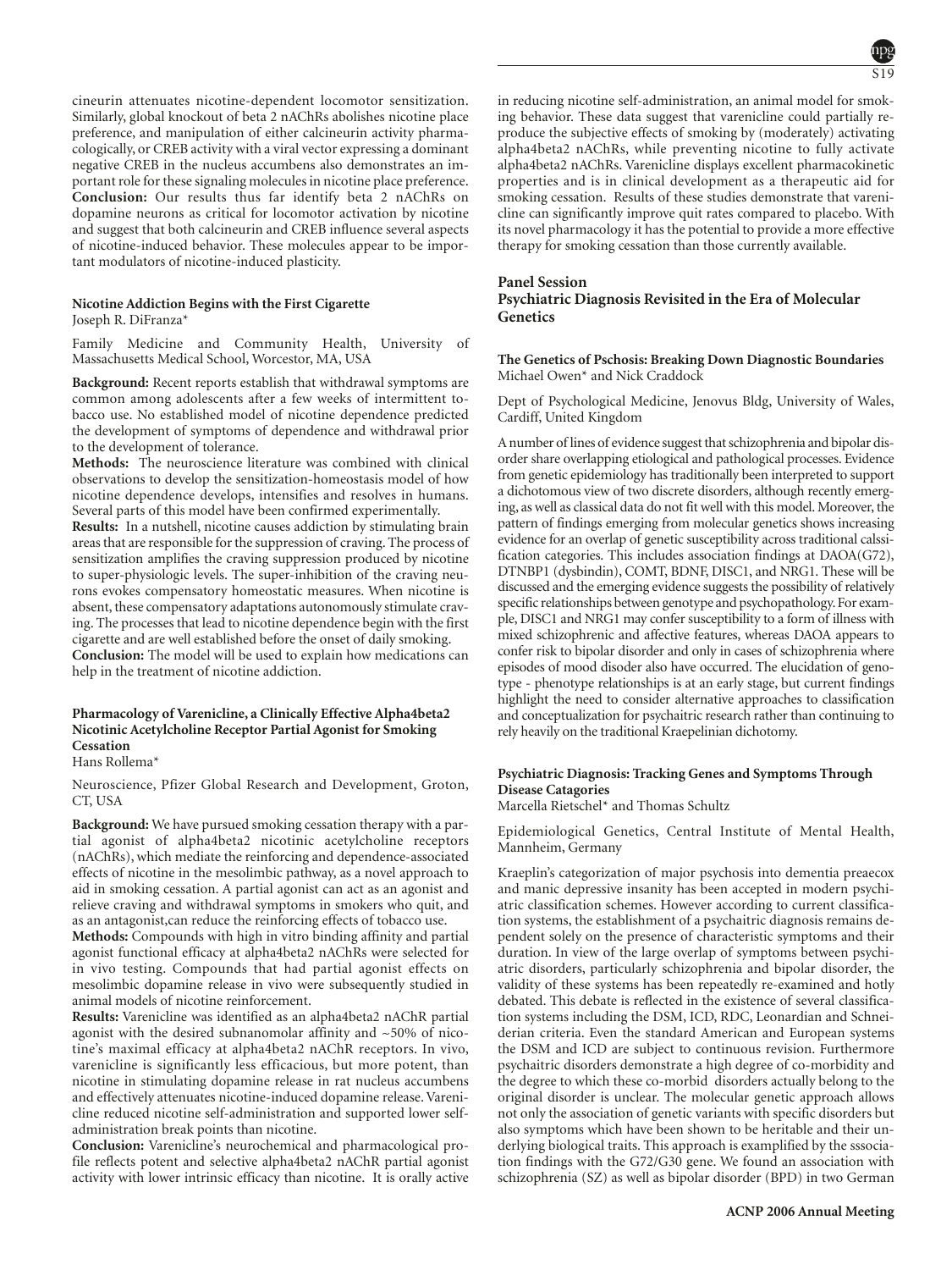samples. Furthermore, it was shown that the association between BPD and the G72/G30 varient is largely accounted for by those BPD patients with a history of persecutory delusions and in SZ with patients having the paranoid subtype. Given that persecutory delusions are characterizby the presence of fear, anxiety related traits may be at the core of the association between BPD, SZ and the G72/G30 locus. It is therefore intriguing that we also found evidence for an association between Panic Disorder, a prime example of an anxiety disorder and the same genotypes and hapolotypes at the G72/G30 locus. Ongoing analysis in a preliminary sample of patients with depression show the same association. The genotyping of larger samples of with and without anxiety is underway. These findings demonstrate that certain genes cross diagnostic boundaries and may be responsible for specific symptoms and biological mechaisms underlying those symptoms in a variety of illnesses.

# **Genetically Determined Psychopathology Across Diagnostic Categories: Evidence and Implications**

Fritz A. Henn\* and Hieke Trost

Life Sciences, Brookhaven National Lab, Upton, NY, USA

Genetically determined pathophysiology has most clearly been demonstrated in cases of single gene mutations such as seen in Huntington's Disease. Here changes in the number of triplet repeats in one gene determine if the illness develops and the age of onset. In this case the progression of the disorder results in a variety of symptoms which can resemble mania at one point in time and paranoid schizophrenia at another. The bewildering flux in psychopathological symptoms appears to be related to the progression of the degenerative process and not to the alterations in the specific gene responsible. In the case of familial Alzheimer's Disease we know of over 50 mutations on 3 genes that will lead to similar forms of psychopathology with different ages of onset and rates of progression. This is explained by the fact that all the mutations result in a change in the processing of APP. Thus a common biochemical alteration results in the pathophysiology. In the case of the major psychosis it appears that no single gene accounts for a major proportion of the varience but that a variety of genes may play a role in several disorders. It also appears that these genes may be associated with specific psychopathological features. In the case of G72/G30 we have shown a possible relationship between a specific haplotype and irrational fear. The question is can one find evidence that a common pathophysiology in association with this haplotype. As a first attempt we examined bipolar patients with paranoia and paranoid schizophrenic patients using structural MRI in order to see if there where common morphological changes. We found changes in the superior temporal lobe and DLPFC in both groups with persecutory delusions and no such changes in bipolar patients without persecutory delusions. There appears to be a thinning of the cortex in the superior temporal lobe which may be associated with a specific haplotype of the G72/G30 gene. This suggests that a specific form of cortical pathophysiology may be associated with this haplotype and the symptoms associated with it. This has implications for therapy as well as diagnostic classification, which will be discussed.

# **Biological and Psychosocial Precepts in Developmental Outcome: The Interplay of Genetics, Epigenesis and Environmental Cues** Paul M. Plotsky\*

Dept of Psychiatry & Behavioral Sciences, Emory University School of Medicine, Atlanta, GA, USA

**Background:** Dynamic interactions of genes and environment during the perinatal period lead to '"programming" of physiological and behavioral response systems giving rise to individual differences that may be either adaptive or pathological. This process operates within an envelope specified by the organism's genome and further delineated by the presence or absence of particular alleles. Information concerning environmental stability vs. instability, availability of nutritional sources, and other stressors during fetal development and early childhood must first be detected and encoded, probably via epigenetic modifications. Overall, this information acts as a basis for matching the development of stress response systems such as the hypothalamic-pituitary-adrenal (HPA) axis, autonomic nervous system, and neurocircuits involved in emotion regulation to "predicted" demand.

**Methods:** Studies have been performed on rodents involving: (1) exposure to perinatal stressors, (2) use of animals +/-1.5 SD from the central mean on a variety of measures, (3) retrovirally-mediated gene transfer of a corticotropin releasing factor (CRF) over-expression construct in the neonatal period to mimic observations from prior experiments, (4) determining the presence of polymorphisms, creating "humanized" transgenic lines, and mapping chromatin modifications.

**Results:** Our data support early modifications of developing CRF and aminergic (5-HT, NE, DA) neurocircuits in response to perinatal stressor exposure in the form of a prenatal immune challenge, prenatal maternal restraint, or neonatal maternal separation. Between 30- 40% of the offspring can be characterized as exhibiting high anxietylike behavior, displaying a hypohedonic state, having a distinct ethanol preference, and showing HPA axis hyper-responsiveness. An increased incidence of elevated blood pressure and metabolic disease is evident in these animals at 8-12 mo of age. However, not all rats necessarily display every aspect of this complex phenotype. The individual variability in outcome may be related to the presence or absence of polymorphic genes along the CRF and/or aminergic networks or along impinging regulatory networks such as brain derived neurotrophic factor (BDNF) or in elements of intracellular signaling cascades.

**Conclusion:** The animal models described yield reasonably parallel outcomes and point toward the action of similar mechanisms. We propose that perinatal stressor exposure occurring during sensitive periods along the normal developmental trajectory act to "fine tune" the responsiveness of major physiological and behavioral regulatory systems. The influence of genes and environment are integrated into a "response threshold" that modulates the overall regulatory cascade leading toward one of numerous phenotypic pathways. The overall effect of a stressor is dependent upon the genetic constitution of the parents and offspring, avidity of epigenetic mechanisms, the developmental timing of stressor exposure, stressor magnitude and duration, and whether exposure represented a "one-shot" or rare event vs. repeated or chronic exposure. In such a model, exposure to environmental adversity (or stability) activates a developmentally sensitive regulatory cascade that, through epigenetic mechanisms, serves to program stress-responsive and other systems toward hypo- or hyperresponsivity in tune with putative environmental demands. The influences of genes and environment are integrated into a "response threshold" that then modulates the overall regulatory cascade.

### **Panel Session**

# **Treating Affective Disorders - Moving from Resetting Chemical Imbalance to Targeted Neuromodulatory Interventions**

# **Corticolimbic Gray and White Matter Targets for the Treatment of Bipolar Disorder**

Lara Chepenik, Fei Wang, Jessica H. Kalmar, Zubin Bhagwagar and Hilary P. Blumberg\*

Psychiatry, Yale University School of Medicine, New Haven, CT, USA

**Background:** Convergent evidence supports the presence of gray and white matter abnormalities in corticolimbic neural circuits that subserve adaptive regulation of emotions and motivation in bipolar disorder (BD). Increasing evidence implicates abnormalities in the white matter connections between these brain regions, and suggests the importance of functional interactions between the regions in BD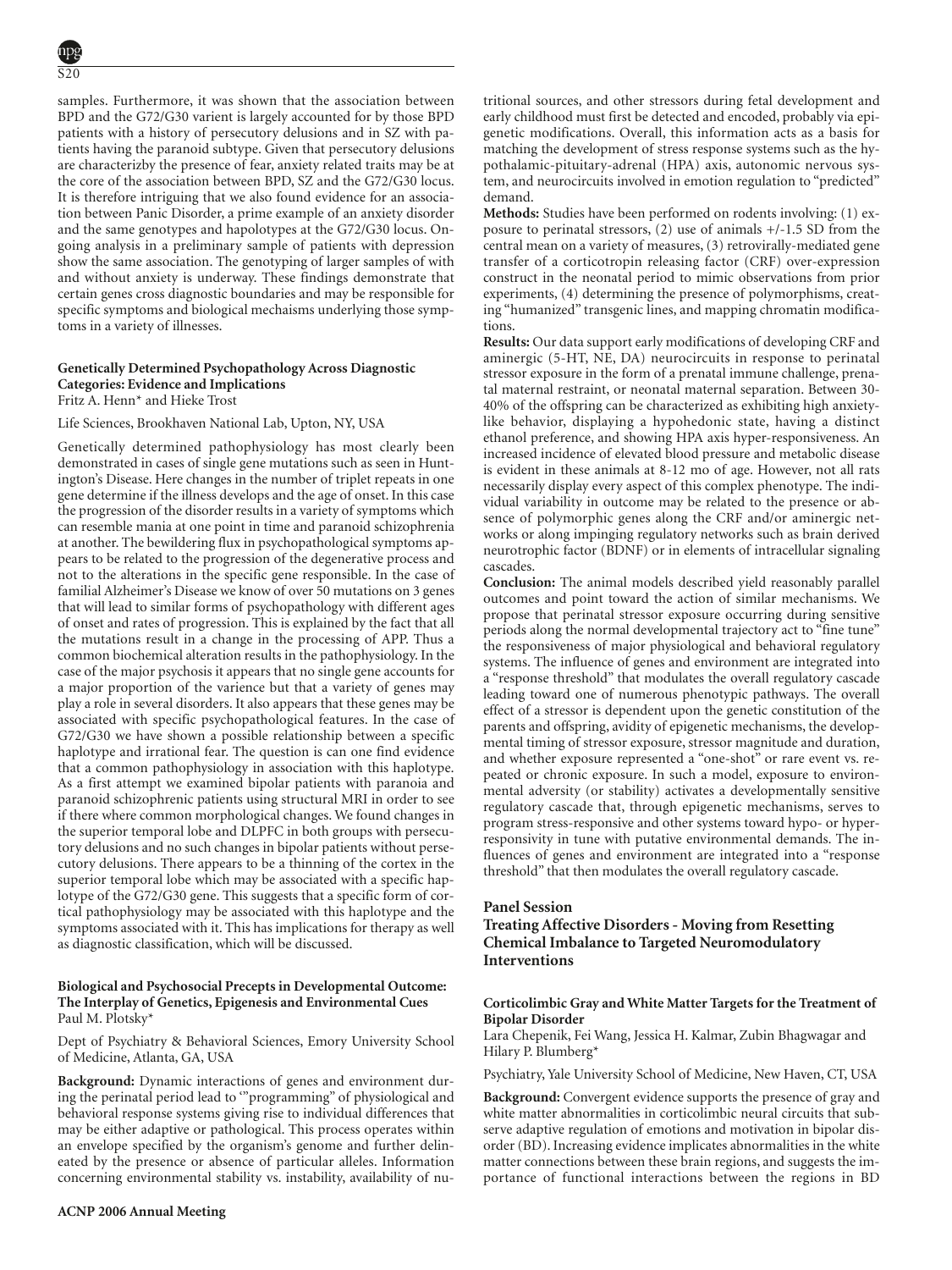pathology and its treatment. We sought to study the relationship between gray and white corticolimbic abnormalities in BD and to consider new targets for its treatment.

**Methods:** Subjects with and without BD participated in multimodality neuroimaging study that included structural magnetic resonance imaging (MRI), functional magnetic resonance imaging (fMRI) and diffusion tensor MRI (DT-MRI) scanning. Analyses of corticolimbic regional structure, function and connectivity were performed. Influences of mood state and specific pharmacotherapies were explored. **Results:**The neuroimaging findings support the involvement of regional structural and functional disturbances in mesial temporal, ventral stri-

atal and ventral anterior cingulate regions in BD. The data are consistent with theories that reversal of abnormalities in these brain regions may contribute to the salutary effects of mood-stabilizing pharmacotherapies. New data also support the presence of prominent white matter connectivity abnormalities in BD. For example, abnormalities were detected in the anterior cingulum, a major white matter bundle that provides substantial connectivity within the implicated corticolimbic circuitry and that is proximal to current neuroanatomically targeted interventions.

**Discussion:** The findings provide further support for the anatomically-specific treatments to be discussed in this panel. The new structural and functional connectivity analyses raise questions about novel, potential treatment targets such as in corticolimbic white matter.

# **Preclinical Studies of Affective and Anxiety-Related Brain Circuitry in Nonhuman Primates**

Ned H. Kalin\*

## Psychiatry, University of Wisconsin, Madison, WI, USA

**Background:** Studies in nonhuman primates examining the neural circuitry underlying affective processing provide an ideal translational linkage between mechanistic studies in rodents and clinical reseach. Furthermore, monkeys that display patholgoical emotional responses can be readily identified and studying them allows for an uderstanding of mechanisms involved in mediating human psychopathology.

**Methods:** In addition to studying fear and anxiety-related behaviors, FDG PET studies were performed in rhesus monkeys to understand patterns of brain metabolic activity that are associated with adaptive and maladaptive responses. In addition, selective lesioning strategies were employed to examine the mechanistic role of the amygdala and prefrontal cortical regions in mediating anxiety related behavioral and physiological alterations.

**Results:** Functional brain imaging studies reveal an association between metabolic activity in limbic structures such as the bed nucleus of the stria terminalis and the amygdala with threat-induced behavioral inibition. Lesions of the central nucleus of the amygdala or the orbitofrontal cortex decreased behavioral inhibition and snake fear. Central nucleus lesions also decreased cortisol and CSF CRF concentrations. The orbitofrontal lesions were without effect on these parameters but altered patterns of frontal brain electrical activity.

**Discussion:** Taken together, these results provide evidence for an affective neural circuit in primates that is involved in the regulation of affective and anxiety related behavior and physiological responses. Along with other data, these findings provide support for interventions in humans that might be targeted at specific brain sites.

# **Putative Targets for Neuromodulation Identified by Functional Neuroimaging**

Helen Mayberg\*

# Psychiatry and Neurology, Emory University, Atlanta, GA, USA

**Background:** Functional neuroimaging has provided an important platform to define critical brain circuits involved in both depression pathogenesis and treatment response. Such strategies are the foundation for development and testing of potential novel therapeutic interventions using neuromodulation.

**Methods:** Converging findings from a series of positron emission tomography studies examining brain changes mediating depression remission to pharmacological and non-pharmacological antidepressant interventions were examined using a combination of (1) linear pre-post treatment comparisons, and (2) multivariate modeling of baseline scan patterns predictive of specific treatment outcomes. Similarities and differences among interventions were interpreted in the context of a pre-defined network depression model.

**Results:** Subdivisions of the anterior cingulate cortex were repeatedly identified using this depression network approach. Most consistent were alternations in patterns of subgenual cingulate (Cg25) connectivity to specific cortical and subcortical targets. Cg25 connections to the brainstem, hypothalamus, and insula have been linked to disturbances of circadian regulation (sleep, appetite, libido, neuroendocrine changes), whereas reciprocal pathways between Cg25 and orbitofrontal, medial prefrontal, and more dorsal aspects of the anterior and posterior cingulate cortices form the neuroanatomical substrates by which primary autonomic and homeostatic processes might influence various aspects of learning, memory, motivation and reward – all core behaviors altered in depressed patients. Differential metabolic effects on these network subsystems by pharmacotherapy and psychotherapy were consistent with putative mechanisms mediating these various interventions.

**Conclusion:** Systematic studies of regional brain changes mediating antidepressant response across diverse treatments have identified an important point of intersection at the level of the subgenual cingulate (Cg25). These findings have subsequently served as the basis for development and testing of a novel new treatment strategy using chronic, high frequency brain stimulation (DBS) to selectively modulate dysfunctional subgenual cingulate connectivity in treatment resistant depressed patients. Clinical response in patients receiving this treatment and correlative functional neuroimaging studies mapping the effects of chronic Cg25 DBS support the critical role of this region in major depression and its treatment.

# **Targeted Neuromodulation in Affective Disorders – Hypotheses, First Results and Outlook**

Thomas E. Schlaepfer\*, Mike X. Cohen, Caroline Frick, Markus Kosel, Nikolai Axmacher and Daniela Brodesser

Department of Psychiatry and Psychotherapy, University Hospital, Bonn, Germany

Psychotropic drugs work by altering neurochemistry to a large extent in widespread regions of the brain, many of which may be unrelated to depression. Deep Brain Stimulation (DBS) allows the neuromodulation of sites in the brain implicated in major depression. Because the most prominent clinical feature of depression is anhedonia — the inability to experience pleasure from previously pleasurable activities — and because there is clear evidence of dysfunctions of the reward system in depression, DBS to the Nucleus Accumbens might offer a new possibility to target depressive symptomatology in otherwise treatment-resistant depression. Six patients suffering from extremely refractory forms of depression,who did not respond to pharmacotherapy, psychotherapy and electroconvulsive therapy, were implanted with bilateral DBS electrodes in the nucleus accumbens. Stimulation parameters were modified in a double-blind fashion, and clinical ratings were assessed at each modification. In addition, brain metabolism was assessed one week before and one week after the onset of stimulation. Clinical ratings improved significantly in all patients when the stimulator was on, and worsened in all three patients when the stimulator was turned off. Effects were immediate, and no side effects occurred in any of the patients. Using FDG-PET, significant changes in brain metabolism as a function of the stimulation in frontostriatal networks were observed. Dysfunctions of the reward system – in which the nucleus accumbens is a key structure – are implicated in the neurobiology of major depression and might be responsible for impaired reward processing, as evidenced by the symptom of anhedonia. Today it cannot be assumed that DBS will cure treatment refractory depression.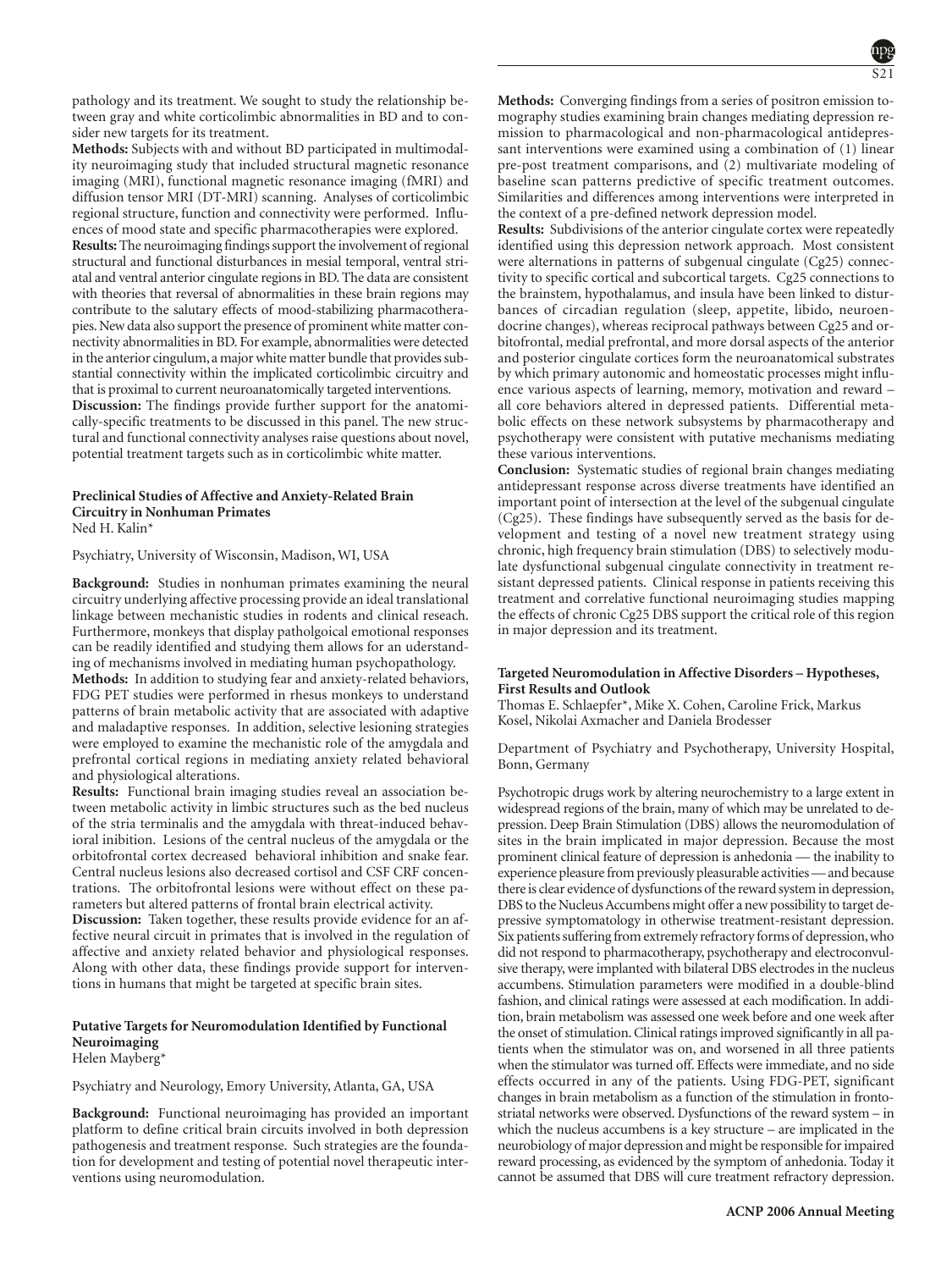Clinical usefulness of DBS approaches at different target sites still needs to be demonstrated convincingly. Several ethic al issues specific to neurosurgical methods in refractory psychiatric patients will have to be dealt with in parallel to rigorous scientific assessment of antidepressant efficacy. Hypothesis guided Deep Brain Stimulation of different targets may reveal more information on the underlying neurobiology of depression and could be an interesting putative new antidepressant approach.

# **Panel Session Bipolar Disorder: What is the Core Deficit?**

# **Core Cognitive Deficits in Bipolar Disorder** Barbara J. Sahakian\*

Psychiatry, University of Cambridge, Cambridge, United Kingdom

Cognitive impairment is increasingly recognized as an important feature of bipolar disorder and is associated with poor functional outcome. For example, the cognitive difficulties of these patients contribute to lack of organization and planning, suboptimal decision making, poor compliance with treatment and limited ability to engage in psychological treatments and rehabilitation. This talk will focus on recent data examining neurocognition in the manic, depressed and euthymic states to determine the core cognitive deficits in bipolar disorder. In addition, novel neuropsychological and neuroimaging data comparing unipolar and bipolar depression will be presented (Taylor Tavares, Clark, Williams, Furey, Sahakian and Drevets, unpublished). These data will provide objective measures for assessing the efficacy of novel treatments and for identifying vulnerable individuals in at risk populations. Finally, the importance of the concept of 'cognitive reserve' as applied to bipolar and other neuropsychiatric disorders will be discussed. Acknowledgement - This work was funded in part by the Wellcome Trust, Medical Research Council and National Institutes of Health (NIMH). Declaration of Interest - Consultant for Cambridge Cognition Ltd.

# **Increased Amygdala Activity Toward Positive but not Negative Emotional Stimuli: A Potential Biomarker of Bipolar Disorder** Mary L. Phillips\*, Stefanie Hassel, Natalie Kerr, Cecile Ladouceur, Nicholas Walsh, Kate Fissell and David Kupfer

Department of Psychiatry, University of Pittsburgh, Pittsburgh, PA, USA

**Background:** We have aimed to identify potential biomarkers of bipolar disorder by examining persistent and bipolar-specific abnormalities in performance of emotion processing tasks, and in neural systems underlying emotion and cognition.

**Methods:** We measured performance accuracy and response bias in labeling neutral, mild and intense happy and sad facial expressions from standardized series in remitted and depressed adults with bipolar disorder type I (BPI), depressed adults with unipolar depression, and age-matched healthy individuals. Using functional neuroimaging, we measured neural activity to positive and negative emotional stimuli in remitted and depressed young adults with BPI, remitted and depressed adults with unipolar depression, and age-matched healthy individuals. Here, we employed two experimental paradigms: 1. displays of standardized facial expressions of happiness, sadness and fear during gender labeling; and 2. presentation of emotional words embedded in a working memory task (digit sorting).

**Results:** On the facial expression labeling task, remitted individuals with BPI did not show any expression labeling abnormalities. Subtle biases toward labeling mild intensity sad expressions as happy were demonstrated by depressed individuals with BPI. In contrast, unipolar depressed individuals showed a bias toward labeling mild intensity happy expressions as neutral. Compared with healthy individuals both remitted and depressed individuals with BPI showed increased amygdala activity to happy, but not fear or sad, facial expressions. Both remitted and depressed individuals with BPI also showed increased and sustained amygdala activity after positive words during subsequent digit sorting. This pattern of abnormal amygdala activity during both experimental paradigms was not shown by unipolar depressed individuals. Depressed individuals with BPI also showed relative increases in dorsolateral prefrontal cortical activity during digit sorting after presentation of positive, but not negative or neutral, words. No between-group differences were observed in amygdala and dorsal prefrontal cortical volumes. **Conclusions:** These findings suggest subtle biases in emotion labeling distinguishing depressed individuals with BPI from unipolar depressed individuals.Our data from neuroimaging studies indicate that patterns of abnormally increased amygdala and prefrontal cortical activity to positive but not negative emotional stimuli are specific to BPI and not present in individuals with unipolar depression. Furthermore, our data suggest that the pattern of abnormally increased amygdala activity to positive but not negative emotional stimuli persists during depression and remission in BPI, and may thus represent a biomarker of the disorder. This pattern of abnormally increased amygdala activity to positive emotional stimuli may underlie the predisposition to mania in individuals with BPI, and is a potential focus for future studies examining biomarkers of the disorder.

# **Amygdala Deficits in Bipolar Disorder vs. Anxiety Disorders: It's All About Context**

Ellen Leibenluft\*, Brendan Rich, Melissa Brotman, Erin McClure, Roxann Roberson-Nay, Daniel Dickstein, Lisa Berghorst and Daniel Pine

Mood and Anxiety Disorders Program, NIMH, Bethesda, MD, USA

Arguably, the amygdala has been the focus of more psychiatric research than any other brain region. Amygdala dysfunction has been implicated in bipolar disorder(BD), major depression, and anxiety disorders(ANX). Isthe amygdala dysfunctional in all of these illnesses and, if so, how does the deficit in one disorder differ from that in another? The interface between anxiety and BD is important because longitudinal data indicate that children with ANX are at increased risk for BD in early adulthood. Also,comorbid ANX is associated with increased morbidity in BD, and there may be genetic associations between ANX and BD. By comparing patients with BD and comorbid anxiety disorders (BD+ANX), those with BD but no anxiety disorder (BD-ANX), and those with anxiety disorders alone (ANX), researchers can dissociate the neural deficits of BD from those of ANX and make progress toward identifying deficits unique to BD. We present unpublished behavioral and fMRI data comparing children with BD-ANX, BD+ANX, and ANX; the fMRI data provide insight as to how amygdala dysfunction in BD may differ from that in ANX. We first studied the impact of comorbid anxiety on the pathophysiology of BD with a dot probe task that has been used to identify cognitive biases in ANX. In an unpublished behavioral study, we found that BD+ANX (N=20) had an attentional bias toward threatening faces. This bias differentiated BD+ANX from BD-ANX (N=11); the latter did not differ from controls (N=14). Published data indicate that children with ANX alone have an attentional bias away from threatening faces, i.e. opposite in direction to what we found in BD+ANX. These data identify neurocognitive differences between BD+ANX and BD-ANX, as well as between BD+ANX and ANX; they also indicate that ANX and BD have dissociable effects on attentional function in the presence of emotional stimuli. We then conducted an fMRI study to follow up on these data. In particular, we were interested in ascertaining how amygdala function might vary among BD+ANX (N=14), BD-ANX (N=19), ANX (N=22), and controls (N=24). In this unpublished study, subjects viewed faces (neutral, fearful, angry, happy) while their attention was directed toward their subjective response to the face, the emotion on the face, or a nonemotional facial feature. Behaviorally, BD patients rated themselves as more fearful than either ANX or controls when viewing neutral faces. fMRI data indicated a double dissociation in amygdala dysfunction. Specifically, compared to ANX or controls, the sample that included all BD patients had amygdala hyperactivation when viewing neutral faces and rating their fear vs. the nonemotional condition ("How afraid are you?" vs. "How wide is the nose?"). The same abnormality was present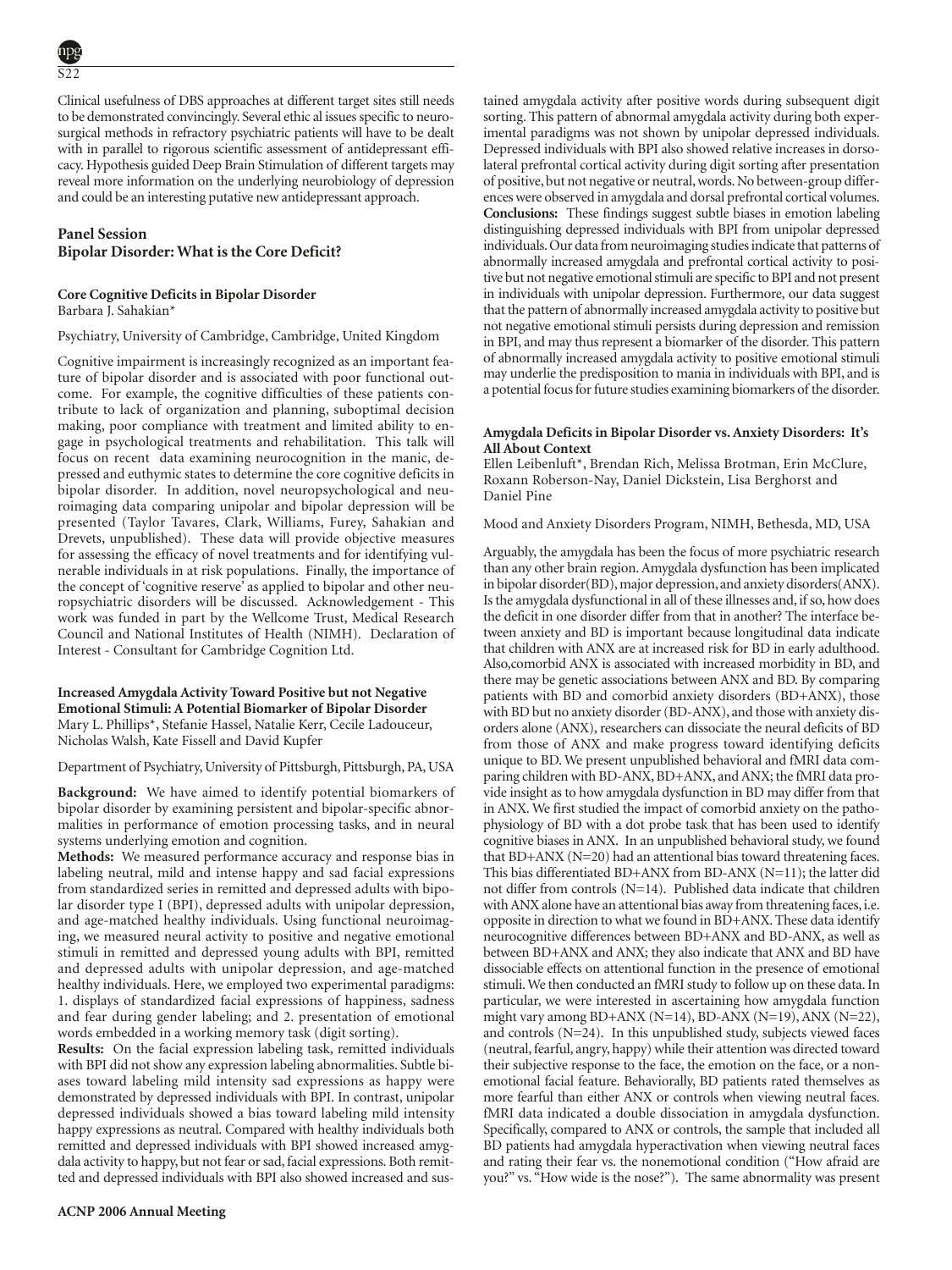when only BD+ANX were compared to ANX. On the other hand, ANX, compared to BD or controls, had amygdala hyperactivation on the same "how afraid?" vs. "nose width?" contrast, but when viewing fearful, rather than neutral, faces. These data suggest that BD patients differ from both ANX and controls in that they react to nonemotional, neutral stimuli as if they were emotional; in patients with BD, amygdala activation occurs in contexts that are viewed by others as neutral. In ANX, abnormal amygdala activation is also present, but here it occurs when viewing a stimulus associated with the presence of threat (i.e. a fearful face). Of note, in order to identify this between-group difference in amygdala dysfunction, it was essential to use a paradigm that manipulated attention experimentally and to acquire behavioral data during scanning.

### **Signaling Cascades Regulate Glutamatergically-Mediated Neural Plasticity in Critical Limbic and Reward Circuits: Implications for the Pathophysiology and Treatment of Bipolar Disorder** Husseini Manji\*, Jing Du and Guang Chen

LMP, NIMH, Bethesda, MD, USA

**Objectives:** To test the hypothesis that the core cellular defect in BD is in the ability to regulate neuroplastic adaptations to perturbations (both physiological and pathophysiological)—an inability to handle "normal loads" (neurochemical, hormonal, stress-induced, pharmacologically induced, etc.) without failing, or invoking compensatory adaptations that overshoot and predispose to oscillations. Many of the very same "plasticity regulators" also play a critical role in cell survival, cell death, and cellular resilience, thereby serving to explain the atrophic (perhaps degenerative) aspect of the illness in some patients, as well as the presence of stigmata normally associated with ischemic/hypoxic insults, such as white matter hyperintensities.

**Methods:** The BDNF/extracellular signal regulated kinase (ERK) and GSK-3 pathways are signaling cascades conveying the actions of neurotrophins, neurotransmitters and neuromodulators on cellular plasticity and resilience. We – and others – have shown that these pathways are major targets of antidepressants and mood stabilizers, and have thus been postulated to play important roles in the tx of BD. We have therefore undertaken a complimentary series of molecular, cellular and behavioral studies to elucidate the role of signaling cascades regulate glutamatergically-mediated neural and behavioral plasticity in critical limbic and reward circuits.

**Results:** In a series of studies, using knockout and transgenic animals as well as lentiviral siRNA and TAT-peptide (an HIV-coat protein which assists in the delivery of target peptides across the BBB and into neurons) administration, we have found that perturbing these pathways exerts major effects on behaviors which recapitulate much of the core behavioral sx of BD – including responses to psychostimulants, motoric behavior, risk taking behavior and hedonic drive. This was observed either with either genetically modified animals, chemical signal transduction modifiers, or lentiviral dominant negative strategies, providing strong confirmatory evidence. Additional cellular studies have demonstrated that the intracellular cascades are translated into behavioral changes by regulating glutamatergicallymediated synaptic plasticity. Notably, they regulate the trafficking and synaptic insertion of AMPA GluR1 and GluR2 receptors in limbic circuits; furthermore the causal relationship with behavioral plasticity has been delineated by the use of TAT-peptides to regulate AMPA trafficking. While the precise susceptibility genes for BD have not yet fully been elucidated, emerging data implicates GRIK2 (which codes for the GluR6 receptor). Our new studies also show that genetic manipulation of GluR6 receptors exerts major effects on persistent hyperactivity, escalated irritability and aggression, risk taking, and hyperhedonia – all critical facets of the manic syndrome.

**Conclusions:** The data supports that hypothesis that the core defects in BD may arise from impairments in cellular plasticity cascades in critical limbic synapses and circuits. These defects offer considerably explanatory power to explain not only the core behavioral features of BD, but also other facets of the illness including antidepressant-in-



duced switches, cycle acceleration and the atrophic (sometimes progressive) changes observed in some patients. The identification of glutmatergically mediated synaptic plasticity as a target for cellular plasticity cascades implicated in the pathophysiology and tx of BD holds the potential to lead to the development of improved Rx for this devastating illness.

### **Panel Session**

### **Large Scale Pharmacogenetics in Large-Scale Trials**

### **The Genetic Basis of Treatment Response in Schizophrenia** David B. Goldstein\*

Center for Population Genomics & Pharmacogenetics, Duke Institute for Genome Sciences & Policy, Durham, NC, USA

**Background:** Although there has been substantial progress in the pharmacotherapy of schizophrenia over the past half century, numerous limitations of treatment persist and many critically important clinical questions remain wholly or incompletely understood. Most individuals with this devastating neuropsychiatric illness benefit from long-term pharmacotherapy, however, the therapeutic effects of antipsychotic treatment are inconsistent, incomplete, and often countered by significant side-effects associated with long-term physical morbidity (e.g., tardive dyskinesia, obesity, hyperglycemia, hyperlipidemia), and subjectively unpleasant states that may lead to nonadherence. Moreover, although most individuals respond to treatment, poor or partial response is common and many individuals require trials of multiple medications.

**Methods:** Here I discuss prospects for improving the use of antipyschotics using pharmacogenetics, focusing on a study of how variation in over 100 candidate genes influence both efficacy and safety of second-generation antipyschotics. Each of these genes is SNPTagged to capture haplotype diversity and genotyped using Illumina arrays across a large dataset of schizophrenia patients collected across multiple centers.

**Results:** Array-based genotyping yielded high resolution, complete haplotype information capture for the candidate genes, to be used versus treatment response and side effects of these drugs. The results include a combined candidate-locus and haplotype tagging approach covering over 100 genes. A proof-of-principle finding was made using a very similar approach, in large populations of epilepsy patients. A functional locus in the KCN1 potassium channel gene responsible for variation anti-epileptic treatment response was identified.

**Discussion:** Investigation of the genetic basis of treatment response in schizophrenia, and other pyschiatric disorders, is essentially in its earliest stages. Very few candidate genes have been adequately evaluated, and genome-wide or system-wide analyses are lacking. The approach offered here to use haplotype-based analysis in a large panel of candidate genes to detect effects of moderately abundant alleles of moderate effect size represents a beginning.

### **Identification of Genes Influencing Citalopram Treatment Response in the STAR\*D Trial**

Robert H. Lipsky\*, Xian-Zhang Hu, Francis J. McMahon, Silvia Buervenich, A. John Rush, Dennis Charney, Alexander F. Wilson, Alexa J. Sorant, George J. Panpanicolaou, Maurizio Fava, Madhukar H. Trivedi, Steven Wisniewski, Gonzalo Laje and Husseini Manji

### NIAAA, Rockville, MD, USA

**Background:** Responses to selective serotonin reuptake inhibitors (SSRIs) by subjects with mood disorders is variable, with genetic factors contributing in part to treatment outcome. The Sequenced Treatment Alternatives to Relieve Depression (STAR\*D) trial compares treatment options for individuals with major depressive disorder (MDD) who did not respond favorably to citalopram.

**Methods:** Study subjects, ages 18-75 years, with a baseline Hamilton Rating Scale for Depression score ≥14 meeting DSM-IV criteria for single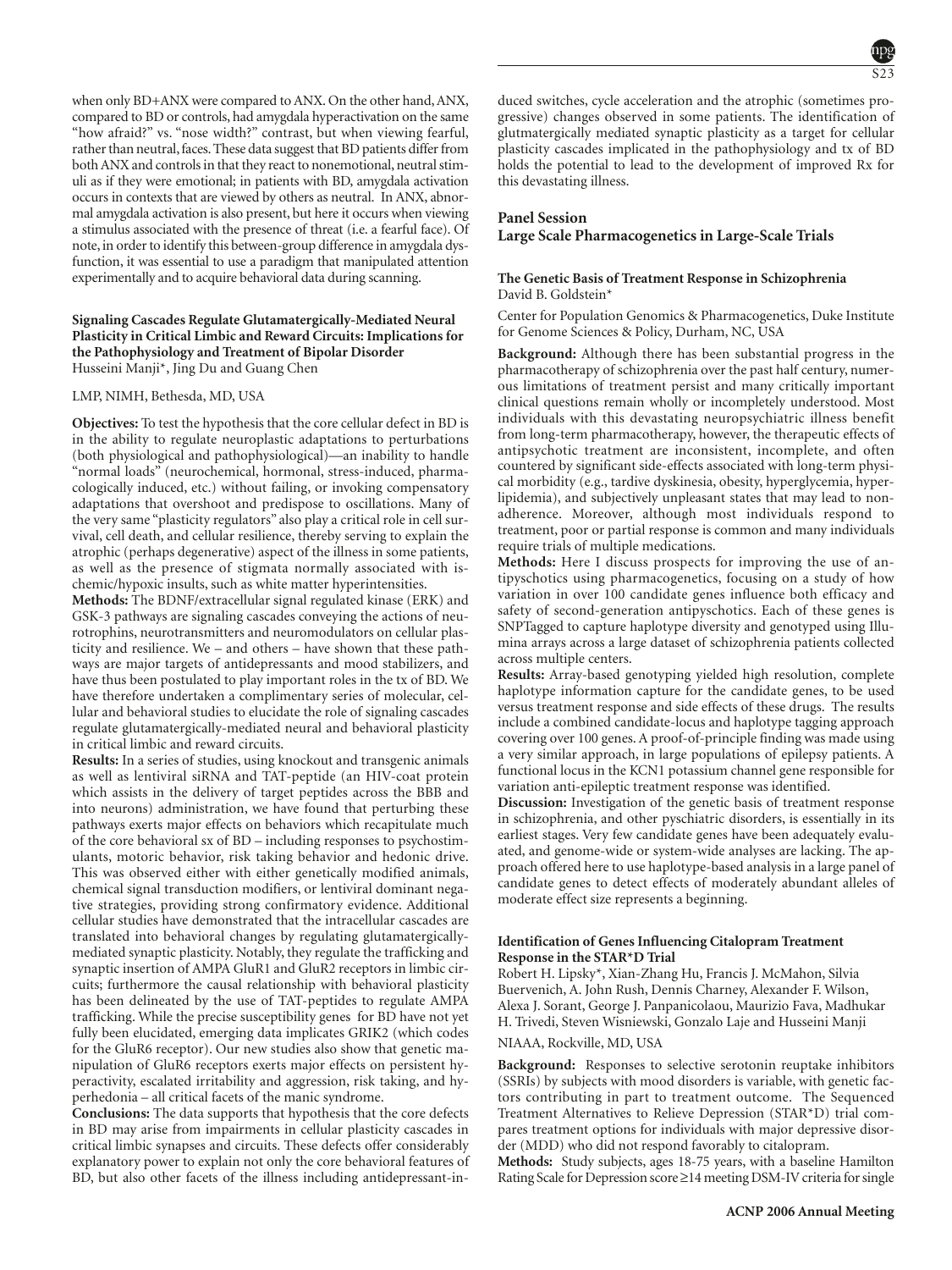or recurrent non-psychotic MDD were eligible. DNA samples from 1380 participants were genotyped using > 900 SNPs selected on prior evidence of association with antidepressant outcome, association with mood disorders, and known function. High throughput genotyping was performed by Illumina, Inc., using a BeadArray platform, while two moderate throughput methods were employed based on Applied Biosystems 5' nuclease and SNPlexTM 48-plex assays. Tests of association included the Pearson chi-square test, likelihood ratio chi-square test, and Fisher's Exact Test (allelic associations only). For the serotonin transporter gene (SLC6A4) promoter polymorphism (HTTLPR), association was also tested based on information that the locus is functionally triallelic.

**Results:** We detected significant and reproducible association between treatment outcome and a marker in the serotonin receptor 2A gene (HTR2A, rs7997012; p = 1 x 10-6 to 3.7 x 10-5 in the total sample). Another marker in an ionotropic glutamate receptor gene, GRIK1, also showed evidence of association with treatment outcome. In performing the HTR2A analysis, two categorical outcomes (response and remission), and a quantitative outcome based on relative change in the final symptom score were selected. When the total sample was divided by race into"white"and"black"groups, we noted that the"A"allele of rs7997012, that was associated with better treatment outcome in the total sample, was over 6 times more frequent in the white than in the black participants (allele frequency in whites  $= 0.42$ , in blacks  $= 0.06$ ). Second, the association between HTR2A and treatment outcome was largely confined to the white participants. Also of interest, we observed no evidence of association between any of the four SLC6A4 markers genotyped in the total sample and treatment response or remission, although the efficacy of SSRI action has been previously associated with polymorphisms in SLC6A4. To pursue this result further, we obtained HTTLPR genotypes in the total sample, including a common functional A>G variation within the L allele. A significant association with tolerability was observed in the white sub-sample based on LA allele frequency ( $\chi$ 2 = 7.42, P = 0.006) and genotype frequency ( $\chi$ 2 = 7.18, P = 0.028). No significant association was observed between treatment response or symptom remission outcomes and HTTLPR by genotype or allele frequencies. **Discussion:** The association between HTR2A and treatment outcome was largely confined to the white participants, suggesting that genetic

variation in HTR2A may help explain racial differences in antidepressant treatment outcomes. In addition, HTTLPR polymorphism was linked to citalopram tolerability. Because the LA allele predicts increased transcription of SLC6A4, increased serotonin transporter levels in brain and other tissues may lead to increased tolerance to SSRIs.

# **Does a Common Variant of the mu Opiate Receptor Gene Predict Response to Naltrexone in the Treatment of Alcoholism? Results from the COMBINE Study**

Raymond F. Anton\*, Stephanie O'Malley, David Couper, Robert Swift, Helen Pettinati, David Goldman and Gabor Oraczi

# MUSC, Charleston, SC, USA

**Background:** It has been previously reported that a genetic variation (A118G) in the mu opiate receptor (OPRM1) which codes for an asparagine to an aspartate substitution at position number 40 (asn40asp) causes greater beta endorphin binding and function and may predict greater treatment response to the opiate antagonist naltrexone in alcoholics (Oslin et.al. Neuropsychopharmacology 2003). The COMBINE Study recruited 1383 alcohol dependent individuals into a multisite randomized placebo controlled trial of naltrexone (100 mg),acamprosate (3 grams),or their combination over 16-weeks in the context of either medical management (MM) alone or combined with a specialist delivered behavioral intervention (CBI). As part of the goals for this study,blood was collected for genetic evaluation of treatment response. The first gene evaluated was the OPRM1 and its ability to predict response to naltrexone.

**Methods:** After informed consent,whole blood was collected and centrally stored prior to DNA extraction and typing for the asn40asp allelic variant and various haplotypes of the OPRM1 gene (taqman assay at NIAAA-LNG). Since the asn40asp polymorphism exists in very low frequency in African Americans, and the initial observation on differential naltrexone response was confined to Caucasians, the present investigation was limited to only Caucasians who received naltrexone ( $n=$  301) or placebo ( $n=$  303), irrespective of whether they received acamprosate or not. The frequency of having at least one asn40asp allele was similar between treatment groups (22% in the naltrexone group and 22% in the placebo group) consistent with expected frequencies based on previous reports.

**Results:** Initial analyses were planned a priori to replicate the analyses previously reported (Oslin et.al.2003). However,since naltrexone was found to exert a differential effect over placebo only in those treated with MM subsequent analyses were confined to individuals who received naltrexone  $(n=114)$  vs placebo  $(n=265)$  in the context of medical management alone. The biggest effect size for naltrexone was observed using a clinical measure of outcome (whether or not a person was drinking heavily with problems or not during the last 8 weeks of treatment). Using this most sensitive measure of outcome 96% of those individuals treated with naltrexone plus MM who had the asn40asp variant (n=28) had good clinical outcome while only 73% of those without this variant (n=86) had good clinical outcome. Good clinical outcome was observed in 63% asn40asp variant placebo-treated individuals (n=60) vs 65% for those without this variant treated with placebo (n=205. There was no main effect of having the asn40asp allele on good clinical outcome but the interaction between having the allele and response to naltrexone was significant (p=0.03) with an odds ratio of good response to naltrexone in asn40asp variant compared to non-variants of 10.25 (95% CI 1.31-80.0, p=0.03). This interaction was not observed when using more traditional outcome measures, such as relapse to a single heavy drinking day during the study, or percent days abstinent. Haplotypes of the OPRM allele will be further analyzed and presented to evaluate whether better prediction of naltrexone treatment response over and above the single asn40asp polymorphism could be observed.

**Conclusions:** The results of this large multisite study confirm that for at least one clinically salient outcome measure that the asn40asp coding variant (A118G) of the OPRM gene might have substantial predictive value for naltrexone response and be clinically useful in the treatment of alcohol dependence.

# **Pharmacogenetics of Antipsychotic Drug Response: From Candidate Gene to Whole Genome Approaches**

Anil Malhotra\*, Todd Lencz, Delbert Robinson, Maria Athanasiou, John Kane, David Goldman and Raju Kucherlapati

Research, The Zucker Hillside Hospital, Glen Oaks, NY, USA

**Background:** Pharmacogenetic studies of psychotropic drug response have primarily focused on simple phenotypic indices such as arbitrary response/non response classifications, and utilized single or limited SNP genotyping due to limitations in power and molecular technology. The next generation of pharmacogenetic studies, however, is now underway with new approaches involving novel phenotypes and more comprehensive genotyping technologies.

**Methods:**We have utilized several novel phenotypes in pharmacogenetic studies of schizophrenia.First,we will focus on the use of treatment-naïve patients in examining genetic factors influencing speed of therapeutic response. Second, we will discuss recent work aimed to identify genetic predictors of antipsychotic-induced adverse events, including clozapine-induced agranulocytosis. Finally, we have conducted a whole genome association study of schizophrenia utilizing the Affymetrix 500K microarray in a cohort of 400 subjects characterized for diagnosis, symptom profile, neurocognitive function, and treatment response parameters.

**Results:** In initial candidate gene work, we report that promoter region variation in the DRD2 gene is a significant predictor of therapeutic efficacy in treatment – naïve subjects. Second, we will provide data on five genes, included two genes within the HLA system, with evidence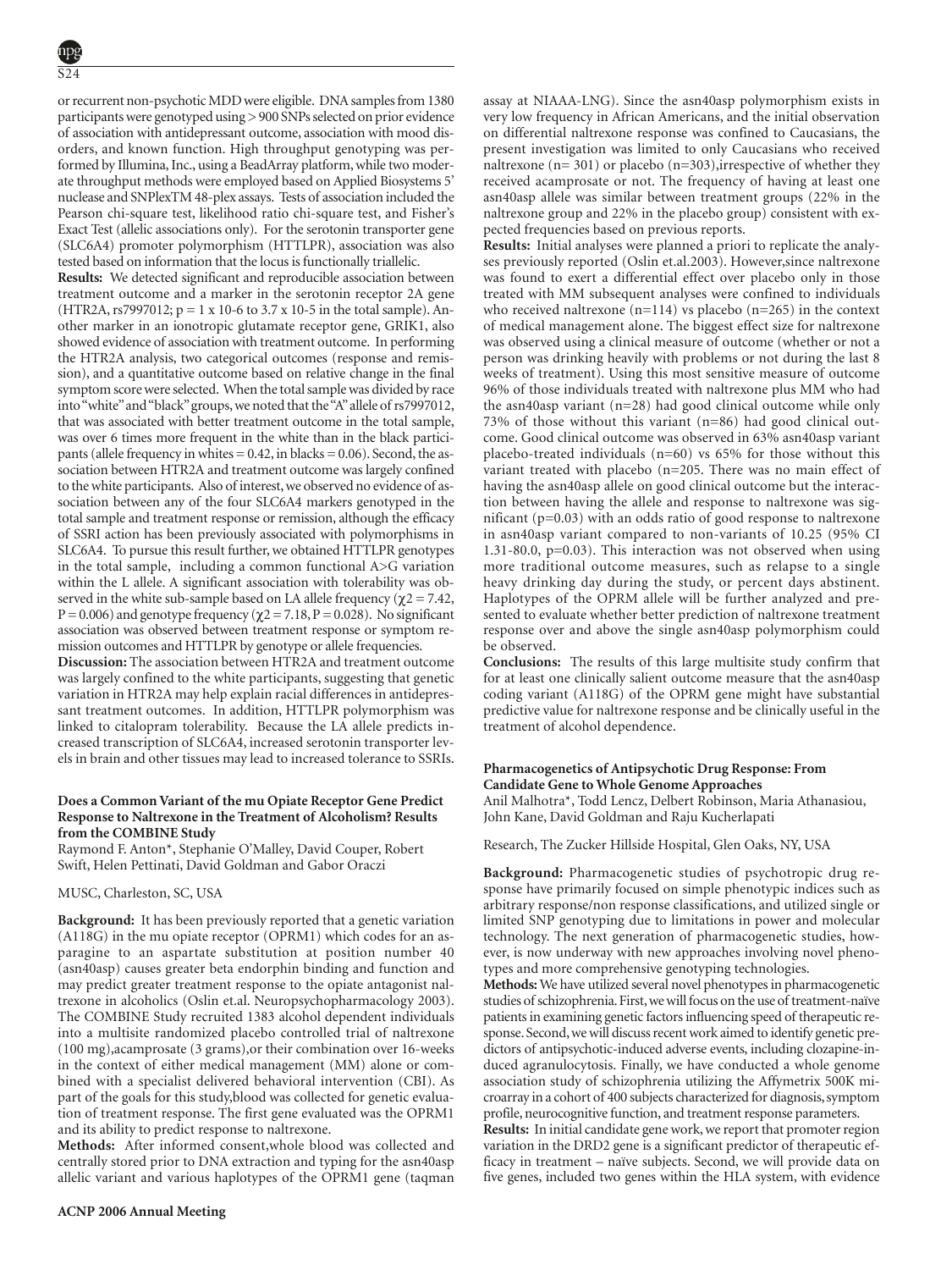for association with risk for development of clozapine-induced agranulocytosis. Finally, we will present the results of a whole genome association study of schizophrenia, including our initial data on the genomic regions influencing neurocognitive function and treatment response. **Discussion:** Taken together, results from these studies indicate that genetic factors may significantly influence antipsychotic treatment response and development of important drug-induced side effects. The next step is to validate these results in larger scale work and refined neurobiological studies, as well as to continue to execute comprehensive genomic studies. Finally, data from the whole genome association study, albeit preliminary, may provide new, heretofore unrecognized, targets for pharmacogenetic studies in schizophrenia.

### **Panel Session**

# **New Experimental Approaches to Treatment of Schizophrenia**

**Allosteric Potentiators of mGluR5 as a Novel Approach to Treatment of Schizophrenia and Other Cognitive Disorders** Jeff Conn\*, Carrie Jones, Jessica Banko, Yelin Chen and Alice Rodriguez

Pharmacology, VICB Program in Drug Discovery, Vanderbilt Medical Center, Nashville, TN, USA

**Background:** Clinical and basic studies have led to the hypothesis that novel compounds that potentiate the function of NMDARs may ameliorate the symptoms of schizophrenia. Furthermore, a number of recent studies suggest that one of the metabotropic glutamate receptor (mGluR) subtypes, mGluR5, is a closely associated signaling partner with the NMDAR and may play an integral role regulating and setting the tone of NMDAR function in a variety of forebrain regions. Based on this, we have postulated that activators of mGluR5 may provide a novel approach that could be useful in treatment of schizophrenia. Unfortunately, it has been difficult to develop selective orthosteric agonists that selectively activate mGluR5 and have properties that are desirable in drug-like molecules. However, we have now developed multiple series of compounds that act as novel and selective positive allosteric modulators (allosteric potentiators) of mGluR5. Studies with these novel compounds suggest that allosetric potentiation of mGluR5 may offer an exciting new approach to treatment of schizophrenia and other disorders that involve impaired cognitive function. **Results:** Four distinct structural classes of mGluR5 allosteric potentiators have now been identified. These include three classes discovered by our group and a forth by workers at Addex Pharmaceuticals. None of these compounds activates mGluR5 when added alone but each potentiates activation of human and rat mGluR5 by glutamate and other agonists. These compounds do not alter [3H]-quisqualate binding to the glutamate binding site, but three of the four classes competes for [3H]-methoxyPEPy binding to a site for this allosteric antagonist. Extensive studies suggest that binding to this site is critical for allosteric potentiator activity. We have now used these compounds in electrophysiology and behavioral studies to test the hypothesis that they potentiate mGluR5 activity in circuits that may be important for schizophrenia and cognitive function. Consistent with studies in cell lines, mGluR5 positive allosteric modulators potentiate electrophysiological effects of mGluR5 activation in different populations of forebrain neurons. Interestingly, these compounds also enhance synaptic plasticity in the hippocampal formation. Finally, a series of in vivo studies suggest that allosteric potentiators of mGluR5 have an antipsychotic-like profile in animal models. We are now investigating the effects of these compounds in models of cognitive function that may relevant to cognitive impairments that occur in schizophrenic patients.

**Conclusion:** These studies raise the exciting possibility that allosteric potentiators of mGluR5 may serve as a novel approach to increasing activity of this receptor for treatment of CNS disorders such as schizophrenia and other disorders that involve impaired cognitive function.

We are now gaining tremendous insights into the molecular actions of these compounds, their effects on different electrophysiological responses and signaling pathways, and their actions in vivo. In addition to mGluR5, we have also made progress in discovery and characterization of allosteric potentiators of several other GPCRs. Among these are muscarinic acetylcholine receptors and mGluR2. Interestingly, activity of these compounds and previous studies suggest that allosteric potentiators of these receptors may also provide novel approaches to treatment of schizophrenia. Supported by NIMH, NINDS, NARSAD, The Stanley Foundation. Vanderbilt is a site in the NIHsupported Molecular Libraries Screening Center Network (MLSCN).

# **Progress Towards Validation of the NMDA Hypofunction Hypothesis of Schizophrenia: Discovery and Development of Centrally Active Glycine Transporter (GlyT1) Inhibitors**

Craig W. Lindsley\*, George D. Hartman, David L. Williams, Cyrille Sur, Julie O'Brien, Wei Lemaire, Raymond S. Chang, Gene G. Kinney, Douglas J. Pettibone, Mark E. Duggan, Zhijian Zhao, Maryann Burno and P. J. Conn

Medicinal Chemistry, Merck & Co., West Point, PA, USA

This presentation will discuss recent progress towards validation of the N-methyl-D-aspartate (NMDA) receptor hypofunction hypothesis of schizophrenia in preclinical models. Schizophrenia, a complex disease composed of positive, negative and cognitive symptoms, affects 1% of the world population and requires lifelong, daily maintenance therapy. Historically, treatment for schizophrenic patients has centered on D2 dopamine receptor antagonists, derived from the "Dopamine Hypothesis", which have a slow onset of action and improve only the positive symptoms of the disease. The NMDA receptor antagonist PCP has been shown to induce the positive, negative and cognitive symptoms of schizophrenia in healthy patients and cause a resurgence of symptoms in stable patients. These observations led to the NMDA receptor hypofunction hypothesis as an alternative theory for the underlying cause of schizophrenia. According to this hypothesis, any agent that can potentiate NMDA receptor currents has the potential to ameliorate the symptoms of schizophrenia. To date, NMDA receptor currents can be modulated by either direct action on modulatory sites on the NMDA receptor (i.e., the glycine co-agonist binding site) or indirectly by activation of G-protein coupled receptors (GPCRs) known to potentiate NMDA receptor fucntion (i.e., mGluR5). I will discuss the NMDA receptor hypofunction hypothesis, the NMDA receptor as an emerging target for the development of novel antipsychotic agents and progress towards in vivo target validation with GlyT1 inhibitors. A high-throughout screen of our corporate collection afforded a number of attactive hits as potential leads for our GlyT1 program. Employing parallel optimization and an iterative analog library approach, potent(< 10 nM) and selective (>20 uM versus GlyT2) GlyT1 inhibitors were rapidly prepared. This presentation will describe the discovery and development of this novel series of centrally active, non-sarcosine-derived GlyT1 inhibitors. By microdialysis, compounds within this series selectively increased basal glycine levels in the prefrontal cortex 340% and enhanced prepulse inhibition (PPI) in DBA/2J mice, a behavioral model in which well characterized antipsychotic drugs show simialr positive effects. These data provide strong support for continuing drug discovery efforts aimed at validation of the NMDA hypofucntion hypothesis of schizophrenia.

### **New Directions in the Treatment of Schizophrenia: Modulators of mGlu2 and/or mGlu3 Receptors** Darryle D. Schoepp\*

Neuroscience Discovery Research, Eli Lilly and Company, Indianapolis, IN, USA

Glutamate is the major excitatory neurotransmitter in the mammalian CNS responsible for mediating excitation in the majority of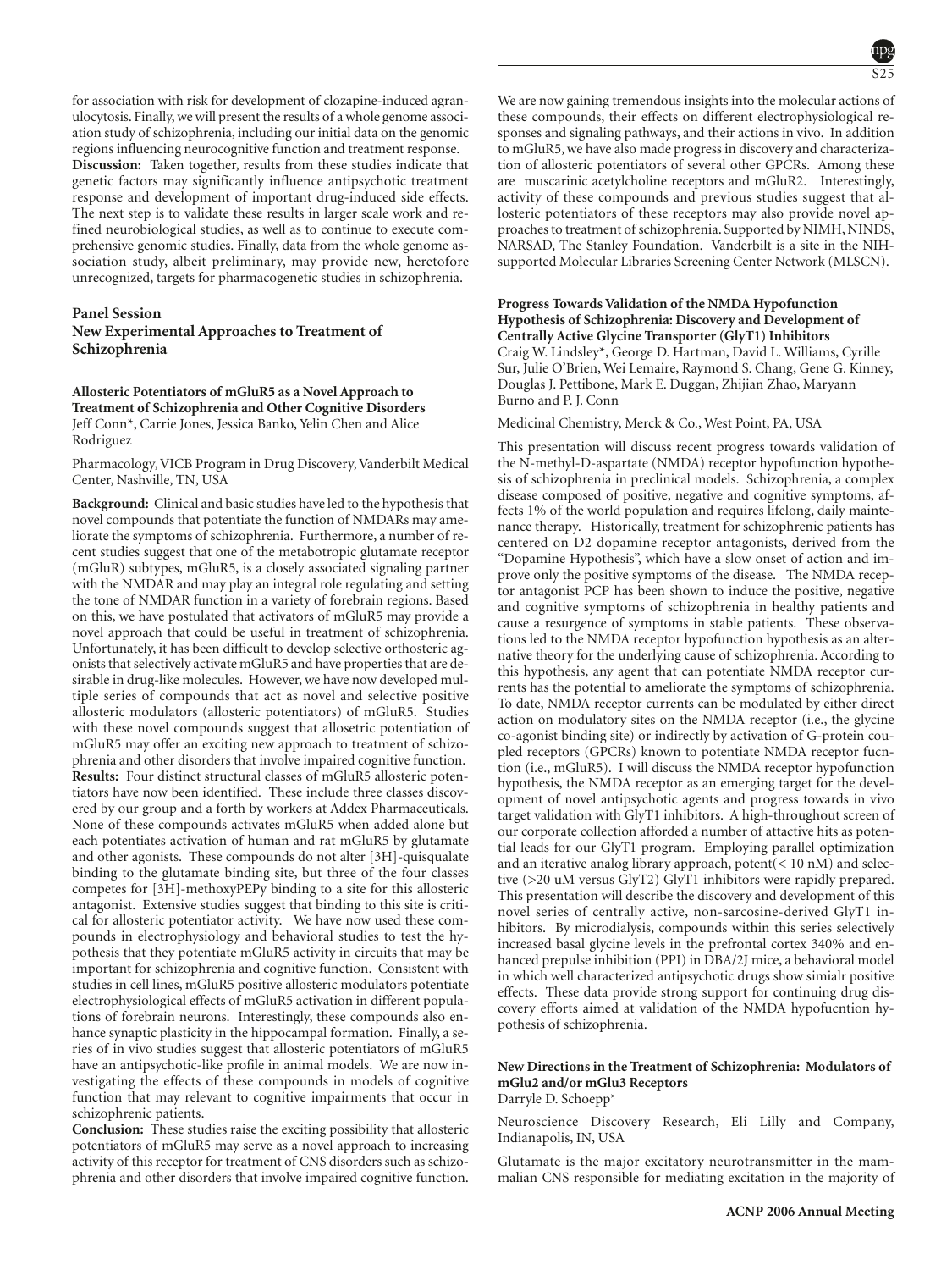synapses and also plays a key role in long-term processes such as synaptic plasticity which determine the brain's ability to adapt and function. At a systems level glutamate neurotransmission participates in information processing in higher centers, including the acquisition / retention of experience and memories. In spite of the introduction of atypical antipsychotics and dopamine stabilizers, disability from schizophrenia is still a very high unmet medical need and thus exploration of these novel mechanisms may be the key to better understanding of the illness as well as future therapeutic advances. Schizophrenia is a complex disorder that has components of altered sensory gating, emotional reactivity, and disrupted plasticity which manifests positive, negative, and cognitive symptoms. Glutamatergic drugs have potential to treatment certain features of the illness depending on which processes are involved and the circuits that specific agents might correct. Evidence favoring this hypothesis includes the observation that drugs such as phencyclidine and ketamine which act via blockade of NMDA ion channel receptors for glutamate disrupt glutamate neurotransmission and exacerbate psychosis in schizophrenic patients. Metabotropic glutamate (mGlu) receptors (mGlu1-8) are coupled to G-proteins and, depending their expression and subtype, function to regulate glutamate neurotransmission via presynaptic (control of the release of glutamate and other neurotransmitters), post-synaptic (short and long-term regulation of postsynaptic excitability), and glial (production of second messengers that regulate glial function and expression of receptors, transporters and glial factors) mechanisms. With regard to the potential to treat schizophrenia, agonists for mGlu2/3 receptors and allosteric potentiators of mGlu2 receptors block the effects of psychomimetics (such as PCP, amphetamine, 5HT2A agonists) in animals and/or humans. These agents appear to work by preventing glutamatergic hyperexcitations in limbic circuits that has been associated with the actions of psychotogens and possibly in the symptoms of schizophrenia. In essence they will be useful to test the clinical relevance of glutamate hyperexcitability to the etiology of schizophrenia. Their usefulness either alone or in combination with other agents such as atypical antipsychotics needs further study in animals and possibly humans. Overall, the effectiveness and long-term safety of all these agents needs further exploration in animals and humans. Nevertheless, these mGlu receptor active agents represent novel approaches for schizophrenia treatment in a field where monoaminergics are essentially the only clinically useful options for schizophrenia patients currently. This presentation will cover the recent progress, challenges, and issues for the discovery and development of mGlu2 and/or mGlu3 receptor active agents to treat schizophrenia.

### **Muscarinic Receptor Activation for the Treatment of Schizophrenia** Gene G. Kinney\*

Neuroscience Drug Discovery, Merck & Co., Inc., West Point, PA, USA

Cholinergic neurotransmission in the central nervous system (CNS) plays an important role in cognitive processes such as memory and attention. Acetylcholine predominantly exerts its central effects through its interaction with muscarinic acetylcholine receptors (mAChR). Although the involvement of muscarinic receptors in multiple central and peripheral functions has long been known, it is only recently that the physiological contribution of each subtype has been described following the generation M1-M5 knock out mice (for review see Birdsall et al., 2001; Bymaster et al., 2003). Interestingly, transgenic mice lacking M1 receptors, the predominant CNS muscarinic receptor, exhibited deficits in cortical MAPK signaling (Hamilton and Nathanson, 2001), hippocampal long-term potentiation and memory processes involving cortico-hippocampal interactions (Anagnostaras et al., 2003). Furthermore M1 deficient mice showed impairment in dopaminergic neurotransmission and a concomitant hyperactivity phenotype (Miyakawa et al., 2001; Gerber et al., 2001). The sensitivity of this phenotype to typical and atypical antipsychotic treatment supports a role for M1 receptors in psychiatric disorders involving a dysfunction of the dopaminergic system such as schizophrenia (Gerber et al., 2001). Consistent with this proposal, clinical observations have demonstrated psychotomimetic effects of muscarinic antagonists in humans (Gershon, 1960; Neubauer, 1996) and notably a double-blind, placebo controlled clinical study with M1/M4 agonist xanomeline in Alzheimer's disease patients revealed significant improvements in psychotic behavior and cognitive abilities (Bodick et al., 1997). Moreover, preclinical studies have illustrated the antipsychotic profile of xanomeline (Shannon et al., 2000; Stanhope et al., 2001). Although M1 agonists clearly have potential for the treatment of psychosis, dementia and other disorders, successful development of highly selective M1 agonists has been difficult due, in part, to the high level of amino acid conservation of the acetylcholine (ACh) orthosteric site between the five muscarinic subtypes (Hulme et al., 1990; Wood et al., 1999). Muscarinic receptor ectopic agonist approaches have been proposed in order to circumvent this issue (Lazareno et al., 1998; Spalding et al., 2002; Christopoulos, 2002). The feasibility of this approach has recently been exemplified by the discovery of the ectopic agonist AC42 (Spalding et al., 2002). This small molecule is a modestly potent partial agonist at human M1 receptor with high selectivity for this subtype. Furthermore, pharmacological and site-directed mutagenesis studies clearly demonstrated that AC42 does not mediate its agonist activity by interacting with ACh orthosteric site but through a novel ectopic site (Spalding et al., 1987). Recent work from our group has further validated the concept of ectopic agonists by showing that the major metabolite of the atypical antipsychotic clozapine, N-desmethylclozapine, is a potent allosteric agonist at human M1 receptors (Sur et al., 2003). We have more recently reported the discovery of a novel M1 allosteric agonist and associated in vitro pharmacological and electrophysiological studies. Behavioral studies further revealed the activity of ectopic agonists in animal models sensitive to antipsychotic drug treatment and support the view that selective M1 agonists may represent a novel therapeutic approach for the treatment of psychotic disorders.

### **Panel Session**

**Prefrontal-Accumbens-Amygdala Circuitry in Impulsive Aggression: Implications for Treatment Development**

**Behavioral Changes Following Selective Lesions of the Amygdala, Hippocampal Formation, and Orbital Frontal Cortex in Monkeys** Jocelyne Bachevalier\* and Christopher Machado

Psychology, Yerkes National Primate Research Center, Atlanta, GA, USA

**Background:** Social interactions are a key component of primate behavior and require the use of specific skills that combine to efficiently regulate behavioral selection towards achieving a social goal, i.e. recruiting an ally, attracting a mate, etc. While the neural network that mediates such complex cognitive skills is not completely understood, two brain structures, the amygdala and orbital frontal cortex, appear to be critical for efficient social cognition in several species, including humans. Although early lesion studies in monkeys have shown that both structures are critically involved in the maintenance of normal social interactions, the lesions were generally large and not restricted to specific structures, observational measures were not sophisticated and behaviors of the animals were never investigated pre- and postsurgery. Thus, to gain further knowledge of the respective contribution of the amygdala, hippocampal formation and orbital frontal cortex to social cognition, the present study used selective lesion techniques, a semi-naturalistic social environment, as well as ethologically-valid and detailed behavioral observations of macaque monkeys to compare and contrast the effects of selective damage to these 3 neural structures on the maintenance of previously established social relationships, taking into account the pre-surgical social rank (dominant versus subordinate) of the animals.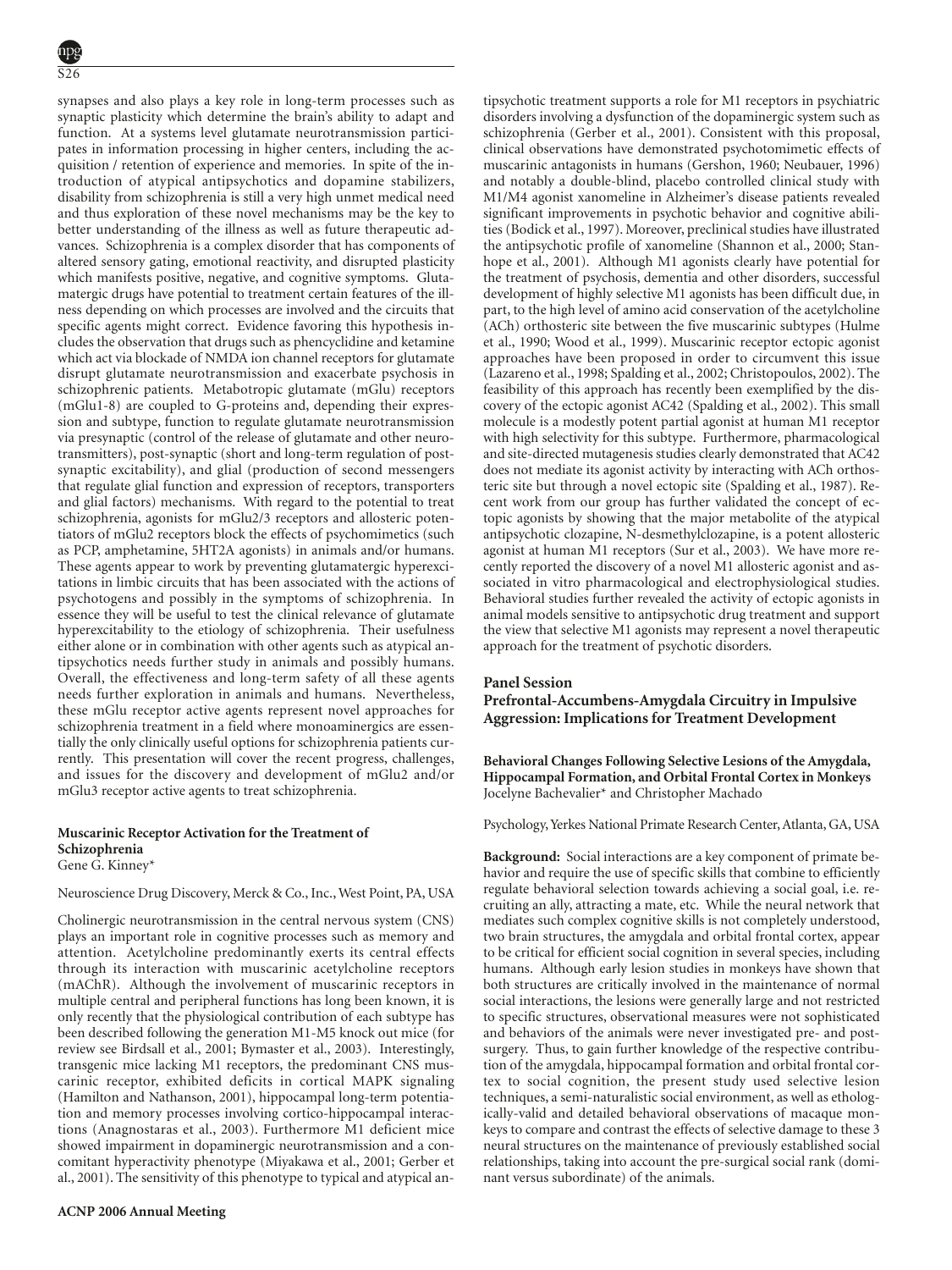**Methods:** Social dominance, personality ratings, as well as frequency, duration and timing of social behaviors were measured pre- and postsurgically in 6 groups of male monkeys, each consisting of 1 sham-operated control, and 1 animal each with selective amygdala, hippocampal or orbital frontal cortex lesion, during 1-hour social interactions across 15 days. Thus, each group consisted of 6 animals each.

**Results:** Unlike previous reports, none of the animals showed significant changes in social dominance status post-surgery, although changes in all other behavioral measures varied according to lesion site. While sham-operated animals displayed heightened avoidant, anxious and aggressive behaviors, those with hippocampal lesions also showed increased exploratory behaviors and excitability, and reduced responses to affiliative signals. Amygdala lesions yielded several personality changes that do not promote positive social interactions (increased excitability and cage exploration; decreased affiliation and popularity) and altered responses to threatening social signals. By contrast, animals with orbital frontal lesions displayed more aggressive gestures, received more contact aggression, and responded differently to both affiliative and threatening signals. The findings, which are not entirely consistent with those obtained in earlier studies, emphasize the context-specific nature of the behavioral changes observed and largely parallel those reported in recent human studies. Interpretations of the results in relation to cognitive processes known to be mediated by the amygdala, orbital frontal cortex, and hippocampus will be discussed.

**Neurocircuitry of Aggression in Borderline Personality Disorder and Its Implications for a Rational Approach to Pharmacology** Antonia S. New\*, Erin A. Hazlett, Monte S. Buchsbaum, Marianne Goodman, Harold W. Koenigsberg, Randall E. Newmark, Roanna Trisdorfer and Larry J. Siever

Psychiatry, Mount Sinai School of Medicine, New York, NY, USA

**Background:** Patients with borderline personality disorder (BPD) frequently suffer from impulsive aggression (IAD), which can pose a serious threat to themselves and to others. Preclinical studies suggest that the orbital frontal cortex (OFC) and anterior cingulate gyrus (ACG) play an inhibitory role in the regulation of impulsive aggression. Our previous studies employing a serotonin agonist showed that BPD patients with IAD exhibit less activation in the OFC and ACG than healthy controls. The present study extends this research by using <sup>18</sup>FDG-PET scans during an anger provocation task, the Point Subtraction Aggression Paradigm. **Methods:** 27 healthy controls and 38 age- and sex-matched BPD-IAD patients completed the PSAP during <sup>18</sup>FDG uptake. All subjects underwent two PET scans, one while performing an aggression provocation task and the other during a control non-provocation task, conducted in a counterbalanced manner. Brain edges were visually traced on MRIs, which were coregistered with PET scans and relative glucose metabolic rate (rGMR) was obtained for 40 cortical Brodmann Areas (BAs) bilaterally. Difference scores (no provocation minus provocation condition) for rGMR in the OFC and ACG were evaluated. **Results:** In preliminary analyses of the ACG, rGMR was entered into a mixed-design ANOVA consisting of group (BPD, HC) x provocation level (provocation, no provocation) x hemisphere (R, L) x BA (25, 24, 31, 23, 29). A significant group x provocation condition interaction was detected  $(F (1,28)=4.30, p=0.048,$  Wilks) showing increased cingulate activity to aggression provocation in controls, and decreased cingulate activity in response to aggression provocation in patients across the arc of the cingulate gyrus. rGMR in Brodmann Areas in ACG (BA 25, 24) correlated positively with aggressive behavior on the PSAP in controls and negatively with aggressive button pressing in patients. For the OFC, rGMR was entered into a diagnos-

tic group (BPD, HC) x provocation level (provocation, no provocation) x hemisphere (R, L) x BA (11, 12, 47) mixed-design ANOVA. The main effect of diagnostic group and a group x hemisphere interaction were significant, but no significant interaction involving provocation condition was detected. This indicates decreased OFC

activity in BPD-IAD patients compared to controls regardless of provocation condition. We also noted that patients showed aggressive responding during both the provocation and non-provocation condition, while controls responded aggressively only in the provocation condition as expected.

**Conclusion:** These findings demonstrate that BPD-IAD patients respond aggressively even without provocation. It also shows **decreased** rGMR in OFC in patients compared to controls regardless of provocation condition, and **decreased** activation in ACG during the provocation condition while normal controls show **increased** activity specifically in response to provocation. These findings suggest specific deficits in areas of the prefrontal cortex implicated in emotion processing in response to aggression provocation in aggressive patients with borderline personality disorder. Our findings of decreased activity in OFC and ACG in impulsive aggressive BPD patients led us to evaluate the efficacy of a pharmacological agent that increases activity in prefrontal cortex, guanfacine, as a therapeutic intervention for BPD-IAD and preliminary evidence of symptom change will be reported.

### **Reward Processing and Pharmacological Dissection in Non-Aggressive Impulse Control Disorders**

Eric Hollander\*, Jennifer Bartz, Daphne Simeon, Stefano Pallanti, Heather Berlin, Bryann Baker and Lavinia Rossi

Department of Psychiatry, Mount Sinai School of Medicine, New York, NY, USA

**Background:** The ICDs may be divided into aggressive (IED) and non-aggressive (Pathological Gambling (PG), Trichotillomania, Pyromania, Kleptomania) subtypes. Prefrontal-accumbens-amygdala circuitry has been implicated in the modulation of impulsivity, and experimental therapeutics for this symptom domain may target modulation of this circuitry.

**Methods:** A Siemens 3T fMRI study of anticipatory (motivational) and outcome (consummatory) reward processing via the Modified Monitary Incentives Delay (MID) task subjects was conducted in 6 righthanded PG vs 6 healthy subjects. Seven PG subjects also carried out a computer blackjack task following injection of FDG under two different reward conditions: monetary reward and computer game points only. Relative FDG metabolic rate was obtained from regions of interest in the prefrontal cortex, cingulate, striatum and visual cortex. Three placebo controlled trials of lithium  $(N=40)$ , topiramate  $(N=43)$ , and nalmefene (N=206) were conducted in adult outpatients with nonaggressive PG.

**Results:** All subjects showed increased activation in the ventral striatum when anticipating responding to monetary incentives vs no monetary incentive; however, PG subjects evidence less activity than controls in nucleus accumbens when anticipating responding to rewards. In contrast, there was no group difference in response to receiving rewards. Monetary reward blackjack was associated with significantly higher relative metabolic rate in the cingulate gryus (Brodmann area 24), the putamen and prefrontal areas 47 and 10, compared to blackjack playing for points only. Lithium, topiramate and nalmefene reduced thoughts/urges and impulsive behavior in nonaggressive PG.

**Conclusion:** Underactivity of the Ventral Striatum may predispose subjects to engage in high risk behaviors. Heightened limbic activation in the gambling for money condition with increased emotional valence and greater risk and reward confirms the salience of monetary reward in the development of PG.Accumbens underactivity,Amygdala activation, and prefrontal hypofunction may predispose subjects to non-aggressive impulsivity. Glutamatergic, second messenger, and opiate agents which modulate this circuitry may target non-aggressive impulsivity.

# **Cortico-Limbic Circuits in IED: Insights from fMRI Studies** Emil F. Coccaro\* and K. Luan Phan

Psychiatry, The University of Chicago, Chicago, IL, USA

Intermittent Explosive Disorder (IED) is a relatively common disorder (4-5% lifetime prevalence in the general population) of recurrent,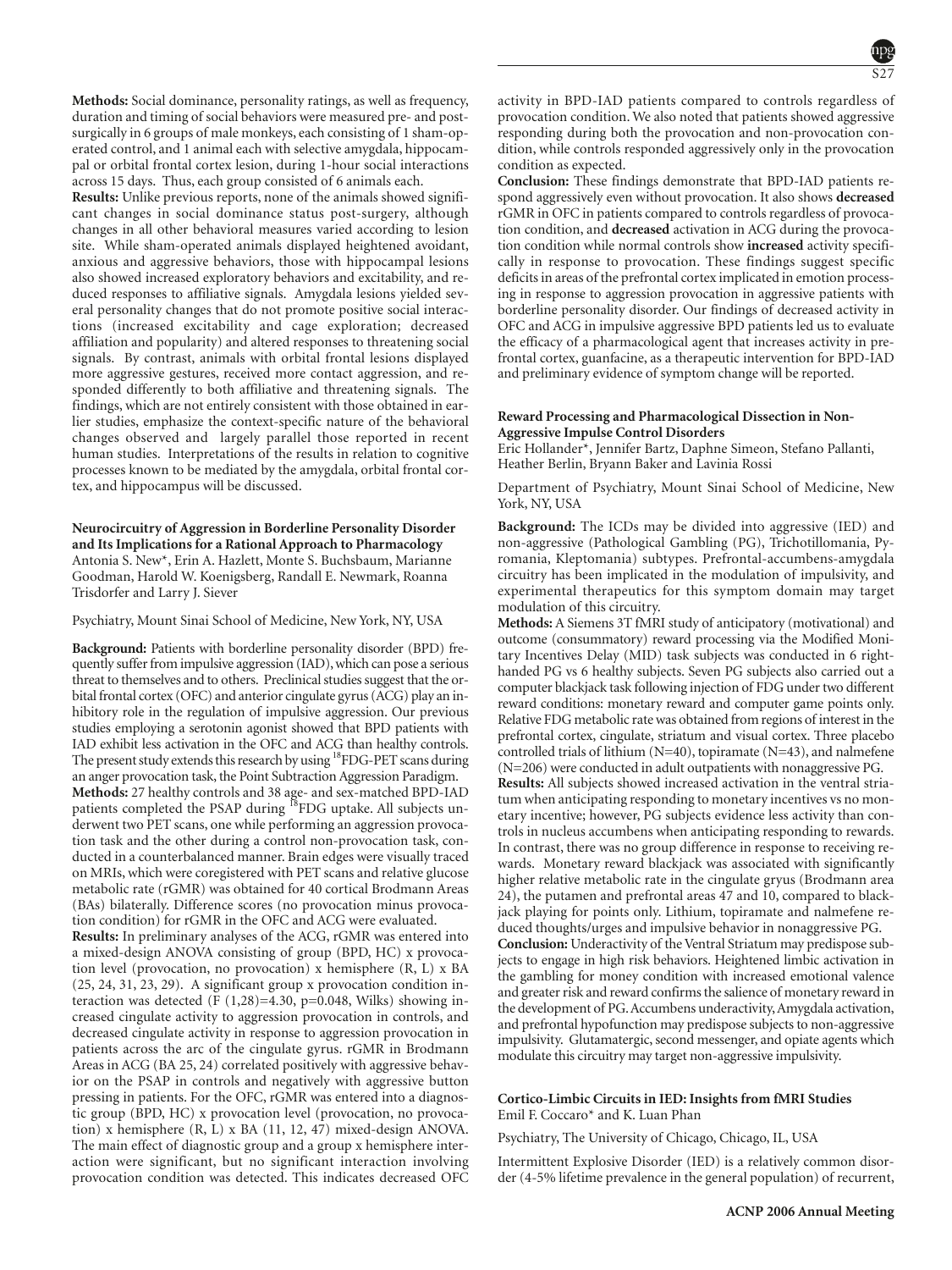

problematic, impulsive aggression. In addition to reductions in central serotonergic function, subjects with IED also display deficits in social-emotional information processing. fMRI studies in our laboratory reveal that, compare with healthy controls, subjects with IED display enhanced BOLD responses of the amygdala in response to exposure to harsh emotional faces; specifically faces of anger. Examination of orbitomedial prefrontal cortex (OMPFC) activity in the same tasks reveals greater activity in this region in healthy controls compared to subjects with IED. In addition, connectivity analyses demonstrate significant correlations between amygdala and OMPFC activity in response to anger faces in healthy volunteers but not in subjects with IED. These data indicate clear dysfunction in socialemotional information processing in subjects with IED copmpared with healthy controls. Analysis of data of these fMRI parameters examined in subjects with IED both before and after treatment with antiaggressive agents (i.e., fluoxetine or divalproex) will, for the first time, also be discussed in this presentation.

# **Panel Session**

**Synapse Failure in Dementia: How Much is Functional?**

# **Endosome Dysfunction in Alzheimer's Disease: Genetic Links and Implications for Synapse Failure and Neurodegeneration**

Ralph A. Nixon\*, Anne Cataldo, Paul Mathews, Ying Jiang, Stephen D. Ginsberg and Corrinne Peterhoff

Psychiatry, New York University School of Medicine, New York, NY, USA

Endocytosis is universally important in cell function. In brain, the roles of endosomes are relatively more complex due to the unique polar shape of neurons and the specialized needs for long distance signaling and communication at synapses. These needs, which include synaptic vesicle recycling, receptor modulation, neurotrophin signaling, and membrane trafficking, make the brain particularly vulnerable to a disturbance of endocytic trafficking. Underscoring the special vulnerability of neurons are recent findings that causative gene mutations or risk-enhancing gene polymorphisms in at least five different degenerative diseases associated with dementia influence endosome regulation. In Alzheimer's disease (AD), many proteins and factors that influence pathogenesis converge at the endosome, including the amyloid precursor protein (APP) and its processing enzymes, Aβ peptide, cholesterol, apolipoprotein E (ApoE), and other key lipoprotein-regulating proteins. Alterations of endosome morphology, which are the earliest known specific pathology in AD, precede β-amyloid deposition and coincide with the first appearance of intra-endosomal Aβ in neurons. Microarray profiling of individual neurons at this very early stage of disease reveals selective changes in the expression of genes regulating endocytosis, supporting immunological and functional evidence from brain and cell models for altered endocytic trafficking in AD. Endosomes are a major site for Aβ generation and cells modeling AD-related endosome pathology over-produce Aβ. Endosome pathology is accentuated in individuals who inherit the ApoE epsilon-4 genotype, a major genetic risk factor for AD, and it begins to develop at very early ages in individuals with Down Syndrome (DS,Trisomy 21), a cause of early-onset AD involving App triplication. In a mouse model of DS (Ts65Dn), endosomal pathology similar to that in AD and DS develops in neurons in cholinergic circuits that later exhibit aging-related degenerative changes. Endosome pathology in Ts65Dn mice specifically requires triplication of the App gene, consistent with recent genetic evidence that App duplication causes an early-onset form of AD. Further analyses using a small interfering RNA approach are identifying how APP gene dosage drives endosome dysfunction. Additional ongoing studies have provided insight into the impact of presenilin mutations on the fate of endosomal traffic from synaptic terminals. Our findings show that genes related to the development of AD have major effects on endosome regulation, supporting a close relationship between endosome dysfunction and AD pathogenesis. Defective neuronal endocytosis

**ACNP 2006 Annual Meeting**

has important implications for synaptic transmission, retrograde signaling, and Aβ overproduction, each of which contributes to degeneration of specific neural circuits and dementia. Supported by NIA.

### **Increased APP Gene Expression in a Mouse Model of Down Syndrome Disrupts Retrograde Endosomal Transport of NGF and Causes Cholinergic Neuron Degeneration** William C. Mobley\*

Neurology & Neurological Sciences, Stanford University, Stanford, CA, USA

**Background:** A key element of endosomal biology is the long distance transmission of neurotrophin signals from axon terminals to cell bodies. Endosomes that contain the internalized neurotrophin bound to its receptor – so-called 'signaling endosomes'- constitute an important means for such signals. Following their formation they are moved retrogradely within axons by dynein on microtubules. Studies to examine and characterize signaling endosomes are providing an exciting new perspective on neurotrophin actions. Equally important, these studies point to the possibility that failed trafficking of signaling endosomes may contribute to neurodegeneration. We will review basic features of endosomal signaling. We will then review recent studies examining the link between disrupted transport of signaling endosomes and degeneration of basal forebrain cholinergic neurons. Dysfunction and loss of these neurons contributes to cognitive dysfunction in Alzheimer's disease (AD) and Down syndrome (DS).

**Methods:** We used the Ts65Dn and Ts1Cje mouse models of DS to examine NGF retrograde transport and the status of cholinergic neurons of the basal forebrain. For transport studies, radiolabelled NGF was injected into hippocampus; radioactivity was measured in the septum 12 hours later. Stereological methods were used to examine the size and number of cholinergic neurons in the medial septal nucleus. App gene dose was correlated with increased expression in these mice.

**Results:** We showed in mouse models of DS that the increased dose of the amyloid precursor protein gene, App, acts to markedly decrease retrograde transport of Nerve Growth Factor (NGF) and causes degeneration of cholinergic neurons. NGF transport in cholinergic neurons was also decreased in mice expressing wild-type human APP or an FAD-linked mutant APP. Because the transport defect was intraaxonal, we explored within cholinergic axons the status of early endosomes, a compartment known to retrogradely transport NGF. NGFcontaining early endosomes were enlarged in Ts65Dn mice and the content within early endosomes of App was increased, thus directing attention to this compartment as one possible locus for failed NGF transport.

**Conclusion:** Our studies provide evidence for a pathogenic mechanism for DS in which increased expression for App, in the context of trisomy, causes abnormal retrograde transport of NGF within signaling endosomes. We speculate that failed NGF retrograde signaling is responsible for cholinergic neurodegeneration.

# **AMPA-R Removal Underlies Aβ-induced Synaptic Depression and Dendritic Spine Loss**

Roberto Malinow\*

Cold Spring Harbor Laboratory, Stony Brook University, Stony Brook, NY, USA

Beta amyloid (Aβ), is a peptide generated by neurons and widely believed to underlie the pathophysiology of Alzheimer's Disease when overproduced. Recent studies indicate this peptide can drive loss of surface AMPA and NMDA type glutamate receptors. We now show that Aβ employs signaling pathways of LTD to drive endocytosis of synaptic AMPA receptors. Synaptic removal of AMPA receptors is key, as it is necessary and sufficient to produce loss of dendritic spines and synaptic NMDA responses. Our results indicate that increased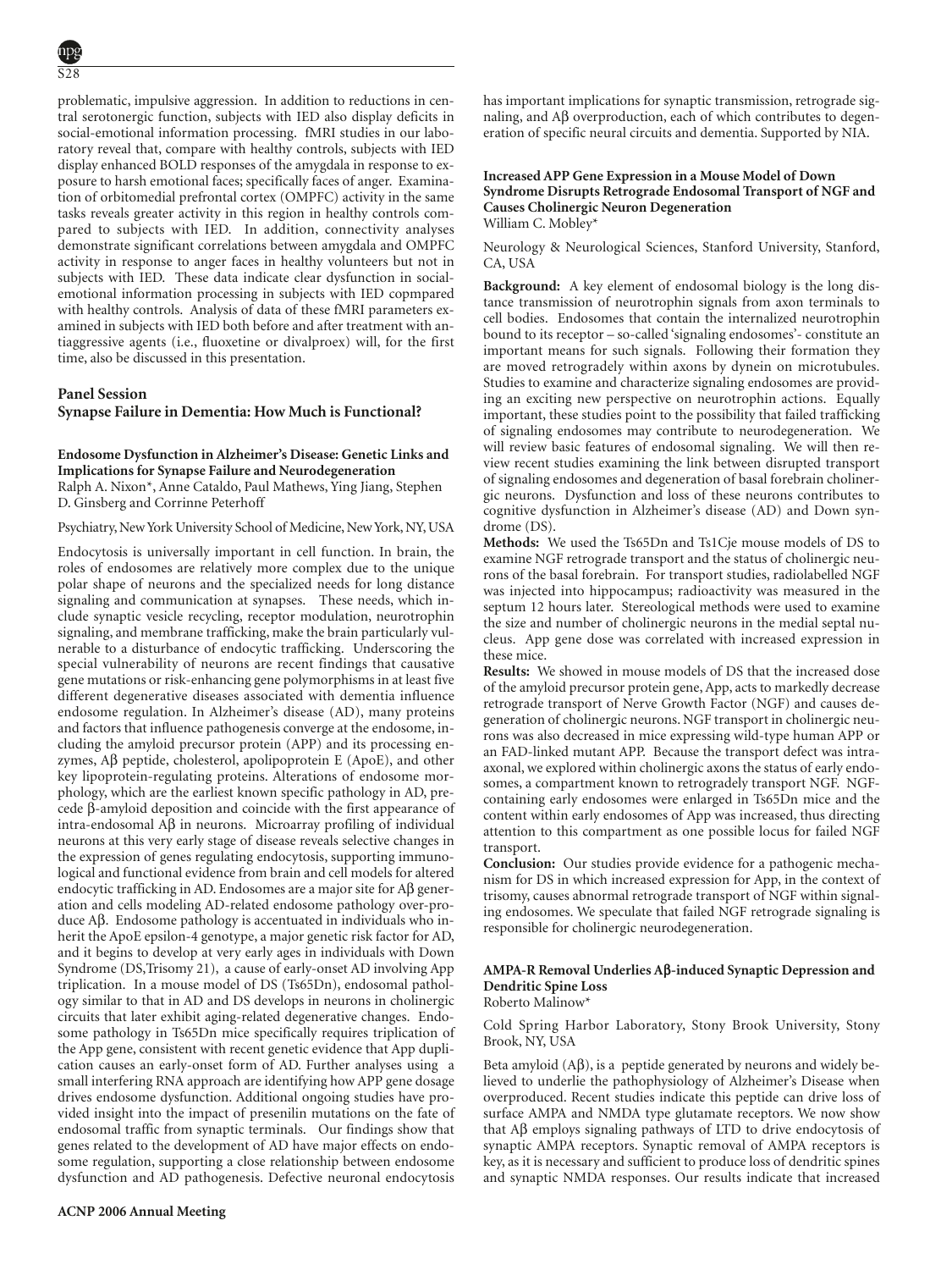levels of Aβ tap into endogenous physiological processes to depress synaptic structure and function.

#### **Neurotransmitter Release and Neurodegeneration** Thomas C. Südhof\*

Center for Basic Neuroscience, UT Southwestern Medical Center, Dallas, TX, USA

At a synapse, release of neurotransmitters initiates synaptic transmission. Our laboratory is interested in how a presynaptic terminal executes release in a tightly regulated and topologically restricted manner. Neurotransmitter release occurs by synaptic vesicle exocytosis that is triggered by influx of Ca2+ into the presynaptic terminal. Ca2+-evoked synaptic vesicle exocytosis is one of the fastest and most tightly controlled reactions in biology, and can be modulated during synaptic plasticity. The speed and plasticity of neurotransmitter release are one of the major factors that shape the exquisite precision of synaptic networks. In a longstanding program, we are investigating the molecular cascades that orchestrate synaptic vesicle exo- and and endocytosis. Hundreds, maybe thousands of proteins are involved in release. We envision that these proteins mediate release in a hierarchy of reactions: At the lowest level of this hierarchy, release is effected by exocytosis. Exocytosis in turn is controlled by Ca2+, and the Ca2+-dependent release machinery is embedded in the active zone of the presynaptic terminal by a protein scaffold that integrates signalling during synaptic plasticity. At the top level of the hierarchy, a transsynaptic cell adhesion apparatus organizes the position and activation of the release machinery with respect to the postsynaptic specializations. We are trying, in conjunction with other laboratories, to achieve a systematic description of the molecular components that mediate neurotransmitter release, and to analyse these components structurally and functionally. Studies in our and other laboratories have identified major players at each level of the presynaptic hierarchy. Exocytosis is largely mediated by SNAREs (e.g., synaptobrevin, syntaxin and SNAP-25) and SM proteins (e.g., Munc18-1), and is controlled by synaptotagmins as Ca2+-sensors. Key components of the protein scaffold of the active zone, such as Munc13s, RIMs, and ELKS integrate synaptic vesicle exocytosis and mediate synaptic plasticity. An initial, sketchy description of the molecular machinery that executes neurotransmitter release has thus emerged, a description that hopefully will form the basis for a mechanistic understanding of this central process in synaptic transmission. An unexpected recent discovery in these studies were observations that tie the synaptic machinery which mediates vesicle exo- and endocytosis to neurodegeneration. Two specific findings suggested new and unexpected connections between the fusion machine of synaptic vesicles and neurodegeneration. The first finding shows that the nerve terminal contains proprietary chaperones which keep vesicle exo- and endocytosis alive over the lifetime of an organism; interference with these chaperones causes massive neurodegeneration that is linked to synucleins which are involved in Parkinson's disease. The second finding reveals a role for synaptic trafficking of APP, a key molecule involved in Alzheimer's disease, in neuronal signalling. In my talk, I will discuss these new findings, and highlight in particular mechanisms of neurodegeneration that involve dysfunction of chaperones acting on SNARE proteins, and that may contribute to common diseases such as Alzheimer's and Parkinson's disease.

### **Panel Session**

# **The Vesicular Monoamine Transporter (VMAT) as a Target for Novel Therapeutics**

### **Pharmacological and Clinical Implications of VMAT2** Moshe Rehavi\*

Physiology and Pharmacology, Tel-Aviv University, Tel-Aviv, Israel

Brain vesicular monoamine transporter 2 (VMAT2) has a critical role in the regulation of monoaminergic neurotransmission.We have



shown that the expression of this protein can be regulated by steroid hormones, pharmacological agents and drugs active at the monoaminergic system as well as by stress, anxiety and mental illnesses. Rat brain VMAT2 expression is suppressed by chronic progesterone and estradiol administration. These modulatory effects may be relevant to synaptic and neuronal plasticity and may have a role in gender-specific neuropsychiatric disorders. Decreased VMAT2 levels were found in both genetic rat model of depression and following swim stress, a laboratory model for chronic anxiety and depression. On the pharmacological level, we demonstrated that the antipsychotic clozapine, but not haloperidol affects rat brain VMAT2. This phenomenon may be ascribed to the unique therapeutic advantages of clozapine in schizophrenia. The classical mood stabilizer lithium increased VMAT2 expression in rat prefrontal cortex, a modulatory effect that can be implicated in mood stabilization and antidepressive activity of this agent. Rat brain VMAT2 expression is modulated by addictive agents such as psychostimulants and methadone. On the clinical level, we found alterations in platelet VMAT2 density in patients with major depression, schizophrenia, social phobia and ADHD, disorders related to dysregulation of the monoaminergic system. In addition, changes in platelet VMAT2 expression were noted in habitual smokers and heroin addicts maintained on methadone. Our studies demonstrate the involvement of VMAT2 in the organism response to monoaminergic agents and monoamine-related psychiatric disorders.

#### **Lobeline Analogs as Potent and Selective VMAT2 Antagonists**

Peter A. Crooks\*, Guangrong Zheng, Agripina G. Deaciuc and Linda P. Dwoskin

College of Pharmacy, University of Kentucky, Lexington, KY, USA

**Background:** VMAT2 plays an important role in mediating behavioral effects of psychostimulants, and the abuse liability of such drugs is thought to result from modulation of the dopaminergic system in the brain, which is generally accepted to be responsible for the rewarding effects of these abused drugs. Through an interaction with VMAT2, amphetamine and methamphetamine promote dopamine release from synaptic vesicles into the cytosol of the dopaminergic presynaptic terminals. Lobeline, isolated from Lobelia inflata, inhibits both the neurochemical and behavioral effects of amphetamine in rodents, which is believed to be due to a noncompetitive inhibition of VMAT2. Interestingly, lobeline is not self-administered in animals, which is consistent with the fact that lobeline does not evoke dopamine release. The observation that lobeline inhibits methamphetamineevoked dopamine release from superfused rat striatal slices is consistent with its ability to decrease methamphetamine self-administration. Thus, VMAT2 is a potential target for the development of agents to treat methamphetamine abuse, and novel lobeline analogs that are selective VMAT2 antagonists may have potential as clinical therapies. **Methods:** For the  $\alpha$ 4β2,  $\alpha$ 7, and  $\alpha$ 6β2β3<sup>\*</sup> nAChR and VMAT2 binding assays, [3H]-S(-)-nicotine, [3H]-methylycaconitine and [3H] dopamine, and [3H]dihydrotetrabenazine, respectively, were utilized as radioligands. Rat whole brain (excluding cerebellum) was utilized in the  $α4β2*$  and  $α7*$  assays, and rat striatal membranes and synaptic vesicles, respectively, were used in the α6β2β3\* and VMAT2 assays. The structural characterization of new analogs was carried out utilizing 1H- and 13C-NMR spectroscopy and HPLC-MS analysis. Purity was determined by high resolution mass analysis and elemental analysis. Compounds were evaluated as their water-soluble hydrochloride salts. **Results and Discussion:** Lobeline, was found to be a potent, nonselective nAChR antagonist, exhibiting antagonist action at α4β2, α7, and  $\alpha$ 6β2β3<sup>\*</sup> nAChRs. Lobeline displaced [3H]nicotine binding from native nAChRs with high affinity  $(Ki = 4-30$  nM) and inhibited nicotine-evoked [3H]DA overflow from rat striatal slices (IC50 = 1 µM), suggestive of an antagonist action at α6β2β3\* nAChRs mediating DA release. Lobeline also inhibited nicotine-evoked 86Rb+ efflux from rat thalamic synaptosomes (IC50 =  $0.7 \mu$ M) and inhibited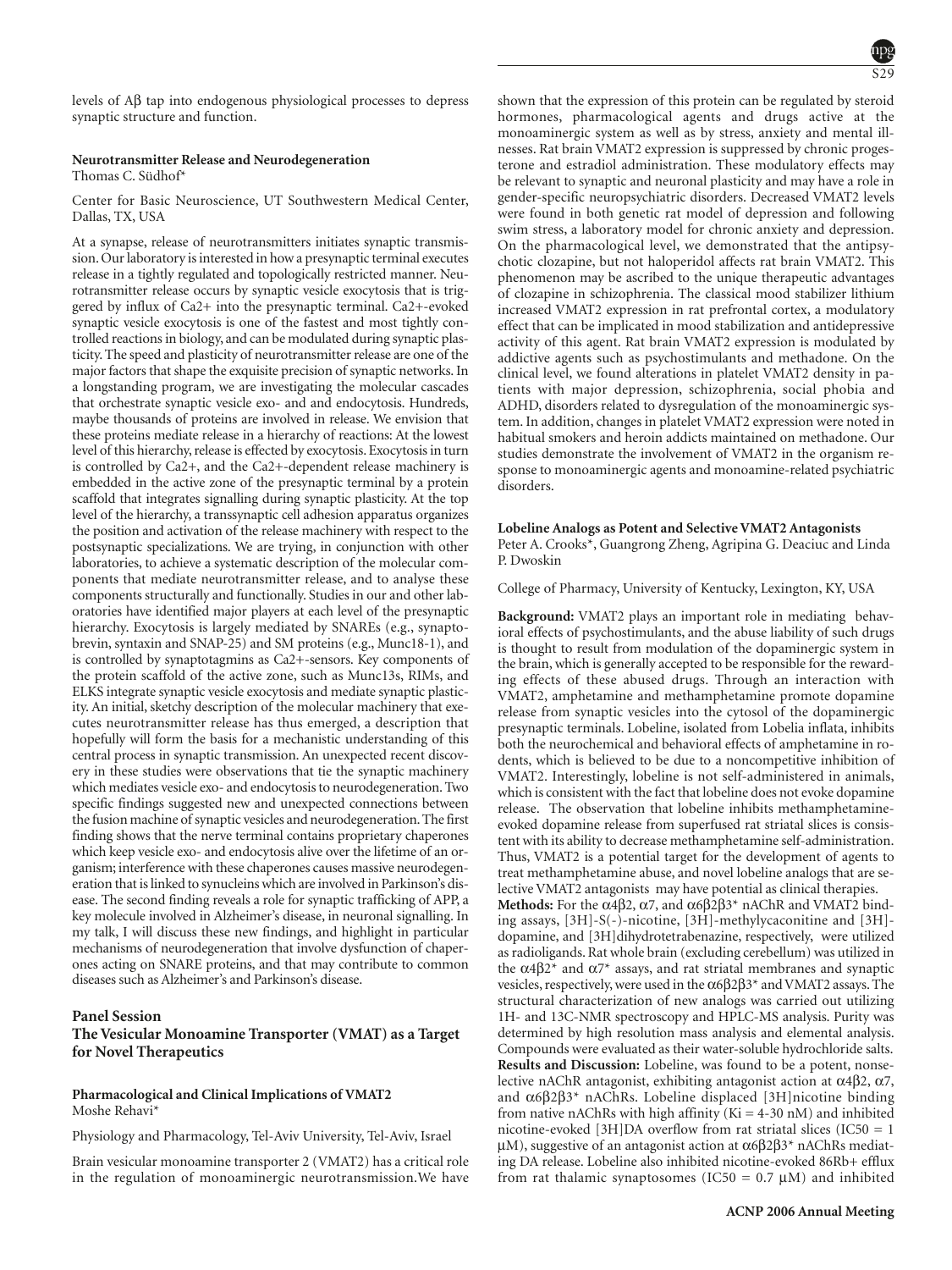[3H]nicotine binding to rat striatal membranes  $(Ki = 4.7 \text{ nM})$ , indicating that lobeline is also an antagonist at  $α4β2*$  nAChRs. Lobeline also inhibited [3H]methyllycaconitine binding to rat brain membranes (Ki = 6.26  $\mu$ M), indicating an interaction with  $\alpha$ <sup>\*</sup> nAChRs, and has been reported to be an antagonist at human  $\alpha$ <sup>\*</sup> nAChRs expressed in Xenopus oocytes ( $IC50 = 8.5 \mu M$ ). In addition to interacting with nAChRs, lobeline inhibits [3H]DTBZ binding to VMAT2  $(IC50 = 0.90 \mu M)$ , and inhibits [3H]DA uptake into rat striatal vesicle preparations (IC50 =  $0.88 \mu M$ ). Therefore, lobeline is a nonselective nAChR antagonist, but also inhibits neurotransmitter transporter function. Several novel synthetic lobelane analogs (i.e. chemically defunctionalized lobeline derivatives) have been identified that were both potent and selective VMAT2 antagonists. These compounds exhibited Ki values at VMAT2 in the range of 400-600 nM and were devoid of nAChR activity. The structure-activity data generated from these studies was utilized in developing a non-linear computational neural network approach to provide training sets for predicting second generation molecules of high affinity and selectivity for VMAT2, and for determining the VMAT2 pharmacophore. Thus, Lobeline represents a novel prototypical molecule from which selective VMAT2 inhibitors can be developed as potential therapeutic agents to treat psychostimulant abuse.

# **Vesicular Monoamine Transportre 2 (VMAT2) Mice Present a Depressive-Like Phenotype**

William C. Wetsel\*

Psychiatry & Behavioral Sciences, Duke University Medical Center, Durham, NC, USA

The VMAT2 protein transports cytoplasmic monoamines into secretory vesicles and it is found primarily within the CNS. Reserpine blocks VMAT2 transport and produces depressive-like symptoms in some patients. We examined VMAT2 mice for evidence of anxiety- and depressive-like behaviors. VMAT2 knockout mice die soon after birth; heterozygous (HET) animals survive and brain dopamine, norepinephrine, and serotonin are reduced compared to wild type (WT) controls. In tests of anxiety-like behaviors in the open field, light-dark box, zero maze, or novelty-suppressed feeding tests, responses of WT and HET mice are comparable. Thus, HET animals do not appear anxious. However, activity in the open field is reduced in HET animals, suggestive of locomotor retardation. In forced swim, heterozygotes show increased immobility and imipramine normalizes this behavior. Enhanced immobility times are also observed in tail suspension and this is alleviated by fluoxetine, reboxetine, and bupropion. In an anhedonia test, HET mice consume less sucrose solution than WT mice. In learned helplessness, one group of mice freely explores the test apparatus, while the other is given foot-shocks over which they have no control. Upon test, WT animals given prior foot-shock show increased latencies to escape and more escape failures than WT mice previously exposed to the apparatus alone. Hence, the former group shows learned helplessness. Latencies to escape and escape failures are higher in HET than WT animals pre-exposed to foot-shock. Hence, stress enhances learned helplessness in HET mice. Basal serum corticosterone levels are similar in both genotypes; however, concentrations in heterozygotes are more augmented by stress. Together, these findings suggest disruption of a single VMAT2 allele produces a depressive-like phenotype in mice that includes locomotor retardation, behavioral despair, anhedonia, and enhanced behavioral and endocrine responses to stress. [Supported in part by NIH grant MH60451].

# **VMAT2: Parallels Between Data from Heterozygous Knockout Mice and Data Examining Influences of Imprinted Human Haplotypes**

George R. Uhl\*

Molecular Neurobiology, NIDA, NIH-IRP, Baltimore, MD, USA

A decade of studies on heterozygous VMAT2 knockout mice that we and others have created support possible roles for VMAT2 variation in addictive and other drug responses, sleep, aging/neurodegenerative and cardiovascular penotypes. Recent work on the human VMAT2 gene and its common imprinted variants supports methylated-haplotype-dependent alterations in levels of expression that are almost as large as those manifest by heterozygous knockout mice. We describe work that examines effects of human haplotypes that might parallel aspects of these murine phenotypes. We focus on identification of association of imprinted VMAT2 haplotypes in addictive, sleep and drug response phenotypes. These studies support substantial, plieotrophic roles for human VMAT2 variation. They unerscore the benefits taht can flow from careful consideration of mouse knockout data when designing studies to assess the effects of human gene haplotypes.

# **Panel Session Transcriptional Regulation of Synaptic Function**

### **Regulation of Neuronal Excitability by the Transcription Factor CREB** Robert Malenka\*

Psychiatry, Stanford Medical School, Palo Alto, CA, USA

**Background:** The transcription factor CREB plays an important role in many forms of experience-dependent plasticity. In the nucleus accumbens, it has a particularly critical role in mediating the behavioral responses to drugs of abuse. However, it is unknown what cellular modifications CREB activation causes to mediate its behavioral effects.

**Methods:** To examine the effects of CREB activation and inhibition on the membrane excitability and synaptic properties of NAc medium spiny neurons (MSNs), we used recombinant Sindbis pseudovirions to express GFP-tagged constitutively active or dominant negative forms of CREB (caCREB and dnCREB, respectively) in slice cultures of the NAc. We also made in vivo stereotaxic injections of viruses into the NAc and prepared standard acute slices from these animals. Whole-cell patch clamp recordings were made from infected and non-infected cells to assay basic electrophysiological and synaptic properties.

**Results:** Expression of caCREB increased the intrinsic excitability of NAc medium spiny neurons (MSNs) as measured by the number of spikes elicited by depolarizing current injections. Expression of dnCREB had the opposite effect, decreasing the magnitude of evoked spiking. Preliminary analyses suggest that these changes in excitability are due to changes in the numbers and/or properties of sodium and potassium channels. In vivo cocaine administration caused a decrease in NAc MSN excitability, a change that was fully reversed by in vivo expression of caCREB. To directly address the influence of NAc MSN excitability on behavioral responses to cocaine, we manipulated the excitability of these neurons by overexpressing an inwardly rectifying potassium channel subunit, Kir2.1. Compared to animals in which GFP alone was expressed in the NAc, Kir2.1 expression had no effect on basal locomotor activity but dramatically enhanced the increase in locomotor activity in response to acute cocaine (15 mg/kg) administration.

**Conclusion:** These results demonstrate that CREB activity in the NAc influences the excitability of NAc MSNs and that this physiological adaptation alone is sufficient to alter one extensively studied behavioral response to cocaine. These results also suggest that CREB-induced modulation of the intrinsic membrane excitability of NAc MSNs may contribute importantly to drug-induced plasticity in the brain's reward pathways.

# **Regulation of Synapse Differentiation by MEF2 Sumoylation** Azad Bonni\*

Pathology, Harvard Medical School, Boston, MA, USA

Postsynaptic differentiation of dendrites is an essential step in synaptogenesis. We have uncovered a requirement for the transcription fac-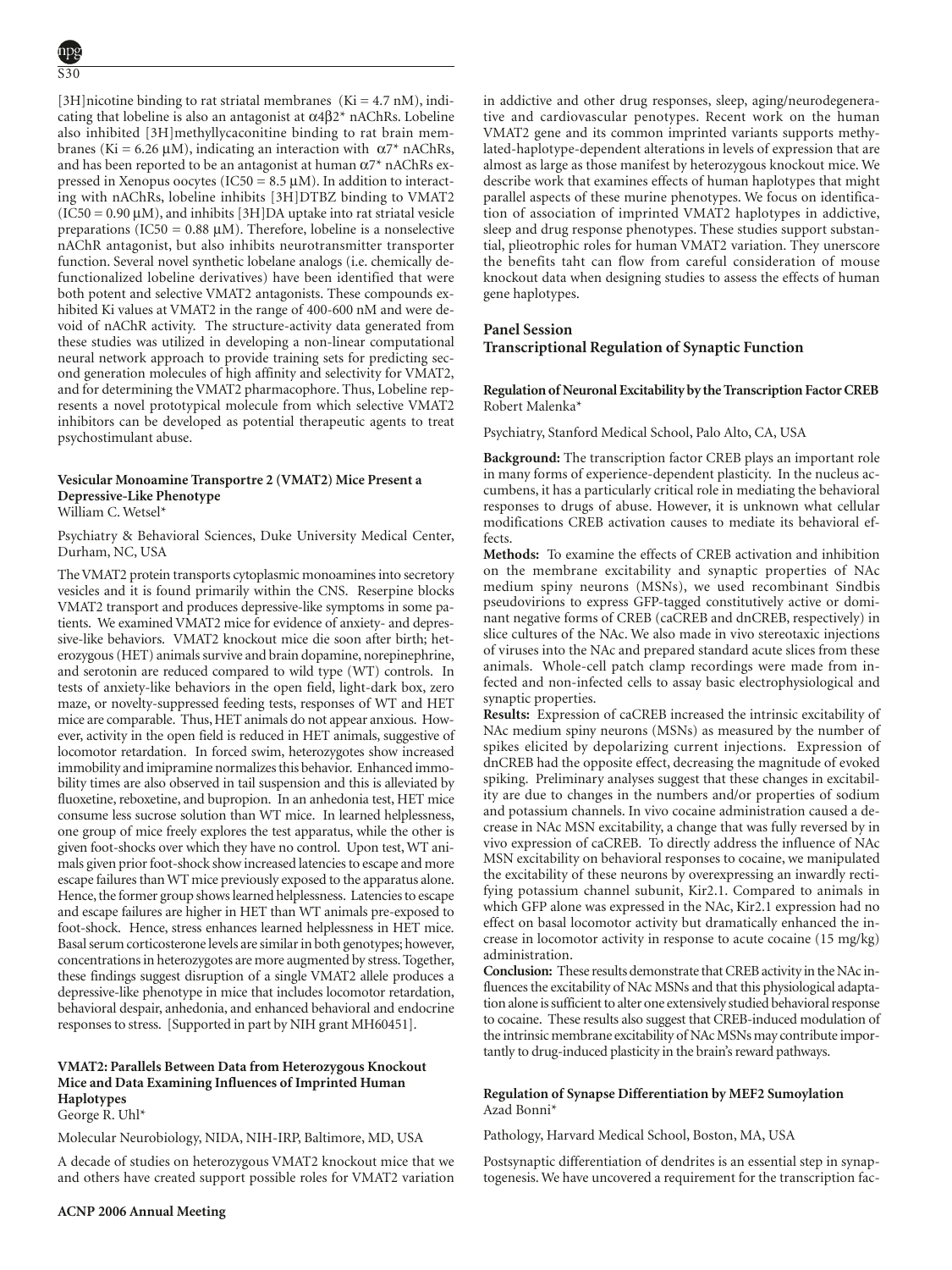tor myocyte enhancer factor 2A (MEF2A) in the differentiation of postsynaptic granule neuron dendritic claws in the cerebellar cortex. MEF2A knockdown in rat cerebellar slices and in the postnatal rat cerebellum significantly impaired the development of granule neuron dendritic claws. Remarkably, a transcriptional repressor form of MEF2A that is sumoylated at Lys403 promoted dendritic claw differentiation. Activity-dependent calcium signaling induced a calcineurin-mediated dephosphorylation of MEF2A at Ser408 and thereby promoted a switch from sumoylation to acetylation at Lys403, leading to inhibition of dendritic claw differentiation. Our findings define a mechanism underlying postsynaptic differentiation that may modulate activity-dependent synapse development and plasticity in the brain.

### **DNA Methyltransferases in Synaptic Plasticity**

David Sweatt\*

Neurobiology, UAB School of Medicine, Birmingham, AL, USA

DNA (cytosine-5) methylation represents one of the most widely used forms of enduring cellular memory. Stable patterns of DNA methylation are established during development, resulting in creation of enduring cellular phenotypes. There is growing evidence that the nervous system has co-opted a number of cellular mechanisms used during development to subserve the formation of long-term memory. Moreover, misregulation of DNA methylation is beginning to be implicated in a variety of pshyciatric and behavioral disorders. We examined the role DNA (cytosine-5) methyltransferase (DNMT) activity might play in regulating the induction of synaptic plasticity. We found that the DNA within a region of the reelin promoter, a gene recently discovered to be involved in the induction of synaptic plasticity in the adult hippocampus, exhibited rapid and dramatic changes in cytosine methylation when DNMT activity was inhibited. In addition, DNMT3A gene expression was increased by activation of protein kinase C (PKC) in the hippocampus. Moreover, zebularine and 5-aza-2 deoxycytidine, inhibitors of DNMT activity, blocked the induction of long-term potentiation in the hippocampus. Finally, we found that DNMT activity is required for PKC-induced increases in histone H3 acetylation. Considered together, these results suggest that DNMT activity is dynamically regulated in the adult nervous system, and that DNMT may play a role in regulating chromatin structure and the induction of lasting forms of synaptic plasticity in the mature CNS.

### **MeCP2-Dependent Transcriptional Repression Regulates Excitatory Neurotransmission**

Lisa Monteggia\*, Erika Nelson and Ege Kavalali

Psychiatry, UT Southwestern Medical Center, Dallas, TX, USA

Mutations in a single gene, methyl-CpG-binding protein 2 (MeCP2), result in a neurodevelopmental disorder called Rett Syndrome (RTT). This disorder is a pervasive developmental disorder with symptoms including repetitive hand movements, mental retardation, and autistic-like behavior. MeCP2 is a transcriptional repressor that binds to methylated CpG islands in genomic DNA in combination with histone deacetylases to suppress gene expression. Mutations in the MeCP2 gene, which are predicted to result in loss of function of the gene, would then be expected to result in aberrant gene expression although numerous microarray studies have not found altered levels of gene expression. Interestingly, mutations in the MeCP2 gene have also been identified in autism patients that do not meet criteria for RTT. Based on the neurological phenotypes observed in RTT patients, we have taken the approach of investigating whether MeCP2 plays a role in the maintenance and/or regulation of synaptic transmission between central neurons. To examine this, we carried out a number of electrophysiological and imaging experiments on hippocampal neurons cultured from MeCP2 knockout mice. Using electrophysiological recordings, we found a very specific decrease in excitatory transmission in the neurons lacking MeCP2 that appeared to

result from a deficit in the presynaptic neuron. In contrast, the frequency of spontaneous inhibitory synaptic currents was unaffected by the loss of MeCP2 suggesting a specificity in the synaptic deficit. To delineate the specific presynaptic alteration producing this functional deficit, we examined different aspects of the presynaptic machinery including the number of presynaptic terminals per dendritic length, the number of readily releasable vesicles, the size of the total recycling pool of vesicles and the kinetics of synaptic depression/recovery. Our findings suggests a role for MeCP2 in presynaptic control of neurotransmitter release and vesicle recycling. To explore whether these functional effects can be attributed to MeCP2's role as a transcriptional silencer, we treated cultures with drug that impairs histone deacetylation and DNA methylation and examined spontaneous synaptic transmission. Treatment with these compounds induced a similar decrease in mEPSC frequency in wild type control cultures but this decrease was occluded in MeCP2-deficient neurons suggesting that these alterations in synaptic neurotrasmission is directly due to MeCP2's role as a transcriptional repressor. Finally, using a lentivirus expressing Cre recombinase, we show that loss of MeCP2 function after neurodevelopment and synaptogenesis was sufficient to mimic the decrease in mEPSC frequency seen in constitutive MeCP2 KO neurons. Together, these studies suggest that this gene may play a critical role in neuronal transmission and alterations in this gene may underlie some of the deficits observed in Rett and Autism patients.

# **Wednesday, December 6, 2006**

### **Panel Session**

**Emerging Tools for Alzheimer's Disease Modification Trials**

### **PET Imaging of Brain Amyloid and Tau Deposits**

Gary W. Small\*, Vladimir Kepe, Linda M. Ercoli, Prabha Siddarth, Susan Y. Bookheimer, Karen J. Miller, Helen Lavretsky, Greg M. Cole, Harry V. Vinters, Paul Thompson, S. C. Huang, N. Satyamurthy, Michael E. Phelps and Jorge R. Barrio

Psychiatry, David Geffen School of Medicine at UCLA, Los Angeles, CA, USA

**Background:** Amyloid senile plaques and tau neurofibrillary tangles are neuropathological hallmarks of Alzheimer's disease that accumulate in cortical brain regions in amnestic mild cognitive impairment (MCI) patients who are at risk for Alzheimer's disease. Until recently, these abnormal protein deposits could only be assessed at autopsy or rarely, at biopsy. **Methods:** We performed positron emission tomography (PET) scans on 60 subjects (20 controls, 20 MCI, 20 Alzheimer's disease) after intravenous injections of  $2-(1-\{6-\lceil(2-\lceil F-18\rceil\}-100))$  (methyl) amino]-2-naphthyl}ethylidene)malononitrile (FDDNP), a molecule that binds to plaques and tangles in vitro. All patients also received 2 deoxy-2-[F-18]fluoro-D-glucose (FDG)-PET scans, and 51 received magnetic resonance imaging (MRI) scans. Clinical assessments and FDDNP-PET scans were repeated for 12 subjects (8 controls, 4 MCI subjects) after approximately two years.

**Results:** Global FDDNP-PET binding (temporal, parietal, posterior cingulate, and frontal average) was lower for the control group compared with the MCI group (P<0.001), which showed lower binding than the Alzheimer's disease group (P<0.001). FDDNP-PET binding also differentiated subject groups better than did FDG-PET metabolism or MRI volume. Subjects who progressed clinically showed increased FDDNP binding (5 to 11 percent), and autopsy follow-up of an Alzheimer's disease patient demonstrated high plaque and tangle concentrations in brain regions with high FDDNP binding.

**Conclusions:** FDDNP-PET scanning differentiates MCI from Alzheimer's disease and normal aging. These results point to the potential utility of FDDNP-PET as a potential future surrogate marker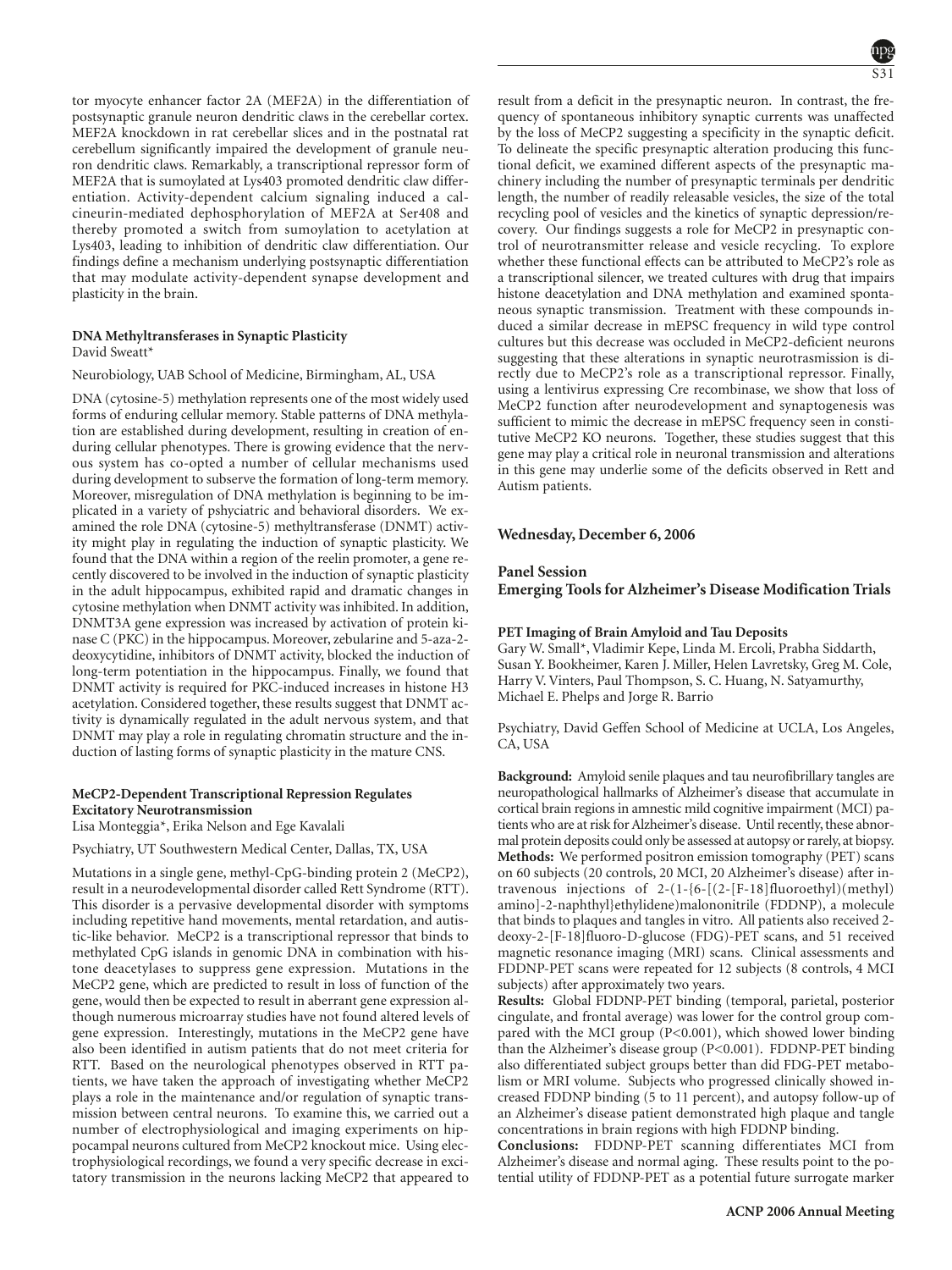of the efficacy of anti-amyloid or anti-tau treatments, as well as a non-invasive method to determine regional cerebral patterns of amyloid and tau accumulation in living humans.

# **Functional MRI and Structure-Function Mapping in the Early Diagnosis of Alzheimer's Disease**

Susan Bookheimer\*, Meredith Braskie, Alison Burggren, Karen Miller, Linda Ercoli, Paul Thompson and Gary Small

Psychiatry and Biobehavioral Sciences, UCLA School of Medicine, Los Angeles, CA, USA

**Background:** Imaging studies using PET and MRI indicate that brain changes reminiscent of AD occur years and perhaps decades before disease onset. Pathological analysis suggests a progression of plaque deposition beginning in entorhinal cortex and spreading through the hippocampus proper. Prior to the onset of measurable memory decline, FMRI studies of memory have shown abnormal activation, though how these patterns relate to structural abnormalities and memory performance is not understood.

**Methods:** Twenty-five subjects, 14 older (mean=61.3; range=48- 77) and 11 younger adults (mean=29.4; range=25-36) underwent high resolution structural and functional MRI of the medial temporal region to measure cortical thickness and blood flow changes during a memory task. FMRI was conducted at 3T using a gradient echo EPI sequence with 1.5 mm in-plane resolution (3mm slices) perpendicular to the long axis of the hippocampus; structural scans had .4 x .4 x 3 mm resolution. Using anatomical guidelines outlined by Amaral and Insausti (1990) we delineated the right and left sub-regions of the hippocampus and surrounding cortex on the structural scans, focusing on entorhinal cortex (ERC), subiculum, CA1 and an area that included CA2, CA3 and dentate gyrus (CA23DG), and calculated the thickness of the cortical ribbon in each region. We then determined the fMRI activation magnitude for each region of interest as subjects performed a memory task requiring them to learn and recall word lists given a word-stem cue.

**Results:** FMRI activation in bilateral CA2,3 and dentate gyrus were significantly correlated with the task paradigm during recall blocks in all subjects; in CA1 it was significantly greater among older adults compared with younger  $(p=4.3x10-5)$ . Further, fMRI signal change in left CA1 during recall was significantly correlated with posttest score in older subjects (p=.02), but not in younger subjects. Structural measures of cortical thickness found age-related decreases in cortical thickness in the CA1 region and to a lesser extent in ERC. Using multiple regression, we found that thinner entorhinal cortex was more closely associated with memory performance score in older adults compared with younger adults (p=.016). In order to ensure that this relationship was not explained by having more older subjects with thinner entorhinal cortex, we additionally examined the relationship between task score and entorhinal cortex thickness only in older subjects whose entorhinal cortex was in the same range as that of the younger subjects, and found that the relationship was still significant  $(p=.03)$ .

**Discussion:** In healthy older subjects, increasing age was associated with increased memory-related blood flow changes on fMRI in the CA1, especially during retrieval, compared to younger subjects. The fMRI changes were not associated with cortical thickness in the same region; rather, age-related thinning of the entorhinal cortex independently predicted verbal memory performance. Together the results are consistent with a model positing increased fMRI activation in intact portions of the hippocampus increase in conjunction with tissue loss in entorhinal cortex; such compensation in normal elderly is associated with better memory performance. These metrics may be useful as surrogate markes for brain changes in subjects at-risk for Alzheimer's Disease.

## **Longitudinal CSF Isoprostane Measures Predict MCI Transition to AD and Medial Temporal Lobe Atrophy**

Mony J. De Leon\*, Lisa Mosconi, Susan De Santi, Wai Tsui, Elizabeth Pirraglia, Juan Li, Ken Rich, Elizabeth Javier, Miroslaw Brys, Lidia Sobanska, L.A. Saint-Louis, Anders Wallin, Kaj Blennow and Domenico Pratico

# Psychiatry, NYU, New York, NY, USA

**Background:** Very little data exists to evaluate the benefit of longitudinally collecting CSF biological markers for Alzheimer's disease (AD). Moreover, there is virtually no information on the longitudinal relationships between CSF and MRI measures of AD progression. Among the few longitudinal CSF studies published, there is a growing awareness that CSF assays for T-tau or Aβ42 levels while useful in discriminating AD and MCI patients from control, may not be sensitive to disease progression, and thus of limited use in monitoring the course and treatment of disease. On the other hand, prior studies have suggested that CSF isoprostane (IsoP), a marker for oxidative stress, and MRI medial temporal lobe atrophy measures provide evidence of disease progression. We provide evidence of longitudinal IsoP changes in the transition from MCI to AD that are correlated with progressive medial temporal lobe atrophy.

**Method:** We conducted a longitudinal CSF IsoP and MRI gray matter volume study to examine the prediction of the transition from MCI to AD. 11 normal elderly (NL) volunteers and 48 MCI patients were studied for up to four years. Clinical examinations were conducted that included: medical (history and laboratories), psychiatric, neurological, lumbar puncture, neuropsychological, and MRI. IsoP was assayed by negative ion chemical ionization gas chromatography / mass spectrometry. T1 weighted high-resolution MRI scans were studied using SPM to evaluate the gray matter concentration (GMC). We examined the hypothesis that the baseline and longitudinal IsoP levels would: 1) predict decline to AD and 2) increment the MRI diagnostic accuracy and 3) be associated with progressive medial temporal lobe gray matter loss. **Results:** By study end, 26 MCI patients declined to AD and 2 NL subjects declined to MCI (the decline group). At baseline isoprostane (IsoP) levels were elevated 33% in the MCI group as compared to NL. The baseline IsoP measures correctly classified 78% of the declining and non-declining groups  $[\chi 2(1) = 18.3, \text{ p} < .001]$ . Declining patients had greater rates of IsoP increases (17 %/year) as compared to nondeclining MCI (6 %/year). The rate of change in IsoP levels classified the outcome groups with 74% overall accuracy  $[\chi 2(1)=9.8, \text{ p}<-10.01]$ . For 9NL and 8 MCI patients with longitudinal MRI, at baseline, two clusters of reduced GMC were found, these included the left medial temporal lobe ([MTL], (hippocampus, entorhinal cortex (EC) and amygdala) and the precuneus bilaterally. The baseline MTL GMC correctly classified 91% of the outcome groups ( $\chi$  2(1)=9.9, p=.002), and the precuneus 74%. The annual rate of MTL GMC change correctly classified 88% of the outcome groups ( $\chi$  2 (1)=12.9, p<.001). The rate of change in IsoP levels classified the outcome groups with 94% overall accuracy  $[\chi 2(1) = 13.0, p < .001]$ . Longitudinally, the IsoP measures significantly increased the outcome group classification of the MTL GMC from 88% to 100%. The longitudinal increases in IsoP levels correlated with longitudinal GMC reductions in the MTL (r= -.51). **Discussion:** The results from these studies demonstrate that CSF IsoP predicts the transition between MCI and AD, increments the value of quantitative MRI measurements, and demonstrates strong longitudinal effects suitable for monitoring the course of AD and treatment interventions.

# **Are We Ready for Preventative Trials in People "at Risk" for Dementia?**

Trey Sunderland\*, Nadeem Mirza, Irene Dustin, Karen T. Putnam, James A. Levy and Robert M. Cohen

### NIMH, Bethesda, MD, USA

**Background:** There has been speculation, based on retrospective epidemiologic studies, that both cholesterol-lowering and non-steroidal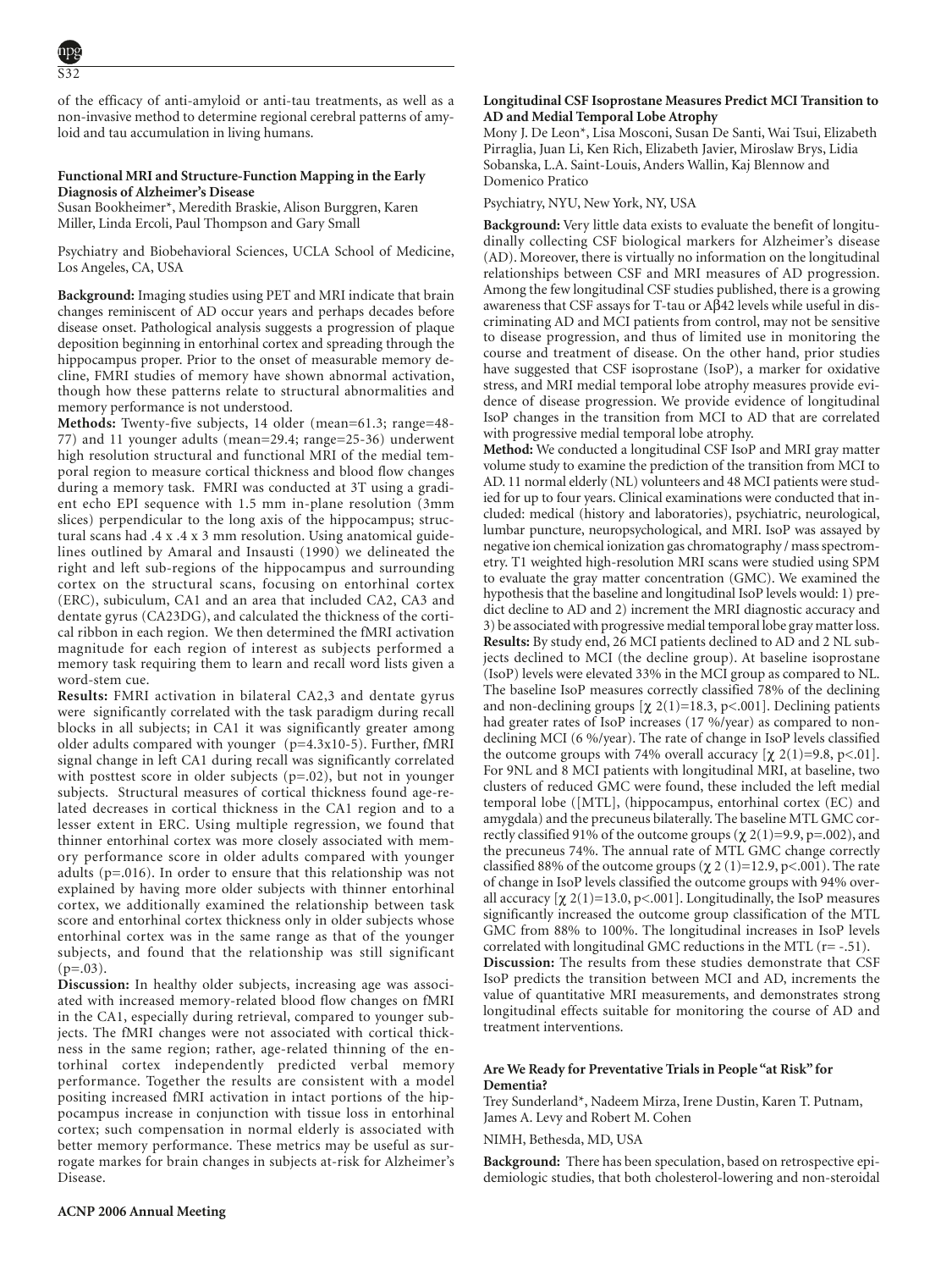anti-inflammatory drugs have a protective effect on Alzheimer's disease (AD) and are associated with a delay in dementia onset. Cerebrospinal fluid (CSF) levels of β-amyloid1-40, 42 are routinely reduced in AD patients compared to controls, and CSF tau and ptau levels are routinely elevated. We hypothsized that even short-term use of statins and NSAIDs in older normal controls "at risk" for dementia might have a significant effect on these important biomarkers. **Methods:** Twenty-six healthy older control subjects (11 males, 15 females, mean age=59.8  $\pm$  7.6 years) were treated in a double blind, randomized fashion for 3 months with either lovastatin (40 mg orally QD) or ibuprofen (200 mg orally QID). Subjects underwent lumbar punctures (LPs) for CSF collection at baseline and at the end of the 3 month medication trial, and CSF peptide measures were compared before and after treatment in both groups.

**Results:** We present evidence that CSF levels of β-amyloid1-42 and β-amyloid1-40 was increased significantly in a group of 26 normal controls after even short-term treatment with either lovastatin or ibuprofen (p<0.001) while total tau and ptau231 levels were not significantly changed. There was a significant relationship between the change in serum LDL and the CSF β-amyloid1-42 changes in the Statin subgroup alone (r=0.60, p=0.03).

**Conclusions:** While preliminary, these CSF findings are consistent with the speculative hypothesis that Statins, and possibly NSAIDs, may offer a protective effect on the onset of AD via an undetermined β-amyloid mechanism. The inverse correlation between serum LDL and CSF β-amyloid1-42 in the Statin group may also suggest a rationale for higher doses of Statin to enhance the protective benefits for cardiovascular, cerebrovascular and Alzheimer's disease. More importantly, perhaps, the study invites further exploration with biomarker paradigms once more pathophysiologically-relevant medications are available for AD prevention trials.

# **Panel Session Genes and Convergent Molecular Pathways in Schizophrenia Pathogenesis**

### **Dysbindin, MUTED, and BLOC1S2: Multiple Susceptibility Genes in the BLOC-1 Complex Implicates Vesicular Trafficking Defects in Schizophrenia** Richard E. Straub\*

Genes, Cognition and Psychosis Program, NIMH, NIH, Bethesda, MD, USA

**Background:** Numerous studies have established dysbindin (DTNBP1) as an important susceptibility gene for schizophrenia (1), thus functionally linked genes and pathways become primary targets of inquiry. The specific cellular functions of dysbindin are not known, nor are the consequences of the reduced dysbindin transcript (2) and protein levels (3) in postmortem schizophrenic brains. What is known is that dysbindin is a component of the ubiquitously expressed cytosolic BLOC-1 (biogenesis of lysosome-related organelles) complex which includes at least 7 other proteins from the genes MUTED, PLDN, SNAPAP, GCN5L1, BLOC1S2, BLOC1S3, and CNO. Defects in some of these proteins affect the biogenesis and/or trafficking of intracellular organelles found in specialized secretory cells such as pigment cells (i.e. melanocytes and pigment epithelial cells), platelets, T cells and neutrophils. The role of presynaptic neuronal BLOC-1 is unclear, but interesting clues are emerging. Numakawa (4) showed that dysbindin over-expression increased levels of SNAP25 and synapsin-1, elevated phosphorylation of AKT1 (which is itself a dopamine D2 receptor-regulated schizophrenia susceptibility gene), and increased glutamate release, while siRNA knockdown of dysbindin produced opposite effects. PLDN (5) binds to syntaxin 13, a SNARE protein mediating vesicle docking and fusion. SNAPAP may also function with SNAREs via interaction with SNAP25, and overexpression in cultured hippocampal neurons decreased the number of primary dendrites (6).

**Methods:** We sequenced exons, splice sites and upstream regions of these 8 genes, and genotyped. Family-based and case-control tests of association with the clinical and intermediate phenotypes from the CBDB/NIMH Sibling Study were performed, and statistical epistasis between genes was examined. We transfected lymphoblasts from patients and controls as well as HEK cells to overexpress or knockdown dysbindin and MUTED, and then measured proliferation rate and levels of a number of cell surface proteins, as assayed by FACS.

**Results:** We found very few coding SNPs, so the impact of risk haplotypes is probably mediated primarily by aberrant levels and timing of expression rather than amino acid substitutions. There was evidence for association between the clinical phenotype and three of the eight genes - dysbindin, MUTED (7) and BLOC1S2. Epistasis between dysbindin and MUTED was evident, and each was in epistasis with COMT, an important determinant of cortical dopamine levels. Functional imaging showed that dysbindin and MUTED influenced activation of PFC and hippocampus during encoding and retrieval and N-back working memory tasks and that MUTED affected hippocampal volume. Surprisingly, only dysbindin was associated with the cognitive phenotypes. We knocked down dysbindin and MUTED by siRNA and found that either reduction was sufficient to decrease cell proliferation and increase the number of dopamine D2, D3 and D5 receptors, while two other proteins (CD11a, CD19) were unchanged.

**Discussion:** We have only scratched the surface of the cellular and physiologic consequences of allelic variation in the BLOC-1 genes and changes in their protein levels, and may have already observed some relevant connections to other pathways involved in schizophrenia. Dysbindin strongly influenced a broad range of cognitive phenotypes, especially IQ / processing speed, but MUTED (which binds to dysbindin) and BLOC1S2 did not, suggesting that dysbindin may have cellular functions and effects on cognition independent of its role in BLOC-1. References: 1)Straub AJHG 2002 2)Weickert Arch-GenPsych 2004 3)Talbot J.Clin.Invest 2004 4)Numakawa HMG 2005 5)Moriyama Traffic 2004 6)Chen MBC 2005 7)Straub AJMG 2005

# **Towards an Understanding of the Role of DISC1 in Schizophreniathe Importance of PDE4**

Nicholas J. Brandon\*

Wyeth Research, Monmouth Jct, NJ, USA

DISC1 is a schizophrenia risk gene with increasing genetic and biological data supporting the plausibility that it may be a major player in the disease. DISC1 was originally identified as the disrupted gene on chromosome 1 due to a balanced translocation t(1;11) which co-segregated with major psychiatric disease including schizophrenia and major depression in a Scottish family. In similar clinical studies a second family with schizophrenia was identified with a t(1; 16) translocation resulting in the disruption of PDE4B on chromosome 1. Intruigingly we identified that DISC1 and PDE4 interact physically through our studies of the DISC1 interactome leading to us characterizing in detail the interaction between DISC1 and PDE4. The UCR2 domain provides a common site through which PDE4 isoforms bind to DISC1. DISC1 and PDE4 interact in vivo and associate in a mitochondrial sub-compartment. DISC1 maintains PDE4 in a'low-activity' state. The complex is dynamic in nature though as shown by elevated cAMP levels resulting in disassociation of the complex and an increase in the fraction of active, phosphorylated PDE4 present. In unpublished studies we conducted exhaustive yeast-2 hybrid and co-immunoprecipitation/mass spec studies to identify novel DISC1 interactors and thus to gain further insight into DISC1 function. We will, for the first time, present these unpublished data and our hypothesis of a 'DISC1 interactome' where we show that DISC1 is able to bind to a wide range of different molecules. This novel work implicates DISC1 in a wide range of processes which are seen to be pathologically altered in schizophrenia.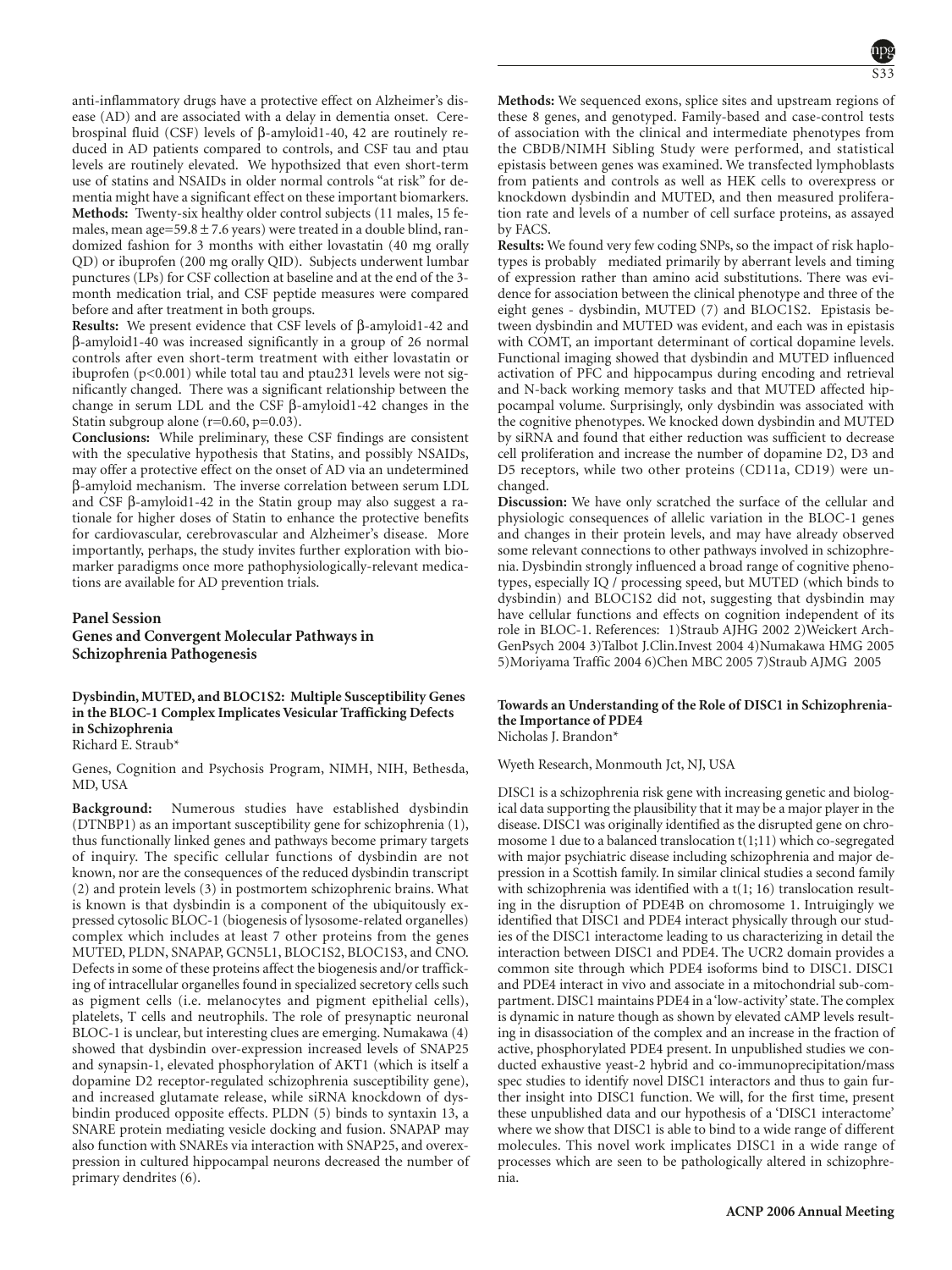**Alterations in Neuregulin1 (NRG1)/ErbB4 Signaling Are Related to Specific Intracellular Signaling Pathways in Schizophrenia** Amanda J. Law\*

### Dept Psychiatry, University of Oxford, Oxford, United Kingdom

**Background:** The NRG1/ErbB4 signaling pathway is known to play a critical role in neurodevelopment and adult brain function through its effects on neuronal migration, axonal guidance, synapse formation and the regulation of neurotransmitter function. These events are mediated via intracellular signaling pathways, including the ERK/MAPK and PI3K, and the downstream regulation of the actin cytoskeleton. Genetic association has identified NRG1 and ErbB4 as potential susceptibility genes for schizophrenia and we have previously shown that a molecular mechanism behind the association of NRG1 with schizophrenia involves altered transcriptional regulation of the gene (1). At present, little is known about NRG1 receptors and whether genetic risk via NRG1 or ErbB4 results in perturbation of a specific molecular pathway that mediates NRG1 function in the brain. Using postmortem genomics we have examined ErbB4 and other interacting molecules in the NRG1/ErbB4 signaling cascade. We present evidence that alteration in the splicing of the ErbB4 gene occurs in the brain in schizophrenia and is related to genetic risk for the disease. We propose that altered ErbB4 signaling may represent an upstream effector of intracellular pathways that impact on cellular events related to the control of actin dynamics, brain development and the pathophysiology of the disease.

**Methods:** We determined gene expression levels for ErbB4 splice isoforms (JM-a, JM-b, CYT-1 and CYT-2) in the hippocampus and dorsolateral prefrontal cortex (DLPFC) of 84 controls and 48 patients with schizophrenia. We examined 3 SNPs in the ErbB4 gene (rs7598440, rs707284, Rs839523), previously reported to constitute a schizophrenia risk haplotype (2). CYT-1 and CYT-2 isoforms of ErbB4 are linked to different intracellular signaling pathways, therefore our investigations were extended to examine a number of molecules that represent downstream targets of ErbB4 activation including, Rac1, AKT1, Cofilin, Slingshot and LIMK1.

**Results:** Splice variant specific increases in JM-a and CYT-1 ErbB4 expression were observed in the DLFPC in schizophrenia. In the hippocampus, interaction of genotype at all 3 risk SNPs was specifically associated with elevated CYT-1 isoform levels. CYT-1 is linked uniquely to the PI3K pathway, suggesting that there may be a potential bias toward signaling via this cascade in schizophrenia. Data on signal transducer molecules and regulators of the actin cytoskeleton downstream of this pathway will be presented.

**Discussion:** Our findings suggest that analogous to NRG1, dysregulation of ErbB4 isoform expression may underlie the involvement of the gene in risk for schizophrenia. The functional consequences of altered NRG1/ErbB4 signaling on cortical neural development, plasticity and neurotransmission will be discussed in the context of aberrant regulation of intracellular signaling cascades linked to the organization of the actin cytoskeleton. 1) Law et al, 2006. Neuregulin 1 (NRG1) Transcripts are differentially expressed in schizophrenia and regulated by 5' snpS associated with the disease. PNAS in press. 2) Silsberg et al, 2006. Am J Med Genet B Neuropsychiatr Genet. 5;141(2):142-8.

### **BDNF Synthesis and Processing Pathways Relevant to Cellular Mechanisms of Schizophrenia Pathogenesis** Bai Lu\*

### NICHD, Bethesda, MD, USA

Brain derived neurotrophic factor (BDNF), a member of the neurotrophin family of secreted neurotrophic factors in the brain, has recently emerged as a key regulator of synaptic plasticity and cognitive brain functions. Numerous studies have reported association of schizophrenia with variations in BDNF gene or changes in the levels of BDNF mRNA and protein in the brain. However, the specific links between BDNF and schizophrenia remain to be established. Multiple molecular pathways (DISC, dysbindin, neuregulin) discussed in this panel may affect cortical microcircuit through common synaptic mechanisms such as long-term potentiation (LTP). As a critical factor for synaptic plasticity, BDNF may also alter the capacity of these pathways to impact on cognitive functions. For example, BDNF controls the expression, secretion and signaling of neuregulin, another secretory factor involved in LTP. Recent studies in the cell biology of BDNF have provided new insights into how BDNF signaling could impact the molecular etiology of schizophrenia. The val-met polymorphism in the pro-domain of BDNF affects activity-dependent secretion of the protein, leading to changes early phase LTP (E-LTP) and short-term memory. The C270T polymorphism in the 5'UTR of BDNF mRNA may impact dendritic mRNA trafficking or translation, resulting in alterations in neuronal excitability and synaptic transmission. Environmental factors, such as stress or fear, antipsychotic drugs, and age also influence BDNF expression. The expression of BDNF gene is controlled by multiple promoters, each drives expression of BDNF transcripts in different brain regions, cell types, and subcellular compartments (dendrites, cell body, etc), and each is regulated by different genetic and environmental factors. Mice lacing promoter III-driven BDNF transcription exhibit specific impairments in late phase LTP (L-LTP) and long-term memory, but not E-LTP and short-term memories. Moreover, BDNF is initially synthesized as a precursor (proBDNF), which is proteolytically cleaved to form mature BDNF (mBDNF). It is now recognized that proBDNF and mBDNF, by interacting with p75NTR and TrkB receptors respectively, could elicit opposite effects on plasticity (LTD and LTP, respectively). Thus, identification of changes in specific BDNF transcripts and specific BDNF isoforms associated with schizophrenia will significantly improve our understanding of how BDNF signaling contributes to cellular mechanisms of schizophrenia pathogenesis. Moreover, alteration of the molecular pathways may lead to pathological changes in schizophrenia by impacting on a common intermediate step-synaptic plasticity, which is critically regulated by BDNF.

### **Panel Session**

**Intracellular Mechanisms for Regulating Cell Sensitivity to Corticotropin-Releasing Factor and Stress**

### **The Regulation of CRF2 Expression: Implications for Stress-Related Psychopathology**

Ned H. Kalin\*, Patrick Roseboom and Vaishali Bakshi

Psychiatry, University of Wisconsin, Madison, WI, USA

**Background:** The CRF system has two receptors, CRF1 and CRF2, which are implicated in mediating stress-related psychopathology. While CRF1 has been well studied, considerabaly less is known about the regulaton and function of CRF2. It is of interest that compared to rodents,primates have a much wider brain distribution of CRF2. We focused on CRF2 for the above reasons as well as its potential importance in mediating psychopathology.

**Methods:** Receptor autoradiography and in situ hybridization techniques were used to characterize the distribution of CRF2 in human brain. Molecular techniques were used to clone the promoter region of the human CRF2 and studies were performed to assess regulatory mechanisms. Finally, site specific administration of a CRF2 antagonist was performed to understand the role of this receptor in mediating anxiety.

**Results:** Our studies of the distribution of CRF2 in human amygdala and temporal cortex demonstrated high levels of expression in etorhinal cortex compared to amygdala. This distrubtion of CRF receptors differs from that of rodents suggesting a more prominent role for CRF2 in mediating anxiety in primate species. To further elucidate the function of CRF2, we clonled the promoter region of the receptor and identified functional regulatory elements that are responsive to glucocorticoids and cAMP. These findings point to possible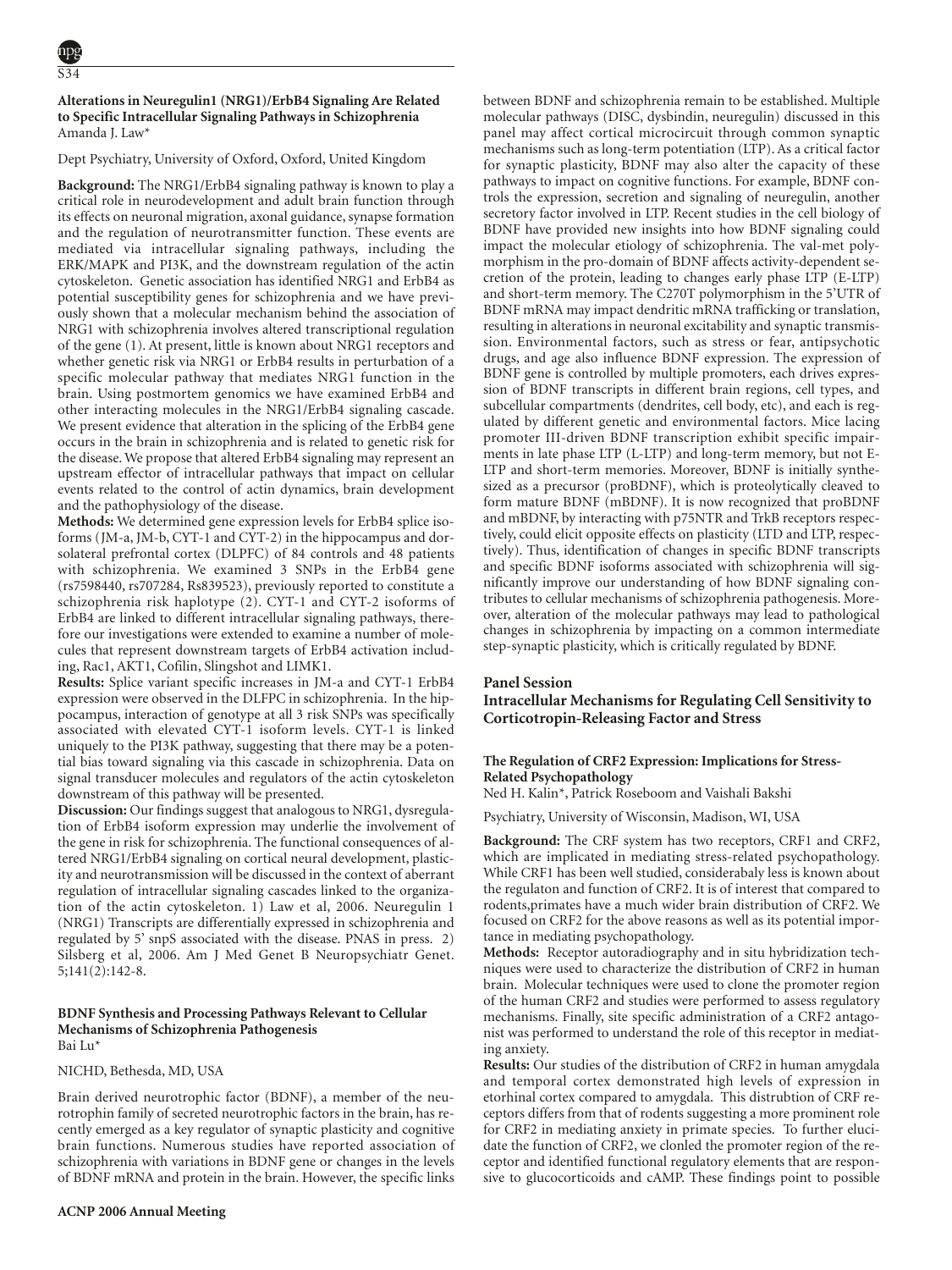mechanisms through which stress can alter the activity of the CRF system. To understand the functional role of CRF2, we performed studies administering a CRF2 antagonist into the lateral septum of rats exposed to stress. The results demonstrate that CRF2 activation mediates shock-induced freezing behavior.

**Discussion:** Taken together, these results suggest mechanisms that regulate CRF2 expression. Furthermore, the studies demonstrate a role for CRF2 in mediating anxiety and suggest that overactive CRF2 systems may mediate the abnormal expression of fear responses that can become dysregulated in stress-related disorders such as anxiety and depression.

# **Agonist-Induced Internalization of Corticotropin-Releasing Factor Receptors in Noradrenergic Neurons of the Rat Locus Coeruleus**

Elisabeth Van Bockstaele\* and Rita Valentino

Thomas Jefferson University, Philadelphia, PA, USA

**Background:** Agonist-induced trafficking of receptors plays a significant role in modulating cellular sensitivity to neurotransmitters. Agonist stimulation of G-protein coupled receptors can result in internalization of the receptor protein into intracellular vesicles. Subsequently, receptors are recycled to the cell surface or further transported to lysosomes for eventual degradation. Corticotropin releasing factor (CRF), the hypothalamic neurohormone that initiates the endocrine limb of the stress response, acts as a neurotransmitter that directly mediates locus coeruleus (LC) activation by stressors. Internalization of CRFr, a G-protein coupled receptor, is one potential cellular mechanism for regulating postsynaptic sensitivity to CRF. Although there is evidence for CRFr internalization in cultured neurons, this has not been demonstrated in vivo. Cellular trafficking of the CRFr within LC neurons was examined after CRF or vehicle injection into the LC.

**Methods:** Rats were anesthetized with halothane and surgically prepared for LC recording and local microinjection using double barrel micropipettes. When stable, unitary action potentials were isolated, intracoerulear infusions were made by applying small pulses of pressure to the peptide-containing barrel. Artificial cerebrospinal fluid (ACSF; 100 nl) or ovine CRF (100 ng in 100 nl ACSF) was microinjected into the LC and LC discharge was recorded. Rats were perfused 5 (n=3 or 4 for ACSF and CRF, respectively) or 30 min (n=4 or 5 for ACSF and CRF, respectively) later. For electron microscopy (EM), tissue was obtained from 16 rats that were injected with either ACSF or CRF into the LC. CRFr immunoreactivity was visualized using immunogold-silver labeling. Intensification of the silver grains was achieved using a silver enhancement kit. TH immunoreactivity was detected using biotinylated donkey anti-mouse IgG and avidin-biotin complex solution. For quantification, the measure of internalization was the ratio of cytoplasmic to total silver grains in a dendrite. Silver grains were identified as plasmalemmal if they were associated with the plasma membrane, and cytoplasmic if they were not in contact with the plasma membrane. This ratio was determined for each dendrite and the mean determined per animal.

**Results:** Immunogold-silver labeling for CRFr was localized to the plasma membrane of tyrosine hydroxylase (TH)-immunoperoxidase labeled dendrites. CRF (100 ng) injection into the LC produced a robust neuronal activation that peaked 10-15 min after injection and was maintained for the duration of the recording. This was associated with CRFr internalization in LC neurons that was apparent at 5 and 30 min after injection. By 5 min after injection the ratio of cytoplasmic:total dendritic CRFr-labeling was 0.81±0.01 in rats injected with CRF and 0.59±0.02 in rats injected with artificial cerebrospinal fluid (ACSF; P< 0.0001). Enhanced internalization of CRFr was maintained at 30 min after CRF injection, with the ratio being 0.86±0.02 for CRF-injected cases and 0.57±0.03 for ACSF-injected cases (P < 0.0001). Internalized CRFr was associated with early endosomes, indicative of degradation or recycling.



**Discussion:** Using ultrastructural analysis, we provide the first in vivo evidence for agonist-induced internalization of CRF receptor (CRFr) in rat LC. Agonist-induced CRFr internalization in LC neurons may underlie acute desensitization to CRF or stress. This process may be a pivotal target by which stressors or pharmacological agents regulate the sensitivity of the LC-NE system to CRF and subsequent stressors.

# **Differential Mechanisms of Agonist and Antagonist Regulation of Conformation and Function of the CRF<sub>1</sub> Receptor**

Dimitri E. Grigoriadis\*, Stephen J. Perry and Samuel R. Hoare

Discovery Biology, Neurocrine Biosciences Inc., San Diego, CA, USA

Stress and stress-related disorders have long been associated with a dysregulation of neurotransmitter systems in the central nervous system and corticotropin-releasing factor (CRF) is thought to be the principle physiological regulator of an organism's response to stress. Within the last two decades, the CRF system has matured into a complex family of multiple receptor subtypes with multiple endogenous ligands ranging in scope of effects from centrally mediated mood disorders to cardiovascular effects to the control and manifestation of gut disorders. CRF receptors exist as two subtypes  $(CRF<sub>1</sub>$  and  $CRF<sub>2</sub>)$  with the CRF<sub>2</sub> receptor existing as three independent isoforms (CRF<sub>2(a)</sub>,  $CRF_{2(b)}$  and  $CRF_{2(c)}$ , each discretely localized within the body. The family of ligands associated with this system contains CRF itself, the endogenous functional ligand for the  $CRF<sub>1</sub>$  receptor, and the subfamily of the urocortins (UCN1, UCN2 and UCN3). UCN2 and UCN3 are specific for the CRF<sub>2</sub> receptor and thought to be the primary mediators of CRF<sub>2</sub> receptor function, although UCN3 has lower affinity. UCN1 has equal affinity for both receptor subtypes and is localized in areas where it can modulate (centrally and peripherally) the activity of both receptors. In addition to the peptide ligands, the discovery of small molecule, orally active non-peptide antagonists has served to elucidate differences in the regulation of these receptors. While detailed structure-activity relationship (SAR) analysis of peptide and nonpeptide ligands has given us tremendous insight into the structural requirements of the receptor, very little is currently known of the discrete molecular mechanisms involved in these interactions. In the present study, we provide direct evidence for the differential binding, activation and regulation of the  $CRF<sub>1</sub>$  receptor by peptide agonists as well as peptide and non-peptide receptor antagonists. CRF and other agonist peptides bind first to the N-terminal domain with moderate affinity (50 nM) and then to the transmembrane domain (TM), generating first a high affinity interaction (0.2 nM)and then an active conformation of the receptor capable of functional signaling. Peptide antagonists such as astressin bind with high affinity (0.15 nM) to the N-terminal domain but due to the truncated nature of their N-termini, do not strongly bind to and interact with the TM domain. Peptide antagonists therefore block agonist function through orthosteric overlapping binding sites with the agonist peptides at the N-terminal domain. The nonpeptide compounds on the other hand, bind with high affinity well within the TM domain and act allosterically to inhibit the agonist-induced conformational change of the receptor, and this interaction is independent of the functional state (G-protein coupled or uncoupled) of the receptor. These findings provide evidence for non-overlapping sites of action between peptides and non-peptides and imply that nonpeptide antagonists act in an allosteric manner to inhibit the function of the endogenous peptides. We also provide evidence that both peptide agonists (CRF) and antagonists (astressin) cause internalization of CRF<sub>1</sub> receptors, but only CRF produces a frank down-regulation or desensitization. Importantly, this property is not shared by non-peptide antagonists. Taken together, these data suggest that treatment with peptides, albeit for peripheral indications, would have markedly different effects on the CRF system than non-peptide molecules. Non-peptide antagonists for the  $CRF<sub>1</sub>$  receptor seem to be neutral inhibitors of function most likely having no effect on receptor regulation, thus reducing their potential of direct receptor-mediated liabilities in the treatment of neuropsychiatric and stress-related disorders.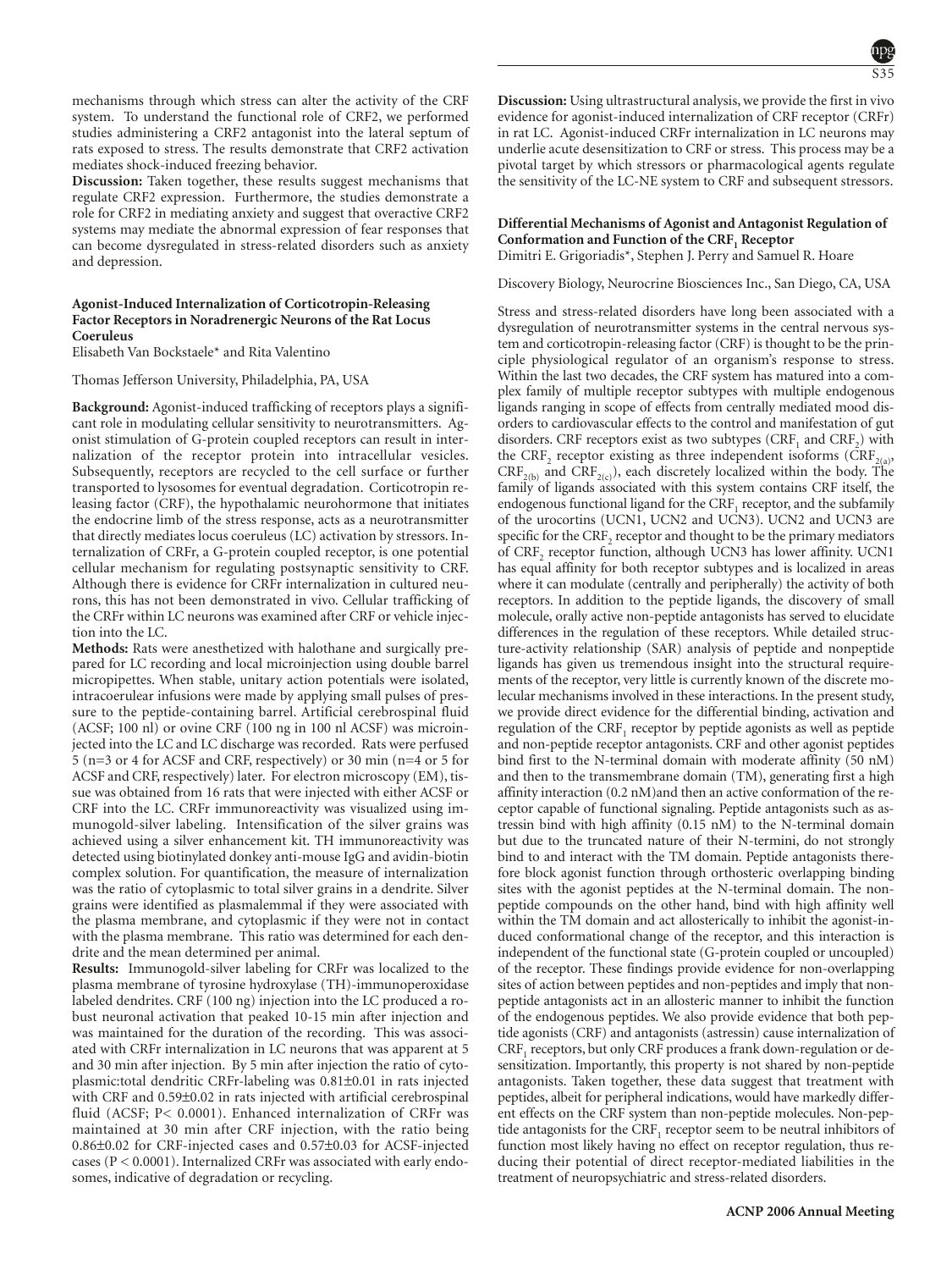### **Effects of Corticotropin-Releasing Factor and Related Peptides on Dendritogenesis of Brain Monoamine Neurons: Role of Rho GTPase Regulators of the Actin Cytoskeleton** Rita J. Valentino\* and Jerome Swinny

# The Children's Hospital of Philadelphia, Philadelphia, PA, USA

Cognitive aspects of the acute stress response are partly mediated through activation of the locus coeruleus (LC)-norepinephrine (NE) system via corticotropin-releasing factor (CRF). CRF increases LC neuronal activity in vivo and in vitro through actions at CRF1 receptors. This is necessary for forebrain electroencephalographic activation (an indicator of arousal) by certain stressors. In addition to acutely affecting neuronal activity, CRF can have a long term impact on brain function by altering neuronal structure. This has been demonstrated in hippocampus and cerebellum. The present study examined the effects of CRF on morphology of LC-NE neurons in vitro. LC slice cultures from newborn rats were exposed to CRF for 12 h to 7 days. CRF increased dendritogenesis of LC-NE neurons, as indicated by the number of dendrites (p<0.05), dendritic branching (p<0.001) and length of longest dendrite (p<0.001). This effect was sensitive to antagonism by astressin, but not by the CRF2 antagonist, antisauvagine-30. CRF activated protein kinase A(PKA) and protein kinase C (PKC) and increased levels of phosphorylated mitogen-activated protein kinase (MAPK) in these preparations and these effects were prevented by astressin. Incubation of slices (5 days) with antagonists of PKA and MAPK, but not of PKC, prevented the effect of CRF on dendritic length, implicating these particular pathways in the structural effect. Because members of the Rho family of GT-Pases regulate the dynamics of the actin and microtubule cytoskeleton, the role of these mediators in the structural effects of CRF were examined. Incubation with CRF increased levels of phosphorylated Rac1 and RhoA in the slice cultures. The effects of CRF on dendritic growth of LC neurons could be attributed to activation of Rac1 because CRF effects on dendritic length were prevented in cultures that were incubated with NSC23766, a compound that interferes with the action of Rac1. In contrast, Y27632, which interferes with the function of Rho A, did not alter the effect produced by CRF. Thus, the Rho GTPase, Rac1, may serve to link intracellular signaling engaged by CRF1 activation directly to actin cytoskeleton dynamics. The overall effect of CRF in LC slices, i.e., the production of a dendritic field that extends beyond the cluster of LC neurons, has important functional implications. The pericoerulear region (peri-LC) into which LC dendrites extend is targeted by axon terminals from regions that are distinct from those targeting the nuclear core of the LC. Particularly, axon terminals from the central nucleus of the amygdala (CNA) and bed nucleus of the stria terminalis terminate in the pericoerulear region where they form synaptic contacts with LC dendrites. Thus, this is an important site at which the limbic system communicates with the LC. By governing dendritic extension into the peri-LC, CRF may determine the degree to which the LC-NE system is regulated by limbic structures that are involved in emotional expression and thereby, the magnitude of emotional arousal. We speculate that by promoting LC dendritic extension, chronic or repeated exposure to CRF can increase the probability for LC dendritic contacts with limbic afferents, thereby facilitating the formation of circuits that underlie emotional arousal and anxiety. Supported by PHS Grant MH40008.

# **Panel Session**

**Mechanisms of Substance Abuse Risk in ADHD**

### **Modeling Impulsivity and Substance Abuse Disorders in Rats: New Insights Using Positron Emission Tomography**

Jeffrey W. Dalley\*, Tim Fryer, Franklin Aigbirhio, Hugh Richards, Emma Robinson, David E. Theobald, Jean-Claude Baron, Barry J. Everitt and Trevor W. Robbins

Experimental Psychology, University of Cambridge, Cambridge, United Kingdom

**Background:** A number of studies indicate elevated frequencies of drug abuse among individuals who are also diagnosed with antisocial personality disorder, depression, and attention deficit/hyperactivity disorder (ADHD). However, co-morbid disorders such as these could manifest as a consequence of chronic drug exposure or be present before the onset of drug-taking behavior. Resolving this issue is difficult in human drug abusers because the nature of the drug exposure cannot easily be controlled. This presentation presents new findings on an animal model of trait impulsivity based on a spontaneously occurring impulsive phenotype in outbred Lister hooded (LH) rats (<7% incidence), and which is associated with abnormally high rates of intravenous cocaine self-administration. It considers, in particular, the relationship between trait impulsivity and cocaine reinforcement, and the underlying neural substrates mediating these behavioral processes.

**Methods:** Male LH rats were screened for trait impulsivity on a task that shares similarities with the continuous performance test of sustained visual attention in humans (the so-called '5-choice serial reaction time task'), specifically as measured by an inability to refrain from inappropriate responding prior to the presentation of a visual target stimulus. Micro-positron emission tomography (PET) was used to investigate D2/D3 receptor function in the striatum of drug-naive, halothane-anaesthetised, trait high (n=7) and trait low (n=7) impulsive rats using the selective high affinity PET ligand [18F]-fallypride. The same subjects were subsequently trained to self-administer cocaine by the intravenous route (0.25 mg/infusion) for extended periods (five daily 8h sessions or 'cycles' repeated every 9 days for 5 cycles) under a continuous schedule of reinforcement (FR1).

**Results:** In addition to deficits in impulse control on the 5-choice task, trait impulsive rats also showed attentional disturbances with a significantly increased number of incorrect choice responses. Micro-PET findings indicate reduced binding potentials of [18F]-fallypride in the dorsal striatum of trait impulsive rats compared with the control group (reference tissue model, cerebellum), especially the anterior dorsomedial striatum (maximum reduction 24%). Trait impulsive rats also exhibited an escalation of intravenous cocaine self-administration (mean rate: 35 infusions/hour) compared with trait low impulsive rats (mean rate: 22 infusions/hour). Finally, cocaine withdrawal was associated with a selective reduction in impulsivity in the trait impulsive group, which returned to pre-cocaine levels following a protracted 3-month period of withdrawal.

**Discussion:** These findings provide new insights into the inter-relationship between pre-morbid impulsivity and addictive-like behaviour in the rat. In particular, these data provide evidence for a pre-disposition to self-administer cocaine based on trait impairments in impulse control, and thus favour the hypothesis that impulsivity may be an important contributory factor rather than a consequence of chronic substance abuse. These findings are also relevant to analogous imaging studies in human cocaine addicts (e.g, ND Volkow and colleagues), specifically by demonstrating that pre-existing abnormalities in striatal D2 receptors may be importantly linked to impulsivity and substance abuse liability. Supported by the MRC (UK) and Wellcome Trust within the University of Cambridge Behavioural and Clinical Neuroscience Institute.

### **Behavioral and Neural Substrates of Decision-Making Processes in Adolescents as Potential Markers of Risk for Substance Use** Monique Ernst\*

Mood & Anxiety Disorders Program, National Institute of Mental Health, Bethesda, MD, USA

Adolescence is a period of heightened risk for substance use initiation and transition to substance abuse. ADHD, the psychiatric disorder of the highest prevalence in youth, potentiates this risk. Symptoms, rather than disorder per se, seem to contribute to the liability for substance use. Impulsivity and aggression are among the most frequently noted behavioral associations with vulnerability for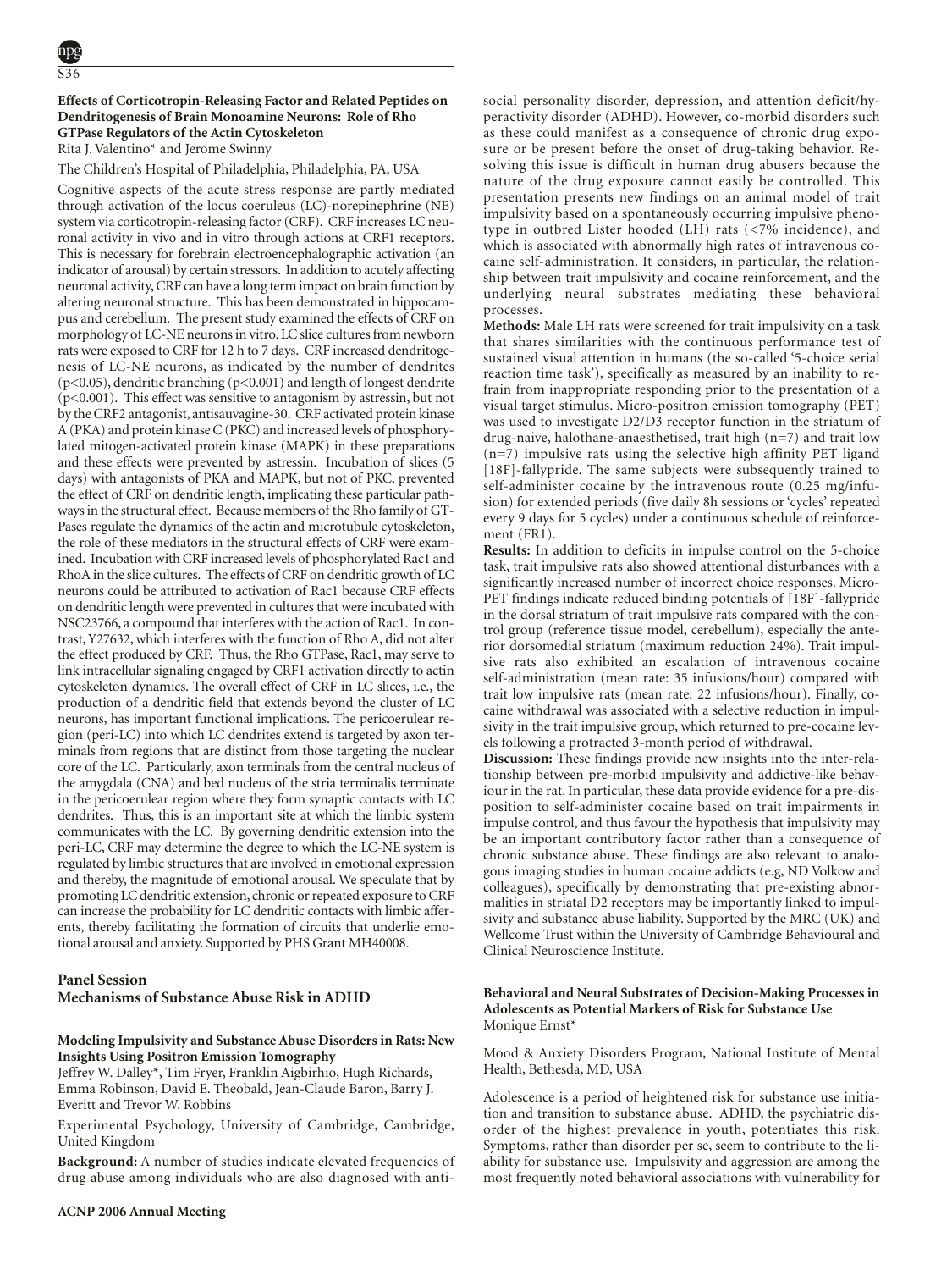addiction. Unique patterns of responses to incentives (reward and punishment) may also contribute to the risk. Data will be presented for both behavioral and neural factors that are likely to confer risk for substance use. From a behavioral perspective, we recently completed a 5-year longitudinal study of healthy and ADHD adolescents that impulsivity and aggression were uniquely associated with initiation of alcohol and tobacco/marijuana use respectively. Using a well-validated gambling task, we also showed that healthy adolescents were more risk-seeking than healthy adults, and that adolescents with ADHD were more risk-taking than healthy adolescents. From a neural perspective, using fMRI paired with decision-making paradigms, we recently showed that, in response to reward, healthy adolescents engaged the ventral striatum more strongly than healthy adults, and healthy adults engaged the amygdala and prefrontal cortex more strongly than healthy adolescents, suggesting a developmental change in the balance of the contribution of the neural circuits associated with approach behavior and those associated with avoidance behavior and cognitive control in goal-directed behavior. The distinct function of the ventral striatum in adolescence was also found in an fMRI study by Bjork et al. 2004. Finally, using the same task as Bjork et al., we found, very recently, in a temperament study of children characterized since infancy, differences between exuberant adolescents and normally regulated adolescents that were in the direction of Bjork et al.'s findings, suggesting that exuberant adolescents could stand as "super-adolescents". Although none of these exuberant adolescents had a diagnosis of ADHD, it is conceivable that a subset of adolescents with ADHD would present similar temperamental characteristics as these exuberant adolescents. Finally, the same pattern of ventral striatum activity was found in a cerebral blood flow PET study of adults with ADHD who were performing the gambling task already mentioned above. Together, these findings, most of them from very recent work (2005, in press, and under review), suggest specific functioning of the reward system in adolescents with ADHD, that could represent a risk factor for substance use and addiction. Based on the common involvement of dopamine function in ADHD, substance use and reward function, future studies are needed to better isolate the neurobiological substrates that underlie risk, combining reward-related paradigms with pharmacological probes, from a developmental perspective.

### **Development of Substance Use Among Youth with ADHD** Brooke S. Molina\*, William E. Pelham and The MTA Cooperative

Group

University of Pittsburgh, Pittsburgh, PA, USA

**Background:** The Multimodal Treatment Study of ADHD (MTA) randomly assigned 579 7.0-9.9 year old children with ADHD at six sites to medication management, behavior therapy, the combination of these treatments, or community care. The initial results of this 14 month treatment trial have been described in widely read papers (e.g., MTA Cooperative Group, 1999a; 1999b; Swanson et al., 2001; Conners et al., 2001), and the set of papers describing the 3-year outcomes are undergoing post-review revisions. Because of the young age of the sample, it was only by the 2- and 3-year follow-up assessments that study of emerging substance use was feasible. These results, also presented at the American Academy of Child and Adolescent Psychiatry in 2005, showed higher rates of substance use initiation among the MTA children than among comparison youth selected for their demographic similarity (local normative comparison group, or LNCG), 17.4% MTA vs. 7.8% LNCG. Effects of medication (study-assigned or later self-selected) were not found. Instead, youth who received studyassigned behavior therapy were less likely to report substance use at the two-year follow-up. These effects dissipated one year later (Molina et al., under review) as had treatment effects on the other primary outcomes (MTA Cooperative Group, under review).

**Methods:** The MTA children are still being followed, and data describing their functioning at two assessments in the 13-18 year old

age range are currently being analyzed. These data will be important for describing the progression of substance use in a large well-characterized multi-site sample as children mature through a high risk period. Developmentally appropriate measures of substance use will be particularly informative (Molina & Pelham, 2003).

**Results:** Preliminary findings at the 6-year follow-up (mostly 14-16 years old) indicate more daily cigarette use by age 16 (15.6% MTA vs. 2.4% LNCG, p=.01) and more repeated marijuana use (19.2% MTA vs. 9.9% LNCG, p=.004). Rates of alcohol use do not appear to differ and rates of other illicit drug use are low. These analyses will be extended to the 8-year follow-up when the youth are roughly 16-18 years old; abuse/dependence will also be reported. We predict no residual effects of randomized treatment; analyses will test associations with naturally selected medication treatment in adolescence, a controversial and hotly debated area of inquiry.

**Discussion:** Investigators Molina and Pelham have also been simultaneously following a large sample of children with ADHD (n=364) and non-ADHD comparison youth (n=240) from Pelham's ADD Program in Pittsburgh, aka the Pittsburgh ADHD Longitudinal Study. In contrast to the MTA, this study has as its focus the onset, course, and development of alcohol and other drug use. Results from this study will be used to describe developmental issues in the study of substance use among these participants, to further illustrate the elevated risk for substance use among youth with childhood ADHD, and to discuss mediators and moderators of ADHD risk (e.g., cognitive processes including coping skills, expectations for the positive and negative effects of alcohol, gravitation toward deviant peers, onset of delinquent behavior, and parental influences). Together the results of these two studies, and overview of existing research, will provide a backdrop for the remaining symposium presentations.

# **Disrupted Brain Dopamine Activity in ADHD: Comparison with that in Addiction**

Nora Volkow\*, Gene-Jack Wang, Jeffrey Newcorn, Joanna Fowler, Frank Telang, Mary Solanto, Jean Logan, Christopher Wong, Yemin Ma and James M. Swanson

# DHHS/NIH/NIDA, Bethesda, MD, USA

ADHD is associated with an increased risk for substance abuse. The mechanisms underlying this vulnerability are not properly understood and though automedication is likely to contribute, common neurobiological substrates may also underlie the comorbidity. Imaging studies have documented abnormal brain dopamine (DA) function in drug addiction (decreases in DA D2 receptors and in DA release in striatum) and imaging studies in ADHD, although not always consistent, also seem to point to an involvement of the brain DA system. Here we investigated the brain DA system in 20 never medicated adults with ADHD and in 24 controls and compare the findings from those we had previously obtained in cocaine addicted subjects. We used positron emission tomography (PET) to measure DA transporters (DAT) (using the DAT radioligand [11C]cocaine), DA D2 receptor availability (using [11C]raclopride) and DA release (difference in the binding of [11C]raclopride after placebo and after 0.5 mg/kg of intravenous methylphenidate, which by blocking DAT allows DA to accumulate in the extracellular space as a function of the rate of its release). DAT measures in ADHD subjects were significantly lower than in controls (C) in left (Bmax/Kd C =  $1.88 \pm 0.14$  ADHD  $1.77 \pm 0.15$  $p < 0.02$ ), and right caudate (Bmax/Kd C = 1.90  $\pm$ .14 ADHD 1.81 ±.13 p < 0.04) but did not differ in putamen. D2 receptor availability in ADHD was significantly lower than in controls in left caudate (Bmax/Kd C = 2.99  $\pm$ .34 ADHD 2.76  $\pm$ .38 p < 0.05) but did not differ in putamen. Changes in [11C]raclopride binding after MP showed a trend for a blunted response in ADHD subjects than in controls in left caudate ( $p < 0.06$ ). SPM analyses corroborated the reduction in DAT in caudate and the reductions in D2 receptors in left caudate but also documented a significant reduction ( $p < 0.005$ ) both in DAT and D2 receptors in a region where the Nucleus Accumbens and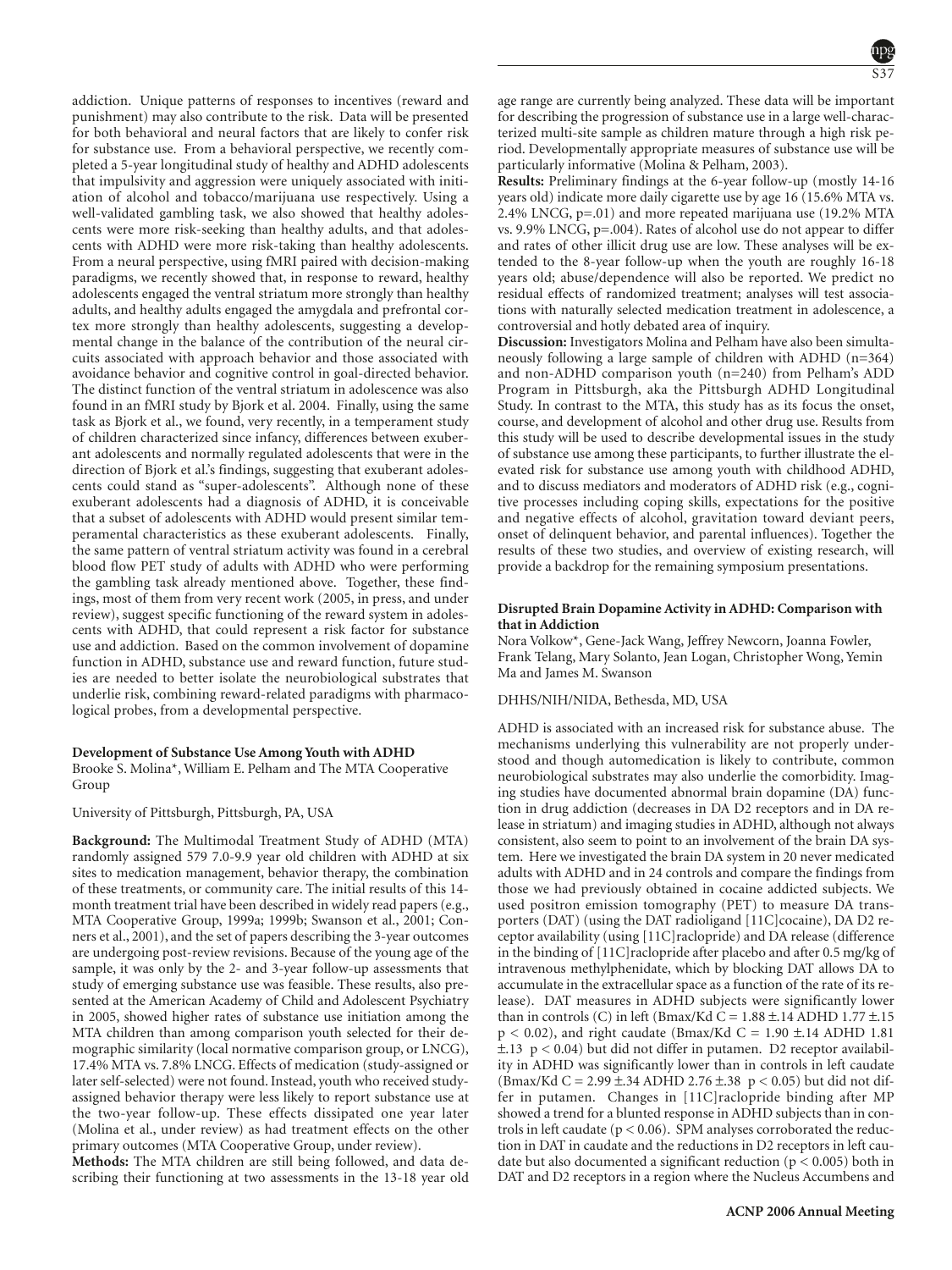BA 25 are located. SPM also showed a significantly smaller volume of change in [11C]raclopride binding after iv MP in ADHD subjects than in controls. Though these studies document abnormalities both in markers of presynaptic and postsynaptic DA sites the pattern is different from that seen in cocaine abusers. Specifically in cocaine abusers but not in ADHD we showed reduction in D2 receptors and in DA release in putamen whereas we showed no evidence of striatal DAT changes (as assessed with [11C]cocaine). The extent to which the DA abnormalities in NAc in ADHD could contribute to a vulnerability for substance abuse merits investigation.

# **Panel Session Recent Findings from the STAR\*D Trial**

# **STAR\*D: Design, Rationale, and Recurrent Acute and Longer-Term Results**

A. J. Rush\*

Clinical Sciences, Univ. of Texas Southwestern Medical Center, Dallas, TX, USA

The Sequenced Treatment Alternatives to Relieve Depression trial (STAR\*D) enrolled over 4,000 outpatients with nonpsychotic major depressive disorder from 18 primary care and 23 specialty care settings in the public and private sectors. Comparisons of the patients from these two settings revealed very few differences in clinical or demographic features at baseline. At every treatment step, treatment procedures employed the routine use, at each clinic visit, of brief measures of symptoms (the Quick Inventory of Depressive Symptoms-QIDS) and side effects (the Frequency, Intensity and Burden of Side Effects-FIBSER). Protocol manuals, didactic training, and a web-based monitoring system provided guidance to ensure tolerable but vigorous dosing at each treatment step. For step 1 (Level 1) citalopram (up to 60 mg/day) was provided to all subjects for up to 14 weeks of treatment. Step 2 (Level 2) entailed up to seven different treatment options which included switching to bupropion-SR, sertraline, venlafaxine-XR, or cognitive therapy (CCT). In addition, three different augmentations to citalopram (CIT) were available (CIT+BUP-SR, CIT+CT, CIT+VEN-XR). Subsequent steps included mirtazapine (MIRT) or nortripyline (NT) as switch medications, or lithium or an MAOI or T3 augmentation (Level 3) and an MAOI (tranylcypromine) vs VEN-XR+MIRT (Level 4). Treatment options were presented in an equipoise stratified randomized design. At the time of presentation, we will be able to report on the response and remission rates that were associated with each of the four acute treatment steps for which participants could enroll. In addition, the longterm follow-up data, from the 1 year naturalistic follow-up (available to all participants with a clinically acceptable benefit with any acute treatment) will be presented.

# **Remission of Mothers Depression and Psychopathology in the Children: A STAR\*D Child Report**

Myrna M. Weissman\*, Daniel J. Pilowsky, Priya J. Wickramaratne, Ardesheer Talati and A. J. Rush

Psychiatry, Columbia University, New York State Psychiatric Institute, New York, NY, USA

Children of depressed parents have high rates of anxiety, disruptive, and depressive disorders that begin early, often continue into adulthood, and are impairing. The appropriate treatment of these children is not well defined. We determined whether effective treatment of maternal depression was associated with reduction of symptoms and diagnoses in their children. Children whose depressed mothers were being treated with medication as part of the multi-center Sequenced Treatment Alternatives to Relieve Depression (STAR\*D) trial conducted in broadly representative primary and psychiatric outpatient practices were assessed by a team of evaluators not involved in maternal treatment and unaware of maternal outcomes. 151 mother-child (age 7-17) pairs in 8 primary care and 11 psychiatric outpatient clinics across 7 Regional Centers were studied. The 3 month data, when all mothers were on antidepressant medication, showed that remission of maternal depression was significantly associated with reductions in the children's diagnoses and symptoms. There was an overall 11% decrease in rates of diagnoses in children of remitted mothers as compared to an approximately 8% increase in rates of diagnoses in children of non-remitted mothers. This rate difference remained statistically significant after controlling for the child's age and gender, and possible confounding factors ( $p = 0.013$ ). Of the children with a diagnosis at baseline, remission was reported in 33% of those whose mothers remitted, compared to only a 12% remission rate among children of mothers who did not remit. Of children with no diagnoses at baseline, all children of remitted mothers remained free of psychiatric diagnoses at 3 months, whereas 17% of the children of non-remitted mothers acquired a diagnosis. This paper presents new findings on the child outcomes during one year after initiation of the mother's treatment. We report on the effects on children of maternal relapse and late remission.

# **Moderators of Response to Next-Step Strategies in Resistant Depression**

Maurizio Fava\*

Massachusetts General Hospital, Boston, MA, USA

There is now good evidence that the majority of patients with major depressive disorder (MDD) do not achieve remission with their first antidepressant trial. The need for next-step interventions is therefore more the rule and not the exception. However, clinicians are than faced with the dilemma of how to choose next-step treatment and it is therefore very important to be able to identify what variables may predict who should be treated with a given next-step treatment? Clinicians have attempted to answer these questions ever since researchers established that antidepressants were superior to placebo in the treatment of depression. The literature is filled with studies examining possible moderators of antidepressant response in treatment-resistant patients, although most of the studies were grossly underpowered and often unreplicated. In the course of the Sequenced Treatment Alternatives to Relieve Depression trial (STAR\*D), outpatients with MDD who did not remit or were intolerant to antidepressant treatment with the SSRI citalopram were able to enter one or more subsequent treatment steps (Levels 2, 2A, 3 and 4) for acute treatment. These STAR\*D randomized comparisons of next-step strategies for treatment-resistant patients provide important information on the relative effectiveness of these treatments, but also offer an unique opportunity to identify baseline clinical moderators that could have clinical relevance in selecting among the different second and third treatment steps (Level 2). Dr. Fava will summarize the findings from the analyses concerning possible moderators of acute response to treatment during levels 2-4 of STAR\*D and will discuss the implication of these findings for future research and current practice.

### **Pharmacogenetics of Treatment Outcome and Side Effects in the STAR\*D Cohort** Francis McMahon\*

Genetic Basis of Mood & Anxiety Disorders, NIMH, Bethesda, MD, USA

**Background:** Important components of the individual variability in treatment outcome and side effects among patients treated with antidepressants may have a basis in common genetic variation that can be revealed directly through genetic association methods.

**Methods:** We are genotyping DNA samples obtained from 1953 patients with major depressive disorder who were treated with antide-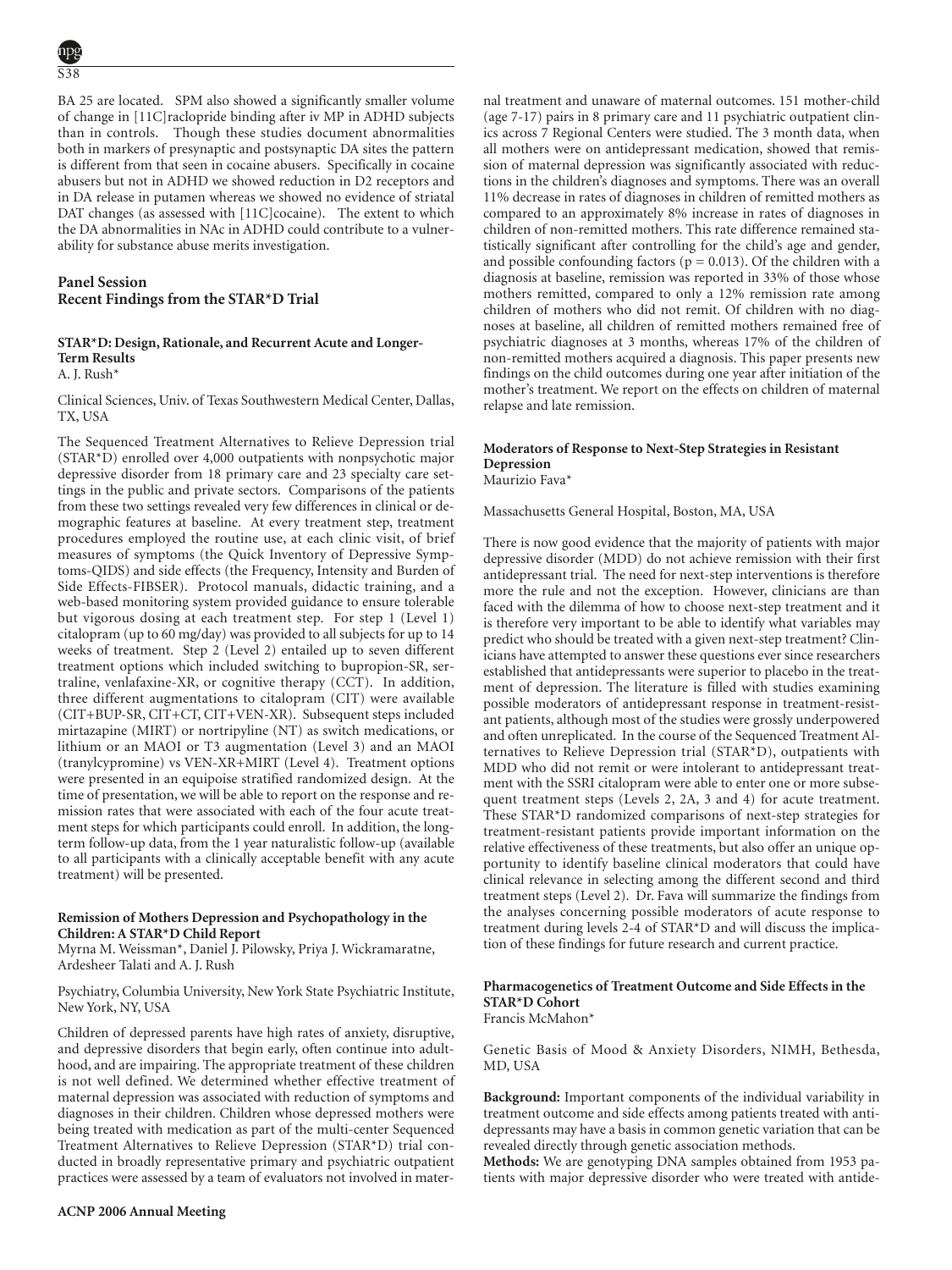

pressants in the Sequenced Treatment Alternatives to Relieve Depression (STAR\*D) study and prospectively assessed. So far we have focused on a selection of 68 candidate genes which we have genotyped with 768 single nucleotide polymorphism markers chosen to detect common genetic variation. The goals are 1) to identify genetic markers of treatment outcome and 2) to identify genetic markers of treatment emergent side effects.

**Results:** So far, we have detected significant and reproducible association between response to citalopram treatment and markers in HTR2A, which encodes the serotonin 2A receptor (McMahon et al 2006), and GRIK4, which encodes a kainate-type glutamate receptor.

**Discussion:** Taken together with prior neurobiological findings, these genetic association data make a compelling case for key roles of HTR2A and GRIK4 in the mechanism of antidepressant action. Studies of treatment-emergent adverse events, such as insomnia and anxiety, are currently underway. Genes involved in these events may also modulate risk for bipolar or anxiety disorders. Genetic markers that identify individuals at high risk for treatment failure or particular side effects may ultimately help guide treatment decisions.

# **Panel Session**

# **Role of Cardiovascular Drugs with Anti-Hypertensive Properties in the Treatment of Alzheimer's Disease Dementia**

### **Antihypertensive Medication Use and Incident Alzheimer Disease: The Cache County Study**

Ara S. Khachaturian, Peter P. Zandi, Constantine G. Lyketsos, Kathleen M. Hayden, Ingmar Skoog, Maria C. Norton, JoAnn T. Tschanz, Lawrence S. Mayer, Kathleen A. Welsh-Bohmer and John C. Breitner\*

Division of Geriatric Psychiatry, VA Puget Sound Health Care System, University of Washington School of Medicine, Seattle, WA, USA

**Background:** Recent reports suggest that antihypertensive (AH) medications may reduce the risk of dementing illnesses. We examined the relationship of AH medication use with incidence of Alzheimer disease (AD) among the elderly population (aged 65 years and older) of Cache County, Utah, and examined whether the relationship varies with different classes of AH medications.

**Methods:** After an initial (wave 1) multistage assessment (1995 through 1997) to identify prevalent cases of dementia, we used similar methods 3 years later (wave 2) to identify 104 incident cases of AD among the 3,308 survivors. At the baseline assessment, we obtained a detailed drug inventory from the study participants. We carried out discrete time survival analyses to examine the association between the use of AH medications (including angiotensin converting enzyme inhibitors, beta-blockers, calcium channel blockers, and diuretics) at baseline with subsequent risk of AD.

**Results:** Use of any AH medication at baseline was associated with lower incidence of AD (adjusted hazard ratio, 0.64; 95% confidence interval, 0.41-0.98). Examination of medication subclasses showed that use of diuretics (adjusted hazard ratio, 0.57; 95% confidence interval, 0.33-0.94), and specifically potassium-sparing diuretics (adjusted hazard ratio, 0.26; 95% confidence interval, 0.08-0.64), was associated with the greatest reduction in risk of AD. Corresponding analysis with a fully examined subsample controlling for blood pressure measurements did not substantially change our findings.

**Conclusion:** These data suggest that AH medications, and specifically potassium-sparing diuretics, are associated with reduced incidence of AD. Because the latter association is a new finding, it will require confirmation by further study.

# **Development of Cardiovascular β-Amyloid Lowering Drugs as a Treatment in Alzheimer's Disease**

Giulio M. Pasinetti\*

Psychiatry, Mount Sinai School of Medicine, New York, NY, USA

**Background:** Recent epidemiological evidence indicates that certain cardiovascular antihypertensive agents decrease AD incidence, though additional investigations have failed to support these findings. **Methods:** We hypothesize that this apparent inconsistency may be related to the existence of varying AD disease-modifying activities within this class of antihypertensive agents. Based on this consideration and the fact that brain β-amyloid (Aβ) neuropathology is a major hallmark of AD, we tested the possibility that certain antihypertensive agents affect AD progression, in part by influencing formation of Aβ peptides within the brain. Excitingly, in ongoing highthroughput screening of 150 commercially available cardiovascular drugs, we identified 24 agents capable of significantly promoting Aβlowering activities in primary neuron cultures derived from embryonic Tg2576 mice used to model AD.

**Results:** When these 24 agents were grouped according to similarities in pharmacologic activity, we found that 21 of these drugs also have antihypertensive properties. Most excitingly, our preclinical investigations showed that valsartan (a widely-prescribed antihypertensive drug and one of the above-noted 24 antihypertensive agents with Aβlowering activities) also significantly attenuated spatial memory deterioration and decreases Aβ content of the brain in Tg2576 mice in a dose-dependent manner independent of its blood-pressure lowering activities.

**Discussion:** The studies strongly support new evidence that certain anti-hypertensive drugs may prevent AD clinical progression through prevention of amyloid plaque neuropathology. This information will eventually be used in preclinical development of novel "lead" Aβlowering compounds for AD prevention and/or therapeutics.

## **Effect of Baseline Cognitive Function and Antihypertensive Treatment on Cognitive and Cardiovascular Outcomes: Study on COgnition and Prognosis in the Elderly (SCOPE)**

Ingmar Skoog\*, Hans Lithell, Lennart Hansson, Dag Elmfeldt, Albert Hofman, Bertil Olofsson, Peter Trankwalder and Alberto Zanchetti

Psychiatry and Neurochemistry, Goteborg University, Goteborg, Sweden

**Background:** We examined whether cognitive function at baseline affected cognitive and cardiovascular outcomes in the Study on COgnition and Prognosis in the Elderly (SCOPE), a blood pressure (BP) lowering intervention trial.

**Methods:** SCOPE included 4937 patients, aged 70 to 89 years, with mild-to-moderate hypertension and Mini Mental State Examination (MMSE) score > or =24. Double-blind treatment was initiated with candesartan or placebo. Open-label therapy was added as needed to control BP, both in the candesartan (49%) and control (66%) groups. Mean follow-up was 3.7 years. Low cognitive function (LCF) at baseline was defined as MMSE score 24 to 28 ( $N = 2070$ ), and high cognitive function (HCF) as MMSE score 29 to 30 ( $N = 2867$ ).

**Results:** Mean BP reductions were approximately 20/10 mm Hg both in LCF and HCF patients, with greater reductions in the candesartan group than in the control group. The incidence of dementia was higher in LCF than in HCF patients. A higher cardiovascular event rate observed in LCF patients was explained by older age and other cardiovascular risk factors at baseline. In LCF patients, the MMSE score declined less in the candesartan than in the control group (mean difference 0.49, 95% confidence interval 0.02 to 0.97,  $P = .04$ ). Nonfatal stroke was reduced in the candesartan group in the total sample  $(28\%, P =$ .04), with no difference between LCF (27%) and HCF (29%) patients. **Conclusions:** Elderly patients with mild-to-moderate hypertension and slightly impaired cognitive function (MMSE 24 to 28) are at increased risk of dementia and cardiovascular events. This analysis indicates that effective antihypertensive therapy may reduce cognitive decline and stroke incidence in these patients.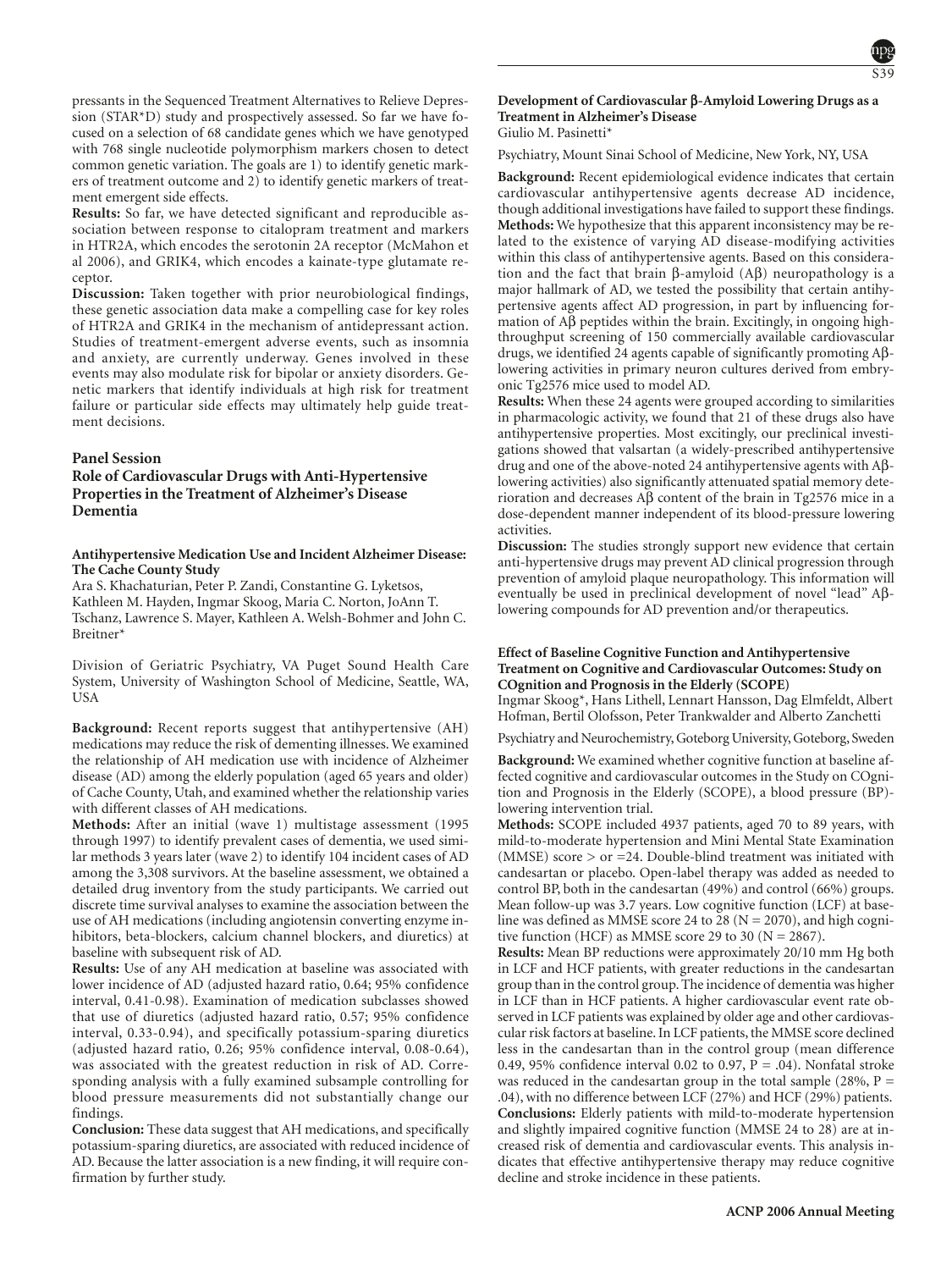

#### **Panel Session**

# **Salvinorin A: From Natural Product to Validated Molecular Target for Mood-Related Disorders**

### **Salvinorin A: History, Discovery and Molecular Pharmacology** Bryan L. Roth\*

Biochemistry, Case Western Reserve University Medical School, Cleveland, OH, USA

In this talk I will present data on the medicinal chemistry, molecular and cellular biology of salvinorin A's actions on KORs. I will also give an overview of salvinorin A and Salvia divinorum. Salvia divinorum is a hallucinogenic plant from the Sage family which has been used for divination and shamanism by curanderos for many centuries in Central America. Salvia divinorum was first reported by Gordon Wasson more than 40 years ago and the presumed active ingredient identified as salvinorin A in the early 1960's by Leander Valdes. It was subsequently discovered that salvinorin A is an extremely potent and rapid-acting hallucinogen (Siebert J Ethnopharmacol. 1994). Salvinorin A and Salvia divinorum have recently gained widespread attention in the media because of it is readily available via the internet (where it is sold as a legal hallucinogen). Salvinorin A and Salvia divinorum are currently non-scheduled by the US Drug Enforcement Agency although two states and several countries have outlawed the sale and possession of salvinorin A and Salvia divinorum. In 2002 we discovered that salvinorin A to be an extrodinarily potent and selective kappa-opioid receptor (KOR) agonist (Roth et al, PNAS, 2002). Salvinorin A's unique chemical structure (it is a diterpene) has facilitated the synthesis of a large number of salvinorin A analogues and the elucidation of salvinorin A's pharmacophore (see Munro et al, J Med Chem 2005 for instance). Some of these analogues have enhanced 'drug-like' properties and may represent candidate medications for a variety of CNS disorders (e.g. chronic pain, depression, psychosis). We have also begun to elucidate the molecular and atomic mechanisms responsible for salvinorin A's selective interactions with KOR's (Yan et al, Biochemistry, 2005 and submitted). Finally, using a modification of the substituted cysteine-accessibility modification (SCAM) technique, we have begun to discover how salvinorin A and related KOR agonists induce receptor activation. Our most recent data suggests an slight twisting of transmembrane segments upon G protein binding. Finally, via collaborative studies we have discovered that the effects of salvinorin A in vivo are abolished by selective ablation of the KOR gene. Taken together, these results demonstrate that salvinorin A is a potent and selective KOR agonist which interacts in a unique manner to KORs. These findings will enhance our ability to exploit KORs for strucure-based drug design of selective KOR agonists and antagonists for the treatment of a variety of psychiatric and non-psychiatric disorders. Supported by grants from NIDA and NIMH.

## **Kappa Opioid Receptor Activation by Endogenous Opioids Mediates the Dysphoric Properties of Stress**

Charles Chavkin\*, Mei Xu, Benjamin B. Land, Van Redila and Michael R. Bruchas

Pharmacology, University of Washington, Seattle, WA, USA

**Background:** Salvinorin A has profound effects on mood that presumably result from kappa opioid receptor activation. How kappa receptor activation affects mood is a topic of intense inquiry, and insights to the pharmacological actions of Salvinorin A may be derived from the cellular and molecular analysis of the endogenous kappa/dynorphin system. Prior studies have shown that in C57Bl/6 male mice repeated stress caused by forced swim, neuropathic pain, or social stress results in the release of endogenous dynorphin opioids that activate the kappa opioid receptors. Mice subjected to repeated forced swim stress show a characteristic stress-induced analgesia and stress-induced immobility that are blocked by 1) pretreatment with the kappa antagonist norbinaltorphimine (norBNI), 2) deletion of the kappa opioid receptor (KOR) gene, and 3) deletion of the dynorphin gene. Equivalent effects were also found in male 'intruder' mice subjected to repeated social stress using the Miczek resident-intruder model. Social stress-induced analgesia and social stress-induced defensive behaviors were blocked by norBNI, KOR knockout or DYN knockout. Chronic neuropathic pain caused by sciatic nerve ligation also activated the dynorphin kappa opioid system to induce analgesic effects. Most importantly, swim stress, social stress and neuropathic pain all caused a significant potentiation of conditioned place preference to cocaine that was blocked by disruption of the kappa opioid system.

**Methods and Results:**To assess the sites of dynorphin action in the brain and spinal cord following stress, we developed an affinity-purified phosphospecific antibody able to distinguish KOR from phospho-serine-369-KOR. We found that agonist activation of kappa opioid receptors initiates an arrestin/G-protein receptor kinase-mediated desensitization process that requires the GRK3 form of the kinase and phosphorylation of the ser-369 in the carboxy tail of the receptor. Behavioral activation of dynorphin release caused an increase in phospho-ser-369-KOR immunoreactivity (KOR-P-ir) detected by western blot analysis and confocal microscopy of mouse brain sections. The increased KOR-P-ir was not evident in chronically stressed mice (swim stressed, social stressed, or nerve-ligated) that had been pretreated with norBNI, or lacking functional KOR or DYN genes. Repeated forced swim stress increased KOR-P-ir in several brain regions and on a variety of cell types characterized by a comprehensive anatomical analysis to be presented in this talk. The goal of this line of research is to define the sites of endogenous dynorphin action within the brain and spinal cord that potentially mediate the analgesic and dysphoric properties. Kappa agonists are known to induce conditioned place aversion, and humans exposed to kappa agonists report feelings of dysphoria. These actions suggest that stress-induced release of endogenous kappa opioids will also produce conditioned place aversion (CPA) and stress-induced dysphoria. To test this hypothesis, mice were exposed to repeated forced swim stress in the presence of a neutral odorant. Following repeated pairing, mice developed CPA to the odorant, and disruption of the kappa opioid systems blocked the CPA. Control experiments demonstrating that kappa antagonism did not block cocaine-odorant induced CPP supports the concept that endogenous dynorphin opioids mediate the dysphoric components of stress. **Conclusion:** The studies suggest that kappa agonists are effective analgesic drugs and kappa antagonists may be effective therapeutic tools in treating stress-induced dysphoria and stress-induced drug craving.

### **Neurobiological Effects of Salvinorin A in Rodents: Implications for the Study and Treatment of Depressive Disorders** William A. Carlezon\*

Psychiatry, Harvard Medical School, Belmont, MA, USA

**Background:** Endogenous opioids appear to play critical a role in the regulation of mood states. For example, there is accumulating evidence that stimulation of kappa-opioid receptors, upon which the endogenous opioid dynorphin acts, can produce depressive-like behaviors in laboratory animals. While depressive conditions can be difficult to model using rodents, numerous tests can be used in parallel to study key signs (including anhedonia, dysphoria, behavioral despair, and anxiety). Here we examined whether systemic administration of salvinorin A (SalvA), a potent and highly selective kappa-opioid agonist, would produce depressive-like effects in the forced swim test (FST), the intracranial selfstimulation (ICSS) test, and the FPS test, which are behavioral models often used to study depressive- and anxiety-like conditions in rats. **Methods:** We extracted, isolated, and purified SalvA from *Salvia divinorum* plant leaves, and examined its effects on behavior in the FST, the ICSS test, and the FPS test across a range of doses (0.125-2.0 mg/kg) after systemic (intraperitoneal) administration.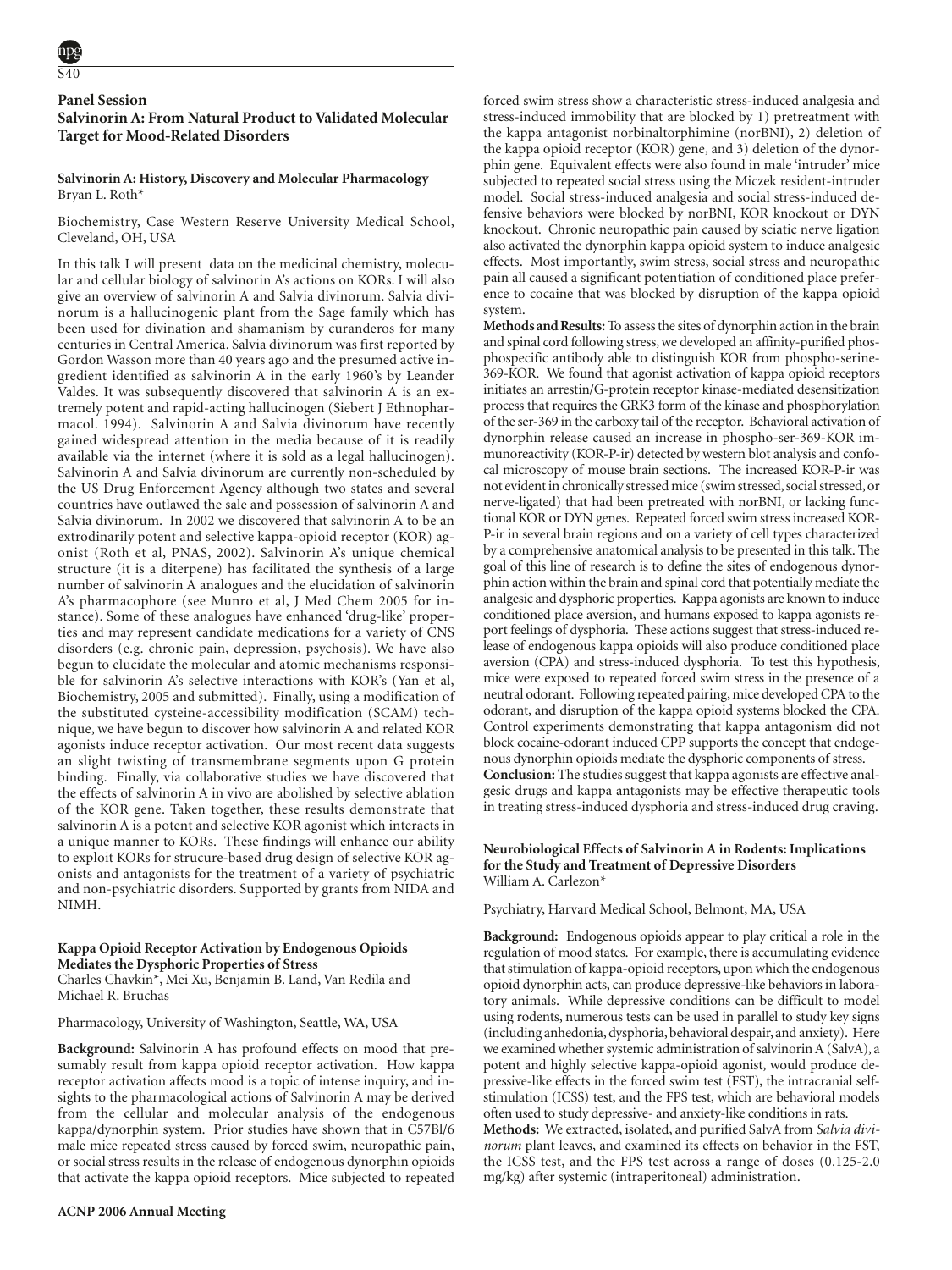**Results:** SalvA dose-dependently increased immobility in the FST, an effect opposite to that of standard antidepressant drugs. Doses of SalvA that produced these effects in the FST did not affect locomotor activity in an open field. Furthermore, SalvA dose-dependently elevated ICSS thresholds, an anhedonia-like effect similar to that produced by treatments that cause depressive symptoms in humans (e.g., drug withdrawal, lithium). These effects are virtually identical to those caused by synthetic kappa agonists (U-50488H, U-69593), which are blocked by selective kappa-antagonists. In addition, SalvA also increases FPS, suggesting that kappa-receptors may be involved in the expression of anxiety-like behaviors. At a dose that caused these depressive-like effects in the behavioral assays, SalvA decreased extracellular concentrations of dopamine (DA) within the nucleus accumbens (NAc), a critical component of brain reward circuitry, without affecting extracellular concentrations of serotonin (5HT).

**Discussion:** These data provide additional support for the hypothesis that stimulation of brain kappa-opioid receptors triggers depressive-like signs in rats, and raise the possibility that decreases in extracellular concentrations of DA within the NAc contribute to these effects. Although SalvA can produce hallucinogenic effects in humans under some conditions (e.g., when smoked), it is conceivable that administration of a derivative or related compound under more carefully controlled conditions might be useful for the treatment of disorders characterized by hyperfunction of dopamine systems (e.g., mania). When considered with previous evidence indicating that kappa-antagonists have antidepressant-like effects in rodents, this line of research suggests that kappa-receptor ligands could represent a new approach in the management of mood disorders. Furthermore, it raises the possibility that dysregulation of brain dynorphin and/or kappa-receptor function may contribute to the etiology and pathophysiology of prominent psychiatric conditions.

### **Salvinorin A: Behavioral and Neuroendocrine Effects** Eduardo Butelman\*

# The Rockefeller University, New York, NY, USA

**Background:** The plant-derived hallucinogen salvinorin A was recently shown to be a selective kappa-opioid agonist, demonstrating high efficacy in vitro (Roth et al., 2002). Systematic data on the in vivo pharmacology of salvinorin A in humans are limited, therefore data on the effects of salvinorin A in experimental animals are a useful background to understand the pharmacology of this compound. Several relatively well characterized assays have been previously used to quantitatively study the in vivo effects of kappa-opioids in nonhuman primates.

**Methods:** Salvinorin A was studied in non-human primates (adult male or female rhesus monkeys;  $N=3-4$  per study), by the subcutaneous or intravenous routes. Salvinorin A was studied in behavioral and neuroendocrine assays previously shown to be sensitive to structurally diverse kappa-opioid agonists.

**Results:** Salvinorin A (0.0032-0.032 mg/kg) was generalized by nonhuman primates trained to discriminate the centrally-penetrating synthetic kappa-agonist U69,593; this effect was blocked by the opioid antagonist quadazocine (0.32 mg/kg). Salvinorin A (i.v.) produced dose-dependent unresponsiveness to environmental stimuli (sedationlike), as measured with "blind" observational rating. This effect exhibited a fast onset (by 5 min) but short duration (e.g., declined before 30 min), similar to the presumed duration of salvinorin A-containing preparations in humans. This effect could be prevented and apparently reversed by opioid antagonism (with naltrexone or nalmefene). Similar to other kappa-agonists, salvinorin A (0.0032-0.032 mg/kg; i.v.) caused robust dose-dependent increases in serum prolactin levels in monkeys. For example, with a dose of 0.032 mg/kg salvinorin A (i.v.), prolactin rose from mean baseline pre-injection levels of approximately 11 ng/ml to mean levels of approximately 170 ng/ml, 15 min post-injection. This indicates a salvinorin A-induced modulation of dopaminergic hypothalamic tone, since the latter has inhibitory control over prolactin release. This neuroendocrine effect of salvinorin A was sensitive to blockade by the opioid antagonist nalmefene (0.1 mg/kg).

**Conclusion:** Overall, salvinorin A exhibits behavioral and neuroendocrine effects qualitatively similar to those of synthetic kappa-agonists in non-human primates. This supports the hypothesis that the powerful in vivo effects of salvinorin A in humans (e.g., perceptual and emotional disturbances) are mediated by the kappa-opioid receptor system. This work was funded by NIH-NIDA grants DA05130 and DA11113 and DA017369.

### **Panel Session**

**5HT2A Receptor as a Potential Therapeutic Target for Depression and Suicide: Evidence from the Bench**

### **Cortical 5-HT2A Receptor Signaling Modulates Risk Assessment and Behavioral Disinhibition in Mice: Potential Links to Suicidal Behavior**

Jay Gingrich\*, Noelia V. Weisstaub, Mingming Zhou, Alena Lira, Evelyn Lambe, Javier González-Maeso, Jean-Pierre Hornung, Etienne Sibille, Mark Underwood, Shigeyoshi Itohara, William T. Dauer, Mark S. Ansorge, Emanuela Morelli, J. J. Mann, Miklos Toth, Stuart C. Sealfon and George Aghajanian

Psychiatry, Columbia University and the New York State Psychiatric Institute, New York, NY, USA

Serotonin neurotransmission in the central nervous system modulates depression and anxiety-related behaviors in humans and rodents but the responsible downstream receptors remain poorly understood. Here we demonstrate that global disruption of 5-HT2A receptor (5HT2AR) signaling in mice reduces inhibition in conflict anxiety paradigms without affecting fear-conditioned and depression-related behaviors. Selective restoration of 5HT2AR signaling to the cortex normalized conflict anxiety behaviors. These findings indicate a specific role for cortical 5HT2AR function in the modulation of conflict anxiety—consistent with models of cortical, "top-down" influences on risk assessment. A role for cortical 5HT2AR signaling in risk assessment and behavioral disinhibition supports a possible role of 5HT2AR dysregulation in suicidal behavior.

### **5HT2A Receptors in Depression and Suicide: Possible Targets for Development of Antidepressants Drugs** Ghanshyam Pandey\*

University of Illinois At Chicago, Chicago, IL, USA

Serotonergic abnormalities are implicated in depression and suicide, primarily based on observations of lower 5-hydroxyindoleacetic acid in CSF of suicidal patients. Neuroendocrine studies have indicated abnormalities in 5HT1A and 5HT2A in depression and suicide. SSRIs supposedly produce their antidepressant effects by inhibiting the uptake of serotonin leading to changes in serotonin receptor linked signaling systems in the brain. However, SSRIs are not effective in the treatment of all types of depression and suicidal behavior. If we know the specific site of serotonergic abnormalities associated with depression and/or suicide, this knowledge may be used to develop specific and more effective therapeutic interventions. Abnormalities of 5HT2A receptors have been observed in the postmortem brain of suicides. However, some investigators find no differences in 5HT2A receptors between normal controls (NC) and suicidal subjects. This is primarily because radioligands used for labeling 5HT2A receptors are nonspecific and also label other receptors. To clarify this inconsistency and if the 5HT2A receptors are altered in the postmortem brain of suicides, we determined not only the binding sites for 5HT2A receptors using [125I]LSD as a ligand, but we also determined the protein and mRNA expression of 5HT2A receptors in prefrontal cortex (PFC), hippocampus and nucleus accumbens obtained from teenage suicides and matched NCs. We observed that [125I]LSD binding was increased in PFC of teenage suicides as compared to NCs. The protein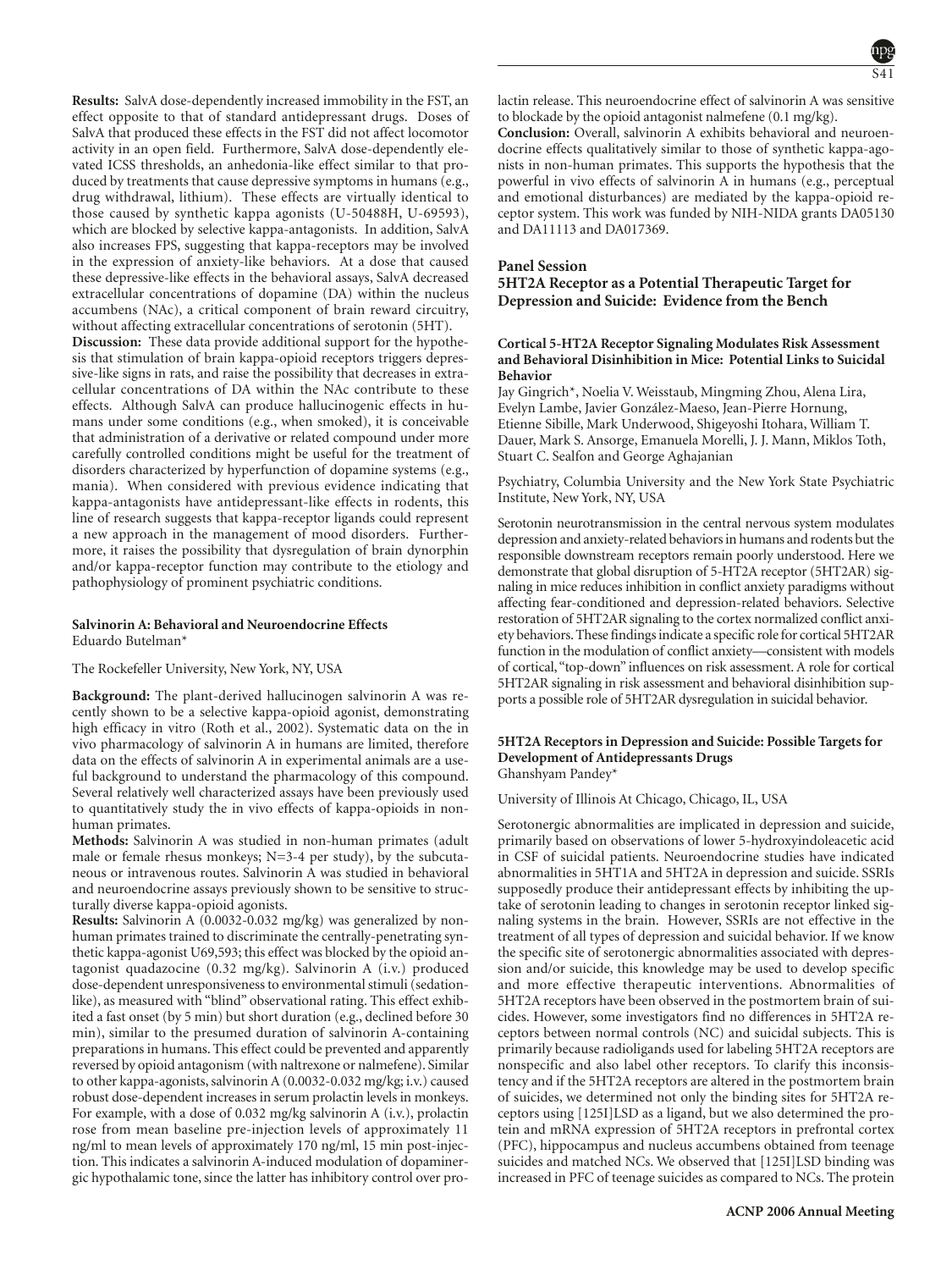expression of 5HT2A receptors as determined by Western blot technique was significantly increased in PFC (Brodman Area 9) of suicides as compared to NC but not in nucleus accumbens. This increase in protein expression was associated with a concomitant increase in the 5HT2A receptor mRNA levels in PFC and hippocampus of teenage suicides as compared to NCs. To examine the specific localization of this increase in protein expression of 5HT2A receptors, we used immunohistochemistry and observed that this increase in 5HT2A receptors occurred in the pyramidal cells of Layer V in PFC of teenage suicides as compared to NCs. 5HT2A receptors are also richly distributed in the platelets and we therefore determined 5HT2A receptors in the platelets of depressed, manic and schizoaffective patients with or without suicidal behavior using [125I]LSD as ligand. 5HT2A receptors were increased in the platelets of depressed, bipolar and schizoaffective patients as compared to NCs; however, this increase was most pronounced in suicidal patients. Taken together, these studies indicate significant increase in the expression of 5HT2A receptors in brain and platelets of depressed and suicidal subjects. It is therefore quite possible that targeting 5HT2A receptors for developing therapeutic interventions may be useful in the treatment of depression as well as suicidal behavior.

# **Serotonin 2A (5-HT2A) Receptor Elevations and Serotonin Lowering Mechanisms During Major Depressive Episodes** Jeffrey Meyer\*

Centre for Addiction and Mental Health, Toronto, ON, Canada

Using [18F] setoperone positron emission tomography (PET), we found that during major depressive episodes, subjects with greater severity of dysfunctional attitudes (more severe pessimism) had a 29 per cent greater prefrontal cortex 5-HT2A receptor binding potential (Meyer et al. Am J Psych 2003). The binding potential (BP) is an index of receptor density. This in vivo finding shows consistency with postmortem reports of greater prefrontal 5-HT2A density in suicide victims: A high proportion of suicide victims are in the midst of a major depressive episode. Higher risk for suicide is associated with greater hopelessness and hopelessness is consistently correlated with severity of dysfunctional attitudes. Thus investigations reporting greater prefrontal 5-HT2A density in suicide victims may be sampling major depressive episodes with more severe pessimism (or dysfunctional attitudes). Cortex 5-HT2A receptor density increases after chronic serotonin depletion and decreases following chronically raised serotonin. It is proposed that elevated prefrontal 5-HT2A BP during major depressive episodes is secondary to loss of extracellular serotonin. One proposed mechanism for serotonin loss is via elevated 5-HTT density: Using [11C] DASB PET, we found that prefrontal 5-HTT BP was elevated 27 per cent during depressive episodes with severe levels of dysfunctional attitudes (pessimism) (Meyer et al. Arch Gen Psych 2004). A second proposed mechanism for serotonin loss is via greater MAO-A function. Using [11C] harmine PET, we found that MAO-A DVs, an index of MAO-A density was elevated more than two standard deviations (30 per cent) in prefrontal cortex during major depressive episodes (Meyer et al.Arch Gen Psych in press). These studies collectively sample 71 subjects in the midst of major depressive episodes, who were medication free for at least 4 months, and had early onset major depressive disorder. In this specific illness type and state, elevated prefrontal 5-HT2A BP is likely consequent to lower extracellular serotonin. Therefore, during major depressive episodes of early onset major depressive disorder, raising extracellular serotonin is logically appropriate to target elevated prefrontal 5-HT2A density.

# **Dysfunctional 5-HT2A Receptor Binding in Depression: A Therapeutic Target for Drug Action in Recurrent Depression?** Zubin Bhagawagar\*

Yale University, New Haven, NY, USA

**Background:** Recent work from the STAR\*D trial has suggested that the 5-HT2A receptor may be a therapeutic target for the treatment of depression. The purpose of the present study was to use the highly selective 5 HT2A receptor ligand, [11C]MDL 100,907, in a PET imaging paradigm, to assess 5 HT2A receptor binding potential in euthymic subjects with a history of recurrent depression and to assess the relationship between receptor binding and scores on the dysfunctional attitudes scale (DAS).

**Methods:** Cortical 5-HT2A receptor binding was measured in 20 unmedicated, fully recovered unipolar depressed patients and 20 age and gender-matched controls using [11C]MDL 100,907 PET. Regional estimates of binding potential (BP) were obtained using a reversible plasma input function compartmental model and the cerebellum as a reference region to estimate the free and non-specifically bound [11C]MDL 100,907 in brain tissue.

**Results:** Relative to the controls, the recovered depressed patients demonstrated significantly higher 5 HT2A receptor binding potential in frontal cortex (mean increase 19%), parietal cortex (mean increase 25%) and occipital cortex (mean increase 19%). 5-HT2A receptor binding potential correlated negatively with age in both patients and controls and positively with the DAS in the recovered patients.

**Conclusions:** Recovered subjects with a history of recurrent major depression have elevated binding potential of cortical 5-HT2A receptors. The correlation of increased 5 HT2A receptor with increased scores on DAS supports earlier work suggesting that increased 5 HT2A receptor availability characterises a group of depressed patients with high levels of dysfunctional attitudes. The 5-HT2A receptor may therefore be a potential therapeutic target for the development of new molecules for the treatment of recurrent depression.

# **Panel Session**

# **Can Correcting Cognitive Deficits Improve Treatment Responses in Substance Abusing Patients?**

### **Endogenously Active Molecular Targets for Drug-Induced Cognitive Enhancement** Daniel L. Alkon\*

Blanchette Rockefeller Neurosciences Institute, Rockville, MD, USA

**Background:** Although there have been many molecular and synaptic mechanisms postulated to have relevance for learning and memory, few have actually been observed to show endogenous activation during associative memory paradigms such as Pavlovian conditioning or spatial maze learning. Non-associative phenomena such as habituation, sensitization and LTP, for example, have, for the most part, not generated drugs that specifically enhance cognition (i.e., associatve memory) even in animal models, let alone human trials. To offer drug abuse patients the benefit of enhanced learning ability during, for example, an extinction therapy protocol, it may be more productive to identify molecular and synaptic events that are endogenously activated during associative learning. A critical pathway that we have identified involves the PKC isozymes activated by the associatively activated second messengers calcium, diacylglycerol, and arachidonic acid.

**Methods:** Biochemical and molecular biologic assays of sequential substrate involvement have included autoradiographic labels of membrane-associated PKC isozymes, in situ measures of mRNA levels in brain structures and neuronal ensembles, immunohistochemical assays of protein levels in individual neurons within neuronal populations, microarray screening for individual gene activation and RT-PCR. Electrophysiologic measures of memory-specific changes of synaptic function have included intra- and extracellular recording, voltage-clamp and patch-clamp methodologies.

**Results:** PKC isozymes alpha and epsilon were found during associative learning to activate a sequence of downstream targets that include the Type II ryanodine receptor, MAP kinase Erk1/2, the ELAV mRNA stabilizing proteins HuD and HuC, carbonic anhydrase and other proteins engaged in synaptic plasticity and/or remodelling such as GAP43. These PKC isozyme pathways were, in turn, regulated by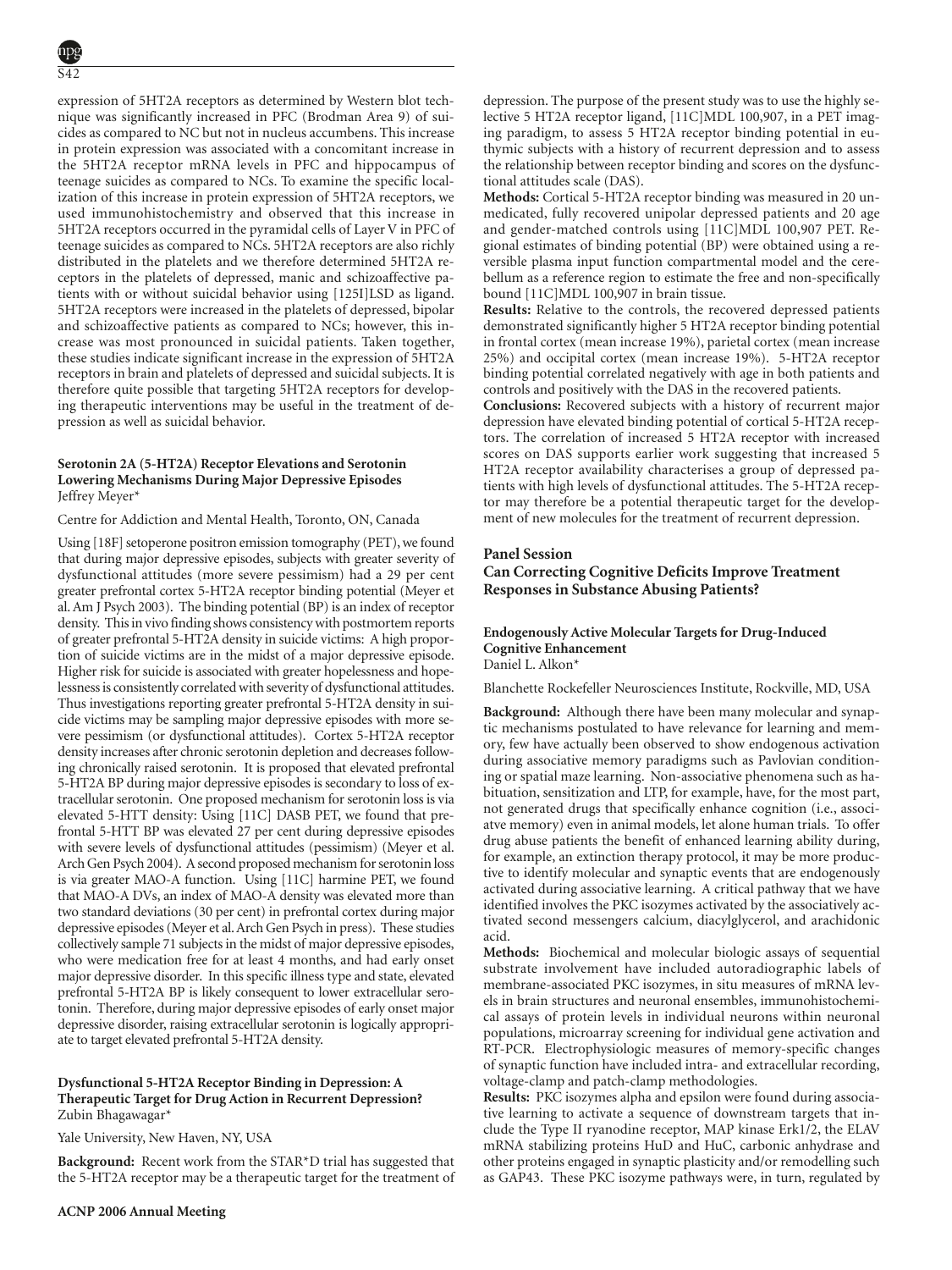

factors such as the cbl-b protein, FGF 18, BDNF, and the insulin signaling receptors. Synaptic facilitation of EPSPs and disinhibition from GABAergic IPSPs have been demonstrated to be functionally controlled during memory consolidation by these PKC isozyme pathways. Drugs have now been identified, such as the macrolactone, Bryostatin, and the imidazole carbonic anhydrase activators that show remarkable specificity for enhancing sequential steps in the associative memory process including attention, acquisition, consolidation, and long-term memory.

**Discussion:** These drugs are now being pursued as cognitive enhancers to ameliorate addictive conditioning as well as other neurologic disorders, such as Alzheimer's disease. The cognitive enhancing potency of such drugs as Bryostatin as well as their lack of toxicity will critically depend on the molecular precision of their effects within the identified signaling pathways that are endogenously activated during associative learning and memory paradigms.

### **D-Cycloserine, a NMDA Agonist, Facilitates Extinction of a Cocaine-Induced Conditioned Place Preference in Rats** Fanny Botreau\* and Jane Stewart

Department of Psychology, Center for Studies in Behavioral Neurobiology (CSBN), Montreal, QC, Canada

A particularly salient feature of substance abuse is the persistence of the ability of drug-associated environmental cues to elicit drug craving and consequently reinstate drug seeking and drug taking. The capacity of drug-related cues to reinstate drug craving has been shown to be resistant to extinction. Their efficacy is persistent and can last several weeks, even months, in the absence of re-exposure. In view of the long-lasting effects of drug-paired cues, the facilitation of extinction of responses elicited by such cues could help drug addicts avoid or at least reduce their experience of craving after the period of detoxification. There are several reports that systemic or intra-amygdala administration of D-cycloserine, a partial agonist at the glycine site on the NMDA receptor, facilitates extinction of learned fear induced by a conditioned stimulus. These effects of D-cycloserine have been reported only for aversive conditioning. In the work to be described, we investigated the effect of administration of D-cycloserine on extinction of an appetitive conditioning, a cocaine-induced conditioned place preference. Male Long Evans rats were given four 20-min pairings in one outer chamber of a 3-compartment box with cocaine (20 mg/kg, i.p.) and four pairings of the other outer chamber with saline on alternate days. During extinction sessions, drug-free rats were placed in the center choice chamber with access to the entire apparatus for 15 min test once a day for 10 consecutive days and the time spent in each compartment was recorded. At the end of the conditioning, all rats exhibited a significant preference for the compartment previously associated with cocaine. Immediately following this and each subsequent extinction test rats were injected i.p. with saline or with D-cycloserine (15 mg/kg). Saline-treated rats maintained the preference for the compartment previously paired with cocaine for at least five days of extinction. When rats were treated by an injection of D-cycloserine immediately after each extinction trial, they required fewer sessions to extinguish their preference. Similar data were obtained when D-cycloserine was injected directly into basolateral nucleus of the amygdala bilaterally (10 microg/0.5 microl/side), immediately after sessions 1, 3 and 5 of extinction. Such findings were not observed when D-cycloserine was injected peripherally 4 hours after the end of extinction sessions. To our knowledge, these experiments are the first to demonstrate that D-cycloserine facilitates extinction of a conditioned appetitive response, a cocaine-induced conditioned place preference, apparently by enhancing acquisition and/or consolidation of new learned associations during extinction training by actions at NMDA receptors in the amygdala. These data suggest that Dcycloserine could be used to help human drug addicts extinguish the emotional and physiological responses and thoughts induced by environments and cues previously associated with drug use. As a result,

these findings may contribute to the development of pharmacological therapies to avoid or at least reduce craving in humans during the periods of detoxification and abstinence.

# **Chronic Substance Abusers: Are There Possibilities for Cognitive Enhancement?**

# Barbara J. Sahakian\*

Psychiatry, University of Cambridge, Cambridge, United Kingdom

Recent work by ourselves and many other groups show that chronic substance use can induce impairment across a broad range of cognitive processes including learning and memory, and fronto-executive functions of planning, cognitive flexibility, decision making and response inhibition. As indicated by parallel studies utilising structural and functional neuroimaging, these mnemonic and executive functions are subserved by neural networks that include relatively greater involvement of posterior and anterior cortical regions respectively, such as the hippocampal formation and prefrontal cortex. Many of the cognitive deficits are residual in former drug users, suggesting that the neurocognitive impairment does not simply reflect the current effects of substances abused, but may reflect neurotoxic actions of the drugs employed or a premorbid state or trait associated with cognitive dysfunction. Impairments in impulse control, decisionmaking and cognitive flexibility frequently translate into behavioural problems of erratic and ill-judged behaviour as exemplified by the sharing of needles, the increased frequency of accidents and tendencies to indulge in other risky behaviours, such as driving under the influence of drugs. In this talk we consider the possibility that at least some of these deficits may be remediated using cognitive enhancers, such as modafinil. We will review our recent work showing cognitive enhancement produced by modafinil in some cognitive domains including the control of impulsivity (stop-signal reaction time task), planning (Tower of London problem solving), cognitive flexibility (ID/ED Attentional Shift) and memory, not only in normal control volunteers, but also in adult patients with attention deficit/hyperactivity disorder and schizophrenia. The molecular mode and neural locus of action of modafinil remains unclear, although the drug is licensed for the treatment of narcolepsy. It has many of the major effects of classical stimulant drugs of abuse, although it does not appear to have abuse potential. We will also consider other options for cognitive enhancement. Acknowledgements - This work was funded in part by the Wellcome Trust and the Medical Research Council (UK). Declaration – Consultant for Cambridge Cognition Ltd.

# **Cognitive Deficits in Stimulant Abusers: Types of Deficits and Their Possible Modulation**

Frank J. Vocci\*

### NIDA/ NIH, Bethesda, MD, USA

Substance abuse treatment is characterized by high dropout rates and less than optimal treatment responses. Recent evidence suggests that poor cognitive functioning may have a major impact on treatment retention in cocaine users (Aharonovich et al, Drug and Alcohol Dependence 2006). Similarly, high levels of impulsivity on the Barratt Impulsivity Scale are negatively correlated to treatment retention in cocaine users (Moeller J Subst Abuse Treatment 2001). A recent observational study of methamphetamine users in treatment in California noted that only 60 % completed treatment (Hser et al J Subst Abuse Treatment 2005). A moderately high proportion of patients in this study complained of depression (35 %), severe anxiety (40 %), having trouble comprehending or remembering material (31 %), and trouble controlling violent behavior (12 %). The findings are buttressed by studies of amphetamine and methamphetamine users who have undergone neuropsychological testing. Deficits in attentional processes, working memory, recall, strategic thinking, impulsivity and decision-making have been reported. Perseveration errors and inability to ignore irrelevant stimuli have been reported. The inability to ignore irrelevant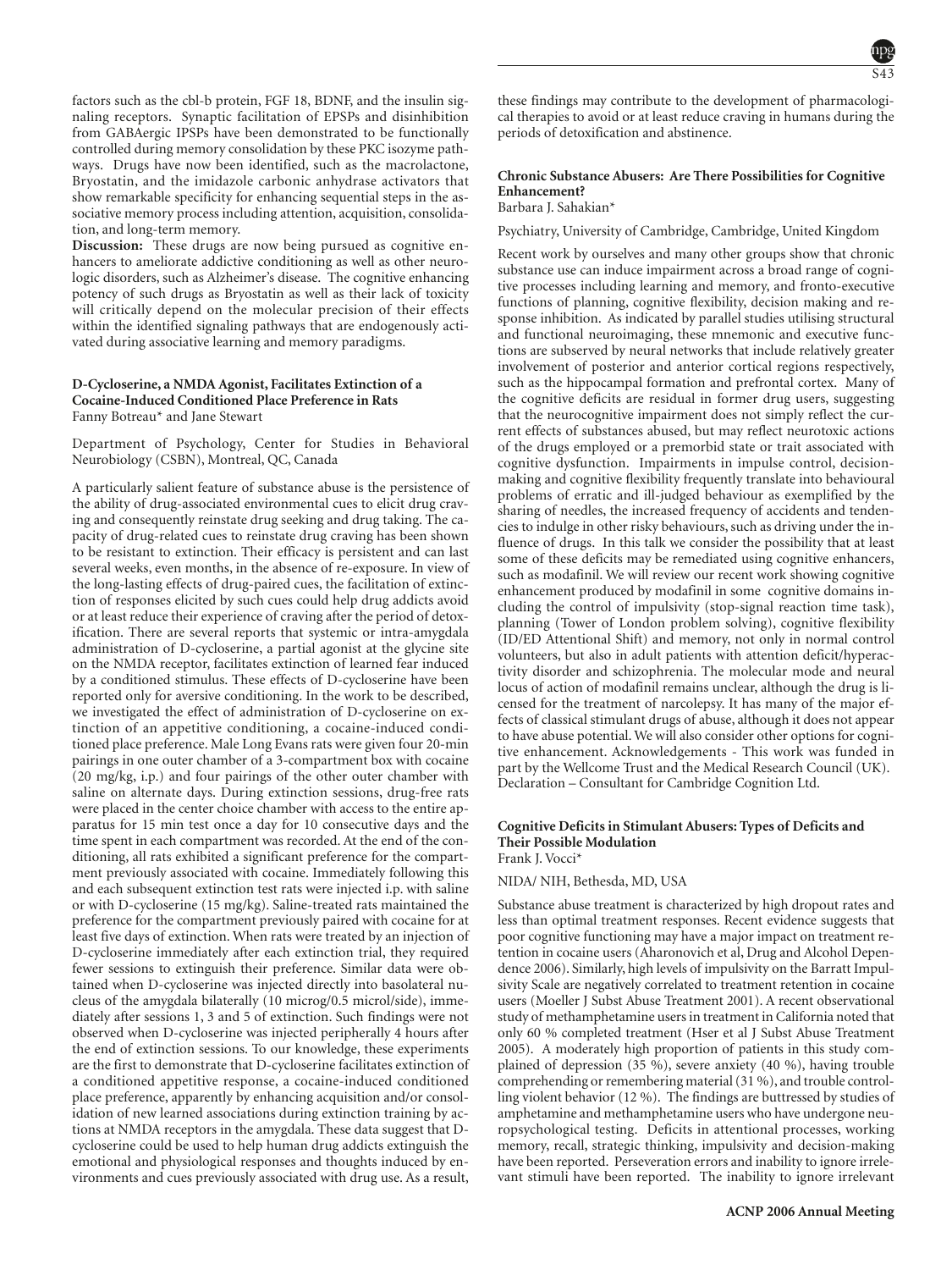stimuli is posited to be responsible for the distractability seen in stimulant dependent patients. Some of the attentional processing deficits and perseveration error deficits can be modeled in animals given amphetamine, suggesting that chronic amphetamine administration may produce such deficits. The cognitive deficits will be reviewed and possible pharmacological modulation of these deficits will be presented in this presentation and the rest of the presentations in the Panel.

# **Panel Session Epigenetics of Psychiatric Disorders**

### **Epigenetics of Memory Storage** Ted Abel\*

### Biology, University of Pennsylvania, Philadelphia, PA, USA

Transcriptional activation is thought to be a key process in long-lasting forms of memory and synaptic plasticity. This activation is directed by transcription factors and their coactivators, which regulate gene expression via chromatin remodeling, histone modification and interactions with the basal transcription machinery. One type of histone modification associated with transcriptional activation is acetylation, which is regulated by histone acetyltransferases (HATs) and histone deacetylases (HDACs) that add or remove acetyl groups from histones, respectively. Recently, we have demonstrated that the transcriptional coactivator CREB-binding protein (CBP), a potent HAT, is involved in specific forms of long-term memory and synaptic plasticity. We have examined mice in which CBP activity in neurons is reduced either by the transgenic expression of an inhibitory form of cbp lacking the HAT domain or by knocking in a mutation of the CREB transcription factor-binding KIX domain of cbp. This genetic approach enabled us to compare the role of CBP-associated HAT activity in memory and synaptic plasticity with the role of the KIX transcription factor-binding domain of CBP. We found that mutant mice expressing an inhibitory form of cbp exhibit impairments in spatial and contextual memory and in long-lasting forms of hippocampal synaptic plasticity. KIX knock-in mice were also observed to have significant impairments in contextual memory. A complementary method to study the role of histone acetylation in synaptic plasticity and memory is to examine the effects of HDAC inhibitors, which increase the level of histone acetylation that correlates with transcriptional activation. We found that increasing histone acetylation using the HDAC inhibitor TSA enhances long-term contextual memory and facilitates synaptic plasticity via the transcription factor CREB. In summary, these results support the idea that histone acetyltransferases and histone acetylation are critical to mechanisms of longterm memory storage. Histone acetylation may provide an epigenetic mechanism for establishing gene-specific modifications that result in the coordinate expression of genes required for long-term memory storage.

### **Role of Chromatin Remodeling in Drug Addiction** Eric J. Nestler\*

### Psychiatry, UT Southwestern, Dallas, TX, USA

Given that cocaine induces adaptations in brain by regulating gene expression, we are interested in the role played by chromatin remodeling at specific gene promoters as a key underlying mechanism involved. Recently, we used chromatin immunoprecipitation (ChIP) assays to show that cocaine induces specific histone modifications at different gene promoters in rat striatum, a major neural substrate for cocaine's behavioral effects.At the cFos promoter, H4 hyperacetylation is seen within 30 min of a single cocaine injection, whereas no histone modifications were seen with chronic cocaine, consistent with cocaine's ability to induce cFos acutely but not chronically. In fact, histones at the cFos promoter undergo methylation after chronic cocaine and this is associated with desensitization of the gene. In contrast, at the BDNF and Cdk5 promotprocess, appears to mediate this regulation of the Cdk5 gene. In contrast, a distinct transcription factor, CREB, appears to mediate regulation of the BDNF gene. Furthermore, we have found that inhibiting histone deacetylase (HDAC) activity enhances the locomotor and rewarding responses to cocaine, whereas overexpressing certain HDACs specifically within striatum, by use of viral-mediated gene transfer, has the opposite effect. We hypothesize that chromatin remodeling is an important regulatory mechanism underlying cocaine-induced neural and behavioral plasticity. We are now extending these studies in three main ways. First, we are using ChIP on chip assays, where chromatin immunoprecipitates are analyzed on promoter DNA microarrays, to obtain a more global analysis of genes in striatum which show activation (histone acetylation) or repression (histone methylation). Second, we are determining which of these changes in chromatin structure at cocaine-regulated genes are mediated via DeltaFosB, CREB, or other drug-regulated transcription factors. These experiments are enabled by the availability of mutant mice, in which DeltaFosB or CREB—or dominant negative antagonists of these transcription factors—can be induced in the striatum of adult animals. Thus, by use of these mice, followed by ChIP on chip assays using CREB or DeltaFosB immunoprecipitations, it will be possible to identify the "transcriptomes" of these transcription factors in striatum and their contribution to the genomic effects of cocaine. Third, we are exploring the functional significance of these changes with further behavioral studies. Our initial work utilized non-specific HDAC inhibitors administered systemically. We are now administering the inhibitors directly into the striatum to show that the enhancement in cocaine's behavioral effects is mediated by this brain region, as we hypothesize, and use more specific inhibitors as they become available. In addition, we are using viral vectors to overexpress a range of HDACs to determine if there is specificity in terms of their ability to oppose behavioral responses to cocaine. Together, this work is establishing the importance of chromatin remodeling in the long-term actions of cocaine.

ers, two genes that are induced by chronic but not acute cocaine, H3 hyperacetylation was observed with chronic cocaine only. DeltaFosB, a cocaine-induced transcription factor important for in the addiction

## **Dopaminergic Signaling Induces Chromatin-Remodeling in Striatal Neurons**

Schahram Akbarian\*, Marcelo Febo, Christine Konradi, Ferris Craig and Frederick Schroeder

Psychiatry, University of Massachusetts Medical School, Worcester, MA, USA

Stimulants, antipsychotics and antidepressants interacting with monoamine signaling pathways induce changes in gene expression and metabolic activity in multiple brain regions. The underlying molecular mechanisms are likely to include acetylation and other covalent modifications of nucleosome core histones, which regulate chromatin function and transcription. Here, we show striatal neurons dynamically regulate histone acetylation and phospho-acetylation by dopaminergic and glutamatergic inputs converging on the cellular level. Furthermore, pre-treatment of rats with sodium butyrate, a short acting inhibitor of histone deacetylase enzymes, resulted in a striking increase in striatal BOLD-MRI (blood-oxygen-level-dependent magnetic resonance imaging) signals after repeated exposure to cocaine. These finding suggest that chromatin modifying drugs with opposing effects on histone acetylation, including histone deacetylase and acetyltransferase inhibitors (HDACi and HATi) may differentially affect stimulant-induced changes in gene expression, brain activation and addiction behavior.

# **Epigenetic Mechanisms in the Transmission of Behaviour Across Generations**

Frances A. Champagne\*

Psychology, Columbia University, New York, NY, USA

In both primates and rodents there is evidence for the transmission of maternal behaviour from one generation to the next such that moth-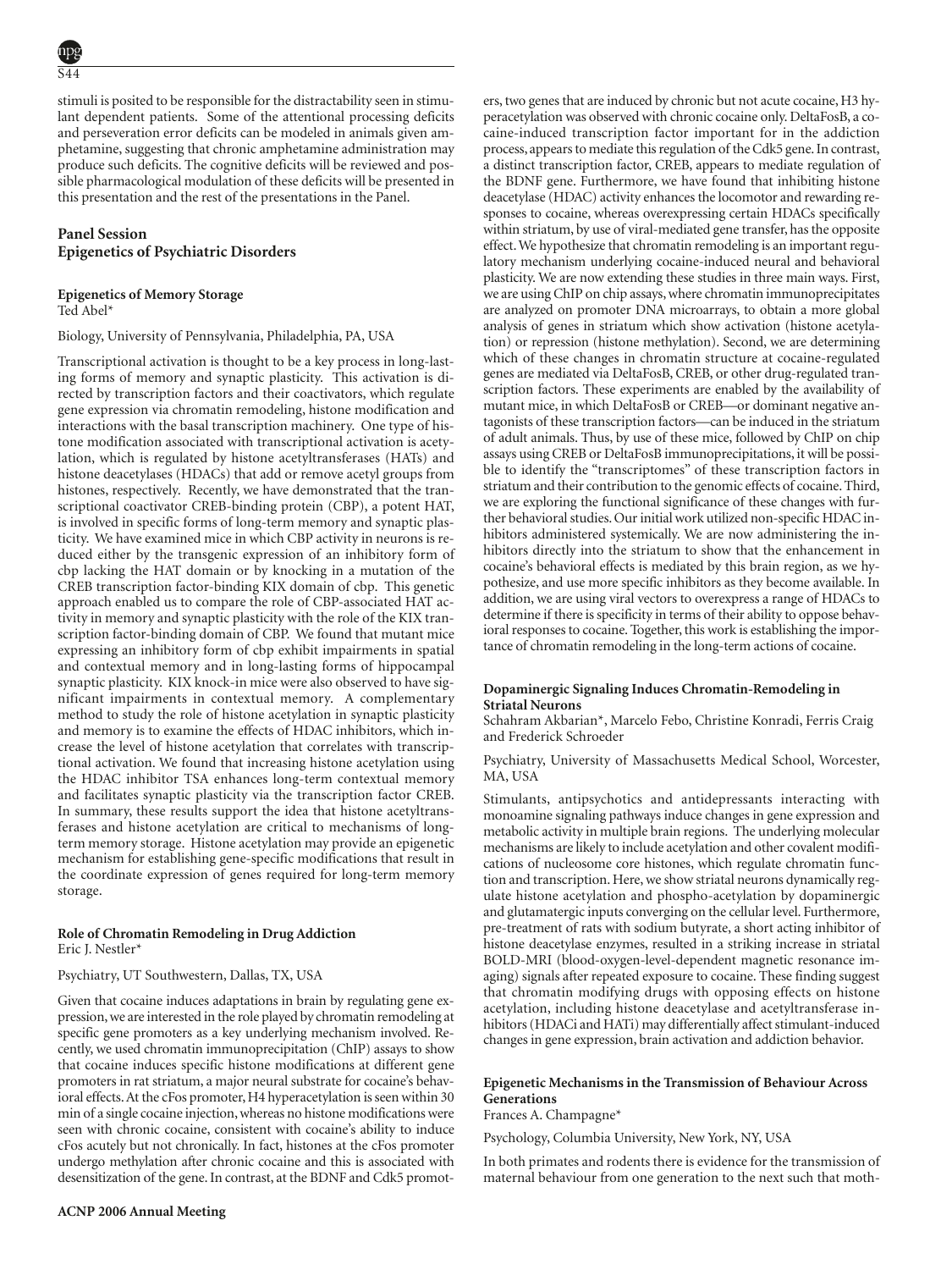ers who display high levels of contact with offspring or in the case of rodents, display high levels of maternal licking/grooming (LG), produce female offspring who display this trait toward their own offspring. Cross-fostering studies suggest that this transmission is mediated by the postpartum environment. Investigation of the neural mechanisms involved in the expression of individual variation in maternal care in rodents suggests that levels of estrogen receptor mRNA in the medial preoptic area (MPOA) of the hypothalamus are associated with frequency of postpartum LG in lactating dams. This differential mRNA expression is also observed in the female offspring of these mothers both at 6-days of age and in adulthood. We have explored the role of epigenetic modifications in mediating these longterm changes in gene expression. DNA methylation is an epigenetic mechanism of gene silencing which prevents the binding of transcription factors to response elements. Analysis of the promoter region of the estrogen receptor in these females indicates that offspring of high LG dams have decreased cytosine methylation in the MPOA compared to offspring of low LG dams. This differential methylation occurs at several regions within the promoter, including a Stat5 response element. Chromatin immunoprecipitation assay confirms reduced binding of Stat5 to the estrogen receptor alpha promoter region in female offspring of low compared to high LG dams. These results indicate that the transmission of maternal LG from mother to offspring is associated with epigenetic changes which alter gene expression in infancy and are maintained into adulthood. This mechanism may result in the behavioral transmission of many aspects of phenotype, particularly those traits that provide an adaptive advantage to offspring.

# **Panel Session Kynurenic Acid: A New Player in the Pathophysiology of Schizophrenia**

**Bidirectional Regulation of Extracellular Dopamine by Endogenous Kynurenate in Striatum and Prefrontal Cortex** Robert Schwarcz\*, Hui-Qiu Wu, Paolo Guidetti and Arash Rassoulpour

MPRC, University of Maryland School of Medicine, Baltimore, MD, USA

Kynurenic acid (KYNA) is a major metabolite of tryptophan degradation. In the brain, KYNA is synthesized in astrocytes and then released into the extracellular compartment. At physiological (nanomolar) concentrations, KYNA inhibits the glycine co-agonist ("glycineB") site of the NMDA receptor and, in particular, is a very potent antagonist of the α7 nicotinic acetylcholine ( $α7nACh$ ) receptor. These properties raise the possibility that astrocyte-derived KYNA serves as an endogenous neuromodulatory agent. Our laboratory uses in vivo microdialysis in unanesthetized rodents to examine such a possible role of KYNA. Because of the fact that KYNA levels are increased in the basal ganglia and cortex of patients with schizophrenia, we have focused our attention primarily on the effects of KYNA in these brain regions and, in particular, on the possible regulation of extracellular dopamine (DA) levels. Focal intracerebral infusion of nanomolar concentrations of KYNA reduces basal extracellular DA levels in the striatum and prefrontal cortex of rats. In the striatum, this effect is initiated by the KYNA-induced inhibition of α7nACh receptors on glutamatergic afferents. Conversely, extracellular DA levels in both brain areas are enhanced when KYNA formation is compromised by local perfusion with specific inhibitors of kynurenine aminotransferase II (KAT II), a major biosynthetic enzyme of brain KYNA. This is also in line with studies in the striatum of mice with a targeted deletion of KAT II, where extracellular KYNA levels are substantially reduced and extracellular DA levels are significantly increased. Taken together, a picture emerges where fluctuations in the astrocytic production of KYNA inversely regulate dopaminergic tone under physiological conditions. Studies in the rat striatum indicate that this regulation of extracellular DA levels by KYNA extends to the effects of the psychostimulant d-amphetamine (d-Amph). Thus, unilateral intrastriatal infusion of nanomolar concentrations of KYNA completely prevents the substantial increase in extracellular DA observed in the vehicle-infused contralateral striatum following the systemic administration of d-Amph (5 mg/kg). This KYNA-related imbalance in DA between the two striata causes animals to rotate towards the side of the KYNA infusion for the duration of the d-Amph effect. Interestingly, the ability of KYNA to abolish the d-Amph-induced DA release is duplicated by the specific α7nACh receptor antagonist methyllicaconitine (MLA) but not by the specific glycineB receptor antagonist 7-Cl-KYNA. This indicates that α7nACh inhibition, but not glycineB receptor blockade, mediates the reduction of d-Amph-induced DA release by KYNA in the striatum. In summary, the link between KYNA and DA is not only of obvious relevance for the pathophysiology of schizophrenia but has broader implications for drug addiction and other clinical conditions associated with, and possibly etiologically linked to, a defective reward system. Since fluctuations in tonic, extracellular DA levels influence neuronal vulnerability to excitotoxic injury, the relationship between KYNA and DA also ought to be scrutinized in relation to excitotoxic diseases and conditions such as Huntington's disease, cerebral ischemia and severe hypoglycemia.

### **Role of Endogenous Kynurenic Acid in the Control of Dopaminergic Neurotransmission**

Sophie Erhardt\*, Lilly Schwieler, Klas Linderholm, Linda Nilsson and Goran Engberg

Dept. of Physiology & Pharmacology, Karolinska Institutet, Stockholm, Sweden

In recent years progress in the field of schizophrenia research has led to the suggestion that dopamine only plays an intermediary role in the pathophysiology of the disease and that the main abnormalities lie elsewhere. In this regard deficits in brain glutamatergic systems have gained growing interest. Kynurenic acid (KYNA) is an endogenous antagonist at the alpha7-nicotinic receptor as well as a glutamate receptor blocker with a preferential action at the glycine-site of the N-methyl-D-aspartate (NMDA)-receptor. Mounting evidence indicate that the compound is significantly involved in basal neurophysiological processes in the brain. Thus, pharmacologically elevated levels of KYNA, in similarity to systemic administration of NMDA receptor antagonists (e.g. PCP, MK 801), are associated with increased neuronal activity of midbrain dopamine neurons. In addition, lowering of brain KYNA is associated with a reduced firing, suggesting that midbrain dopamine neurons are tonically driven by endogenous KYNA. Moreover, in a large cohort of male patients with schizophrenia ( $n = 90$ ), we recently confirmed that levels of KYNA are elevated in the cerebrospinal fluid (CSF) from first-episode, drugnaïve patients as well as from patients on antipsychotic treatment. Furthermore, in male patients with schizophrenia as well as in healthy volunteers, CSF KYNA was positively correlated to the CSF concentration of homovanilic acid (HVA), the main metabolite of dopamine. In summary, our results suggest that KYNA tonically modulates glutamatergic mechanisms thereby controlling brain dopaminergic neuronal activity. The elevated CSF KYNA observed in patients with schizophrenia may reflect a state of increased KYNA turnover in the brain.

# **Developing a Model of Kynurenic Acid Effects on Information Processing**

Susan B. Powell\*, Sophie Erhardt, Linda K. Nilsson, Klas R. Linderholm, Neal R. Swerdlow and Mark A. Geyer

Psychiatry, University of California, San Diego, La Jolla, CA, USA

**Background:** Prepulse inhibition (PPI) of the acoustic startle reflex refers to the ability of a weak stimulus preceding a startling stimulus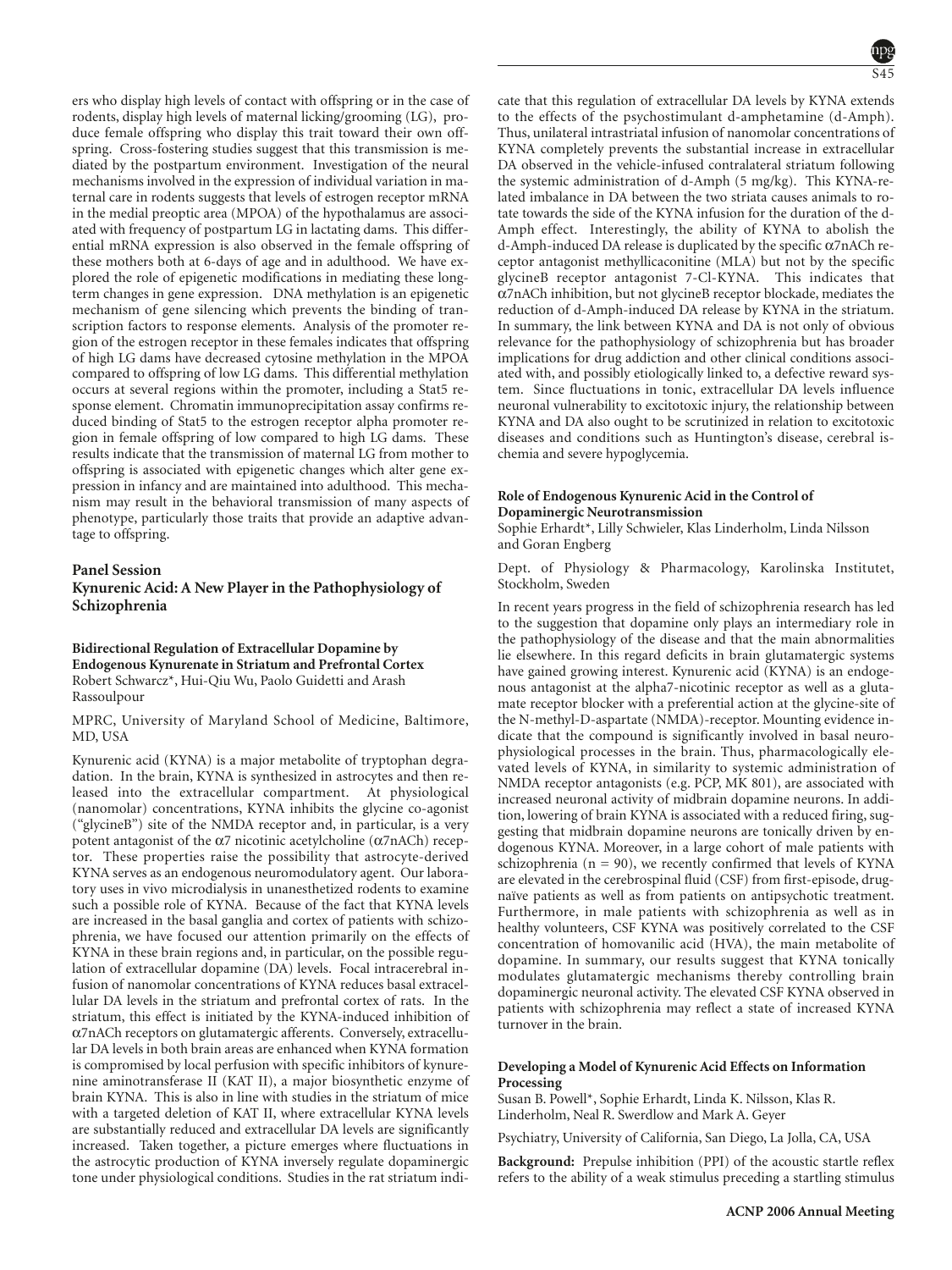to inhibit the response to that stimulus. PPI is an operational measure of sensorimotor gating that is amenable to cross-species comparisons. Deficits in PPI have been reported repeatedly in patients with schizophrenia and other psychiatric disorders characterized by abnormalities in sensory, cognitive, or motor gating. Similar deficits in PPI can be produced in rodent models through pharmacological or developmental perturbations. Isolation rearing of rats from weaning is a non-pharmacological manipulation that leads to deficits in PPI and has been used as a neurodevelopmental model to study the pathophysiology of schizophrenia. Additionally, administration of NMDA receptor antagonists, such as PCP, leads to deficits in PPI that mimic those observed in schizophrenia patients. Kynurenic acid (KYNA) is an endogenous glutamate-receptor antagonist, preferentially blocking NMDA receptors. Recent studies have shown that endogenous levels of KYNA are elevated in the cerebrospinal fluid or post-mortem brains of schizophrenia patients. Hence, the present studies examined the effects of KYNA on startle and PPI in pharmacological and developmental rodent models.

**Methods:** We first conducted acute pharmacological studies assessing the effects of elevations in KYNA on startle and PPI in rats. Specifically, we administered the precursor of KYNA (l-kynurenine) or PNU 156561A, which blocks kynurenine 3-hydroxylase (shifting synthesis of kynurenine toward KYNA), to rats and assessed PPI. We also tested whether PPI deficits produced by pharmacologically induced elevations of KYNA were reversed by the antipsychotic drugs haloperidol and clozapine. Based on the observation of elevated KYNA in the brains of schizophrenia patients, we then examined levels of KYNA in the brains of isolated and socially housed rats. In this experiment, rats were assigned to social or isolation housing at weaning and then tested in the acoustic startle/PPI paradigm 8 weeks postweaning. After behavioral testing, brains were removed and dissected for determination of KYNA.

**Results:** Pharmacologically induced elevations of KYNA produced by administration of l-kynurenine or PNU 156561A disrupted PPI in rats. These disruptions in PPI were prevented by both the typical antipsychotic haloperidol and the atypical antipsychotic clozapine. In the second set of experiments, isolated rats exhibited deficits in PPI compared to socially housed controls. Similar to the finding in schizophrenia patients, KYNA levels were elevated in the hippocampus of isolated rats.

**Conclusion:** The pharmacological data showed that elevations of KYNA disrupt PPI in rats similar to that observed with other NMDA antagonists such as PCP and that these PPI disruptions can be ameliorated by antipsychotic drugs. The developmental data identify a neurochemical link between isolation rearing and specific neuropathological findings in schizophrenia. Taken together, these findings suggest that KYNA serves as an endogenous modulator of PPI and that elevated levels of KYNA may be a potential mechanism through which isolation rearing exerts its effects on sensorimotor gating in rats. These preclinical studies using rodent models of PPI provide further evidence for the potential role of KYNA in schizophrenia. Future studies will examine whether the effects of KYNA on sensorimotor gating in developmental models is due to acute or chronic elevations of KYNA. Supported by MH52885.

# **Interactions Between Kynurenic Acid and the Nicotinic Allosteric Potentiating Ligand Galantamine: Relevance for Treatment of Schizophrenia**

Edson X. Albuquerque\*, Cristiane Lopes and Edna F. Pereira

Pharmacology & Experimental Therapuetics, Univ of Maryland School of Medicine, Baltimore, MD, USA

**Background:** Kynurenic acid (KYNA), a neuroactive metabolite of the kynurenine pathway in the brain, is a non-competitive antagonist at α7 nicotinic receptors (nAChRs; J Neurosci 21:7563, 2001). We have provided evidence that the N-terminal domain of the α7 nAChR subunit contains the recognition sites for KYNA (J Neurobiol 53:479, 2002). The binding region for the nicotinic allosteric potentiating ligand galantamine, an FDA-approved drug for treatment of Alzheimer's disease currently being tested in clinical trials as an adjuvant treatment for schizophrenia, is also located on the N-terminal domain of nAChR α subunits (J Neurobiol 53:479, 2002). Therefore, this study was designed to evaluate possible interactions between KYNA and galantamine on  $\alpha$ 7 nAChRs.

**Methods:** Whole-cell currents were evoked by application of the α7 nAChR agonist choline (1 mM) to cultured hippocampal neurons under control conditions and in the presence of KYNA and/or galantamine. The effect of KYNA alone or in the presence of galantamine on choline-triggered GABA release was also examined in whole-cell, voltage-clamped striatal or hippocampal neurons in culture.

**Results:** In cultured hippocampal neurons, KYNA (0.01-100 µM) caused a concentration-dependent, voltage-independent reduction of the amplitudes of choline-evoked whole-cell currents. The effect could not be easily reversed by simply washing the neurons with KYNA-free physiological solution. In contrast, galantamine had a biphasic effect on α7 nAChRs in hippocampal neurons. At concentrations ranging from 0.3 to 3 µM galantamine increased voltage independently the amplitude of choline-evoked whole-cell currents. At higher concentrations, galantamine caused a voltage-dependent inhibition of  $\alpha$ 7 nAChRs. The effects of galantamine on  $\alpha$ 7 nAChRs were promptly reversed upon washing the neurons. When the neurons were first exposed to galantamine  $(1 \mu M)$  and then to galantamineplus-KYNA (0.01-100 µM), KYNA caused less inhibition of cholineevoked currents than it did in the absence of galantamine. The finding that galantamine caused a rightward shift in the concentration-response relationship for KYNA-induced inhibition of  $\alpha$ 7 nAChR activity strongly suggested that the binding regions for galantamine and KYNA on α7 nAChRs overlap. Application of choline (1 mM) to hippocampal or striatal neurons triggered inhibitory postsynaptic currents (IPSCs) in the continuous presence of glutamate receptor antagonists (CNQX, 10 µM and APV, 100 µM). In both hippocampal and striatal cultures, choline-triggered GABA release was blocked by the α7 nAChR antagonist α-bungarotoxin (100 nM), and thereby resulted from the activation of α7 nAChRs on GABAergic neurons synapsing onto the neurons from which recordings were obtained. Choline-triggered IPSCs were reversibly blocked by KYNA (10  $\mu$ M), and the magnitude of the effect of KYNA was significantly reduced by pre- or post-exposure of the neurons to galantamine  $(1 \mu M)$ . **Discussion:** The ability of galantamine to counteract the inhibitory actions of KYNA on nAChRs lends support to the concept that galantamine will be a useful ajuvant therapy for treatment of schizophrenia, a neuropsychiatric disorder in which brain KYNA levels are known to be elevated and  $\alpha$ 7 nAChR activity is impaired. (Support contributed by: USPHS grant NS25296)

### **Panel Session**

# **New Frontiers in Imaging Phasic Dopamine Release in Humans**

## **Imaging Intrasynaptic Dopamine Release: Concepts, Challanges and Contributions**

Dean F. Wong\*, Harvey S. Singer, Edythe D. London, Alane S. Kimes, Gary Wand, Elizabeth McCaul, Christopher Earley, Richard Allen, Ayon Nandi, Marika A. Maris, Yun Zhou, Mohab Alexander, Donald Jasinzki, James R. Brásìc, Hiroto Kuwabara and Albert Gjedde

Radiology, Johns Hopkins University, Baltimore, MD, USA

While neuroreceptor mapping with PET/SPECT are now a mature methodology, an often touted contribution of this in vivo imaging over ex vivo/in vitro procedures has been the ability to carry out serial studies for disease or treatment progress and to measure receptor occupancy. For the latter measures it is not only to examine therapeutic drug PK/PD and aid rational drug dosing but also to measure endogenous neurotransmitters (NT) occupancy by competition with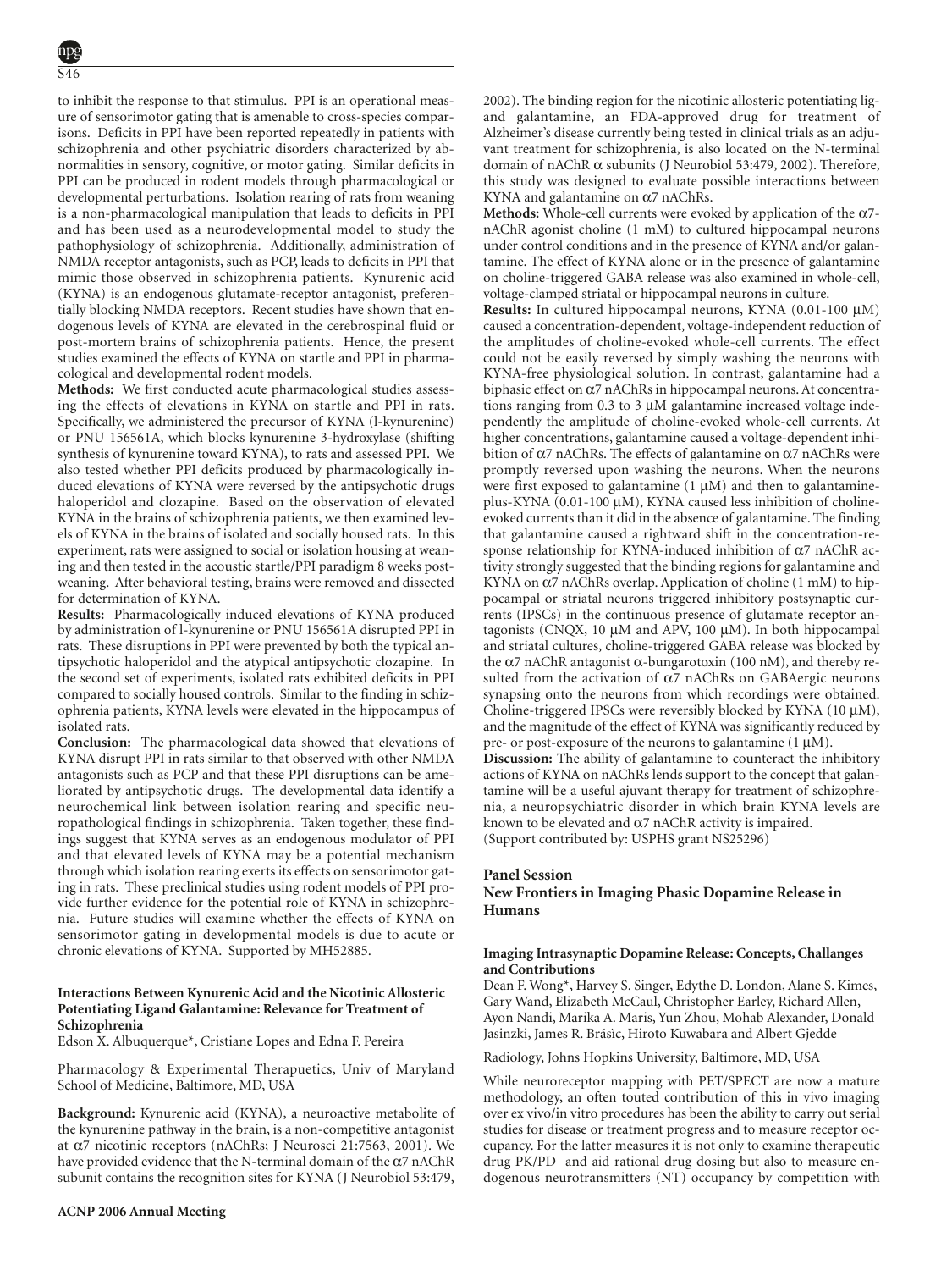the receptor binding PET/SPECT radioligand. This measurement of NT concentration and release is the most novel aspect of these in vivo studies compared to other neuroscience techniques. Even microdialysis cannot directly measure intrasynaptic NT concentrations and competition with radiotracers. We will briefly review the animal and human history of NT competition with radioligand binding in the dopamine (DA)system with methylphenidate and amphetamine stimuli as well as the DA-depleters reserpine and AMPT. This talk will review the current state of these methods in studying various neuropsychiatric disorders such as Tourette's (TS), Restless Leg Syndrome (RLS), Alcoholism, Cocaine use, Schizophrenia, and ADHD. The possible role of new radiolabelled dopamine agonists as opposed to antagonists and possible future application for imaging different dopamine affinity states will be discussed. Finally, the talk will develop the pros and cons of using psychostimulants as challenge studies in human research. Lastly, this talk will introduce other multiple modulator systems such as the GABA and glutamate systems to be discussed by the other speakers. Examples of data to be discussed: Using  $[$ <sup>11</sup>C]Raclopride PET, we have studied both cue- and stimulantinduced dopamine release (DA<sub>rel</sub>) in TS, RLS, schizophrenia, alcohol and drug abuse. The largest difference reported has been in TS, where TS patients have 100% greater amphetamine (AMP) induced  $DA_{re}$ than controls: 8% in 10 controls vs. >16%  $DA_{rel}$  in 16 age-matched TS. In a study of cue-induced cocaine craving, there was a  $DA<sub>rel</sub>$  increase of 5-10% when chronic cocaine abusers reported craving during the presentation of audiovisual drug cues (N=11) over cocaine users that did not report craving (N=8). With AMP induced  $DA_{rel}$ , chronic cocaine users had 100% lower DA<sub>rel</sub> than controls: 9-10% DA<sub>rel</sub> in 12 controls vs. 0-2% in 17 age-matched cocaine users. Alcoholics also showed 30-70% lower AMP induced  $DA_{rel}$  than controls, though at a trend level in a study of 10 alcoholics and 8 controls. In a study of 8 patients with schizophrenia, DArel was induced by both amphetamine and low specific activity raclopride (LSA RAC) and resulted in large changes in the inhibition (Χ3) due to phasic DA changes: 50% in X3 after AMP, and >100% change in Χ3 after LSA RAC. Finally, in a preliminary study of two patients with RLS and 4 age-matched controls, there is a 50-100% increase in  $DA<sub>rel</sub>$ , although only a trend level with these small numbers. This wide range of ongoing research shows that PET/SPECT methodology can detect the full range of  $DA_{rel}$  changes that maybe seen in psychiatric and neurological conditions. These results will be discussed to illustrate the contributions and progress made in the study of in vivo dopamine psychostimulant perturbation studies.

# **PET Imaging of Extrastriatal Dopamine Release and Baseline Levels of Extracellular Dopamine**

Robert M. Kessler\*, Patrizia Riccardi, David Zald, Sohee Park, Neil Woodward, Benoit Dawant, Ronald Baldwin and Ronald Salomon

Radiology, Vanderbilt University School of Medicine, Nashville, TN, USA

While striatal dopaminergic neurotransmission is likely involved in a number of disorders including schizophrenia, Tourette's syndrome, attention deficit disorder, depression, and drug abuse, there is considerable data in humans and animals indicating the role of dopaminergic neurotransmission in cortical and limbic regions, the thalamus, and the substantia nigra in these disorders. There have been some studies of dopamine (DA) D2 and D1 receptors in extrastriatal regions, but there has been a lack of methods for assessing phasic and tonic dopamine release in regions outside the striatum. Studies of d-amphetamine induced DA release in humans using PET with [18F]fallypride performed prior to and following oral d-amphetamine administration will be presented; the results demonstrate that these studies can be used to estimate phasic DA release in the striatum, substantia nigra, amygdala, and cortical regions. The effects of d-amphetamine induced DA release in the caudate and putamen on [18F]fallypride binding potentials are similar to those seen with

[11C] raclopride while the effects in extrastriatal regions are less but still significant. The correlation of d-amphetamine induced DA release with changes in cognitive function and affect will be discussed. Alphamethylparatyrosine depletion of cerebral DA in conjunction with imaging of striatal DA D2 receptors has provided a method for estimating baseline, i.e. tonic, levels of extracellular DA in striatum. Initial results from[18F]fallypride PET studies performed prior to and following alphamethylparatyrosine induced depletion of cerebral DA to assess baseline, extracellular levels of DA in extrastriatal regions will be presented, Attempts to image cognitive activation of DA release in extrastriatal regions will be reviewed. The results of these studies will be integrated with current knowledge of the roles of synaptic and volume modes of neurotransmission in striatal and extrastriatal regions. The application of these methods to the study of cognitive function and disorders believed to be mediated by abnormal phasic and/or tonic DA release in extrastriatal regions will be discussed.

# **Role of NMDA and GABAB Receptors in Cortical and Subcortical Dopaminergic Regulation**

Daniel C. Javitt\*, Andrea Balla, Megan Nattini and Henry Sershen

### Nathan Kline Institute, Orangeburg, NY, USA

Schizophrenia is associated with hyperactivity of amphetamine (AMPH)-induced dopamine (DA) release that is particularly associated with the decompensated phase of the illness. Although mechanisms underlying DA dysregulation are unknown, similar deficits can be induced in both humans and rodents by administration of NMDA antagonists, suggesting that NMDA dysfunction may contribute. The present studies investigate mechanisms underlying NMDA receptors in regulation of AMPH-induced DA release in prefrontal cortex and striatum using in vitro release assays and in vivo microdialysis. Subchronic treatment with PCP led to a significant potentiation of AMPH-induced DA release that was reversed by administration either of the NMDA glycine-site agonist glycine, or glycine transport inhibitors including NFPS, NPS1000 or Org25935. Effects of NMDA glycine-site agonists were apparently mediated by stimulation of local GABA release, which inhibited presynaptic DA release acting at a GABAB receptor. Subsequent studies with GABAB agonists and antagonists have confirmed the ability of GABAB receptors to regulate DA release in both striatum and PFC, suggesting a potential site for intervention in disorders, such as schizophrenia and methamphetamine/cocaine abuse that are associated with DA hyperactivity. Further, differential effects of specific GABAB ligands suggest differential roles of specific GABAB receptor subtypes. Overall, these findings highlight the role of NMDA receptors on GABAergic interneurons in DA regulation, and suggest appropriate sites for therapeutic intervention.

### **Effect of Acute Systemic Baclofen on Amphetamine Stimulated Dopamine Release as Measured in Rats Brain with the Dopamine** Receptor Tracers [<sup>3</sup>H]Raclopride and [<sup>3</sup>H]-(+)-PHNO Rikki N. Waterhouse\*, Raymond Chang and Jun Zhao

Psychiatry, Columbia University, New York, NY, USA

The  $GABA_R$  receptor agonist baclofen attenuates the reinforcing effects of cocaine and amphetamine in rats, and appears to blunt craving in patients addicted to cocaine. With respect to mechanism of action, microdialysis studies in rats have revealed that baclofen attenuates psychostimulant induced increases in dopamine efflux in the nucleus accumbens. In schizophrenia, an illness characterized by increased amphetamine stimulated dopamine release, a reduction of  $GABA<sub>n</sub>$  receptor densities in the frontal cortex and other regions has been observed post-mortem. This is the first study that uses radiotracer methods to monitor the effects of GABA<sub>B</sub> receptor agonists and antagonists on amphetamine stimulated dopamine release in the striatum and other brain regions in rodents. The two radiotracers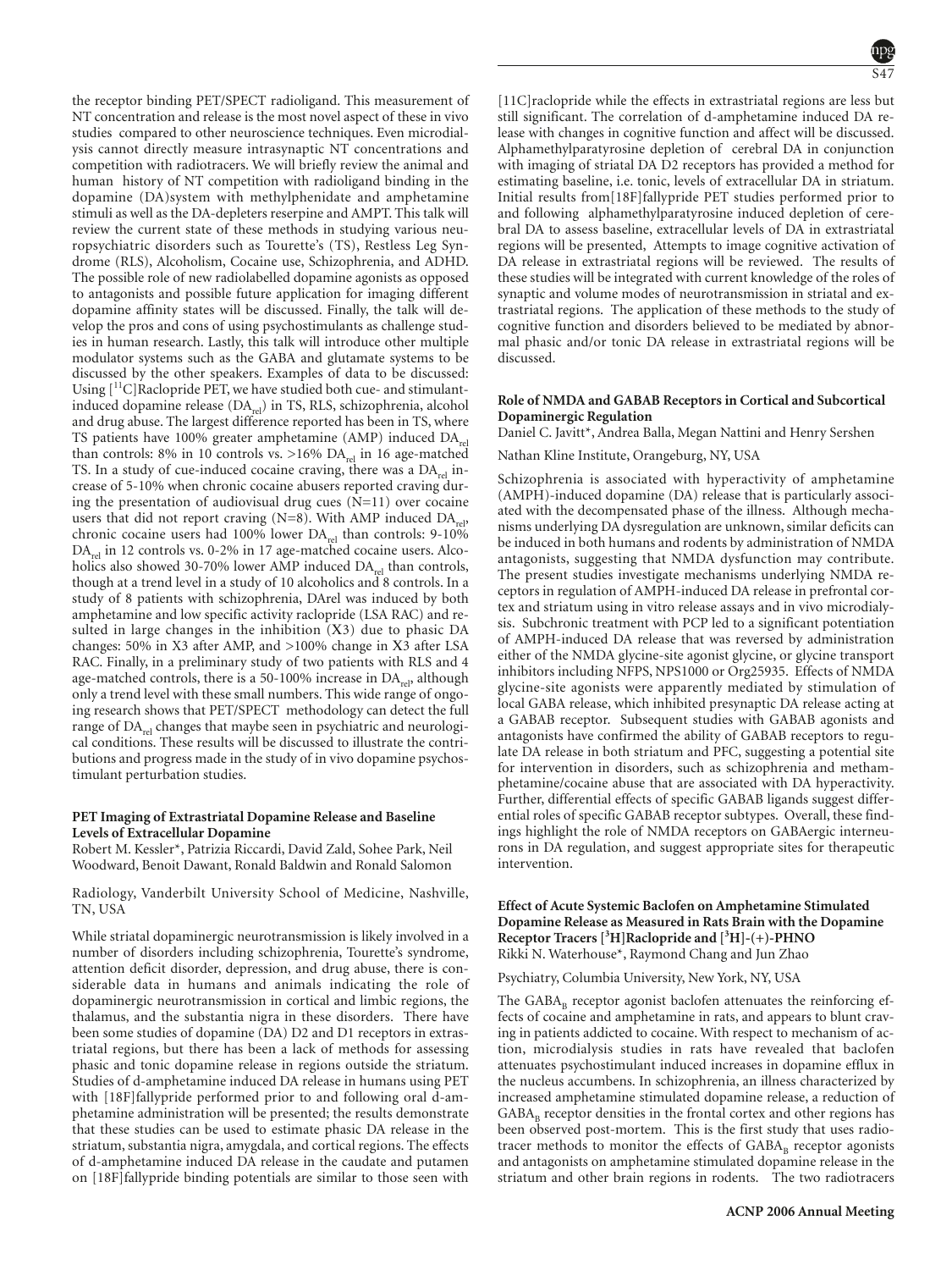used were the  $D_2/D_3$  receptor antagonist tracer, [<sup>3</sup>H]raclopride, and the  $D_3$  receptor selective agonist  $\binom{3}{1}$ -(+)-PHNO. We first demonstrated that baclofen alone does not alter the binding of either tracer in the striatum. However, different sensitivities were noted between the two tracers in measuring baclofen's effect on amphetamine induced dopamine release ([<sup>3</sup>H]raclopride was more sensitive than  $[^3H]$ -(+)-PHNO). We hypothesize that this might be due to different dopamine receptor binding characteristics of the two tracers in the intracellular environment, or a reduction in the degree of G-protein coupling upon amphetamine challenge that  $[^{3}H]$ raclopride is insensitive to. In addition, reduced  $[{}^{3}H](+)$ -PHNO binding in the thalamus was found in baclofen treated animals compared with controls. This is a novel finding that will be discussed in some detail. Taken together, these data support that GABA<sub>R</sub> receptor activation by baclofen attenuates amphetamine stimulated striatal dopamine release, and that this subsequently impacts occupancy of dopamine at  $D_2/3$  receptors. In addition, the data reveal that specific dopamine receptor PET tracers may be used to follow the effects of  $GABA_B$  agonists on psychostimulant drug induced dopamine release in animal models and humans. In addition to drug addiction research, these findings may be relevant to the study of schizophrenia, where the reported loss of  $GABA<sub>B</sub>$  receptors in the CNS may be at least partly responsible for the well-documented sensitivity to amphetamine in these patients.

### **Panel Session**

# **Treatment of Frontotemporal Dementia: Identifying Pathophysiologic Targets**

### **Clinicopathologic Analysis of Ubiquitin and Tau in FTD** Keith A. Josephs\*

Movement Disorders, Mayo Clinic-Rochester, Rochester, MN, USA

This presentation will examine the relationship between early clinical features, pathologies, and biochemistry of the frontotemporal lobar degenerations (FTLDs). Pathologic reexamination with the most recent immunohistochemistry of all cases diagnosed with FTLD, PSP, and CBD between 1970 and 2004 revealed that ubiquitinated inclusions are at least as commonly seen as tau-positive inclusions. All cases of FTD-MND were tau-negative and had pathologic evidence of motor neuron degeneration. All cases classified as PSP-like or CBD-like had tau-positive pathology. Of the 13 cases with PNFA, PSP and CBD accounted for almost 70% of the cases, while FTD was almost equally divided between tau-positive and tau-negative diseases. Dr. Josephs will bring these findings to bear on the strategization of future interventions for FTD.

# **The Role of CSF Biomarkers in the Diagnosis of Frontotemporal Dementia**

Henrik Zetterberg\*, Ulla Ruëtschi, Lennart Minthon and Kaj Blennow

Clinical Chemistry, Sahlgrenska University Hospital, Goteborg, Sweden

Earlier studies on candidate biomarkers in cerebrospinal fluid (CSF) for frontotemporal dementia (FTD) such as total tau, hyperphosphorylated tau, the 42 amino acid fragment of b-amyloid, S100b and neurofilament will be reviewed. To discover novel possible biomarkers for FTD we analysed CSF samples from FTD patients and controls by surface enhanced laser desorption/ionization-time of flight (SELDI-TOF) mass spectrometry (MS). Sixteen clinically diagnosed FTD patients and 12 non-demented controls were included in the study. The samples were analysed on four different array surfaces using two different energy-absorbing molecules as matrices. In total each CSF sample was subjected to eight different surface/matrix conditions. About 2000 protein peaks (mass/charge ratios) were detected. Forty-two peaks were differentially expressed in FTD (p < 0.01). After exclusion of peaks with low signal-to-noise ratio and peaks representing differentially charged proteins, 10 peaks remained, five of which were overexpressed and five underexpressed in FTD cases compared to controls. The combination of these biomarkers discriminated FTD from non-demented controls almost completely. Six of the peaks were purified further and identified by tandem MS.

### **Frontal-Subcortical Circuits and a Rationale for Neuroreceptor Quantification in FTD**

Tiffany Chow\*, Pablo Rusjan, Jeffrey Meyer, Nicolaas P. Verhoeff, Bruce G. Pollock and Gwenn Smith

Rotman Research Institute, Baycrest, Toronto, ON, Canada

The clinical manifestations of frontotemporal dementia (FTD) correspond to symptoms of frontal-subcortical circuit (FSC) syndromes. The constellations of impairments in FTD include changes in personality, social behavior and motivation. Cognitive losses in FTD follow the pattern of the dorsolateral prefrontal dysexecutive syndrome, affecting attention, planning, and problem solving. Neuropsychiatric symptoms include depression, anxiety, impulsivity and compulsive behaviors. Lesions to the dorsolateral prefrontal FSC can result in depression in addition to the difficulties with goal-directed activities and self-monitoring. Degeneration of the orbitofrontal FSC results in problems with social behavior and affect, such as irritability, loss of empathy, and obsessive-compulsive behaviors. Lesions of the superior medial frontal FSC lead to amotivational syndromes, such as apathy. Function of the FSCs is subject to the modulation of the striatum by dopamine (DA) and serotonin (5-HT). DA receptors (DR) play important roles throughout the basic FSC model, one of which is to complete a self-regulatory DA secretion loop involving the anterior cingulate and substantia nigra pars compacta. In addition, the connectivity of the subcortical aspects of any FSC runs through D1R receptor-laden striasomal components and D2R-heavy matrix. The net effect of these influences on the phosphorylation of DARPP-32 (a phosphoprotein) modulates the activity of the FSC. The development of parkinsonism in later stages of FTD implies that at least a loss of dopaminergic tone in the motor FSCs is part of the illness, but associations of DA with motivation, mood, and frontal executive function are likely to impact the clinical manifestations of FTD as well. The basal ganglia and thalamus are atrophied even early in FTD, indicating the potential for derangements in DR densities. Serotonin may be linked to FSC syndromes and therefore FTD by dint of its effects upon the DA system (5-HT3R) or because of localization to limbic (5-HT1a- and 2aR) and prefrontal cortices (5HT1d- and 2aR). Radioligand PET imaging allows us to quantify DR and 5-HTR in vivo. With FSC syndromes as the theoretical model for the pathophysiology of FTD, examination of DR and 5-HTR in living patients with FTD may elucidate targets for pharmacotherapy. Dysfunctional attitudes in depression outside the context of FTD are linked to a relative increase in 5-HT2aR binding. Preliminary 5HTR studies on subjects with FTD have shown reductions in both 5-HT1a- and 2aR in frontal cortex, but DR imaging may reveal subcortical aspects of FTD pathology.

### **Pharmacotherapy in Frontal Variant Frontotemporal Dementia** Barbara J. Sahakian and Luke Clark\*

Experimental Psychology, University of Cambridge, Cambridge, United Kingdom

The frontal variant of frontotemporal dementia (fvFTD) typically occurs at a younger age than most dementias when patients still have parental and financial responsibilities for children. Despite being one of the most prevalent forms of early-onset dementia, there currently exist few treatments to improve the cognitive and behavioural deficits, in contrast with the management options for dementia of the Alzheimer type. Patients with fvFTD present with risky decisionmaking behaviour, impulsiveness, disinhibition, apathy, altered appetite and stereotypic behaviour. We originally proposed that the or-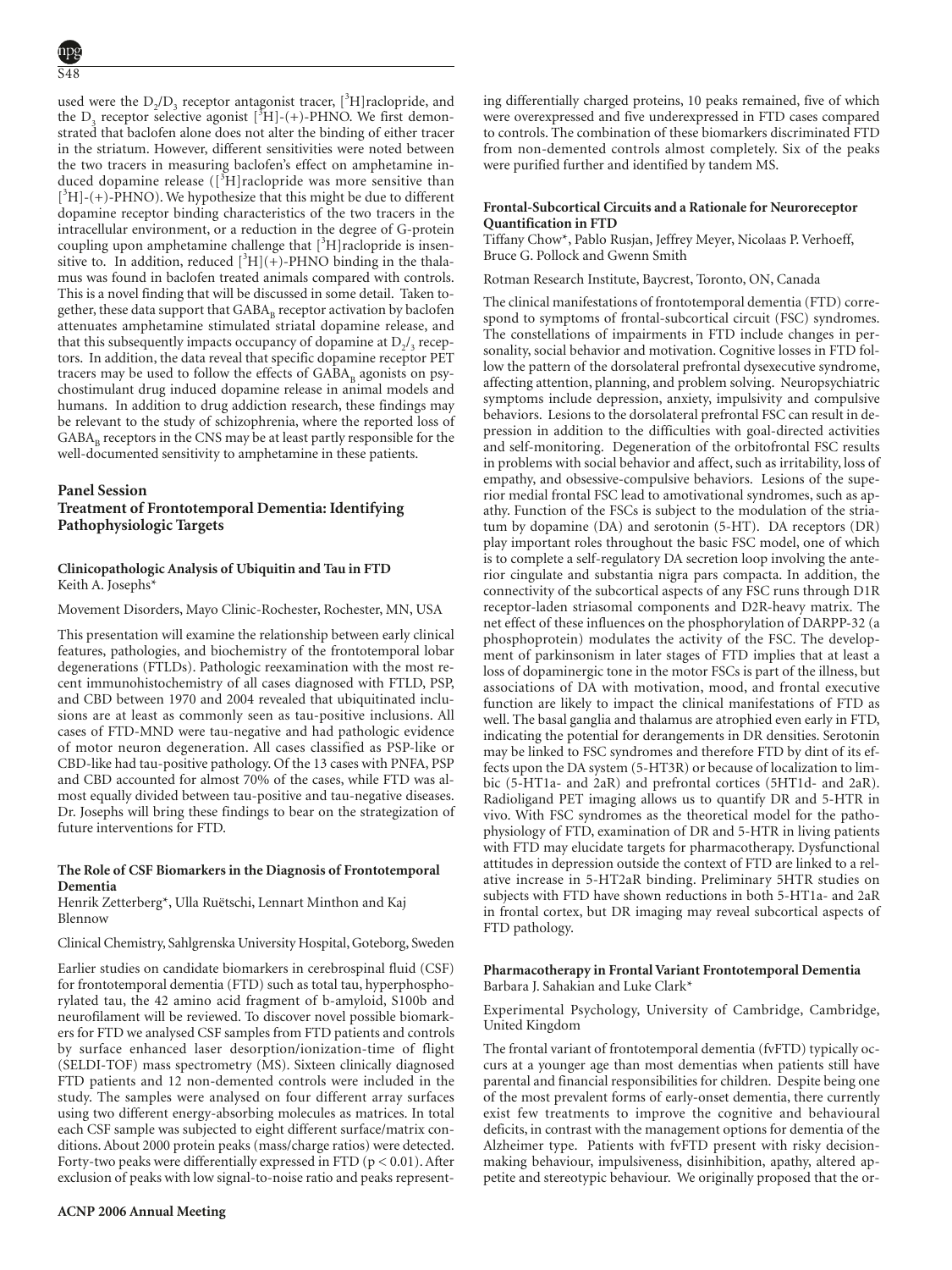bitofrontal cortex was a major locus of aberrant function in fvFTD. This was based on objective neurocognitive assessment indicating risky decision-making and deficits in reversal learning, which resemble the cognitive sequelae of patients with damage to orbitofrontal cortex. These reward-based deficits are considered to be one of the main problems that fvFTD patients face, in contrast to the early episodic memory dysfunction of patients with dementia of the Alzheimer type. Subsequent post mortem and in vivo neuroimaging studies by other research groups have established neuroanatomical evidence for orbitofrontal dysfunction in fvFTD. Given the roles of dopamine, noradrenaline and serotonin in the modulation of risktaking, decision-making, impulsive behaviour, reward-based learning and mood, we assessed the potential cognitive enhancing effects of methylphenidate and paroxetine in fvFTD. The results of these studies together with suggestions for future studies using other cognitive enhancers, such as modafinil and atomoxetine, will be discussed. Acknowledgements – This research was funded by the Wellcome Trust and Medical Research Council (UK). Declaration – BJS consults for Cambridge Cognition Ltd.

### **Panel Session**

# **VMAT2 in Health and Disease: Individual Differences, Imaging and New Therapeutics**

**VMAT2: Imprinted Allelic Variation and Roles in Narcolepsy, Vulnerability to Amphetamine Dependence and Tetrabenazine Responses**

Tomas Drgon\*

Molecular Neurobiology, NIDA, NIH-IRP, Baltimore, MD, USA

Studies in VMAT2 heterozygote knockout mice have defined the plieotropic effects that differential levels of expression of this gene are likely to exert on a number of drug related and physiological phenotypes in humans. I present data from 1) transmission of VMAT2 haplotypes in narcolepsy that defines significant TDT with strong maternal-parent of origin influences, 2) identification of the VMAT2 promoter region sites that are methylated in ways that are likely to account for this parent of origin effect and in ways that correlate with the levels of VMAT2 expression in postmortem samples, 3) development of assays that monitor both VMAT2 haplotype and methylation in unrelated individuals, 4) use of these assays to identify links between these imprimted VMAT2 haplotypes and vulnerability to methamphetamine dependence and 4) use of these assays to define differential responses to tetrabenazine in subjects from the TETRAD HD trial that relate to VMAT2 haplotype. Taken together with kkockout mouse data, these human results strongly support the usefulness of assessing common imprinted VMAT2 haplotypes in a variety of pharmacological and pathological settings.

### **Tetrabenazine for Huntington's Chorea**

Ira Shoulson\*

# Neurology, University of Rochester, Rochester, NY, USA

Chorea contributes significantly to the burden of disability experienced by Huntington's disease patients. Tetrabenazine (TBZ) is a potent physiologic VMAT2 antagonist that has been successful in treating chorea in open-label trials, but had not been subjected to randomized, double blinded, controlled clinical trials. We randomized 84 ambulatory patients with HD to receive TBZ or placebo. An increasing dose regimen stopped at 1) 100 mg/day, 2) when the desired antichoreic effect occurred or 3) when adverse effects supervened. With this regimen, TBZ reduced chorea evaluation scores by 5 while placebo treated patients reduced scores only 1.5. This adjusted mean effect size of -3.5 +/- 0.8 units was significant, as were assessments of global clinical global improvement. I will describe the adverse events identified in this study, the results of follow up of these patients, and our conclusions about the efficacies of TBZ and the need to individualize its dosages to effectively treat chorea in Huntington disease while minimizing side effects (for the Huntington's Disease).

### **PET Imaging of the Vesicular Monoamine Transporter Type-2 in Neurodegenerative and Neurobehavioral Disorders** Kirk A. Frey\*

Radiology (Nuclear Medicine), The University of Michigan, Ann Arbor, MI, USA

The type-2 vesicular monoamine transporter (VMAT2) is an essential molecular component of presynaptic nerve terminals that release dopamine, serotonin, norepinepherine, epinephrine or histamine. Our laboratories have developed methods for mapping, quantifying and in vivo imaging of VMAT2. Preclinical research employing quantitative in vitro VMAT2 autoradiography indicates that striatal binding sites for tetrabenazine derivative ligands specifically identify VMAT2 expression. Levels of striatal VMAT2 binding are attributable almost entirely to presence of nigrostriatal dopamine projection terminals. Striatal VMAT2 binding sites are not readily regulated by pharmacological treatments that affect dopamine neurotransmission, and are closely related to the integrity of substantia nigra dopaminergic cell bodies in neurotoxin lesions. Clinical research quantification of VMAT2 is accomplished employing the PET radiotracer [11C]dihydrotetrabenazine (DTBZ) – the active metabolite of the orally-active VMAT2 inhibitor tetrabenazine. After intravenous injection of [11C]DTBZ, PET imaging and mathematical modeling permit quantification of VMAT2 binding sites in the striatum, diencephalon and brainstem. DTBZ has 2 isomers, and we have identified that the pharmacological activity and specific brain VMAT2 binding resides with (+)DTBZ. Contrasting [11C](+)DTBZ and [11C](-)DTBZ distributions indicates that the occipital cerebral cortex may serve as a reference region, devoid of specific binding, for use in model-based estimations of specific (+)[11C]DTBZ binding. Clinical investigations of (+)[11C]DTBZ binding reveal changes in a number of conditions. In Parkinson disease (PD), the expected losses of striatal VMAT2 binding sites are observed. Striatal binding reductions are asymmetrical, affect the dorsal striatum (posterior putamen) most severely, and correlate significantly with clinical measures of disease duration and distribution of limb rigidity and bradykinesia. There is demonstration of considerable preclinical losses of striatal VMAT2 binding, with an average reduction of 68% of total striatal and 73% of posterior putamen binding prior to emergence of clinical abnormalities in the unaffected hemispheres of hemi-parkinsonian subjects. Reductions of VMAT2 binding sites are observed also in the striata of subjects with remote prior exposure to recreational psychostimulants. In this instance, striatal binding reductions are more uniform, and of slightly greater intensity in the caudate nucleus. Overall, striatal binding is reduced by 10% in prior methamphetamine abusers, arguing for a neurotoxic effect, but one that is well below the threshold for manifesting abnormal control of movement as revealed in PD. Finally, we have identified an increased level of VMAT2 expression in the ventral striatum of subjects with Tourette syndrome, approximating the anatomic location of the nucleus accumbens septi. This suggests the possibility that an increased level of presynaptic dopamine terminals may account for some of the clinical features of TS and for therapeutic effects of treatments targeting dopamine neurotransmission. The involvement of VMAT2 expression in neuropsychiatric disorders and the anticipated availability of clinical pharmacological approaches to reversible VMAT2 inhibition make this molecular target of particular current interest.

### **Tetrabenazine is Safe and Effective for the Treatment of Hyperkinetic Movement Disorders** Joseph Jankovic\*

Baylor College of Medicine, Houston, TX, USA

Tetrabenazine (TBZ), a dopamine-depleting agent first synthesized in the 1950s, was initially developed for the treatment of schizophrenia. Since 1979 when an IND for compassionate use of TBZ was granted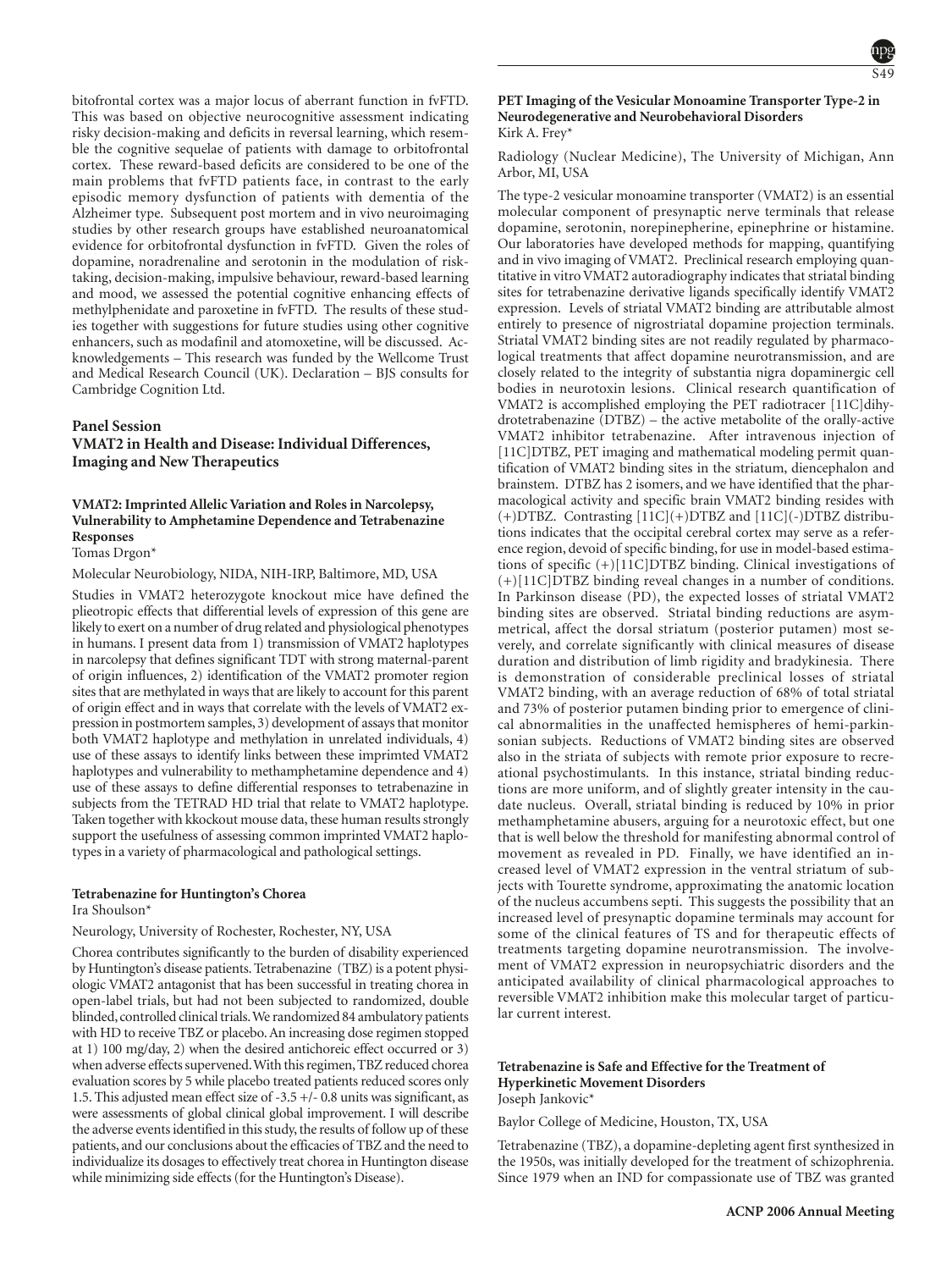to J. Jankovic, MD, Baylor College of Medicine, Houston, Texas, well over 1,000 patients with hyperkinetic movement disorders were treated at Baylor with TBZ. We report here the results in more than 500 patients for whom we have adequate follow-up. A simple response rating from  $1 =$  marked improvement to  $4 =$  no response to 5 = worsening was assessed initially and at the last clinic visit for TBZ treatments that lasted an average of almost 30 mos. Global response ratings indicating marked improvement were recorded in the vast majority of patients with tardive stereotypy, myoclonus, Huntington's disease and tardive dystonia. Patients with Tourette's syndrome and dystonia also benefited. The most common averse effects, occurring in about 20% of all patients, included drowsiness, parkinsonian depression, insomnia, anxiety, and akathisia. Side effects were controlled with dosage reduction. We conclude that TBZ is an effective and safe drug for the treatment of a variety of hyperkinetic movement disorder in most individuals.

**Thursday, December 7, 2006**

### **Panel Session**

**Evaluating the Efficacy and Safety of Antidepressants for Depression and Suicide Risk in Youth and Adults**

### **Efficacy and Safety of Antidepressants for Depression and Suicide Risk in Youth and Adults – Results of New Analyses** Robert D. Gibbons\*

Center for Health Statistics, University of Illinois at Chicago, Chicago, IL, USA

Recent papers that have studied the relationship between completed suicide and SSRI use at an ecological level, have shown that increased SSRI use leads to decreased suicide in both adult (Gibbons, et.al. 2005), adolescents (Olfson et.al., 2003). These results are at odds with FDA meta-analyses of randomized clinical trials (RCTs) that show increased risk of suicidal ideation in children treated with SSRIs. We present the results of several new analyses of different datasets across the lifespan that shed further light on the risks and benefits of SSRIs. Gibbons R, Hur K, Bhaumik D, Mann J: The relationship between antidepressant medication use and rate of suicide. Archives of General Psychiatry 2005; 62:165-172. Olfson M, Shaffer D., Marcus SC, Greenberg T: Relationship between antidepressant medication treatment and suicide in adolescents. Archives of General Psychiatry 2003;60:978-982.

# **Effects of Psychotropic Drug Treatments on Suicide Risk**

Ross J. Baldessarini\*, Francesca Guzzetta, John Hennen, Maurizio Pompili, Federico Soldani, Leonardo Tondo and Eva Tsapakis

Psychiatry, Harvard Medical School, McLean Hospital, Belmont, MA, USA

**Background:** Major psychiatric disorders are associated with increased mortality, largely accounted for by greatly increased risk of suicide in mood and psychotic disorders. Until remarkably recently, empirical research on effects of psychotropic treatments on suicide risk has been lacking. Based largely on a rare, randomized, controlled trial (InterSePT) of clozapine vs. olanzapine with suicidal behavior as an explicit outcome measure, clozapine is the only treatment with an FDA-approved indication for reducing suicidal risk.

**Methods:** There now are sufficient data to support meta-analyses of treatment effects on suicide. We have carried out updated analyses for: [a] clozapine in schizophrenia, [b] lithium in bipolar disorder, [c] lithium in recurrent unipolar major depression, and [d] antidepressants in major depression, based on computerized literature searches, adding new data, and using standard statistical models.

**Results:** There is substantial evidence of an antisuicide effect of clozapine in schizophrenia, at least at the level of attempts. Evidence for reducing risk of both suicides and attempts, the intensity of suicidal ideation, as well as the lethality of suicidal acts (increased attempt/suicide ratio) with lithium treatment in bipolar disorder is consistent and strong, including data from randomized, controlled trials. Benefits of anticonvulsant mood-stabilizers appear to be inferior to lithium. Emerging evidence suggests similar benefits of lithium in unipolar recurrent major depression. Antidepressants do not reduce risk of suicides or attempts but are associated with reduced suicidal ideation in randomized, placebo-controlled trials in adult depression. Analyses of antidepressant trials in children indicate limited therapeutic benefits and statistical non-separation of SSRIs from TCAs, with evidence of greater mood-destabilizing effects in young children exposed to SSRIs and in adults treated with TCAs, all to be balanced against suggestions of increased risk of suicide attempts in children.

**Conclusions:** Controlled trials in which suicidal behaviors are explicit outcome measure remain rare. Nevertheless, available evidence indicates substantial antisuicidal benefits of several classes of psychotropics. These findings strongly encourage further empirical research on mortality risks, more broadly, if ethical and feasible methods can be devised. [Supported, in part by grants from the Bruce J. Anderson Foundation, JDS Corporation, and by the McLean Private Donors Psychopharmacology Research Fund.]

# **Development of the Serotonergic System: Implication for Mood Disorders**

Victoria Arango\*, Mark D. Underwood and J. J. Mann

Psychiatry, NYSPI Columbia University, New York, NY, USA

There are dramatic developmental changes in the brain in the serotonergic system during development. Serotonin has been found to be altered in various psychiatric disorders, including mood disorders and suicide. Many effective therapeutic agents target various serotonergic receptors, including the serotonin transporter (SERT, SSRIs antidepressants) and 5-HT1A receptor antagonists (Anxiolytics). We previously reported increased 5-HT1A binding in the ventrolateral prefrontal cortex of suicide victims. We compared 5-HT1A binding in the prefrontal cortex (PFC) of suicides (alcoholic and nonalcoholic), alcoholic nonsuicides and normal controls with negative toxicological screens for other drugs (n=118). The nonalcoholic suicide group has approximately 20% more binding than controls in ventrolateral PFC, whereas the alcoholic groups have 20% less 5-HT1A binding than controls in the same region. Binding correlated with age, thus we dichotomized the sample into adult  $(>25y)$  and youth  $(\leq 25y)$  groups and reexamined the comparisons. In the adult group (n=82) suicides have more binding in the lateral PFC and decreased binding in the orbital cortex. In the young group (n=36) nonalcoholic suicide victims have more binding than controls in lateral, medial and orbital PFC. Thus, alterations in 5-HT1A binding are much more striking and widespread in young suicide victims than in adults. Work by others (Pandey et al., 2003) indicates that the increase in 5- HT2A receptors in suicide, is more pronounced in adolescents than in adults. Despite the presence of a large literature suggesting that there is a deficit in serotonergic neurotransmission in mood disorders and suicide, we have evidence that depressed suicides have more serotonin neurons in the dorsal raphe nucleus (DRN) and have more neuronal tryptophan hydroxylase (TPH2) protein and TPH2 mRNA. In agreement with the reduced levels of SERT in many brain regions, identified by in vivo PET and in postmortem studies, there are fewer DRN neurons expressing SERT mRNA, but those who are expressing it, are overexpressing SERT mRNA. Transiently blocking the SERT sites in the mouse early in development with SSRIs appears to affect brain circuits involved with the stress response, permanently affecting emotional and stress-related behaviors in adulthood (Ansorge et al., 2004), with the SSRI mice resembling mice that lack the SERT gene. Individuals with one or two copies of the short SERT allele are more susceptible to mood disorders and suicide if they were subjected to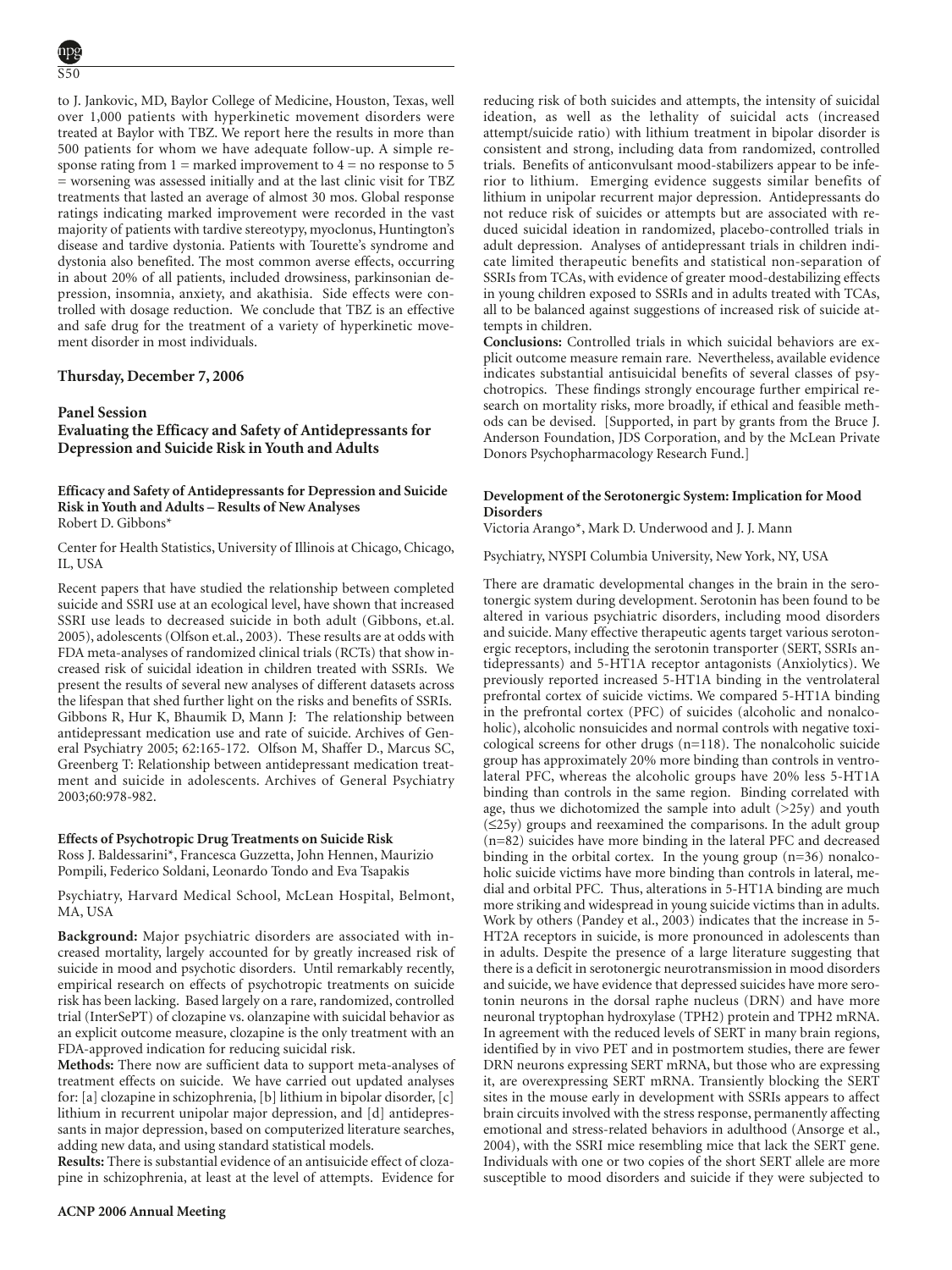childhood adverse events (Caspi et al., 2003), implicating gene-environment interactions. In vivo PET work in our group (Parsey et al.,2006) suggests that the SERT promoter variants do not affect SERT binding in brain in healthy or depressed adults, but depressed patients have less SERT binding than controls. These results are in agreement with recent findings by Caspi (2003), suggesting the need of involving childhood or adolescent stressors to effect a change later in life. Our in vitro work (Mann et al., 2000) did not show a correlation between SERT promoter variants and binding by autoradiography, as it was shown by Lesch et al., (1996), and we also showed a generalized reduction in SERT binding in depression. Marked changes in the serotonergic system during development are increasingly reported, suggesting that serotonergic markers do not become "stable" until adulthood. This neurodevelopmental aspect of the serotonergic system may be particularly affected in mood disorders with more pronounced effects in youthful populations, something to consider when trying to understand the effects of drugs that target the serotonergic system.

### **Combining Data and Clinical Expertise for Algorithmic Prediction of Suicide Attempts**

Steven P. Ellis\*, Maria Oquendo and John Mann

Psychiatry/Neuroscience, Columbia University and N.Y. State Pscyh. Institute, New York, NY, USA

**Background:** A computerized decision rule for predicting suicide attempts would increase the chances of preventing them and therefore, e.g., make it possible for more suicidal patients safely to take part in clinical trials. A decision rule cannot take the place of clinical judgement, but would provide useful supplementary information. We use new statistical methods to compute attempt prevention decision rules. As a practical matter, prediction of attempt means recommending in a timely fashion the needed level of preventive care. We have prototyped a statistical algorithm that incorporates clinical expertise and data on suicide attempts to generate decision rules. These rules recommend treatment level based on patient information. The algorithm makes use of cost benefit analyses for attempt prevention that include all costs, broadly considered, of attempts and preventive treatment. Clinicians can help formulate cost benefit analyses. Even a rough cost benefit analysis is useful. Our algorithm "learns" decision rules from data on suicide attempt and predictors ("training data"). The algorithm's design uses ideas from "machine learning" (ML), a new trend in statistics and artificial intelligence research.

Methods: We estimate the expected cost ("risk") of a candidate decision rule from data. Our algorithm searches for the decision rule that minimizes the estimated risk. There are literally infinitely many "terms" in our models, but we reduce model complexity using standard ML methods. We tried our method on data on N=304 patients. Patients were assessed at baseline and at approximately 3, 12, and 24 months. 52 of the 304 made follow-up attempts. Only baseline predictors were used and we only tried to predict the first follow-up attempt. The predictor variables were age, sex, unipolar or bipolar diagnosis, presence of co-morbid personality disorders, history of past suicide attempts, smoking, recent life events as measured on the 7 point Ramsey scale, objective depression score as measured by the Hamilton scale, scores on the Beck Depression Inventory, Beck Hopelessness Scale, Scale for Suicidal Ideation, Reasons for Living Inventory, Brown Goodwin Aggression Scale, Buss Durkee Hostility Scale, Barratt Impulsivity Scale, and Global Assessment Scale (not considering suicidality). To illustrate our method, for a cost benefit analysis we chose 20,000 (in arbitrary units) as the cost of an attempt. We assumed that as treatment level increases the probability of an attempt drops off exponentially, with a treatment level costing 2 units needed to cut the probability in half.

**Results:** These results are preliminary. A decision rule that always makes the same recommendation, i.e., is constant, is useless. Therefore, the amount of variability, across time and subjects, in the recommended treatment level is a measure of how much information the modeling algorithm finds in the training data. Our fitted decision rule recommended treatment intensities that correspond to reductions of from 0 to 89% in attempt probability with first and third quartiles of 22% and 67%, respectively. Thus, there is much information in these training data.

**Discussion:** These preliminary results suggest the feasibility of constructing algorithms for prediction of attempts. We have only considered the problem of predicting the first attempt after baseline. Extending the idea to multiple attempts is straightforward. Developing computerized attempt prediction rules also includes constructing cost benefit analyses and designing a clinical trial to test the method in practice.

# **Panel Session Integrative Genomics of Alcoholism**

## **The Origins and Consequences of Variation in the Human Alcohol Response**

David Goldman and Marc A. Schuckit\*

Psychiatry, University of California, San Diego/VA San Diego Healthcare System, San Diego, CA, USA

**Background:** This presentation focuses on recent developments regarding deep sequencing of candidate genes in the UCSD/UCSF Gallo Center sib-pair study searching for genes related to the low level of response (LR) to alcohol as a risk factor for alcoholism. A low LR is an established endophenotype related to the alcoholism risk as it is seen before the disorder develops, predicts an enhanced risk for alcohol use disorders (AUDs), and is genetically influenced with a heritability as high as 60%. Prior linkage and association studies using both alcohol challenges or a retrospective self-report questionnaire to measure LR in humans as well as evaluations of the alcohol response in animals have highlighted chromosomal regions (e.g., on chromosome 10) and specific candidates (e.g., the GABA cluster on chromosome 5 and the l allele of the serotonin transporter) potentially related to a low LR.

**Methods:** We have identified 350 sib-pairs who were drinking but not alcohol dependent 18-to-25 year-old children of alcoholics. Currently, the number of sib-pairs with available phenotypic data (alcohol challenge-based LR) and genotyping have increased, offering the opportunity to focus on deep sequencing of candidate genes of interest.

**Results:** The chief finding is that many of the candidate sequence variants involve relatively rare (e.g., <5% of the population) alleles. Data will be offered on the possible relationship to LR of variants of several specific genes, including components of GABA clusters, genes on chromosome 10 such as CYP2E1 and KCNMA1, polymorphisms for OPMR1, and several components of the intracellular signaling system such as variations in adenylate cyclase and the signal transduction-related gene DGKz.

**Conclusion:** Due to rarity of many of the candidate alleles identified by deep sequencing, the UCSD/UCSF collaboration has now initiated the collection of DNAs and retrospective self-report-based LR's from relatives of the original sib-pairs who themselves demonstrated a gene variant of interest. This presentation will discuss specific findings from the deep sequencing phase of the sib-pair analyses, as well as the family extension results.

# **Gene Identification in the Collaborative Study on the Genetics of Alcoholism Project: Finding Genes and Characterizing the Spectrum of Risk**

Howard Edenberg\*, Danielle Dick and Coga Colleagues

Indiana University School of Medicine, Indianapolis, IN, USA

**Background:** Alcohol dependence is a complex genetic disease, with substantial heterogeneity. Alcohol dependent individuals often meet criteria for other psychiatric disorders, including depression. The Collaborative Study on the Genetics of Alcoholism (COGA) has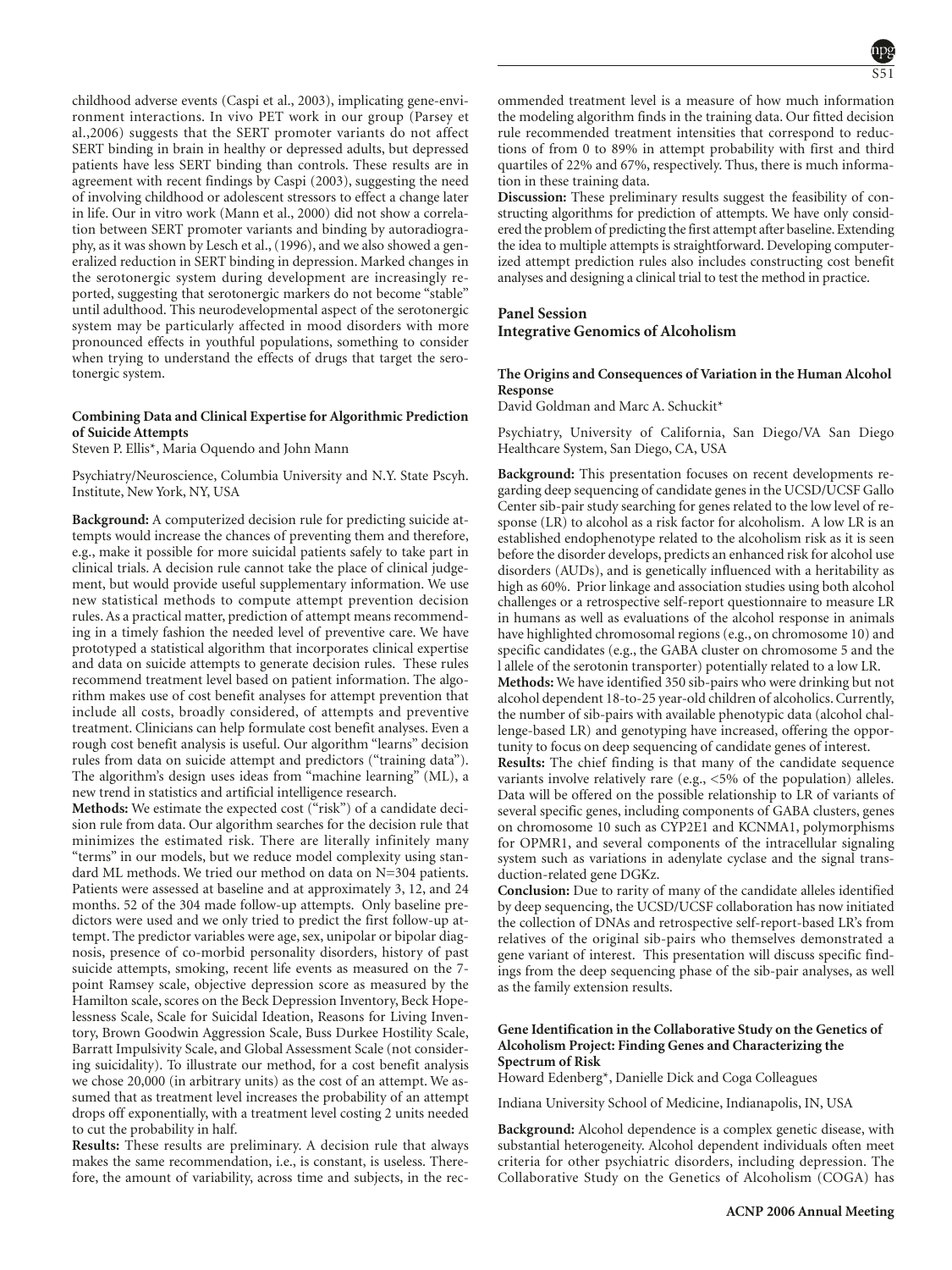identified several genes involved in the predisposition toward alcohol dependence, and is further exploring the relationships with other conditions.

**Methods:** The strategy is to conduct family-based linkage analyses to identify regions containing genes that influence the phenotype, followed by association analyses of candidate genes within the linked regions to identify specific genes in which variations affect risk for alcoholism or other phenotypes.We have examined clinical phenotypes including alcoholism and depression and have also examined neurophysiological and other endophenotypes. Association analyses have used multiple SNPs within each candidate gene, in an attempt to cover a large fraction of the genetic variability. Given our sample, our primary analyses have been family-based association studies (e.g. Pedigree Disequilibrium Test).

**Results:** The strategy of moving from linkage to association has been successful, with the identification of several specific genes in which variations affect risk for alcoholism, including GABRA2 (Edenberg et al., 2004), GABRG3 (Dick et al., 2003), CHRM2, (Wang et al., 2004), TAS2R16 (Hinrichs et al., 2005) and ADH4 (Edenberg et al., 2006). The use of endophenotypes has assisted in our identification of these genes. Efforts are currently underway to better characterize the risk associated with these genes. Some are associated with other psychiatric phenotypes, including depression. Some are associated with abuse or dependence on illicit drugs, which may be a reflection of a more severe form of the disease. In one case, we have found an association with conduct disorder symptoms in adolescents and alcoholism in adults. **Discussion:** The use of endophenotypes has aided our identification of genes in which variations affect risk for alcoholism. Further exploration of the effects of these genes on comorbid conditions and during the life cycle has led to interesting findings, showing shared genetic risk factors. The extensive characterization of subjects provides a rich database for exploring these connections to better understand

### **A Genetic/Genomic Analysis of Alcohol Intake: The Use of MAGIC-B**

alcoholism and related conditions.

Boris Tabakoff\*, Sanjiv Bhave, Laura Saba, Nicholas Grahame and Paula Hoffman

Pharmacology, University of Colorado School of Medicine, Aurora, CO, USA

**Background:** Translational research in studies of alcoholism is beginning to bear fruit. Preference for alcohol, measured as voluntary alcohol consumption by rodents, represents an endophenotype thought to be related to susceptibility to alcohol dependence in humans. The selective breeding of lines of rats and mice that differ in alcohol preference demonstrates a genetic influence on this trait and studies with humans have also demonstrated a genetic influence on the quality of ethanol consumed buy individuals. Some of these genetic influences relate to individual differences in alcohol metabolism, and some of the genetic differences related to brain mechanisms by which ethanol produces pleasurable or aversive effects. Genetic differences can arise from functional polymorphisms in the coding regions of genes or in the control regions responsible for transcriptional events.

**Methods:** Novel methods have been developed to ascertain, simultaneously, the expression levels for thousands of genes in brain and other organs. We will describe the application of the novel gene array data analytical technique, "MAGIC-B" (microarray ascertainment of genes that influence complex behaviors) to identify candidate genes associated with alcohol preference. Gene expression profiles in brains of two replicate lines of mice selectively bred for high alcohol preference (HAP mice) or low alcohol preference (LAP mice) were determined with Affymetrix mouse whole genome oligonucleotide arrays, and differential gene expression between HAP and LAP mice was determined with statistical analysis. The chromosomal localization of the regulation of expression of the differentially expressed genes was determined with quantitative trait locus (QTL) analysis. To find the genomic regions for control of gene expression (cis or trans), a database of gene expression in brains of animal from thirty BXD RI mouse strain was generated and used to ascertain expression QTLs.

**Results:** Genes with expression QTLs (eQTLs) that overlapped with QTLs previously determined to be associated with alcohol preference (behavioral QTLs) were identified as candidate genes for alcohol preference. These genes can be organized into signal transduction pathways that include signaling systems (cyclic AMP/PKA, PKC) previously associated with alcohol preference, as well as pathways involved in neuronal survival and differentiation, that may also be related to neuroadaptation to alcohol. To provide further confirmation of the importance of some of the identified genes in alcohol preference, the expression levels of the genes were correlated with drinking behavior in eight strains of BXD RI mice and the parental C57Bl and DBA mice. As an example, the expression levels of Gnb1 (a G protein β subunit) and HYOU (an endoplasmic Ca++ buffering protein) were highly correlated (r2=0.9 and 0.92 respectively) with measures of alcohol preference.

**Discussion:** The biological implications of the differentially expressed gene product and relations with QTL studies with humans will be demonstrated. (NIAAA and Banbury Fund)

# **Accessing Addictions Neurobiologies with a 130 gene, 1536 Marker Array**

David Goldman\*, Qiaoping Yuan, Mary-Anne Enoch, Xian-zhang Hu, Dennis Murphy, James Kennedy, Pei-Hong Shen, Matti Virkkunen, Bernard Albaugh, Colin Hodgkinson and Ke Xu

Lab of Neurogenetics, NIAAA/NIH, Rockville, MD, USA

**Background:** Addictions heritabilities range from moderate to high, with a surprising correlation between addictive liability and heritability indicating the importance of addictions-shared neurobiologies such as stress/anxiety responses, behavioral control, reward, and obsessionality. Human and mouse ethanol QTLs implicate GABAA gene clusters and the serotonin transporter, both of which may have roles in anxiety. Both are also repesented on an integrative genetics tool we have developed: a genotyping array for genetic epidemiology of addictions and other psychiatric diseases.

**Methods:** We assembled a 1536 SNP (single-nucleotide polymorphism), 130 gene array that includes 186 ancestry informative markers (AIMs) with allele frequencies defined in Hapmap. The AIMs were selected to differ in allele frequency by at least 0.7, and ten-fold, between at least two ethnic populations. The array is implemented as an Illumina Goldengate assay, and largely focuses on genes implicated in shared addictions neurobiologies, using SNPtagging to capture all non-rare haplotypes. The array includes loci that alter function. Furthermore, haplotypes predict expression of certain genes such as COMT and TPH2 and, as shown here using differential allele expression, HTT. We applied this array to alcoholism/psychiatric disease datasets, each with >400 psychiatrically interviewed subjects, including Finns, Southwest Indians and Plains Indians . Candidate gene linkages to be presented include GABAAR2 and HTT.

**Results:** Genotyping of ethnically well-defined populations: Finns, Plains Indians, Han Chinese and African Americans validated marker allele frequencies, between population differences in allele frequencies, and linkage disequilibrium relationships predicted by HapMap. The AIMs enabled quantitation of ethnic admixture of individual subjects. We followed up alcoholism linkage to the Chr 4 GABAA receptor gene region, where two groups reported an alpha 2 haplotype association. In American Indian and Finnish samples, we found the same GABRA2 haplotype is involved as previously reported but furthermore this association is anxiety-mediated, as shown using the median split for Harm Avoidance. We had reported that serotonin transporter gain-of-function alleles at two separate loci are linked to OCD. These findings were made in two families carrying a particular rare variant (Ile425Val), in a large OCD case/control dataset (NIMH), and in affected child/parent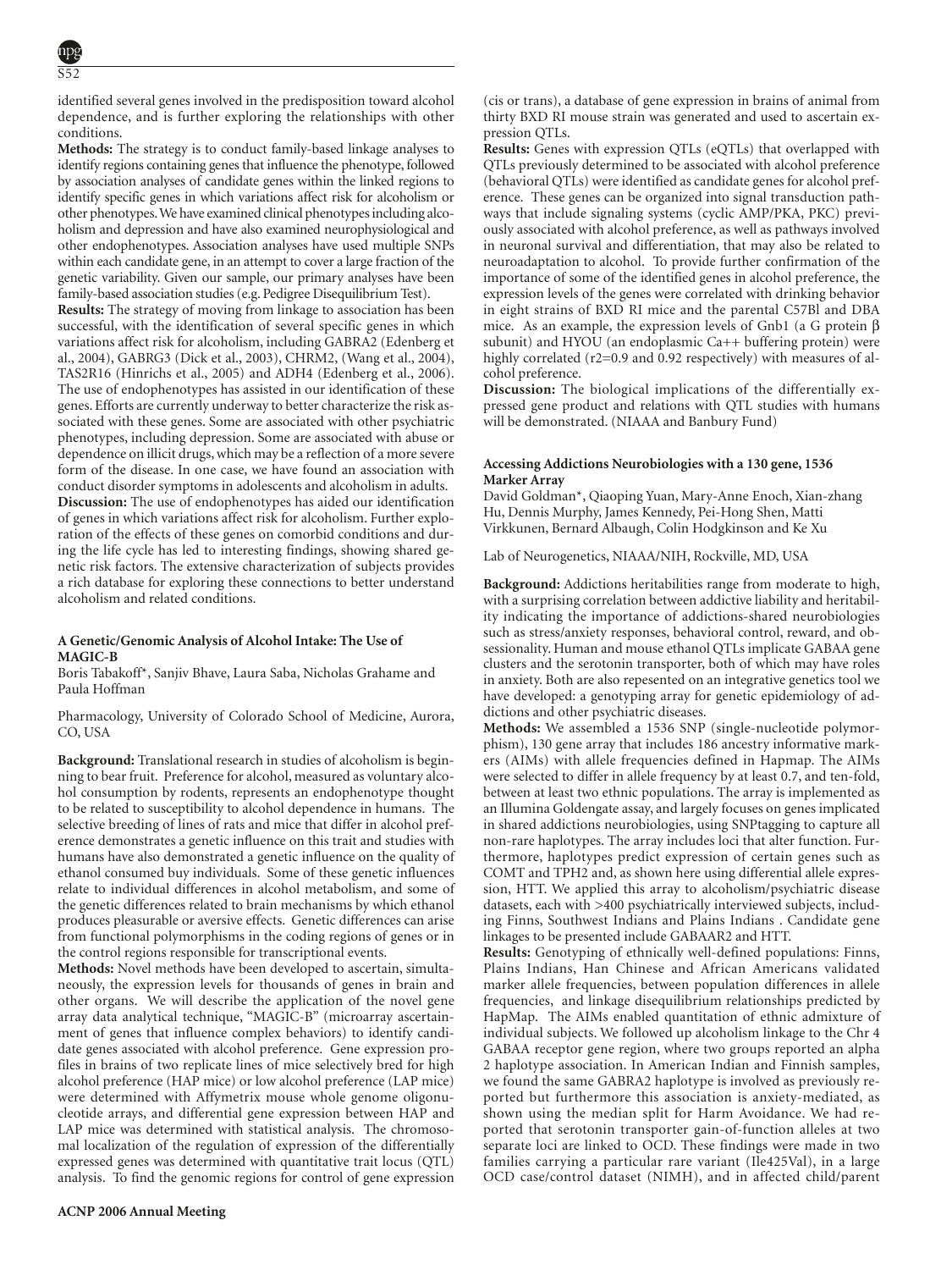trios (Clarke Institute). Here we use haplotype-based analysis to identify a new, independent functional HTT locus in the 3'region. This locus shows linkage to OCD in both the case/control datset and the parent-child trios, with gain-of-function haplotype again implicated.

**Discussion:** Replication of Hapmap linkage disequilibrium relationships for the SNPs on the genotyping array strongly implies that haplotype coverage will be as anticipated using haplotype tagging . Genotyping arrays such as this one enable the systematic exploration of genes implicated in addictions neurobiologies. Regarding particular genes on the array, human and mouse QTLs indicating the involvement of GABAA subunit gene clusters in alcohol-related behaviors have now been followed up by three groups to the level of a specific haplotype at the alpha2 gene. We find that this haplotype exerts its effect via the anxiety dimension. Multiple HTT functional variants impact connectivity between brain regions and thereby alter behavioral dimensions, including anxiety and obsessionality, that are relevant to addictions neurobiology.

### **Panel Session**

# **Mechanisms of Stress-Induced Modulation of Prefrontal Cortex Circuitry and Function**

### **Chronic Stress Alters Pyramidal Cell Morphology in Medial Prefrontal Cortex**

John H. Morrison\*, Jason J. Radley, Rebecca Shansky, Deena S. Goldwater, Anne B. Rocher, Conor Liston, Melinda M. Miller, Patrick R. Hof and Bruce S. McEwen

Neuroscience, Mount Sinai School of Medicine, New York, NY, USA

**Background:** Chronic stress can impact future behavioral responses, suggesting that it leads to long-term alterations in cortical circuitry. Early studies emphasized morphologic alterations in hippocampus and amygdala that might underlie such behavioral effects. However, given that stress-induced behavioral alterations involve the cognitive realm of prefrontal cortex, we hypothesized that alterations in prefrontal cortical circuitry might also contribute directly to the longterm behavioral consequences of stress.

**Methods:** Rats were either in control groups or exposed to 10 or 21 days of chronic stress, and then perfused and pyramidal cells in layer III of medial prefrontal cortex (mPFC) of both groups were injected with Lucifer yellow. The cells that satisfy stated criteria for inclusion are then reconstructed and quantitative analyses of dendritic arbor, complexity and spine density are done to determine the effects of stress. We have targeted and analyzed pyramidal neurons in all three areas of rat mPFC: anterior cingulate (AC), prelimbic (PL), and infralimbic (IL).

**Results:** Chronic stress leads to dendritic retraction in AC, PL, and IL. We have also completed an analysis of spine density in AC/PL and demonstrated a stress-induced loss of 20% of the spines on the same layer III neurons, leading to a total spine loss of 33%. In addition, if the animals are given 3 weeks to recover from the chronic stress, such morphologic alterations are no longer apparent, suggesting that these effects are reversible. Finally, recent studies of ovariectomized female rats suggest that these effects may be circuit-specific and also sensitive to estrogen levels.

**Conclusion:** Prefrontal cortex mediates cortical processes of the highest order such as cognitive and motor planning. Chronic stress has the potential to alter future behavioral responses dependent on the cognitive processes mediated by prefrontal cortex. These findings provide a morphologic and circuitry-based substrate for such long-term alterations, and also demonstrate that they are reversible. Present and future studies are to reveal which prefrontal circuits and neuron classes are most sensitive to stress, as well as the influences of gender and estrogen levels on stress-induced morphologic alterations of mPFC.

## **Chronic Stress Induces Functional Trafficking of the Norepinephrine Transporter in the Prefrontal Cortex** Susan R. Sesack\* and LeeAnn H. Miner

Departments of Neuroscience and Psychiatry, University of Pittsburgh, Pittsburgh, PA, USA

**Background:** The critical cognitive and behavioral functions of the prefrontal cortex (PFC) require extensive modulatory control by brainstem monoamines. The norepinephrine (NE) input from the locus coeruleus (LC) to the PFC facilitates these functions under conditions of arousal, vigilance and selective attention. NE transmission is dynamically regulated by many factors, including cell firing, enzymatic synthesis, and reuptake by plasma membrane transporters. We have shown that NE axons in the rat PFC exhibit morphological features that deviate from traditional models of monoamine transmission. First, these axons typically lack detectable levels of the rate-limiting enzyme tyrosine hydroxylase (TH); second, the plasma membrane transporter (NET) is primarily localized within the cytoplasm as opposed to the membrane. These features differ markedly from most cortical serotonin or striatal dopamine axons and suggest that NE axons in the naïve rat PFC are not designed for rapid and efficient transmitter synthesis and recycling. It is possible that these features may be fundamentally altered by persistent physiological activation of the LC projection.We tested this hypothesis by examining NE axons in the PFC of rats exposed to chronic uncontrollable stress. **Methods:** Rats were subjected to two weeks of continuous cold, a stressor known to persistently enhance electrophysiological activity in LC neurons and to alter neurochemical measures of release in PFC NE axons. Brain tissue from these animals and from control rats was then prepared for dual immunocytochemical detection of NET and TH by electron microscopy.

**Results:** Chronic cold stress significantly increased the expression of TH and substantially enhanced the translocation of NET to the plasma membrane without affecting the overall levels of NET in NE axons. Moreover, preliminary observations suggest that altered transporter trafficking was specific to NET and was not observed with the serotonin transporter in the same animals.

**Conclusion:** This study represents the first demonstration of activity-dependent trafficking of NET and TH in the intact CNS. These stress-induced transformations will potently impact monoamine dynamics in the PFC by altering the capacity of NE axons to synthesize and recycle NE. Greater plasmalemmal NET expression will also affect the availability of dopamine, given that dopamine is substantially cleared by NET in the PFC. Whether these structural changes will enhance or degrade the overall functional capacity of the PFC is an important consideration in light of evidence that either reduced or excessive levels of NE and dopamine can degrade cognitive function. Our results have important implications for understanding NE modulation of the cognitive and affective functions of the PFC, the dynamic alterations produced by behaviorally-relevant stimuli, the pathophysiology of stress and mental disorders exacerbated by stress, and the therapeutic efficacy of selective NE reuptake inhibitors (SNRIs) used to treat depression. This work was supported by an NIH grant MH50314 (SRS) and a NARSAD Young Investigator Award (LAHM).

# **Second Messenger Mechanisms Contributing to Stress-Induced Prefrontal Cortical Dysfunction**

Amy F. Arnsten\*

Neurobiology, Yale University, New Haven, CT, USA

**Background:** Most neuropsychiatric disorders are worsened by stress exposure, and involve significant dysfunction of the prefrontal cortex (PFC). Exposure to even mild, uncontrollable stress markedly impairs the working memory and inhibitory functions of the PFC. PFC neurons exhibit spatially tuned, mnemonic firing during the delay periods of spatial working memory and inhibitory tasks. Understanding the neural mechanisms underlying stress-induced PFC dysfunction at the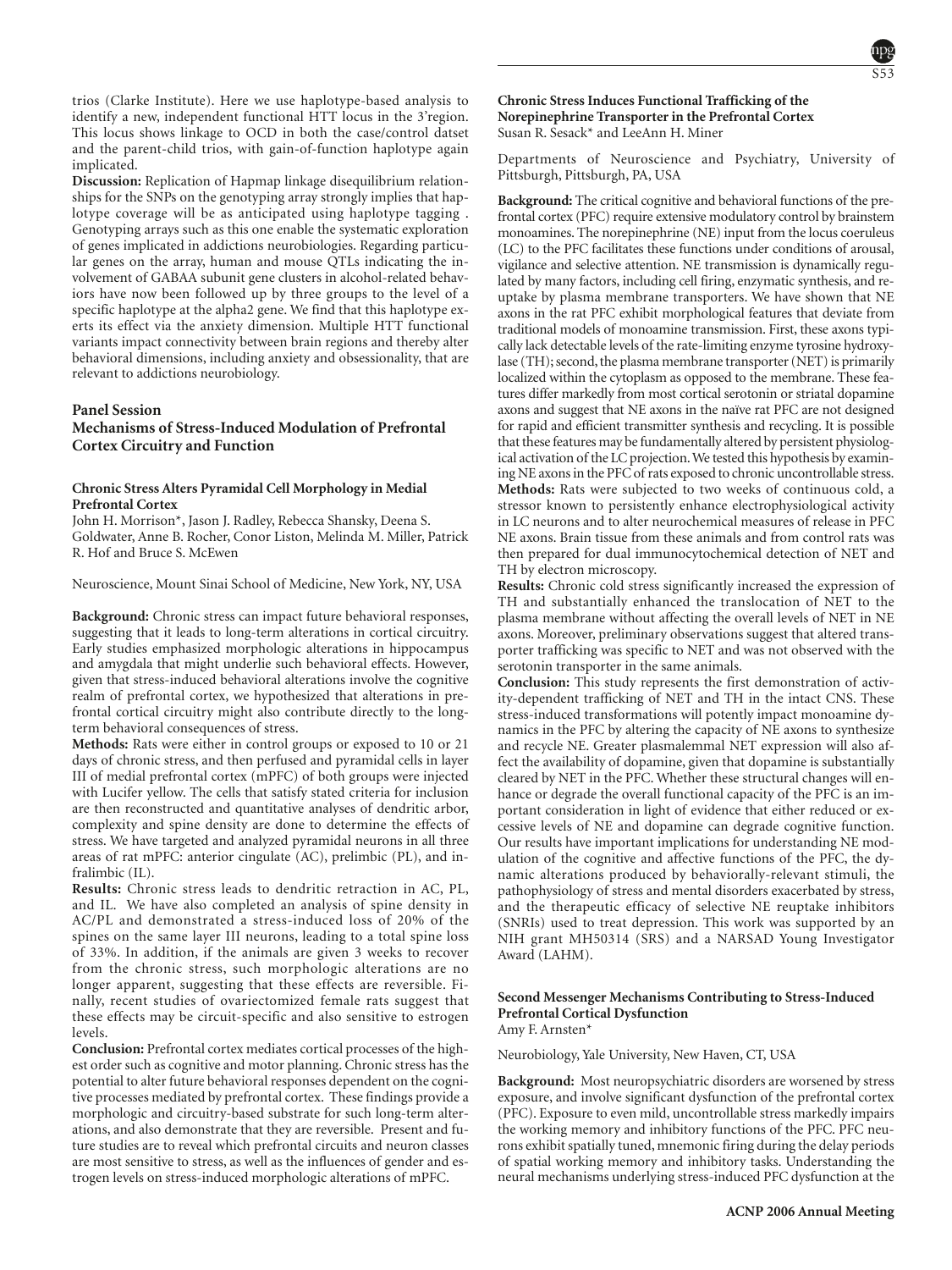cellular level may elucidate the etiology of mental illness, and identify novel strategies for therapeutic manipulations. Biochemical and cognitive studies to date have revealed the important roles of dopamine (DA) and norepinephrine (NE) release in the PFC. These studies have shown that high levels of DA D1 and NE  $\alpha$ 1 receptor stimulation during stress dramatically impair PFC cognitive function. The intracellular mechanisms mediating this impairment are of great interest.

**Methods:** Single units were recorded from PFC in monkeys performing an oculomotor delayed response task. Iontophoresis was used to manipulate intracellular signaling pathways. Infusions were also made into rat PFC to examine effects on PFC cognitive performance. Systemically administered drugs were administered to monkeys where appropriate, e.g. the PKC inhibitor, chelerythrine was administered p.o. prior to cognitive testing.

**Results:** High levels of DA D1 receptor stimulation suppressed neuronal firing and impaired working memory via cAMP signaling. Thus, high dose D1 agonists, a cAMP analog, or PDE4 inhibition all eroded delay-related cell firing. Firing was restored by the cAMP inhibitor, Rp-cAMPS. Rp-cAMPS similarly restored cognitive performance in stressed animals. High levels of NE  $\alpha$ 1-adrenoceptor stimulation suppressed cell firing and impaired working memory performance in rats and monkeys. These detrimental effects were reversed by  $\alpha$ 1-adrenoceptor antagonists such as prazosin, now in use to treat Post-Traumatic Stress Disorder. NE  $\alpha$ 1-adrenoceptor suppression of delayed-related firing and impairment of spatial working memory was mediated via excessive phosphotidyl inositol (PI) protein kinase C (PKC) signaling. The PKC inhibitor, chelerythrine, restored normal PFC cell firing and protected working memory performance in both rats and monkeys.

**Conclusion:** Genetic mutations that render cAMP or PKC signaling more potent (e.g. COMT-met-met) may increase vulnerability to PFC deficits in mental illness. The role of PI/PKC signaling in stressinduced PFC dysfunction is of particular interest, as an inhibitor of PI signaling, RGS4, is markedly down-regulated in the PFC of patients with schizophrenia. These data explain why loss of RGS4 may be associated with profound dysfunction of the PFC in schizophrenia, and why agents with PKC inhibitory properties (lithium, valproate, atypical anti-psychotics that block  $\alpha$ 1 and 5HT2 receptors) have therapeutic effects in several neuropsychiatric disorders.

### **The Alpha-1 Adrenoreceptor Antagonist Prazosin Improves Combat Veteran and Civilian Posttraumatic Stress Disorder** Murray A. Raskind, Fletcher Taylor\* and Elaine R. Peskind

Mental Health Service, VA Puget Sound HCS, Seattle, WA, USA

**Background:** Stimulation of prefrontal cortex alpha-1 adrenoreceptors (alpha-1 AR) produces cognitive changes similar to those of PTSD. Together with alpha-1 AR mediated effects on corticotrophin releasing factor secretion and on sleep physiology, these neurobiologic phenomena provide rationale for pharmacologic antagonism of CNS alpha-1 AR as a treatment approach for PTSD. Prazosin is the only clinically available alpha-1 AR antagonist that is lipid soluble and has been demonstrated to block CNS alpha-1 AR after peripheral administration. Clinical trials were performed to evaluate prazosin efficacy for difficult to treat PTSD trauma nightmares and sleep disruption and for daytime symptoms.

**Methods:** Ten Vietnam combat veterans participated in a placebocontrolled 20-week prazosin augmentation crossover trial (mean dose = 9.5 mg at bedtime). A follow-up 8-week placebo controlled parallel group prazosin augmentation trial was performed in 40 Vietnam combat veterans (mean dose = 13.5 mg/bedtime). We also determined if additional daytime prazosin would reduce "residual" daytime PTSD symptoms in persons with civilian trauma PTSD whose trauma nightmares and sleep disturbance had been reduced with bedtime prazosin (the duration of prazosin action is only 4-10 hours). Prazosin or placebo were administered in early afternoon in a double-blind crossover design to 11 subjects (8 women, 3 men)

and effects on response to the Emotional Stroop paradigm determined.

**Results:** Prazosin was significantly and substantially superior to placebo for primary outcome measures in all studies. Reduction of Clinician Administered PTSD Scale (CAPS) "nightmare" item and "disturbed sleep" item scores and improvement in Clinical Global Impression of Change (CGIC) all favored prazosin with effect sizes of 1.4 or greater. Total CAPS score improvement also favored prazosin (effect size 0.7). In the larger parallel group study prazosin produced significant and large effect size improvements favoring prazosin (mean dose = 13.5 mg at bedtime) on CAPS nightmare scores, Pittsburgh Sleep Quality Index and CGIC. Total CAPS score numerically favored prazosin. In addition, prazosin changed dream quality toward "normal" dreaming and there was a trend favoring prazosin on the Hamilton Depression Rating Scale even after sleep-related depression items were removed. Reductions in POMS "emotional distress" item score following E-Stroop significantly favored prazosin. Preliminary data using "nightcap" home sleep monitoring demonstrate increased sleep duration with prazosin. Prazosin was well tolerated in all studies.

**Conclusion:** Bedtime prazosin is effective for PTSD trauma nightmares, sleep disruption and global clinical status regardless of trauma etiology. Because of its short duration of action, prazosin often must be administered twice or three times daily to reduce daytime reexperiencing and hyperarousal PTSD symptoms in addition to trauma nightmares and sleep disturbance. CNS alpha-1 AR antagonism with prazosin is a useful and inexpensive approach to PTSD treatment. These results also suggest that chronically increased CNS alpha-1 AR responsiveness contributes to PTSD pathophysiology.

# **Panel Session**

**Molecules, Methods and Memory: Research Update on Alzheimer's Disease Therapeutics from the ADCS**

### **Effects of Docosahexaenoic Acid (DHA) in Slowing the Progression of Alzheimer's Disease** Joseph Quinn\*

Neurology, OHSU, Portland, OR, USA

Abundant evidence from epidemiologic and animal studies support the use of DHA, an omega 3 fatty acid as a treatment for Alzheimer Disease (AD). Reduced risk of AD has been associated with DHA consumption and studies of murine models of AD show that dietary DHA reduces brain levels of beta amyloid (A beta mediated oxidative damage and neurotoxicity. We propose a multi-center double blind placebo controlled parallel arm clinical trial of DHA to slow the progression of AD. Participants will be limited to subjects consuming less than 200mg DHA per day which is 300% of that in the average American diet. A dose of 2gms /day is proposed based on evidence that plasma levels of DHA are maximized in most subjects by this dose and based on evidence that this does is safe. 400 subjects will be studied with 60% assigned to active ingredient and 40% to placebo to enhance recruitment. Treatment duration will be 18 months. Dual primary endpoints are rate of decline on ADAScog and rate of decline of CDR-SOB. Functional and behavioral outcomes will also be assessed. Compliance with study drug, other relevant changes in diet and hypothesized therapeutic mechanisms will be assessed with a panel of biomarkers. Serial plasma levels of DHA will be used to measure compliance, with supplementation variability in absorption and possible changes in dietary intake of DHA during the study. Based on animal studies, the mechanisms of action of DHA include anti-amyloid, anti-oxidant and neuroprotectant effects. Volumetric brain MRI determinations of brain atrophy rate in a subset of subjects will be used to detect neuroprotectant effects. Cerebrospinal fluid levels of beta amyloid and lipid peroxidation products in a subset of subjects will be used to detect anti-amyloid and antioxidant effects. Plasma and urine markers of oxidative damage and plasma lev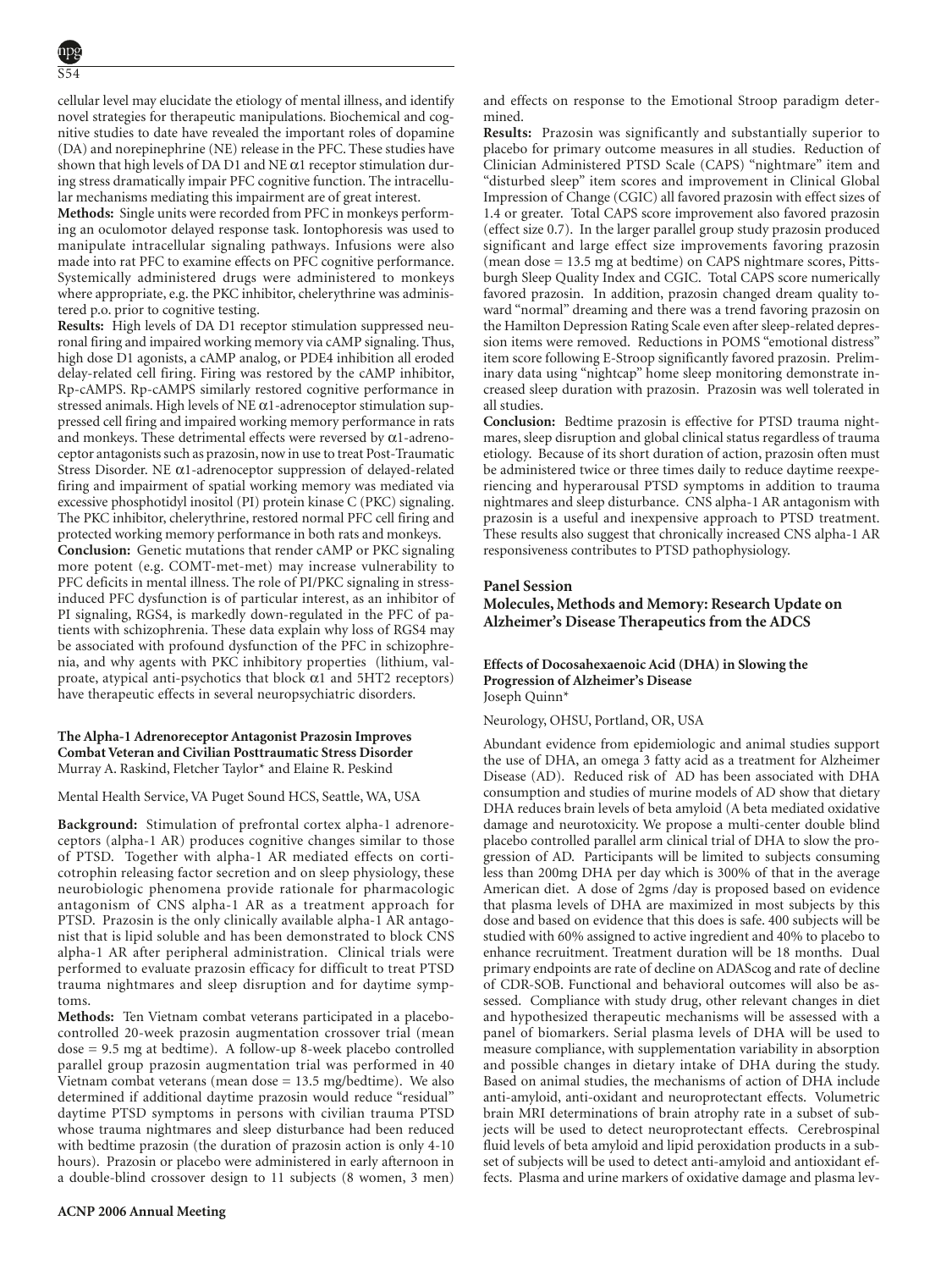els of AD relevant micronutrients will also be obtained in order to monitor other changes in dietary habits which can confound detection of DHA effects. Based on a conservative rate of decline in the placebo group (3.8points/yr on the ADAScog) this study will have 90%power to detect a 38% or larger reduction in the rate of ADAScog decline between DHA and placebo and 80% power to detect a 33% effect.

# **Intravenous Immunoglobulin (IVIg) for the Treatment of Alzheimer Disease**

Norman Relkin\*

## Neurology, Weill Cornell Medical Center, NYC, NY, USA

Antibodies against the amyloid beta protein have demonstrated a remarkable ability to arrest and even reverse key elements of the neuropathology of Alzheimer 's disease (AD). Unfortunately attempts to treat AD by active vaccination failed to generate anti A-beta anti-bodies in a majority of the patients and caused severe brain inflammation in others. Passive immunization (administration of antibodies from an exogenous source) can more consistently deliver therapeutic antibodies without many of the safety and tolerability issues associated with active vaccination. Intravenous immunoglobulin (IVIg) is a very promising agent for this purpose. IVIg is a purified immunoglobulin preparation with unique immune modulating properties that was found to contain elevated titers of polyclonal A-beta antibodies. IVIg's established safety record from over 25years of clinical use as an FDA approved treatment for immune deficiency and autoimmune disorders will reduce the time and risks associated with testing in AD. In 3 pilot studies of mild to moderate stage AD, IVIg treatement for 6 to 12 months significantly improved dementia symptoms and was generally well tolerated. In addition, IVIg increased plasma A-beta antibody titers and promoted clearance of Abeta from the spinal fluid. Ongoing phase II studies will provide further information about IVIg's pharmacokinetic profile and mechanisms of action. A large scale controlled prospective clinical trial is needed to determine if IVIg is useful for treating AD. We will carry out a 30 week double blind placebo controlled randomized 30 center clinical trial examining whether IVIg is effective and well tolerated for treating mild to moderate AD. 210 AD patients will be randomized to receive intravenous infusions of either IVIg (0.4g/kg ) or a physiologic saline solution every 2 weeks for 6 months. Outcomes will be measured at baseline, after 12 and 24 weeks and 6 weeks after the final infusion (i.e. week 30). The primary outcome will be the mean change from baseline to 24 weeks on the ADAS-cog and the ADCS Clinical Global Impression of Change (ADCS-CGIC). Levels of A-beta protein and anti-A-beta antibody titers in plasma will be measured at 4 time periods to test the possible correlations with IVIg treatment. Other secondary outcome measures will include the Neuropsychiatric Inventory as a measure of behavioral change, the ADCS Activities of Daily Living Scale (ADCS-ADL) to assess functional status and he ADCS pharmaco-economic Inventory as an index of cost effectiveness. Compliance and adverse events will be carefully monitored through out the trial. This study has been powered to provide 80-90% likelihood of detecting significant differences in the primary outcome measures after 6 months of double blind treatment.

# **A Randomized, Double-Blind, Placebo-Controlled Trial to Assess Biomarker Outcomes, Safety, and Tolerability of Lithium Carbonate in Outpatients with Probable Alzheimer's Disease** Pierre Tarriot\*

Psychiatry, Banner Health, Phoenix, AZ, USA

Lithium (Li) has been considered as a novel treatment for Alzheimer's disease (AD). Li's intriguing biological activities, especially upregulation of Bcl-2, inhibition of GSK-3 and regulation of A- beta, hold promise for long-term therapeutic benefit in AD. This approach is topical now given the emerging data about the potential relevance of apoptosis, altered neurogenesis, and abnormal protein phosphorylation in AD. However, we lack adequate evidence of a biological signal indicative of a therapeutic effect in patients with AD. Concerns regarding toxicity, dosing, and side effects have also limited its study. We therefore propose a pilot study in patients with AD that is sufficient in scope to assess the impact of Li on biomarkers selected for their relevance to the mechanism of action of Li and the pathobiology of AD. In addition, the pilot study will help clarify tolerability, safety, and feasibility issues relevant for consideration of a larger subsequent trial. The pilot study may be used as a stepping-stone to a larger and longer multicenter trial in patients with AD or mild cognitive impairment. 70 patients with mild-moderate probable AD will be randomized to treatment with Li at doses sufficient to achieve a target level of 0.4-0.8 meq/L or placebo in a double-blind manner for 12 weeks. Lumbar punctures will be performed at baseline and after 12 weeks of blinded therapy. A visit will occur 4 weeks after cessation of therapy to assess for possible untoward effects of Li therapy or lumbar puncture. Our primary hypothesis is that Li treatment will produce detectable and reproducible alterations in CSF total tau and ptau-181 levels in comparison to placebo treatment. The sample size was chosen to achieve a sample of 60 study completers; we will have 90% power to detect a 24.1 % decrease in mean CSF t-tau over 12 weeks (80% power to detect a 20.8% decrease), and 90% power to detect a 24.9% decrease in CSF p-tau181 (80% power to detect a 21.4% decrease). Secondarily, we also hypothesize that Li will produce detectable and reproducible changes in CSF A-beta 1-40 and 1-42 and that Li will be safe and well-tolerated at low doses. We will explore effects of Li on plasma A-beta and on other CSF measures of relevance, including isoprostanes.

# **A Pilot Phase 2 Study to Evaluate the Impact on Biomarkers of Resveratrol Treatment in Patients with Mild to Moderate AD** R. Scott Turner\*

### University of Michigan, Ann Arbor, MI, USA

A phase II-a study will evaluate the impact of resveratrol treatment on clinical outcomes and on putative biomarkers in patients with mild-to-moderate dementia due to AD. Patients will receive either resveratrol (1 g po twice daily) or identical placebo in addition to stable F.D.A.-approved medical management. The study design will be a double-blind, placebo-controlled trial conducted at ADCS clinical centers. A total of 90 patients (45 per arm) with mild to moderate AD will be randomly assigned to treatment with resveratrol or matching placebo for a duration of 12 months. A subset of 60 subjects will undergo lumbar puncture to probe putative CSF biomarkers. Randomization will be stratified by site. Cognitive parameters will be assessed to probe symptomatic improvement in: Alzheimer's Disease Assessment Scale (ADAS-cog), MMSE, ADCS-Clinical Global Impression of Change (ADCS-CGIC), ADCS-ADL, Clinical Dementia Rating Scale-Sum of Boxes (CDR-SOB), and Neuropsychiatric Inventory (NPI). Blood samples from patients will be analyzed for ApoE genotype. Serum resveratrol levels will be assessed at baseline and at visits 3, 4, 5, and 6. Biomarkers of AD will be measured in CSF before and after 12 months administration of resveratrol. Plasma and CSF samples will also be banked for analysis of putative AD biomarkers currently in development stages. The Primary aims are: 1. To assess the effect of a fixed dose treatment of resveratrol on putative biomarkers of Alzheimer's disease (AD) (particularly CSF total tau, but also CSF Abeta42, CSF Abeta40, and CSF phosphotau181), and 2. To assess the safety and tolerability of treatment with resveratrol over a 12 month period in subjects with mild to moderate AD as assessed by analysis of adverse events, including symptoms, abnormal findings on physical examinations, and standard laboratory tests. The Secondary aims are: 3. To explore the effect of treatment with resveratrol on MMSE, ADAScog, ADCS-CGIC, ADCS-ADL,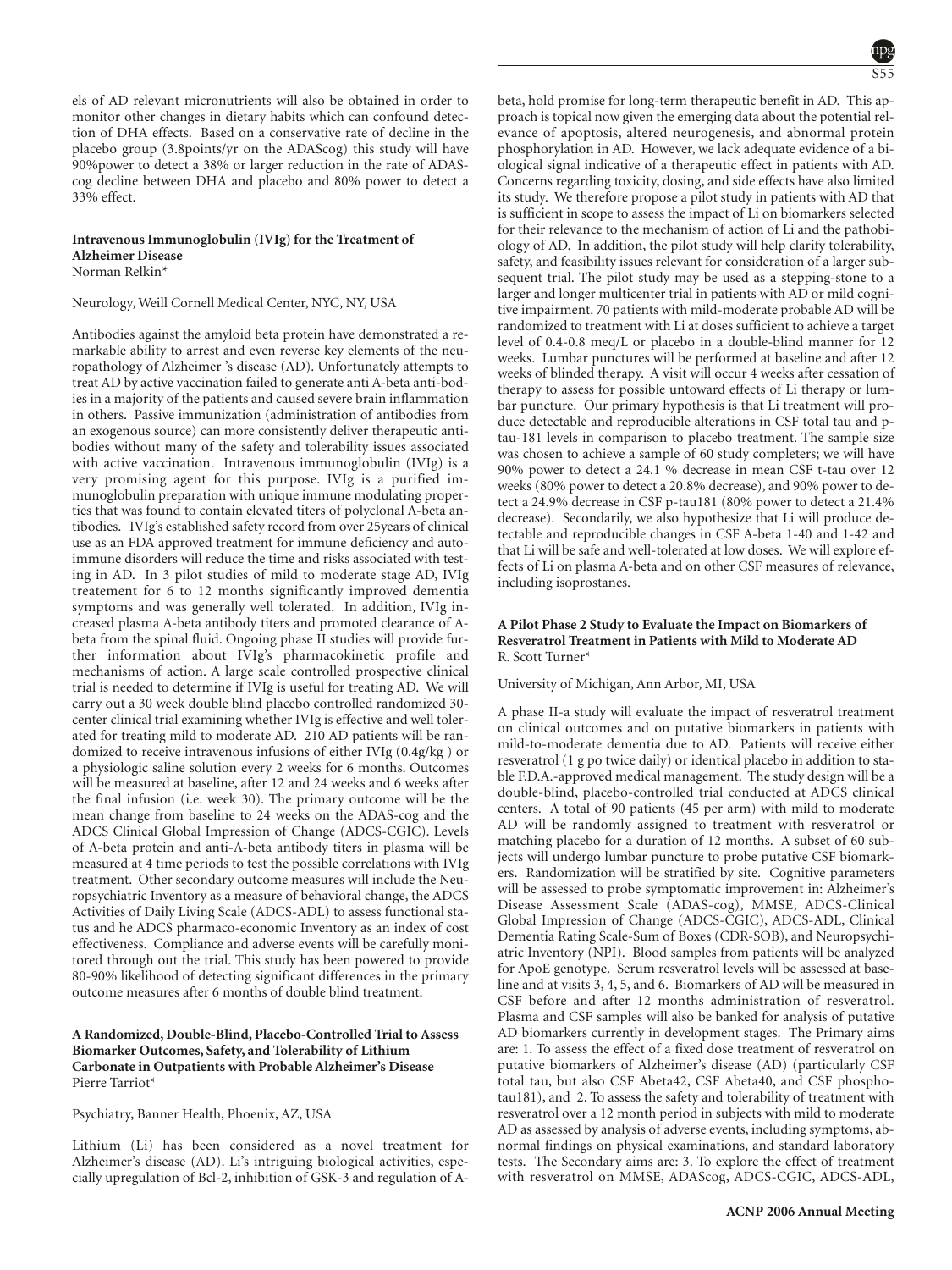CDR-SOB, and NPI in subjects with mild to moderate AD, and 4. To examine the influence of ApoE genotype on the effects of resveratrol treatment.

# **Panel Session New Bioinformatics Approaches for Neuropsychopharmacology**

**Bio-ontologies for Neuroscience** Carol Bult\*

The Jackson Laboratory, Bar Harbor, ME, USA

Advances in neurophysiology and neuropharmacology depend upon the ability of biomedical researchers to integrate and interrogate large amounts of heterogeneous genomic data. Bio-ontologies support standard data descriptions for genetic, genomic and phenotypic data, facilitate data integration and exchange among bioinformatics and resources providers, and enhance the ability of scientists to analyze large data sets and to utilize comparative genomic and phenotypic information in their research. One significant advantage of applying bio-ontologies to genome scale data is that biological knowledge can be represented in formats that are human-readable and machinecomputable. Our work focuses on the development and implementation of bio-ontologies such as the Gene Ontology, and the use of GO and other bio-ontologies in the Mouse Genome Informatics (MGI) database. MGI is the community model organism database for the laboratory mouse. MGI seeks to support the use of the mouse as a model system for understanding human biology through the integration of genetic and genomic data. We will describe the use of bio-ontologies for annotation, integration, and visualization of biological information for the laboratory mouse. We will focus on the development and use of the Gene Ontology and recent extensions of GO to facilitate the representation and recovery of information about neurological systems.

# **Rapid Compilation of Neurobiological Networks from Base-Pair to Behavior**

Elissa Chesler\*

Mammalian Genetics and Genomics, Oak Ridge National Laboratory, Oak Ridge, TN, USA

Discovery of gene to phenotype networks for neuropsychopharmacology is an exciting new approach to the identification of novel biological mechanisms and candidate therapeutic targets for behavioral disorders. Recent advances in biocomputational science, highthroughput molecular phenotyping, systems neurobiology and mouse genetics are now readily incorporated into an integrative approach for neurobehavioral investigation which we refer to as "systems genetics". The conceptual framework is simple. Members of a reference population are characterized on diverse traits including SNP alleles, mRNA abundance in multiple tissues and conditions, and biobehavioral traits across all levels of scale. The data are then integrated through linkage analysis, genetic correlation analysis and combinatorial network analyses. We have assembled a system of databases and analytic tools that allow users to construct and analyze the biological networks around any gene or phenotype of interest (www.genenetwork.org). Examples include the dopamine receptor Drd4 abundance or cocaine induced exploratory activity. The location of regulatory polymorphisms and the genes they affect can be detected, the molecular networks around the trait can be defined, and the set of related phenotypes can be identified. Graph theoretical approaches allow extraction of networks from the entire set of genes, polymorphisms and phenotypes, and allow integration of relations among neurobiological and behavioral traits.

# **ACNP 2006 Annual Meeting**

#### **Mouse Neuronal Expression Database** Ken Sugino\*

Biology, Brandeis University, Waltham, MA, USA

In order to understand the diverse signaling pathways that mediate drug effects within distinct neural cell types, it is critical to know precisely which proteins are coexpressed within these cell types. For example, two different cell-types may express the same receptor, but may have very different responses to its activation by virtue of expressing a different set of downstream signaling molecules and effectors. This type of "coexpression" information is difficult to obtain by gene expression profiling of tissue homogenates, which does not maintain cell-type specificity, or by in situ hybridization or other "gene-by-gene" methods. We have recently developed methods for obtaining global expression profiles of specific neuronal cell-types using Affymetrix gene chips. Our approach utilizes hand-sorting of fluorescently labeled neurons obtained either following tracer injections into projection targets, or from transgenic mouse lines in which specific neuronal cell types express fluorescent proteins. The populations profiled include several sub-types of glutamatergic pyramidal neurons, GABAergic interneurons and catecholaminergic neurons in cortex, thalamus, hippocampus, amygdala, substantia nigra and locus coeruleus. We have made this dataset available via a website (http://mouse.bio.brandeis.edu). We have also used the data to develop a new scheme for classifiying neuronal cell types based on genome-wide expression profiles. The majority of genes associated with cell-cell signaling and cell-cell interactions exhibit cell-type specific expression, and many of these are specifically expressed in restricted populations. Promoters of those genes should be useful for manipulating specific subpopulation of neurons. The neuronal expression database can be mined for predictions about the specific signaling pathways operational in each of the profiled cell types.

# **Using Whole Tissue Microarrays and Cell Type - Specific Gene Expression Databases to Define Cellular Identity of Brain Plasticity**

Igor Ponomarev\*

Waggoner Center for Alcohol and Addiction Research, The University of Texas at Austin, Austin, TX, USA

A wealth of data on wide-scale gene expression in brain associated with various genetic, pharmacological and pathological perturbations is becoming available for data mining. The emergence of novel bioinformatics resources encourages re-evaluation of existing data sets and allows researchers a different perspective. For example, gene expression databases that characterize transcriptional fingerprints of individual cell types recently became available. We combined the sensitivity of whole tissue microarrays with the specificity of single cell transcriptomes to define transcriptional patterns of brain functions with cellular resolution. We used cDNA microarrays to identify transcriptional fingerprints of cellular plasticity in response to a genetic deletion of the α1 subunit of GABAA receptors. First, transcripts differentially regulated between α1 knock-outs and wild type controls were identified in cerebral cortex and cerebellum. We then used public gene expression databases to identify subsets of transcripts enriched in excitatory and inhibitory neurons as well as some glial cells, which provided evidence for cellular plasticity in individual cell types. In particular, we used the Mouse Neuronal Expression Database (http://mouse.bio.brandeis.edu, presentation by Dr. Sugino) to classify mutation-driven transcriptional changes into seven neuronal categories in cerebral cortex. We also used the Allen Brain Atlas (ABA, http://www.brainatlas.org) to determine cellular identity of regulated transcripts in cerebellum of GABAA α1 null mutants. Gene Ontology (GO) Consortium (http://www.geneontology.org, presentation by Dr. Bult), BioCarta pathways (http://www.biocarta. com/genes/index.asp), and Kyoto Encyclopedia of Genes and Genomes (KEGG) database (http://www.genome.jp/kegg) were used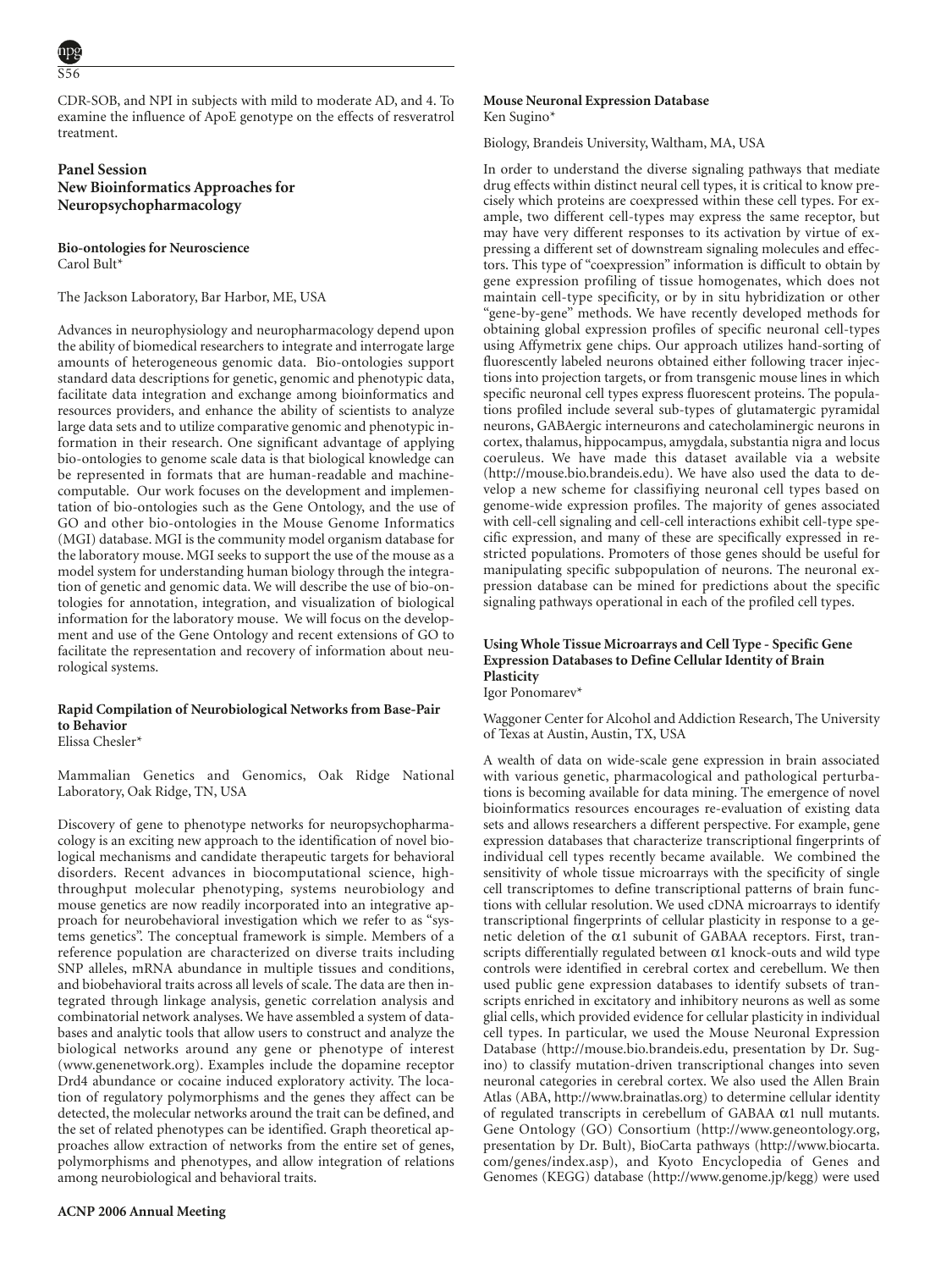to classify cell type specific transcripts into functional categories. The GeneNetwork databases (www.genenetwork.org, presentation by Dr. Chesler) were also used to calculate genetic correlations between regulated transcripts and behavioral phenotypes observed in the null mutants. Further analysis linked some transcriptional changes to cellular phenotypes observed in the knock-out mice and suggested several genes, such as the early growth response 1 (Egr1), small GTP binding protein Rac1 (Rac1), neurogranin (Nrgn), sodium channel β4 subunit (Scn4b) and potassium voltage-gated Kv4.2 channel (Kcnd2), as cell-type specific markers of neuronal plasticity. Furthermore, transcriptional activation of genes enriched in Bergman glia suggests an active role of these astrocytes in synaptic plasticity. Overall, our results highlight the importance of convergent neuroinformatics approaches to study transcriptional regulation of complex traits. Supported by grants from National Institute of Alcohol Abuse and Alcoholism, NIH (AA UO1 13520, AA UO1 13518, AAUO1 13475; INIA Projects).

### **Panel Session**

**Time Course of Drug and Placebo Response: Implications for Clinical Trials and Drug Discovery**

### **Early Improvement as a Predictor of Treatment Outcome with Antidepressants: Why the First 2 Weeks Really Matter** Armin Szegedi\*, Wim T. Jansen and Arjen Van Willigenburg

Global Clinical Development, Organon, Roseland, NJ, USA

**Background:** Clinicians currently assume that most antidepressants have a delayed onset of efficacy. Therefore early clinical improvement that may occur during the first 2 weeks of treatment is usually not regarded as important for the assessment of treatment outcome. However, the delayed onset hypothesis has been questioned by recent data. **Methods:** We analyzed the time course of improvement and response of individual patients with Major Depression treated in double or single blind controlled trials with different antidepressants or placebo (Organon data base), as well as the utility of early improvement during individual treatment course as a predictor of later treatment outcome. Improvement was defined as a HAM-D-17 (ITT group: n=6545) or MADRS (ITT-group:  $n=3828$ ) score reduction of  $>=$ 20%. Stable response ( $\geq$  50% reduction in HAM-D from baseline) or remission (HAM-D total score reduction to  $\leq$  7) was defined as being present both at week 4 and week 6.

**Results:** Our results yielded clear evidence that if improvement occurred, it occurred in a majority of patients within the first 2 weeks of treatment, particularly in later stable responders/remitters, and that it predicts later stable response or remission with high sensitivity. In patients not showing improvement by at least 20% after 2 weeks of treatment, the clinician would have been wrong only in approx. 10% of patients (false negative rates for stable response remission), if relying on early improvement as the predictor to adjust treatment in this early stage of antidepressant treatment. Comparable results have been found for the trials using the MADRS scale. Moreover, this 20% early improvement parameter showed excellent sensitivity as a predictor of stable response or remission in a prospective trial comparing mirtazapine with venlafaxine in major depression examining onset of action.

**Conclusions:** These empirically derived data suggest that the early individual course of improvement is of major relevance for a patient's individual treatment outcome and provide important clinical clues for an individually tailored antidepressant treatment. The results indicate that early improvement is a very common phenomenon in patients subsequently responding to treatment (though early improvement is no guarantee for later response or remission). For patients not reacting to treatment after 2 weeks there is an important clinical implication: if a patient has not shown an improvement after 2 weeks, there is little chance that she/he will nevertheless become a responder or remitter with unchanged treatment within 6 weeks, and a change

of treatment strategy at this stage seems justified in order to reduce unnecessary prolongation of patients' suffering.

### **The Time Course of Antipsychotics Versus Placebo: On Overall Efficacy, Positive, Negative and Cognitive Symptoms** John M. Davis\*

Psychiatry, University of IL at Chicago, Chicago, IL, USA

**Background:** This paper will characterize antipsychotic-induced improvement in schizophrenia in comparison to placebo by analysis of a number of large random controlled trials (RCT). We will also explore whether the time course of drug versus improvement of different types of symptoms, positive symptoms, negative symptoms, cognitive symptoms, affective symptoms, etc. have the same or different time courses. Also examined will be the degree to which prediction of drug versus placebo final improvement score at the end of the trial can be made from initial improvement at 3 days, 1 week, 2 weeks, etc. Although some improvement may occur later in the trial, we evaluate whether it is entirely predictable from earlier improvement, and consequently carries little information in distinguishing drug from placebo.

**Methods:** Multiple double-blind placebo-controlled RCT will be examined to determine the relative rate of improvement of drug versus placebo. These include the NIMH collaborative study number 1, the first large collaborative study to be done by Jonathan Cole and his coworkers at NIMH in the early 1960s on acutely ill patients, many of whom were first episode. We will also use the registrational studies of risperidone done in the United States and Canada, and the registrational studies of olanzapine. Johnsone, Owens, and Crow performed a random-assignment double-blind study of 120 patients, where patients were measured every 3 or 4 days. This provides a more detailed assessment of rate of improvement than is provided by studies which only assist patients every week. We will also do a meta-analysis of loading dose/acute administration studies where patients are studied with high initial doses to determine whether an initial high dose can shorten the time of response. We will also compare symptomatic improvement using a direct measure of thought disorder in schizophrenia. We will compare the rate of improvement produced by secondand first-generation antipsychotics.

**Results:** Most patients with schizophrenia show benefits relatively early even in the first few days and certainly by one week. Many show almost, most or even all the benefit that they will eventually achieve by two weeks.

**Conclusions:** The time course of antipsychotic action in comparison to placebo is presented and is found to be much briefer than is implicitly implied in the present thinking that there is a delay period in trials of 6-8 weeks are necessary. It is clearly feasible to assist the acute action of antipsychotics with trials as short as two weeks. The overall aim will be to explore how a detailed exploration of drug placebo difference over time can identify the length of trial necessary to prove efficacy. This could result in shorter more cost effective trials while lessening the exposure to placebo. This will complement an analysis of Carpenter who will focus on methods to reduce the exposure to placebo while maintaining statistical power. This also has implications toward mechanism of action and consequently drug discovery.

# **The Early Onset of Antipsychotic Action – Understanding the Mechanism**

Shitij Kapur\*, Ofer Agid and Ming Li

Centre for Addiction and Mental Health, Toronto, ON, Canada

**Background:** While it is well accepted that all antipsychotics block the dopamine D2 receptor, how this blockade of D2 receptor-mediated transmission leads to the resolution of psychosis is far from clear. Traditionally, it has been thought that there is a prolonged gap between the start of treatment and onset of improvement – the data presented at this symposium show that this is not the case. This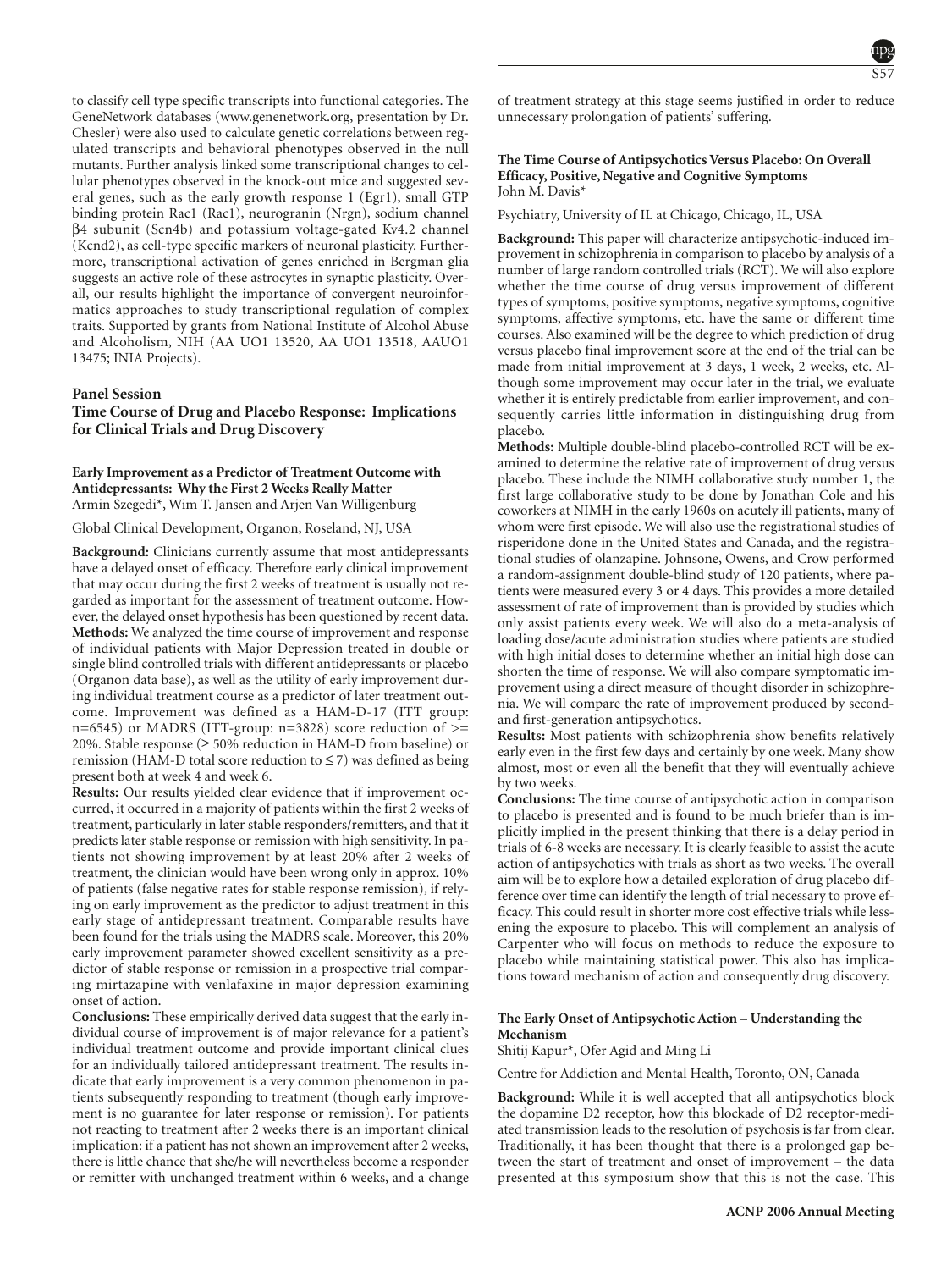reconceptualization of clinical improvement has important implications for understanding antipsychotic mechanism. We report the results of parallel lines of clinical and preclinical investigation that have examined the mechanisms of this early antipsychotic improvement.

**Methods:** In a double-blind study, patients with schizophrenia were randomized to treatment with varying doses of risperidone (0.5/3 mg/d) or olanzapine (5/15 mg/d). After two weeks of treatment, their striatal (11C-Raclopride), frontal, thalamic and temporal (11C-FLB457) D2 occupancy was measured and correlated to clinical response as measured using PANSS.

**Results:** There was dose-dependent range of occupancies from 4 to 95%, the occupancies across different regions were modestly correlated  $(r = 0.7-0.8)$ . The striatal D2 occupancy was the most robust predictor of early antipsychotic response ( $r = 0.63$ ,  $p = 0.1$ ); although it did not significantly predict negative symptom response. The extrastriatal D2 occupancy did not predict antipsychotic response.

**Background:** It has previously been shown that all antipsychotics show efficacy in the Conditioned Avodance Response model, however, most of these studies have used single doses of antipsychotics. To address the issue of onset and progressive accumulation of antipsychotic effect we decided to study the effect of repeated daily antipsychotic treatment on the CAR model.

**Methods:**A shuttle-box automated CAR apparatus was used to examine the effects of repeated treatment with Haloperidol, Risperidone, Olanzapine and Chlordiazepoxide in Male SD rats. To understand that underlying behavioural processes – studies were undertaken which manipulated drug exposure, testing intervals, testing conditions, and drug withdrawal. **Results:** We found that antipsychotics are effective in CAR at doses that lead to clinically relevant occupancies ( $\sim 60$ -70%). As in the clinic, the antipsychotic effect in CAR starts after the first dose, grows with time and then asymptotes. This effect is seen with typical (haloperidol) and atypical (risperidone, olanzapine) antipsychotic dosing and is not seen with repeated sedative dosing (e.g. chlordiazepoxide). This progressive increase of the effect of antipsychotics in CAR was not a function of dose accumulation or motor dysfunction, but, reflected a drug-mediated, experience-dependent ability to ignore an aversively conditioned stimulus.

**Discussion:** The clinical PET data show that antipsychotics lead to high levels of D2 occupancy in striatal and extrastriatal regions within the first few days. This occupancy is followed by an early onset of response, which is correlated with blockade of the striatal D2 receptors. A similar onset and trajectory can also be modeled in the CAR model in animals – where it seems it is the ability of the antipsychotics to reduce the salience of the aversive conditioned stimulus that gives rise to their efficacy. Obviously, CAR is not psychosis, however, the data taken together lead to a plausible suggestion that the antipsychotics, via their blockade of the dopamine system, may reduce the salience of psychotic stimuli in patients – thus leading to an early improvement in the symptoms of psychosis.

### **New Designs for Placebo Controlled Studies**

William T. Carpenter\*, Deanna Kelly, Doug Boggs, Robert McMahon and John Davis

Maryland Psychiatric Research Center, University of Maryland School of Medicine, Baltimore, MD, USA

**Background:** To document the effectiveness of a new approach to placebo-controls in RCTs. The intent is to facilitate the use of placebo-control designs by increasing experiment wide safety and decreasing non-random attrition. We will determine the effectiveness of two approaches for testing efficacy hypotheses for antipsychotic drugs. First, how does reduction in trial length effect power to detect drug/placebo difference and estimate of effect size. Second, we will determine the effect of progressive, random reduction in the number of placebo subjects on estimate of placebo effect and power to detect the drug/placebo difference. We hypothesize that not all subjects assigned to placebo are required for the full length of the trial. Rather, all subjects might inform the initial two week data point with progressive and random removal thereafter [in contrast to the non-random attrition common in trials].

**Method:** In a preliminary analysis we determined that drug/placebo differences were detected in multiple runs dropping 20% of placebo subjects at random at each data point. The next step was to access data from two six-week antipsychotic drug studies with placebo-controlled designs (N=108 placebo; 172 olanzapine). We estimated the percent of the full treatment effect [drug and placebo] observed at each week during the combined studies. We then determined the effect on power to detect an efficacy signal at week two and week four. A planned analysis will determine the optimal approach to reducing the length of placebo exposure in randomly selected subjects [i.e., cost in power or erroneous estimation of observed placebo effect]. The derived approach will be tested in an independent data set.

**Results:** In the combined data, much treatment effect was observed early with approximately 70% of the final treatment effect occurring by the second week for drug, but also for placebo. Doubling the sample size would be needed to run a two week trial with 80% power to detect a difference with an effect size between 0.5 and 1. At week 4, 86% of the full treatment effect was noted which corresponds to a 36% increase in sample size to detect a difference with the same power. Alternatively, increasing the randomized sample by 15% and decreasing the placebo exposures by 25% would also provide similar power to detect a difference at six weeks. Planned analyses will determine the feasibility of random assignment of placebo subjects to different lengths of placebo exposure. This will address the second issue of maintaining full length of a clinical trial, but reducing experiment-wide placebo exposure.

**Conclusions:** Criticism of the ethics of placebo-controlled studies has reduced feasibility. When conducted, high rates of non-random attrition reduce the value of the placebo-controlled design. LOCF analyses inflate the placebo effect estimate. Shortening study periods and/or decreasing the number assigned to placebo reduces placebo exposure with definable effect on power. Also, random assignment of placebo subjects to different lengths of study participation could reduce attrition and enhance experiment-wide safety.

# **Panel Session**

**Translating Research on the Metabolic Effects of Antipsychotics into Public Health and Treatment Guidelines**

### **Effects of Atypical Antipsychotics on Adiposity and Pancreatic Function Suggest Mechanism for Drug-Induced Diabetes** Marilyn Ader\*

Physiology and Biophysics, University of Southern California, Los Angeles, CA, USA

**Background:** The reported link between atypical antipsychotic use and development of diabetes has focused attention on the pathogenesis of treatment-emergent metabolic dysfunction. Weight gain is a common side effect of antipsychotics, and often results in reduced ability of insulin to normalize circulating glucose levels ("insulin resistance"), and it has been suggested that increased body weight and attendant resistance are causal for development of diabetes during drug treatment. However, drug-induced insulin resistance alone is unlikely to cause diabetes because of the known closed-loop relationship between insulin-sensitive tissues (e.g. muscle and adipose tissue) and the insulin-secreting β-cells of the pancreas. Insulin resistance normally elicits a robust compensatory upregulation by the β-cells to maintain glucose tolerance. Thus, diabetes is believed to require the development of multiple defects — insulin resistance and inadequate β-cell compensation – for overt disease to emerge.

**Methods:** To test effects of antipsychotics on this constellation of metabolic factors (insulin resistance, pancreatic function), plus body weight and adiposity, we performed placebo-controlled studies of olanzapine (OLZ) and risperidone (RIS) in dogs treated for 6 weeks. At baseline and after treatment, we measured total trunk and region-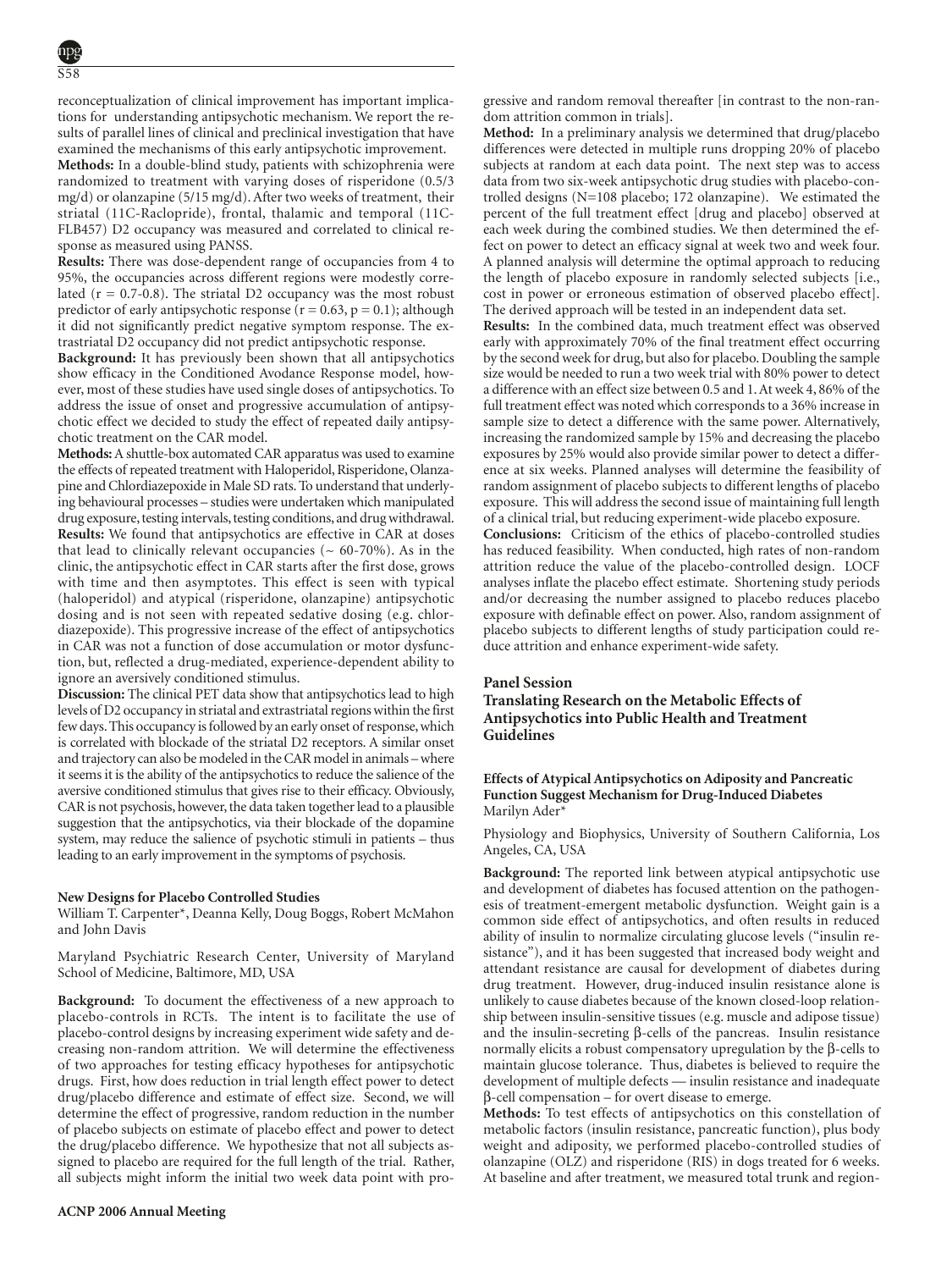specific (visceral and subcutaneous) adiposity by abdominal magnetic resonance imaging. Prospective changes in insulin sensitivity and pancreatic β-cell function were assessed by classic and highly quantitative methodologies.

**Results:** OLZ caused weight gain (+5.9±1.2%, p=0.001) which was not different from placebo (+4.8±1.0%. p=0.5 vs OLZ). There was no significant increase in weight with RIS (+3.9±2.1%, p=0.098). Yet body weight per se did not reveal striking differences between agents upon fat deposition. Changes in adiposity with RIS were not different from that observed in placebo group (p>0.33). In contrast, OLZ resulted in profound increase in adiposity: total body fat was nearly doubled (+91±20%; p=0.000001), reflecting marked increases in subcutaneous (+106±24%; p=0.0001) and visceral (+84±22%; p=0.000001) adipose stores. OLZ increases in adiposity greatly exceeded those observed after RIS in total  $(18.5\pm1.8 \text{ vs } 9.9\pm2.7 \text{ cm}^3;$  $p=0.018$ ) and subcutaneous (9.8 $\pm 1.5$  vs 4.0 $\pm 1.8$  cm<sup>3</sup>; p=0.024) depots. OLZ-induced obesity was accompanied by severe  $(\sqrt{75\%})$ decrement in insulin's ability to suppress endogenous glucose production ("hepatic insulin resistance"; p<0.009 vs baseline) not evident in RIS- or placebo-treated dogs (p>0.1). In the face of such insulin resistance, pancreatic β-cell function should be enhanced, and this was evident in a separate groups of dogs in which comparable insulin resistance and obesity was induced by high fat feeding rather than antipsychotic treatment (baseline: 0.7±0.2, post-fat feeding: 2.2±0.6 µU/ml per mg/dl; p=0.01). However, OLZ-treated animals failed to demonstrate β-cell upregulation (pre: 1.2±0.2, post: 1.1±0.3  $\mu$ U/ml per mg/dl; p=0.6), indicating that this antipsychotic interfered with the pancreatic insulin secretory response necessary to compensate for drug-induced insulin resistance and obesity. Drug-induced metabolic abnormalities were independent of observed changes in body weight.

**Conclusions:** Atypical antipsychotics induce differential metabolic sequelae in the absence of underlying psychiatric disease or comorbidity. These data provide important insights into the mechanisms by which antipsychotics may cause diabetes in the psychiatric population. Further studies are required to determine the mechanisms by which observed defects may develop, and to quantify the effects of other atypical antipsychotics on adiposity and pancreatic function.

### **Measuring Medication Effects on Regional Adiposity and Tissue-Specific Changes in Insulin Sensitivity** Dan W. Haupt\*

Department of Psychiatry, Washington University School of Medicine, Saint Louis, MO, USA

**Background:** Growing evidence suggests that antipsychotic medications can impact insulin sensitivity. Increased adiposity can disturb glucose and lipid metabolism via disturbances in insulin sensitivity, and schizophrenia patients experience an increased prevalence of diabetes mellitus and the metabolic syndrome in comparison to the general population. Increased adiposity, plasma glucose and lipids are risk factors for cardiovascular disease (CV), and schizophrenia patients experience higher rates of CV.

**Methods:** Adiposity can be directly measured using whole body dual energy x-ray absorptiometry (DEXA) and abdominal magnetic resonance (MRI) imaging. These adiposity measures can be analyzed in relation to whole-body glucose and lipid kinetics measured with stable isotope tracer methodology during hyperinsulinemic-euglycemic clamp conditions. These sensitive methods can be used to measure tissue-specific changes in insulin sensitivity that might occur independent or dependent on fat mass. In an ongoing NIMH-funded study, schizophrenia patients undergo prospective randomized assignment to 12 weeks of treatment with olanzapine, quetiapine, risperidone, or ziprasidone, with no other medication changes allowed. In a related NIMH study, subjects undergo 12 weeks of placebo-controlled divalproex augmentation of antipsychotic treatment with measurement of adiposity and insulin sensitivity measures.

**Results:** Interim analysis of the antipsychotic monotherapy study indicates treatment effects on adiposity as well as predicted relationships between adiposity and tissue-specific insulin sensitivity. A significant time X treatment condition (olanzapine, quetiapine, risperidone, or ziprasidone) interaction was detected for DEXA total fat  $(F[3,15]=9.48, p=0.0009)$ , MRI total abdominal fat (subcutaneous plus visceral fat)  $(F[3,8] = 5.88, p=0.02)$ , and MRI subcutaneous fat  $(F[3,8]=4.90, p=0.032)$ , with a trend level interaction for MRI visceral fat  $(F[3,9]=3.21, p=0.076)$ . No significant time X treatment group interaction was detected for DEXA lean body mass (F[3,15]=1.70, p=0.21). Glucose Rd (rate of disappearance of glucose into muscle) was predicted by DEXA total body fat  $(F[1,15] = 13.49)$ , p=0.0023). Glycerol Ra (rate of lipolysis in fat) was predicted by MRI visceral fat (F[1,13]=15.67, p=0.0016). Glucose Ra (rate of hepatic gluconeogenesis) was predicted by DEXA total body fat (F[1,15]=4.44, p=0.05). Covarying baseline DEXA total fat mass (to control for baseline differences in fat), significant time X treatment group interactions for glycerol rate of appearance (Ra) (F[1,3]=194, p=0.005) were observed. These results support the hypothesis that increases in fat mass are generally associated with decreases in insulin sensitivity. These effects are likely generalizable to other psychotropic treatment conditions associated with weight gain, as evidenced by the divalproex augmentation study. Preliminary results of this study indicate significant increases in weight associated with divalproex augmentation expressed as increases in abdominal fat measured by MRI  $(F[1,18]=13.56, p=.002)$ . Associated with this increase in abdominal fat, increases in fasting total cholesterol ( $p=0.006$ ), LDL ( $p=0.039$ ), and triglycerides (p=.03) were observed.

**Conclusion:** Sensitive gold-standard measurements can be used to evaluate medication-induced changes in body composition, and glucose and lipid metabolism. Increases in adiposity are associated with predictable reductions in insulin sensitivity, which are relevant to the risk of diabetes and cardiovascular disease. Support Contributed By: NARSAD (Stephen and Connie Lieber Young Investigator Award), NIMH K23 MH 067795; NIH R01 63985, USPHS, #MOIRR00036, GCRC, CNRU P30 DK56341, P60-DK20579 and Abbott Laboratories.

# **Approach to Screening and Prevention of Type 2 Diabetes** Nathaniel G. Clark\*

American Diabetes Association, Alexandria, VA, USA

**Background:** Type 2 diabetes (T2DM) is frequently not diagnosed until complications appear. The purpose of screening is to identify asymptomatic individuals who are likely to have diabetes. Individuals felt to be at high risk in particular should be screened for T2DM (or pre-diabetes). This is referred to as "targeted screening" and differs from "population screening" where all persons within a given population are screened. Separate diagnostic tests interpreted using published criteria are required after positive screening tests to establish a definitive diagnosis. The 2 hour oral glucose tolerance test identifies people with both impaired fasting glucose and impaired glucose tolerance (IGT), and thus more people at increased risk for the development of diabetes, the fasting plasma test is considered more convenient for patients, more reproducible, less costly, and easier to administer than the glucose tolerance test. An emerging area of research concerns the use of other tests, such as the hemoglobin A1C, both for screening for and diagnosis of diabetes.

**Methods:** Population studies, intervention trials and field experience in implementing treatment and monitoring guidelines have provided the basis for ADA recommendations for screening and prevention of T2DM. **Results:** Epidemiologic data and intervention studies have indicated that certain subgroups are at additional risk for the development of T2DM and require enhanced monitoring. Currently identified high risk characteristics include: habitual physical inactivity, having a first-degree relative with T2DM, being a member of a high risk ethnic population (e.g. African-American, Latino, Native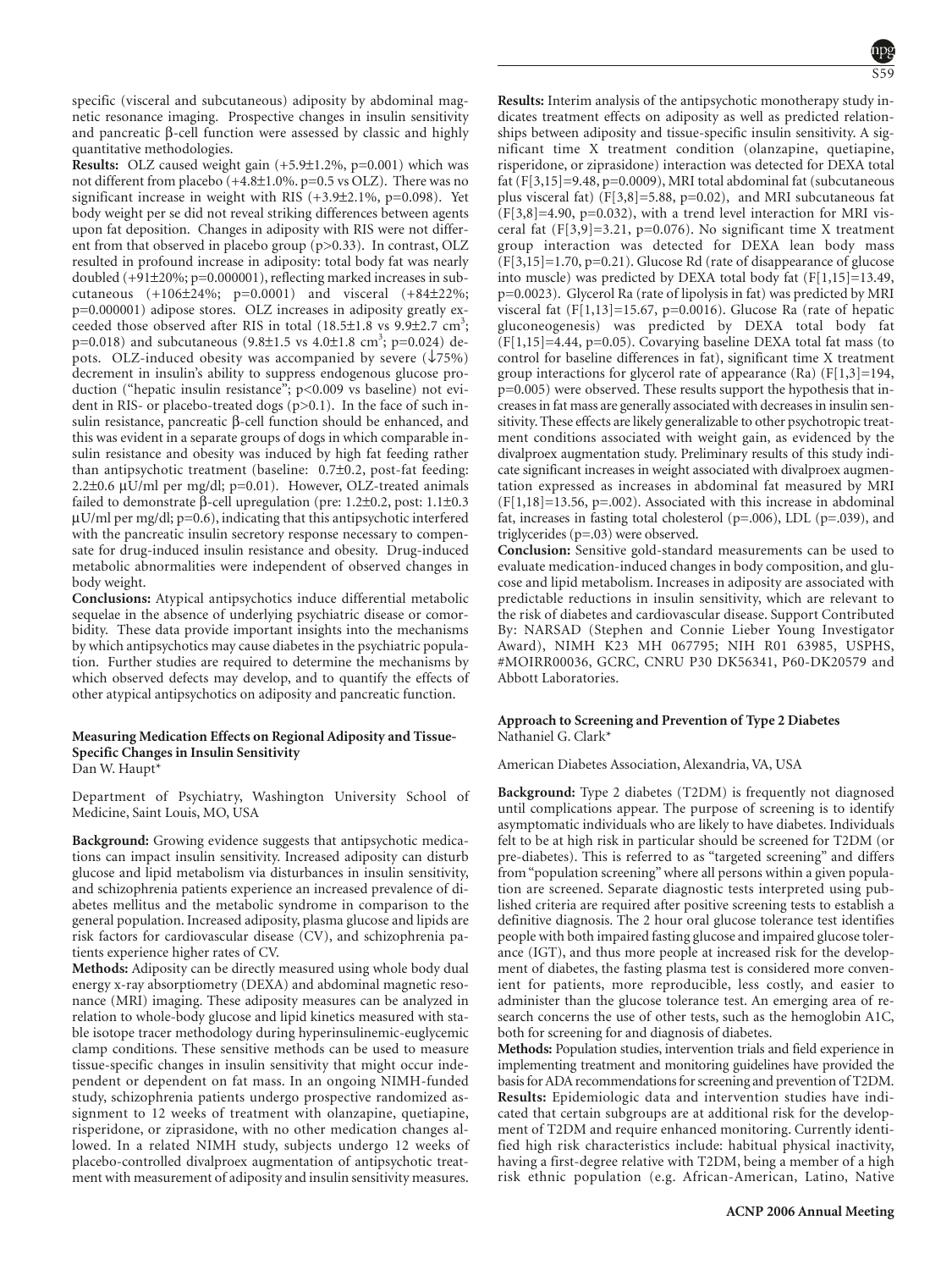American, Asian American, Pacific Islander), having delivered a baby weighing > 9 lbs or having been diagnosed with gestational diabetes, hypertension (BP >140/90 mmHg), HDL cholesterol < 35 mg/dl and/or a triglyceride level >250 mg/dl, history of polycystic ovary syndrome (PCOS), IGT or IFG on previous testing, history of vascular disease. Earlier and more frequent screening is recommended for individuals with these risk factors. Recent evidence suggests that certain psychiatric patient groups may be at increased risk for the development of T2DM, suggesting the value of enhanced monitoring.

**Discussion:** Data indicate that there are risk factors that predict vulnerability to diabetes and its complications, and that it is feasible to implement enhanced monitoring guidelines targeted at individuals with these risk factors. These results are relevant to evidence that psychiatric subgroups may be at increased risk for T2DM. The ADA's experience suggest a general approach to creating guidelines for monitoring and preventing T2DM in individuals with psychiatric disorders.

# **American Psychiatric Association Workgroup on Antipsychotics and Metabolic Risk**

John W. Newcomer<sup>y</sup>

Department of Psychiatry, Washington University School of Medicine, St. Louis, MO, USA

**Background:** Individuals with schizophrenia have elevated rates of mortality and medical comorbidity, related to increased rates of conditions such as type 2 diabetes mellitus and cardiovascular disease. While it is likely that lifestyle issues (e.g., reduced activity, poor nutrition) play a key role, a range of evidence suggests that treatment with antipsychotic medications is associated with an increased risk for insulin resistance, hyperglycemia, and dyslipidemia. An American Diabetes Association (ADA) Consensus Development Conference, co-sponsored by the American Psychiatric Association (APA) and other organizations, recently addressed this topic, and the US FDA recently recommended a package warning concerning hyperglycemia for all second generation antipsychotics, leading to a number of questions about specific conclusions that were reached, the process used, and the implications for treatment decision making.

**Methods:** The APA Committee on Research on Psychiatric Treatments convened a workgroup to address outstanding questions and to provide additional guidance to the field. Experts in endocrinology, cardiology, psychiatry and services research reviewed relevant literature in their respective areas of interest. Over 60 contributors submitted subsections for review that are incorporated into the report, and over 80 participants will have reviewed and edited the final report. Literature references were identified primarily via Medline searches. The reports identified can be broadly divided into 1) uncontrolled observational studies, 2) large, controlled, observational database analyses using prescription, administrative or – less commonly – population-based databases, and 3) controlled experimental studies, including randomized clinical trials.

**Results:** On the specific topic of antipsychotics and diabetes or dyslipidemia risk, over 1000 papers are currently in the literature, with a more limited literature of well-controlled experimental studies. The Workgroup will be reviewing the draft report during the month of April, aiming to identify areas of consensus and discrepant results and/or discrepant interpretations that will be incorporated into the final report.

**Conclusion:** Similar to the ADA's ongoing use of Consensus Development Conferences, the APA Workgroup offers an opportunity to address controversial areas of research with comprehensive expertise in order to identify areas of consensus, discrepant results and directions for future research. The APA workgroup identified opportunities for managing metabolic risk during antipsychotic treatment and improving health outcomes.

# **Panel Session An Insular View of Anxiety**

# **The Neuroanatomical Basis for Human Awareness of Interoceptive Feelings from the Body**

Arthur (Bud) Craig\*

Barrow Neurological Institute, Phoenix, AZ, USA

Experimental anatomical and physiological evidence will be presented that identifies a phylogenetically unique pathway to the insular cortex of humanoid primates which represents the homeostatic condition of the body. Imaging evidence in humans will be described supporting the view that multiple re-representations of this interoceptive pathway underlie human awareness of self, emotion, music and time. This view is consistent with the expanded version of the James-Lange theory of emotion related in Damasio's "somatic marker" hypothesis of consciousness. These data also fit with recent work on the "Von Economo neurons" that are uniquely present in the fronto-insular and anterior cingulate cortices of humanoid primates. Finally, based on this interoceptive (homeostatic) view of awareness, a new proposal for the forebrain asymmetry of emotion will be presented.

# **Role of Insula in Emotional Representations: Neuroimaging and Psychophysiological Evidence**

Neil Harrison, Marcus Gray, Tien-Wen Lee and Hugo Critchley\*

Institute of Cognitive Neuroscience, UCL, London, United Kingdom

**Background:** Influential theories highlight an integration of bodily arousal states with appraisal of cognitive context in subjective emotional representations. This model is particularly relevant to the understanding of anxiety states where attention to visceral arousal responses augments subjective feelings of distress.

**Methods:** Functional neuroimaging combined with psychophysiology and patient studies.

**Results:** Experimentally, fear-conditioning provides a model of learned anxiety evoking autonomic arousal responses. In a neuroimaging study of a patient lesion-deficit model, regions including amygdala and insula cortex were shown to be sensitive to afferent information relating to visceral arousal, with right insula also reflecting conscious appraisal of threat. In a further study, right anterior insula activity (and gray matter volume) was shown to reflect the quality of interoceptive representations and to predict day-to-day experience of negative affective symptoms, especially anxiety.

Recent studies detail the integrative role of insula cortex in social emotions: First, when perceiving signals of subjective distress, the strength of functional connectivity between right insula and brainstem autonomic nuclei (mediating reactive visceral responses) correlates with empathetic behavioural style. Second, providing subjects with false interoceptive feedback modulates the attribution of emotional intensity to neutral stimuli, and increases neural activity within right insula and adjacent opercular cortex. Finally, activity in these regions is specifically modulated as a function of the degree to which emotions are outwardly expressed.

**Discussion:** These convergent neuroimaging findings are complemented by evidence from other approaches to suggest a central role of right insula cortex in supporting affective feeling states arising from dynamic integration of salient cognitive representations with visceral and somatic signals.

# **Insular Hyperactivity in Anxiety Prone Individuals - a New Signature of Anxiety?**

Martin P. Paulus\*, Alan N. Simmons and Murray B. Stein

Department of Psychiatry, UCSD, La Jolla, CA, USA

Increased amygdala reactivity during processing of certain types of emotional stimuli has been observed in patients with anxiety disor-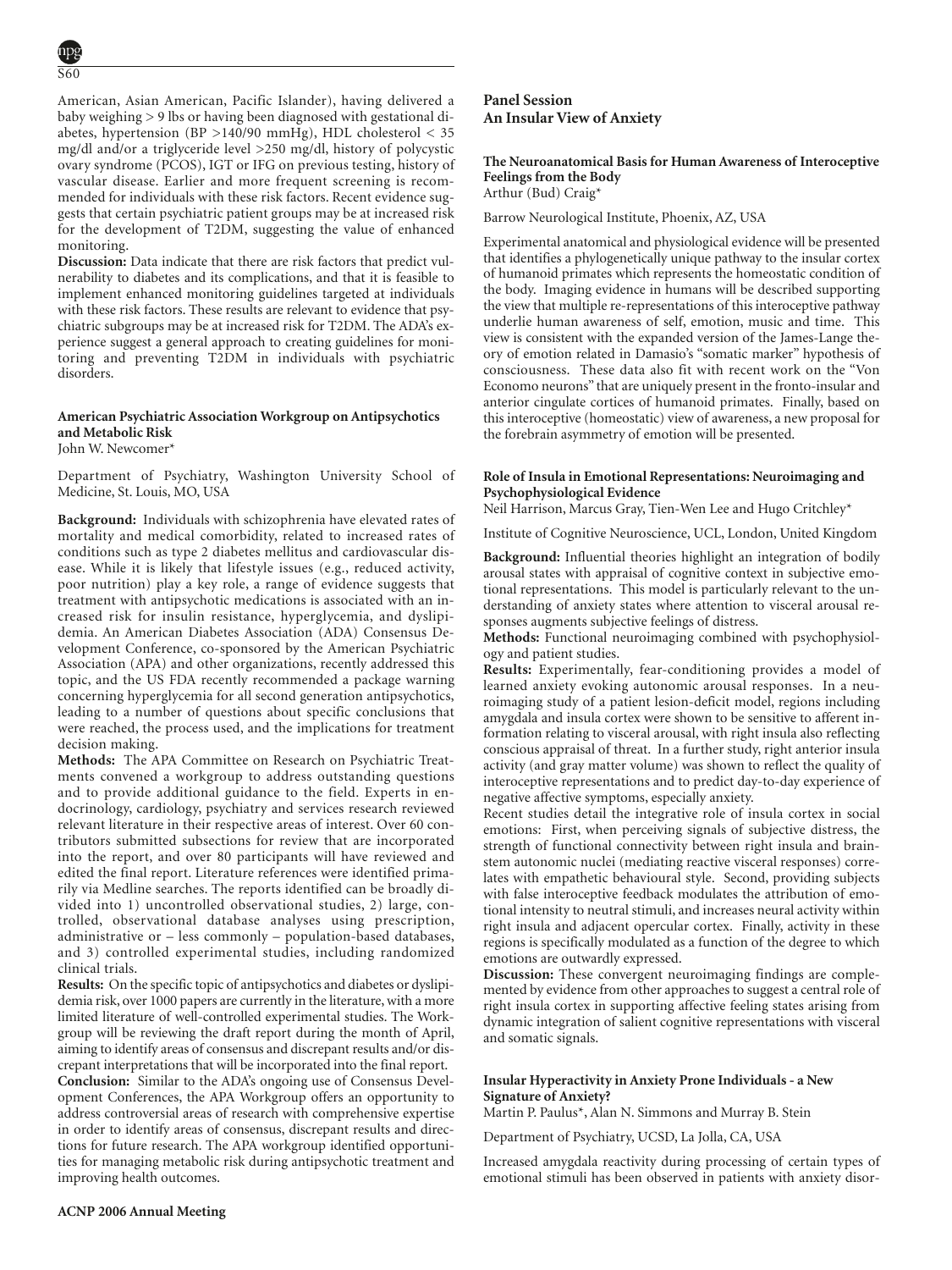ders such as social phobia and posttraumatic stress disorder. However, the contribution of the insular cortex to anxiety has been less well studied. The insular cortex is a critically component of neural circuits involved in interoception, i.e. the sense of the physiological condition of the entire body. In particular, ascending brain areas include the midbrain reticular nuclei, ventromedial and ventroposterior thalamus, and the interoceptive (posterior) insular cortex, which is integrated in the anterior insular cortex of the dominant (right) hemisphere. We previously found that increased activation in the anterior insular cortex during risk-taking decision-making was correlated to both neuroticism and harm avoidance. The studies that are presented are an extension of these findings to clarify the role of the insular cortex in subjects with high trait anxiety. In the first study, 32 physically healthy subjects 18-21 years old were recruited from a large pool of college students. Of these, 16 were chosen on the basis of scoring in the upper 15th percentile on a measure of trait anxiety (anxiety-prone group), and 16 were chosen on the basis of scoring in the normative range (40-60th percentile). Subjects participated in blood-oxygen level dependent functional magnetic resonance imaging (BOLD-fMRI) during an emotion face assessment task that has been shown to reliably engage the amygdala and associated limbic structures. We found that anxiety-prone subjects had significantly greater bilateral amygdala and insula activation to emotional faces than did the anxiety-normative comparison subjects. Higher scores on several measures assessing anxiety-proneness (e.g., neuroticism, trait anxiety, and anxiety sensitivity) were associated with greater activation of amygdala (predominantly left-sided) and anterior insula (bilateral). In the second study, we utilized an anticipation task to examine the reactivity of the insular cortex. Specifically, 16 anxiety prone and 16 anxiety normative individuals performed an stimulus anticipation task in the fMRI scanner during which they viewed pictures of spiders and snakes. Subjects were prompted 4-6 sec before the onset of each aversive image. BOLD signal was measured during the task and functional brain activation during the period when subjects anticipated viewing the images was examined. Anxiety prone subjects showed greater response than anxiety normative subjects in the bilateral insula during anticipation. During the image presentation phase, anxiety normative subjects showed greater activation than anxiety prone subjects in the bilateral temporal lobes and left superior frontal gyrus. Moreover, bilateral temporal lobe activation during image presentation was inversely correlated with bilateral insula activation during anticipation both within groups and in the combined group. These data suggest that greater activation of the insula during visual anticipation is associated with visual processing of aversive stimuli in anxiety prone individuals. In summary, altered insular cortex responsivity to emotional or aversive stimuli appears to play a

### **Corticolimbic Function in Posttraumatic Stress Disorder**

critical role in mediating increased anxiety.

Murray B. Stein\*, Alan N. Simmons, Steven R. Thorp and Martin P. Paulus

### Psychiatry, University of California San Diego, La Jolla, CA, USA

**Background:** Much of the functional neuroimaging research in anxiety disorders points to increased amygdala activation during emotion processing, accompanied by reduced medial prefrontal cortical (mPFC) activity (presumably reflecting reduced mPFC inhibitory control of the amygdala and, possibly, other limbic structures). Posttraumatic stress disorder (PTSD) is arguably the best-studied of the anxiety disorders from a functional neuroimaging perspective. Anticipation of aversive events (internal or external) and their consequences is believed to drive much of the dysfunction (e.g., phobic avoidance, hyperarousal) in PTSD. We used a task designed to elicit anticipatory anxiety to evaluate the neural substrates of aversive anticipation in women with domestic violence-related PTSD.

**Methods:** Fifteen women with IPV-related PTSD and 15 non-traumatized control (NTC) women participated in a task in the fMRI

scanner during which they viewed emotionally aversive pictures (from the IAPS). Subjects were prompted 4-6 sec before the onset of each aversive image. BOLD signal was measured during the task and functional brain activation during the period when subjects anticipated viewing the images was examined.

**Results:** PTSD subjects showed greater response than control subjects in the bilateral insula during anticipation. In addition, PTSD subjects had lower activity within the superior/medial frontal gyrus, and demonstrated significant differences in corticolimbic connectivity compared to control subjects.

**Conclusions:** Enhanced insular activation during anticipation of aversive stimuli is seen in women with domestic violence-related PTSD. These findings will be interpreted and placed in the context of our understanding of the role of the insular cortex in affective processing. Clinical implications will be discussed, and suggestions for future research will be posed.

# **Panel Session**

### **Causes and Consequences of Inhalant Abuse**

**Neurodevelopmental Toxicity of Toluene in Rats** Scott Bowen\*, Jeff Batis, Shonagh O'Leary-Moore, John Hannigan and Matthew P. Galloway

Psychology, Wayne State University, Detroit, MI, USA

**Background:** Many women of reproductive age are exposed to solvents like toluene in industrial settings (i.e., relatively constant, lowconcentration occupational exposure) or via inhalant abuse (i.e., relatively brief, high-concentration binge exposure). Among commonly abused inhalants, toluene earns particular attention due to its teratogenic and neurotoxic properties. Current research on maternal exposure to inhaled solvents shows that risks for fetal demise or major malformations are much less with low to moderate occupational toluene exposure than with abuse, despite behavioral sequelae for both. There is a greater potential for adverse pregnancy outcomes, developmental delays, and neurobehavioral problems in children born to women exposed to high concentrations of toluene, similar to those encountered in abuse settings, yet the teratogenic effects of binge exposures to toluene and other inhalants remain understudied. Similarly, young organisms (rat or human) may be more sensitive to toluene than older organisms. Animal models aid substantially in clarifying developmental risk of solvent abuse in the absence of other health problems and co-drug abuse, as well as in establishing key dose patterns and critical periods of exposure. Our working hypothesis is that prenatal and pre-adolescent binge exposure to toluene results in negative neural and behavioral sequelae in rats.

**Methods:** In a clinically relevant animal model of abuse patterns of solvent exposure, timed-pregnant rats were exposed to 8,000 parts per million (ppm) or 12,000 ppm of toluene, or to air (0 ppm), for 15 min twice daily from gestation day 8 (GD8) through GD20. Offspring were tested from postnatal day 4 (PN4) to PN21 in a developmental battery assessing body weight, maturational milestones (i.e., pinnae unfolding, incisor eruption & eye opening), biobehavioral development (e.g., negative geotaxis, surface righting, & grip strength), locomotor activity, and impulsivity. In a separate study using ex vivo high-resolution magic angle spinning 1H magnetic resonance spectroscopy (MRS) at 11.7-Tesla, glutamate (GLU), glutamine (GLN), GABA, and glycine (GLY), as well as NAA, lactate, myo-inositol were quantified on PN21 or PN35 in rats after the same toluene exposure protocol.

**Results:** Pups exposed in utero to 12,000 ppm toluene weighed significantly less than the control pups at all ages before PN16. There were significant toluene-induced increases in an index of poor perinatal outcome (i.e., a combination of malformations, "runting" and neonatal death), and deficits in negative geotaxis, but no significant delays in reaching maturational milestones. Prenatal toluene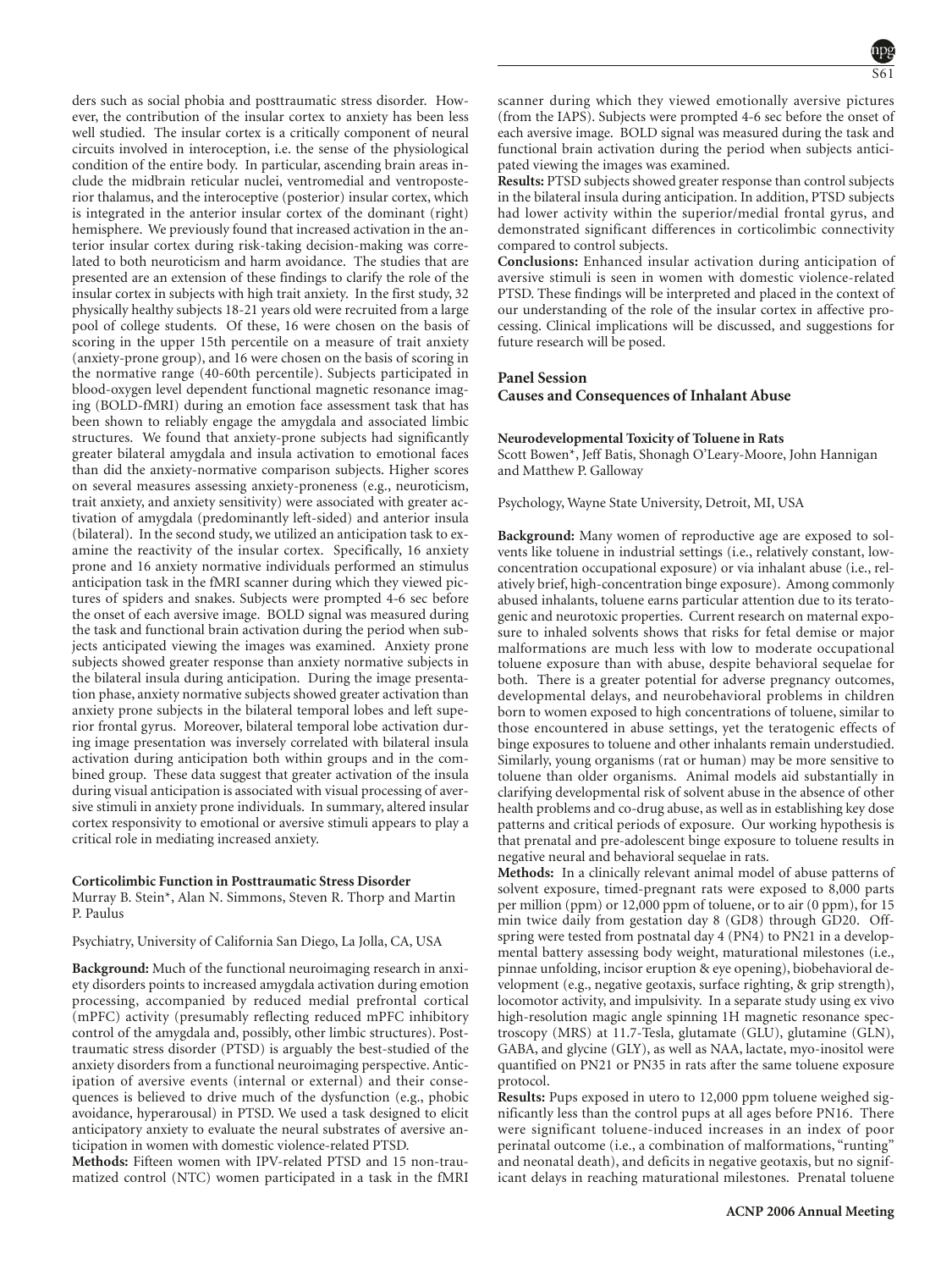

exposure resulted in only small changes in locomotor activity compared to non-exposed rats, but there were significant increases in impulsivity for toluene-exposed rats. Results from the MRS study in hippocampus suggest that at PN21 toluene decreased GABA (both doses) and GLU (only after 12,000 ppm). There were no effects at PN35.

**Discussion:** The results imply that abuse patterns of exposure are more deleterious than typical occupational patterns of exposure during early development. Abuse of organic solvents during pregnancy in humans may produce long-lasting effects on biobehavioral development. Animal models will continue to be important in studying the expression and mechanisms of developmental organic solvent exposure. Supported by NIDA grants R01–DA015951 and R21–DA019151.

# **Neurophysiological Mapping of Toluene-Sensitive Cells in the Rat Midbrain**

Edward D. French\*

## Pharmacology, University of Arizona, Tucson, AZ, USA

**Background:** Inhalation of toluene containing products produces euphoria in humans and functions as a rewarding stimulus in experimental animals. Although the mesolimbic pathway is a common site upon which various drugs of abuse act to produce their rewarding effects, the influence of toluene upon neurotransmission within this pathway remains controversial. One explanation for the existing controversy is that toluene simultaneously generates multiple, confounding effects which vary depending upon the brain concentration, anatomical location, and signaling mediator examined.

**Methods:** To address this issue and optimize anatomical/ temporal resolution, we employed extracellular single-unit recordings in an in vitro brain slice preparation superfused with behaviorally relevant concentrations of toluene (20  $\mu$ M-800  $\mu$ M), and assessed the response of dopamine and non-dopamine (GABA) neurons in the ventral tegmental area, and neurons within the interpeduncular nucleus and retrorubral field and rostral interstitial nucleus.

**Results:** Data will be presented showing that there are region specific effects of toluene on neuronal activity. Moreover, during extended exposure to toluene the excitatory effects of VTA neurons often progressed to a state of depolarization inactivation which was reversible. Toluene-induced excitations also occurred under conditions where synaptic transmission was inhibited. Neurons within the interpeduncular nucleus, a structure involved in avoidance learning, were uniformly inhibited upon perfusion with toluene. However, retrorubral and rostral interstitial neuronal activity was unaltered in the presence of toluene.

**Discussion:** Using a technique that favors rapid delivery of known concentrations of toluene to discrete regions of brain tissue, we observed robust and spatially-restricted changes in neuronal firing. That is, toluene activated VTA DA neurons, even under conditions preventing synaptic transmission, and could functionally inactivate inhibitory VTA GABA and IPN nuclei that tonically inhibit mesoaccumbal DA release in vivo. In contrast, toluene was comparatively ineffectual at RRF-DA or RIN neurons. These results reveal that within a narrow concentration range toluene can stimulate mesolimbic neurotransmission by both direct and indirect mechanisms.

### **Neuroimaging in Animal Models of Inhalant Abuse**

Wynne K. Schiffer\*, Dianne E. Lee, Joseph Carrion, Rich Ferrieri, Joanna S. Fowler and Stephen L. Dewey

Chemistry Department, Brookhaven National Laboratory, Upton, NY, USA

Neurological impairments have been reported following chronic toluene abuse while neuroimaging studies provide evidence of leukoencephalopathy. Inhalants are commonly abused during adolescence. Therefore, we combined PET and MRI in adolescent animals to test the hypotheses that (1) reinforcing doses of inhaled toluene produce reversible changes in FDG uptake and (2) metabolic alterations relate to toluene-induced changes in white matter. PET studies with <sup>11</sup>C-toluene identified its distribution. Adolescent male Sprague Dawley rats received FDG and  ${}^{11}$ C-toluene PET scans followed by MRI scans using a magnetization transfer (MT) contrast (n = 4; microPET R4, CTI; MRI: 9.4T 21-cm horizontal, Magnex Scientific). Animals were conditioned with 5000 ppm of inhaled toluene in a modified conditioned place preference (CPP) chamber. Locomotion was monitored during conditioning. Following 12 exposures, animals received FDG PET and MRI MT scans. Their brains were then stained for myelin using the Weil method. A separate group of animals  $(n = 8)$  were scanned to examine recovery of brain function following toluene cessation. Data were spatially preprocessed, normalized to stereotaxic space and segmented. Regional correlations between metabolic change and conditioned behaviors were made using Statistical Parametric Mapping (SPM) t-maps and region of interest (ROI) analyses. PET and MRI images were globally normalized to the mean voxel value and the same ROI template was applied to all scans. Locomotor activity decreased with increasing toluene exposures. 11C-Toluene uptake was highest in pons, colliculi and the internal capsule. Following toluene exposure, MT scans revealed enlarged ventricles in three animals. Whole brain MT ratio (MTR) histogram showed lower peak height and more pixels with low MTR values after toluene exposure. Histological data supported the decline in MTR signal. Regions with highest <sup>11</sup>C-toluene uptake showed the marked change in the normalized MTR, whereas the most significant changes in FDG occurred in cortical areas. Whole brain FDG uptake decreased although there was a significant rebound in uptake following toluene cessation. Correlations between the change in MTR and the change in FDG ( $R^2 = 0.76$ ) suggest that a distinct functional versus anatomical profile characterizes the toluene abuse. In conclusion, the regional distribution of [11C]toluene parallels the pathology underlying the functional changes reported following prolonged exposure. At doses significant to produce behavioral tolerance, there are regionally specific changes in brain metabolism that are complimentary yet unique from, those observed in white matter.

### **Toluene Leukoencephalopathy**

Christopher Filley\*

Dept of Neurology, University of Colorado School of Medicine, Denver, CO, USA

**Background:** Solvent inhalation is an important form of drug abuse, estimated to have a lifetime prevalence of 18% in the United States. In this disorder, solvents are deliberately inhaled in high concentrations, often for months or years, to achieve a euphoric state. Toluene is the major solvent in spray paint and other readily available products. As a result of its lipophilicity, toluene readily enters the brain and may exert profound toxic effects. Chronic exposure to toluene produces a characteristic neurologic disorder in which dementia, ataxia, and other neurologic deficits can be prominent.

**Methods:** Our group has had the opportunity to study a number of individuals with long-term solvent vapor abuse in whom exposure to toluene has been heavy and prolonged. Clinical, neuropsychological, magnetic resonance imaging (MRI), and neuropathological data have been collected and analyzed.

**Results:** A series of 14 individuals was given a complete neurologic examination, comprehensive neuropsychological testing, and an MRI scan of the brain. There were 10 men and four women. The age range was 20-43 years, with a mean of 28. The duration of heavy exposure to toluene ranged from 24-252 months, with a mean of 105. Neurologic examinations were notable for various degrees of cognitive impairment, variable ataxia, and assorted brainstem signs; there was no evidence of peripheral nervous system involvement. The neu-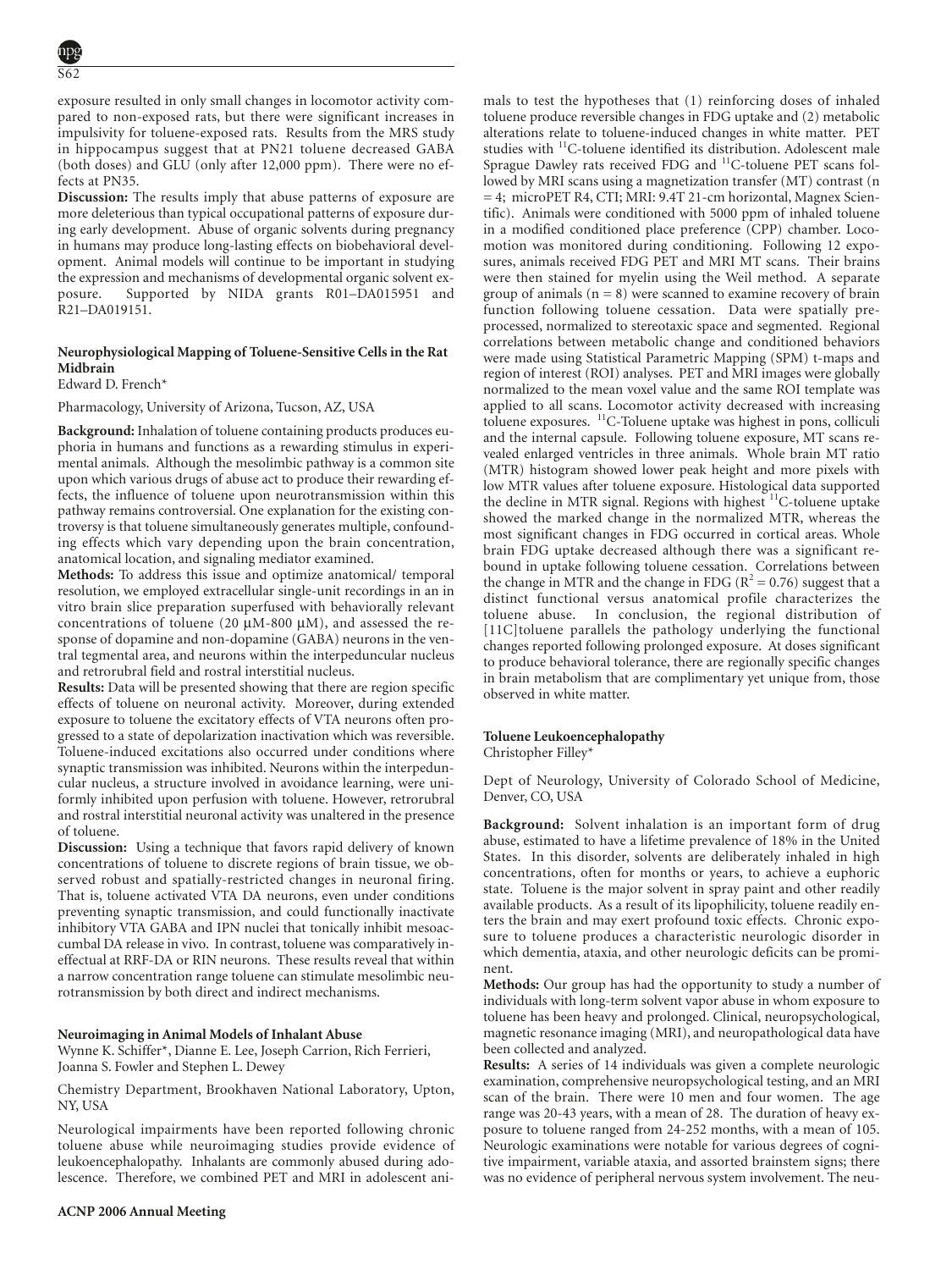ropsychological and MRI data were reviewed blindly by investigators who did not know the results of the other evaluation. Neuropsychological testing revealed significant cognitive impairment, often clearly at a level consitent with dementia, in several individuals. The MRI scans often disclosed diffuse white matter hyperintensity on T2 weighted images and cerebral atrophy. The duration of toluene abuse correlated with the severity of cognitive impairment and the degree of cerebral white matter hyperintensity on MRI. In addition, one other individual with toluene abuse died, apparently from the effects of toluene on the myocardium, and the brain autopsy disclosed dramatic loss of myelin in the cerebral hemispheres and cerebellum with sparing of cell bodies and axons.

**Discussion:** Toluene is a neurotoxin with specific effects on the white matter of the brain. Myelin appears to be the major target. When individuals expose themselves to prolonged high levels of inhaled toluene, toluene leukoencephalopathy can develop and produce a devastating clinical picture. Our data suggest that the amount of exposure correlates with both the extent of white matter damage in the brain and the severity of cognitive impairment. The dementia that occurs in toluene leukoencephalopathy is a striking example of the neurobehavioral dysfunction that can result from damage to brain white matter. To highlight this unusual observation, we have chosen the descriptor white matter dementia, a term that can also be applied to other disorders of white matter that produce a similar syndrome. The precise threshold of toluene exposure at which brain damage occurs is difficult to determine based on the available clinical data, and these findings clearly apply to humans who have sustained massive exposure to the solvent. However, more detailed information is urgently needed because of the high prevalence of this type of substance abuse and the potential for more subtle forms of toluene leukoencephalopathy to occur in those with less intense exposure. Implications for exposure to toluene in the workplace and the home environment are also apparent. Toluene leukoencephalopathy demonstrates the remarkable capacity of toluene to damage the brain through selective toxicity to brain myelin, and more generally, the role of cerebral white matter in normal cognition.

# **Panel Session Drug Addiction: A Disorder of Pathological Learning and Memory**

# **Signal Transduction Pathways Used by Therapeutic Agents and Drugs of Abuse**

Paul Greengard\*

### The Rockefeller University, New York, NY, USA

The concept that nerve cells communicate with each other through two distinct mechanisms, referred to as fast and slow synaptic transmission, is now well-established. A number of components of the two signal transduction pathways have been identified. Fast-acting neurotransmitters, e.g., glutamate (excitatory) and g-aminobutyric acid (GABA) (inhibitory), achieve effects on their target cells within one millisecond by virtue of opening ligand-operated ion channels. In contrast, all of the effects of the biogenic amine and peptide neurotransmitters, as well as many of the effects of glutamate and GABA, are achieved over hundreds of milliseconds to minutes by slow synaptic transmission. This latter process is mediated through an enormously more complicated sequence of biochemical steps, involving second messengers, protein kinases, and protein phosphatases. Slowacting neurotransmitters control the efficacy of fast synaptic transmission by regulating the efficiency of neurotransmitter release from presynaptic terminals and by regulating the efficiency with which fast-acting neurotransmitters produce their effects on postsynaptic receptors. A growing body of knowledge concerning slow signal transduction pathways has been utilized to elucidate the mechanism of action of therapeutic agents used for the treatment of schizophrenia, Parkinsonism, and depression, as well as of drugs of abuse, such as caffeine, cannabis, amphetamine, PCP, and LSD.

### **Long-Term Plasticity in the Mesolimbic System and its Potential Role in Drug Addiction** Antonello Bonci\*

# UCSF/Gallo Center, Emeryville, CA, USA

The neurobiological changes leading to behavioral sensitization to cocaine have been suggested to reflect drug-induced neuroplasticity in circuits that increase the incentive value of drugs. Previous studies have provided evidence for a central role of NMDAR in psychostimulant sensitization, and my laboratory has recently shown that cocaineinduced plasticity of glutamatergic synaptic transmission in the ventral tegmental area (VTA) plays an important role in brain adaptations that might promote addictive behaviors. However, the mechanism responsible for triggering these long-term synaptic changes is unknown. By using patch clamp recordings, my laboratory has collected evidence showing that cocaine caused a delayed increase in N-methyl-D-aspartate receptor (NMDAR)-mediated synaptic currents in putative VTA dopamine (DA) cells. This effect was mimicked by a specific DA re-uptake inhibitor and by a DA D1/D5 receptor agonist and blocked by a DA D1/D5 receptor antagonist. Further, biochemical analysis showed a redistribution of the NMDAR subunits NR1 and NR2B in VTA cell synaptic membranes. In agreement with these findings, NMDAR-mediated EPSC decay-time kinetics were significantly slower after cocaine, and pharmacological analysis indicates that NR2B subunits are not in the form of 'pure' NR1/NR2B complexes, but likely in the triheteromeric NR1/NR2A/NR2B form. Taken together, our data suggest that acute cocaine increases NMDAR function in the VTA via activation of cAMP/PKA pathway mediated by a DA D1/D5 receptor leading to the insertion of NR2B-containing NMDAR in the membrane. Based on this as well as on additional evidence collected from my laboratory, I will discuss a) the role of this acute increase of NMDA responses by cocaine in facilitating long-term plasticity and b) the relationship between long-term synaptic plasticity in the mesolimbic system and operant behaviors such as cocaine self-administration.

# **Drug-Induced Structural Plasticity**

Terry E. Robinson\*

Psychology, University of Michigan, Ann Arbor, MI, USA

Repeated exposure to drugs of abuse can produce many long-lasting changes in brain and behavior, some of which may contribute to the development of psychopathological states, including psychosis and addiction. There has been, therefore, considerable interest in identifying the nature of persistent drug-induced changes in neural circuits implicated in drug-associated psychopathology. This talk will review evidence that repeated exposure to drugs of abuse alters the structure of dendrites and dendritic spines in many different brain regions involved in incentive motivation, learning and cognitive function, including the nucleus accumbens, caudate-putamen, hippocampal formation, medial frontal cortex, orbital frontal cortex and other neocortical regions. However, the nature of drug-induced changes in dendritic structure varies greatly as a function of the drug administered (amphetamine, cocaine, nicotine or morphine), the amount of drug administered, the mode of drug administration (whether it is administered by an experimenter or self-administered), and the cell and portion of a dendritic tree examined. Furthermore, the effects of drugs interact with the effects that other kinds of experiences have on dendritic structure, and in ways that may limit the potential for other forms of experience-dependent plasticity. The picture that is emerging from these studies is one in which different drugs of abuse can reorganize patterns of synaptic connectivity in very specific ways, and in a regionally-specific manner, and by this means selectively influence the operation of diverse neural circuits. A challenge for the future will be to relate drug-induced changes in specific circuits to the operation of a circuit, and eventually to diverse changes in behavioral and cognitive functions mediated by the brain systems enduringly reorganized by drugs.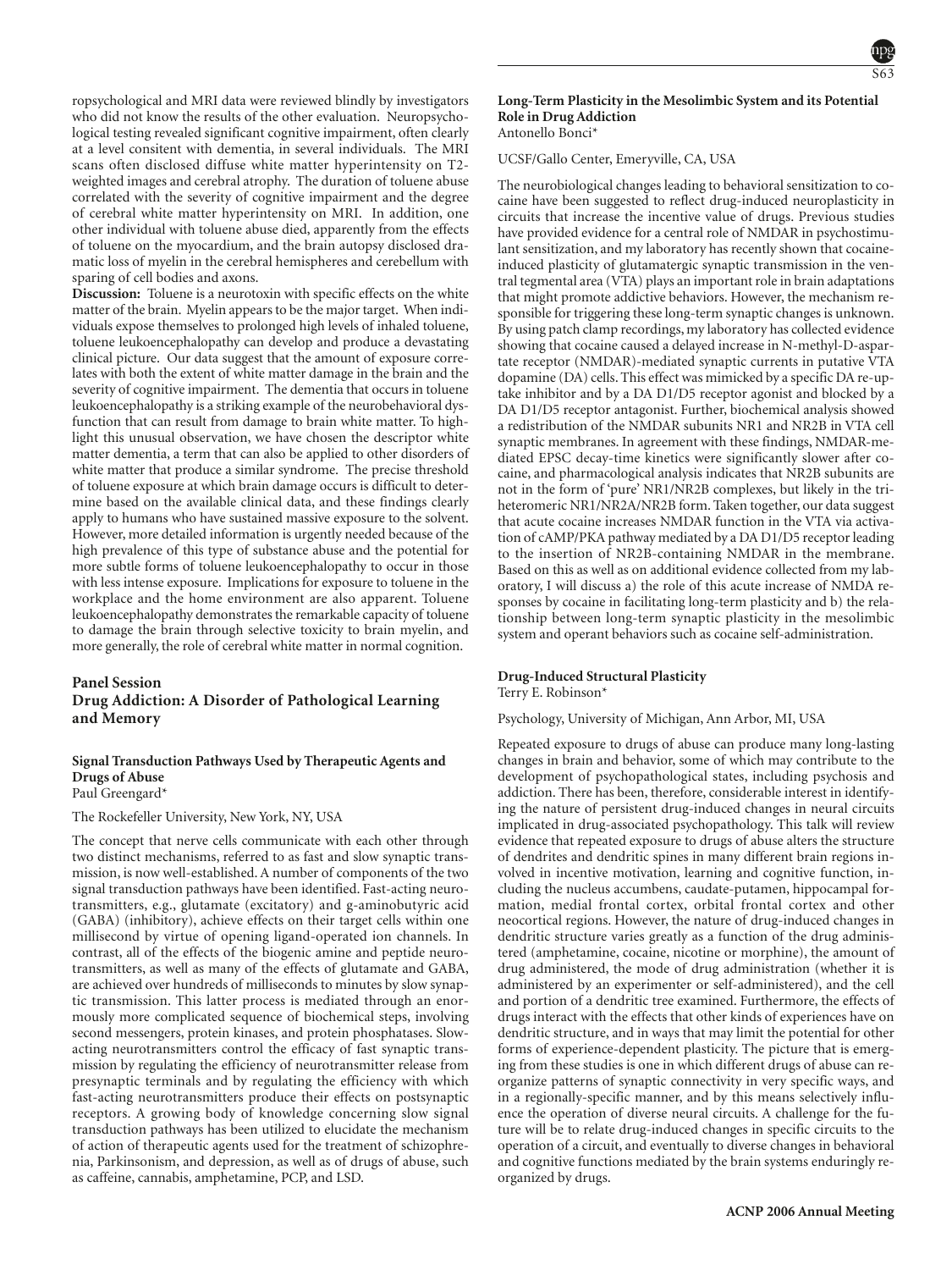### **Human Genome Scanning Results Support Roles for Mnemonic Systems in Addiction Vulnerabilities** George R. Uhl\*

### Molecular Neurobiology, NIDA, NIH-IRP, Baltimore, MD, USA

Human addiction vulnerability association genome scanning results now implicate variants in a number of gene families in addiction mechanisms. There is a caveat: some genes whose products may be centrally involved in addiction mechanisms may not harbor common functional allelic variants that contribute to interindividual differences in addiction vulnerability. Nevertheless, assessing the kinds of genes detected by genome scanning data can provide information about human addiction mechanims. We summarize our data from four association genome scans in individuals who are dependent on legal and/or illegal substances vs matched controls. These data implicate many gene products that are strongly implicated in mnemonic processes for roles in addiction. We focus on genes related to "cell adhesion" mechanisms that play central roles in establishing and maintaining neuronal connectivities and contain reproducible addiction association genome scanning signals. Such results should add to the attention now being focused on the memonic features that are likely to underlie substantial aspects of human addictions.

### **Panel Session**

# **Mechanistic Convergence of Cortical GABA and Glutamate Theories of Schizophrenia**

**Abnormalities of Gamma EEG Oscillations in Schizophrenia** Robert W. McCarley\*, Kevin M. Spencer, Martha E. Shenton and Paul G. Nestor

### Psychiatry 116a, VAMC/Harvard, Brockton, MA, USA

**Background:** Previously we have found abnormalities in the stimulus-evoked gamma-band (20-100 Hz) responses of schizophrenia patients, including a negative correlation between the frequency of a response and symptom severity. Here we examined gamma-band responses that were time-locked to individuals' reaction times in a Gestalt perception task. We hypothesized that such responses would be more closely related to feature-binding processes than stimulusevoked responses, and hence would be more sensitive to the severity of schizophrenic symptoms.

**Methods:** Chronic medicated male schizophrenia patients (N=18) and matched healthy controls (N=18) discriminated between Gestalt (illusory square) and control patterns by pressing a button for each stimulus type. The EEG was sampled at 500 Hz from 16 scalp sites. Time-frequency decomposition of the EEG was performed using the Morlet wavelet. Single-trial epochs were aligned according to the reaction time on each trial. Phase-locking was computed across correct trials in each condition.

**Results:** In all subjects, Gestalt patterns evoked a phase-locked gamma-band response at posterior electrode sites. As this response was phase-locked to the reaction time, it may reflect visual featurebinding and/or the formation of a perceptual decision. The frequency of this response was significantly lower for schizophrenics (22-25 Hz) than controls (34-40 Hz), and was negatively correlated with hallucination severity (-.52,  $p < .05$ ). Medication dosage was not correlated with the degree of oscillatory abnormality.

**Conclusions:** These data add to the growing evidence that gammaband synchrony reflects neural circuit abnormalities in schizophrenia. In particular, the negative correlation between hallucination severity and synchronization frequency suggests that core symptoms of schizophrenia are related to the integrity of neural circuits. An In Vitro animal model of gamma band anomalies is compatible with abnormal glutamatergic-GABAergic neuronal interaction.

### **Regional Patterns of Cortical GABA Gene Expression in Schizophrenia: Mechanisms and Consequences** David A. Lewis\*, Takanori Hashimoto and Jaime Maldonado

Psychiatry, University of Pittsburgh, Pittsburgh, PA, USA

**Background:** In the dorsolateral prefrontal cortex (DLPFC) of subjects with schizophrenia, the expression of certain GABA transcripts including the 67 kD form of glutamic acid decarboxylase (GAD67), a synthesizing enzyme for GABA, and the GABA membrane transporter (GAT1) are reduced in the subpopulation of GABA neurons that express the calcium-binding protein parvalbumin (PV). Given the role of networks of PV-positive GABA neurons in generating gamma oscillations, these impairments likely contribute to the reduced gamma power observed in the DLPFC of subjects with schizophrenia. However, whether similar alterations in PV neurons could account for altered gamma oscillations observed over other cortical regions has not been examined.

**Methods:** In order to characterize the regional patterns of GABA-related transcript expression in schizophrenia, we used quantitative RT-PCR to examine the relative tissue concentrations of 9 GABA transcripts and 3 normalizers across different cortical regions in subjects with schizophrenia and matched comparison subjects. In addition, in order to explore the mechanisms contributing to these gene expression changes, we examined several mouse genetic models.

**Results:** In the DLPFC, the normalized expression levels of 5 of the 9 GABA transcripts, including GAD67 and PV, were reduced in the subjects with schizophrenia, whereas the expression of other transcripts such as GAD65, was unchanged. Preliminary data from the anterior cingulate and primary visual cortices in the same subjects revealed similar patterns of change, with some regional differences in the relative magnitude and consistency of change across subjects. The potential pathogenetic mechanisms, including reduced signaling through NMDA receptors, that could confer this regionally conserved pattern of altered GABA gene expression are being evaluated in mouse genetic models. **Conclusion:** These findings suggest that a conserved pattern of altered GABA neurotransmission is present across the neocortex in subjects with schizophrenia, and that these alterations could contribute to impairments in gamma oscillations under conditions that tap the function of different neocortical circuits.

## **Region-Specific Reduction in Entorhinal Gamma Oscillations and Parvalbumin-Immunoreactive Neurons in Animal Models of Psychiatric Illness**

Claudia Racca\*, Mark O. Cunningham, Jillian Hunt, Steven Middleton, Fiona E. LeBeau, Martin G. Gillies, Ceri H. Davies, Peter R. Maycox and Miles A. Whittington

School Neurology, Neurobiology and Psychiatry, University of Newcastle upon Tyne, Newcastle upon Tyne, United Kingdom

**Background:** Psychiatric illnesses, particularly schizophrenia, are associated with disrupted markers for interneuronal function and interneuron mediated brain rhythms such as gamma frequency oscillations. **Methods:** We investigated a possible link between these two observations in the entorhinal cortex and hippocampus by using a genetic (Lysophosphatidic acid 1 receptor deficient (LPA1-deficient) mouse) and an acute model (Ketamine) of psychiatric illness. Intra- and extracellular recordings from enthorinal and hippocampal slices were accompanied by immunocytochemistry for specific interneuronal markers (GABA, parvalbumin, calretinin).

**Results:** Lysophosphatidic acid 1 receptor deficient (LPA1-deficient) mice show psychomotor-gating deficits and neurochemical changes resembling those seen in postmortem schizophrenia studies. Similar deficits are seen acutely with antagonism of the NMDA subtype of glutamate receptor. Neither model induced any change in power or frequency of gamma rhythms generated by kainate in hippocampal slices. In contrast, a dramatic decrease in the power of gamma oscillations was seen in superficial, but not deep, medial entorhinal cortex layers in both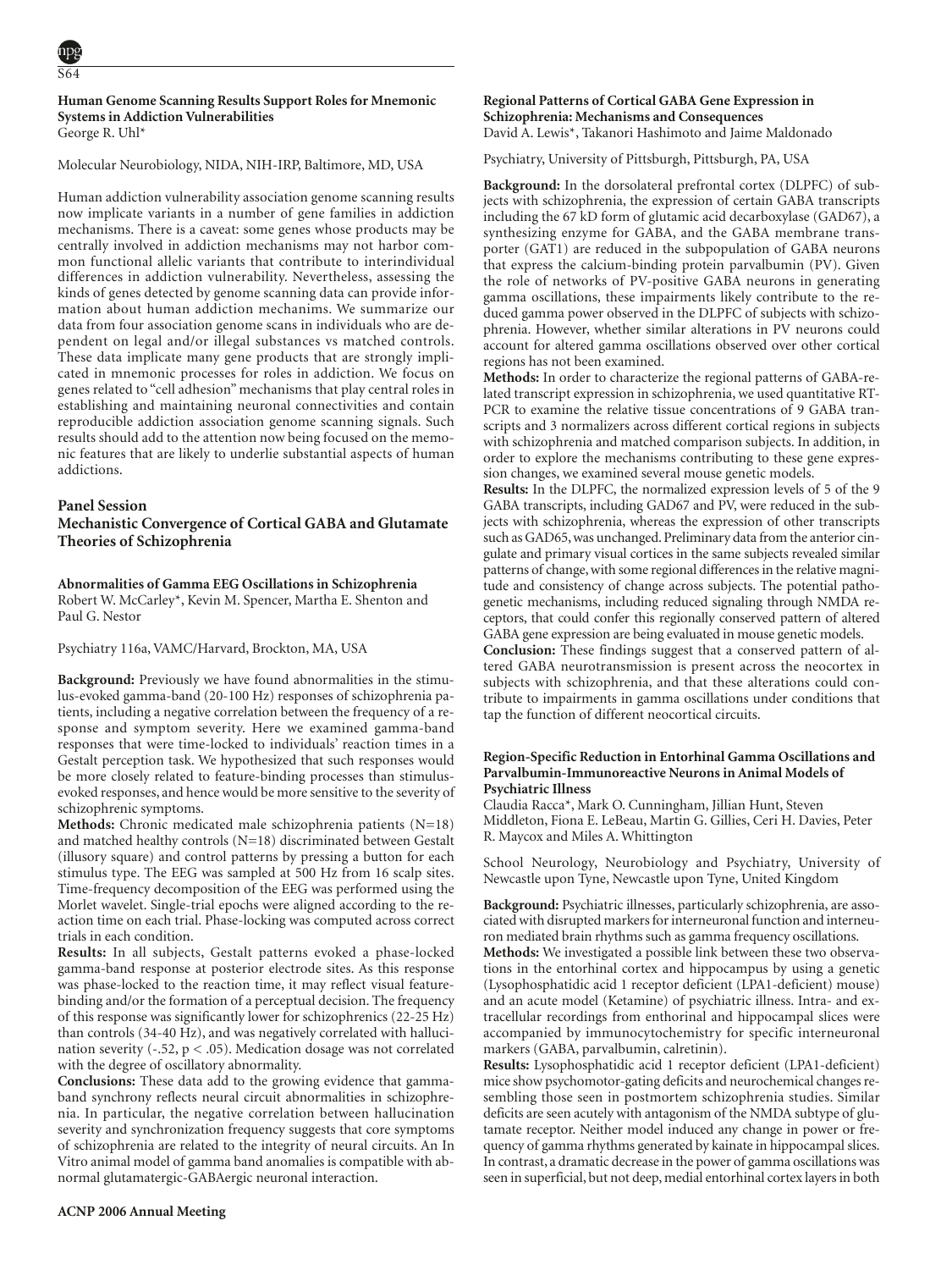models. Immunolabeling for GABA, parvalbumin, and calretinin in medial entorhinal cortex from LPA1-deficient mice showed an 40% reduction in total GABA- and parvalbumin-containing neurons, but no change in the number of calretinin-positive neurons. This deficit was specific for layer II (LII). No change in the number of neurons positive for these markers was seen in the hippocampus. Acute NMDA receptor blockade with ketamine, which selectively reduces synaptic drive to LII entorhinal interneurons, also disrupted gamma rhythms in a similar manner in superficial entorhinal cortex, but not in hippocampus. **Discussion:** These data demonstrate an area-specific deficit in gamma rhythmogenesis in animal models of psychiatric illness and suggest that loss, or reduction in function, of interneurons having a large NMDA receptor expression may underlie the network dysfunction that is seen.

# **Reduced NMDA Receptor Function Produces Disinhibition of Prefrontal Cortex Output Neurons: Correlation with Behavior and Reversal by Clozapine**

Bita Moghaddam\*, Houman Homayoun and Mark Jackson

### Neuroscience, University of Pittsburgh, Pittsburgh, PA, USA

The computational integrity of the prefrontal cortex (PFC) is thought to be disrupted in schizophrenia. Many of the behavioral deficits associated with cortical dysfunction in schizophrenia are modeled in healthy individuals treated with NMDA receptor blockers. To define the mechanisms by which a general state of NMDA deficiency may lead to cortical dysfunction, we used ensemble recording in behaving rats. Systemic blockade of NMDA receptors, at doses that impaired working memory, potentiated the firing rate of prefrontal cortex neurons. This potentiation, which correlated with expression of behavioral stereotypy, resulted from an increased number of irregularly discharged single spikes. Clozapine but not haloperidol, produced an activity-dependent influence on spontaneous firing rate of PFC cells: it increased the activity of the neurons with low baseline firing rates and decreased the activity of neurons with higher firing rates. Clozapine but not haloperidol, also reversed the effect of NMDA receptor hypofunction on PFC neuronal firing. Novel ligands that enhance NMDA receptor currents through activation of metabotropic glutamate 5 receptors mimicked the effects of clozapine. The reversal by clozapine or glutamatergic ligands was strongly correlated with blockade of NMDA antagonist-induced behavioral disruptions. These findings suggest that at least some of the adverse effects of NMDA receptor hypofunction may arise from a disorganized overactivation (or disinhibition) of cortical neural ensembles. This may lead to improper sequencing of behavioral sets leading to motor and cognitive stereotypies. The fine tuning of these ensembles by clozapine would restore the PFC capability to choose the appropriate behavioral repertoire.

# **Panel Session**

# **Molecular Libraries Roadmap: Small Molecules, Big Science**

### **Discovery and Characterization of Novel Allosteric Modulators of GPCRs**

Jeff Conn\*, David Weaver, Colleen Niswender, Ashley Brady, Jana Shirey and Jenifer Edl

Pharmacology, VICB Program in Drug Discovery, Vanderbilt Medical Center, Nashville, TN, USA

**Background:** Selective activators of specific subtypes of metabotropic glutamate receptors (mGluRs) have exciting potential for development of novel treatment strategies for psychiatric and neurological disorders. For instance, selective agonists of mGluR5, mGluR4, and mGluR2 could provide novel approaches to treatment of schizophrenia, Parkinson's disease, and anxiety disorders respectively. Unfortunately, it has been difficult to develop compounds that act as selective orthosteric (glutamate site) agonists of specific mGluR subtypes that have properties that are suitable for development of therapeutic agents. Similar difficulties have been encountered with other families of GPCRs. For instance, multiple groups have attempted to develop highly selective agonists of muscarinic receptors as a novel approach to treatment of Alzheimers disease. Availability of structurally diverse small molecule libraries along with technologies for high throughput screening, chemi informatics, and medicinal chemistry, have allowed us to focus on a new approach to activation of these important GPCR classes by targeting allosteric sites that potentiate receptor responses to activation by agonists.

**Results:** We and others have been highly successful in developing highly selective allosteric potentiators of specific mGluR subtypes. These compounds do not activate mGluRs directly but potentiate the response of these receptors to glutamate. These allosteric potentiators offer high selectivity for the targeted receptor and provide an exciting new approach to development of novel selective activators of these and other GPCR subtypes. Interestingly, we have found that multiple allosteric regulators appear to interact with similar binding pockets that are conserved between receptor subtypes. Furthermore, compounds can act at a single site to serve as allosteric potentiators, antagonists, or neutral ligands. However, multiple binding sites for allosteric regulators can also exist on a single receptor subtype. Interestingly, we have also found that allosteric potentiators can differentially regulate mGluR coupling to different signaling pathways or functional responses in different neuronal populations. Thus, these compounds may offer an opportunity to selectively modulate different responses to a single receptor subtype. We have now performed in vivo studies that reveal that these compounds have robust effects in animal models that have been used to predict efficacy for novel anxiolytics (mGluR2), antipsychotic agents (mGluR2, mGluR5), and antiparkinsonian agents (mGluR4). Most recently, we and others have completed high throughput screens and chemi informatic studies to discover novel highly selective allosteric potentiators for M1 and M4 muscarinic receptors. These studies suggest that this approach is not restricted to family C GPCRs but may also provide a viable approach for discovery of selective activators for members of other GPCR families.

**Discussion:** These studies provide an exciting new approach to discovery of novel highly selective activators of specific GPCR subtypes. In addition to providing unprecedented selectivity, these compounds may have other properties that are preferable to traditional agonists, such as reduced receptor desensitization and adverse effects due to maintenance of activity dependence of receptor activation. This provides an excellent example of the power of HTS, chemi informatics and medicinal chemistry to discovery molecules that could not be predicted based on protein structure or previously known chemical scaffolds.

# **Novel Targets for the NIH Roadman Molecular Libraries Initiative**

Larry A. Sklar\*, Jeffrey Arterburn, Bruce Edwards, Alex Kiselyov, Tudor Oprea and Eric Prossnitz

### CRTC, UNM, Albuquerque, NM, USA

The high throughput (HT) flow cytometry platform HyperCyt is adept at both cell and particle-based assays and is compatible with both high content and multiplex analysis. Cell-based assays have initially been directed against G protein-coupled receptor (GPCR) targets where we have identified novel small molecule ligands for the GPR30 membrane estrogen receptor that discriminate it from the classic nuclear ER alpha and ER beta receptors. Derivatives of these small molecules are expected to be useful in fluorescence and isotopic imaging studies. We have developed general particle-based multiplexed approaches compatible with assemblies of soluble membrane receptors, receptor tails, proteases, kinases, nucleases, etc. We have probed the mechanism of partial agonism of the beta2-adrenergic receptor and the steps in signal transduction using flow cytometrybased kinetic analysis with soluble GPCR. The NIH Roadmap Molecular Libraries Initiative (MLI) has given us the opportunity, through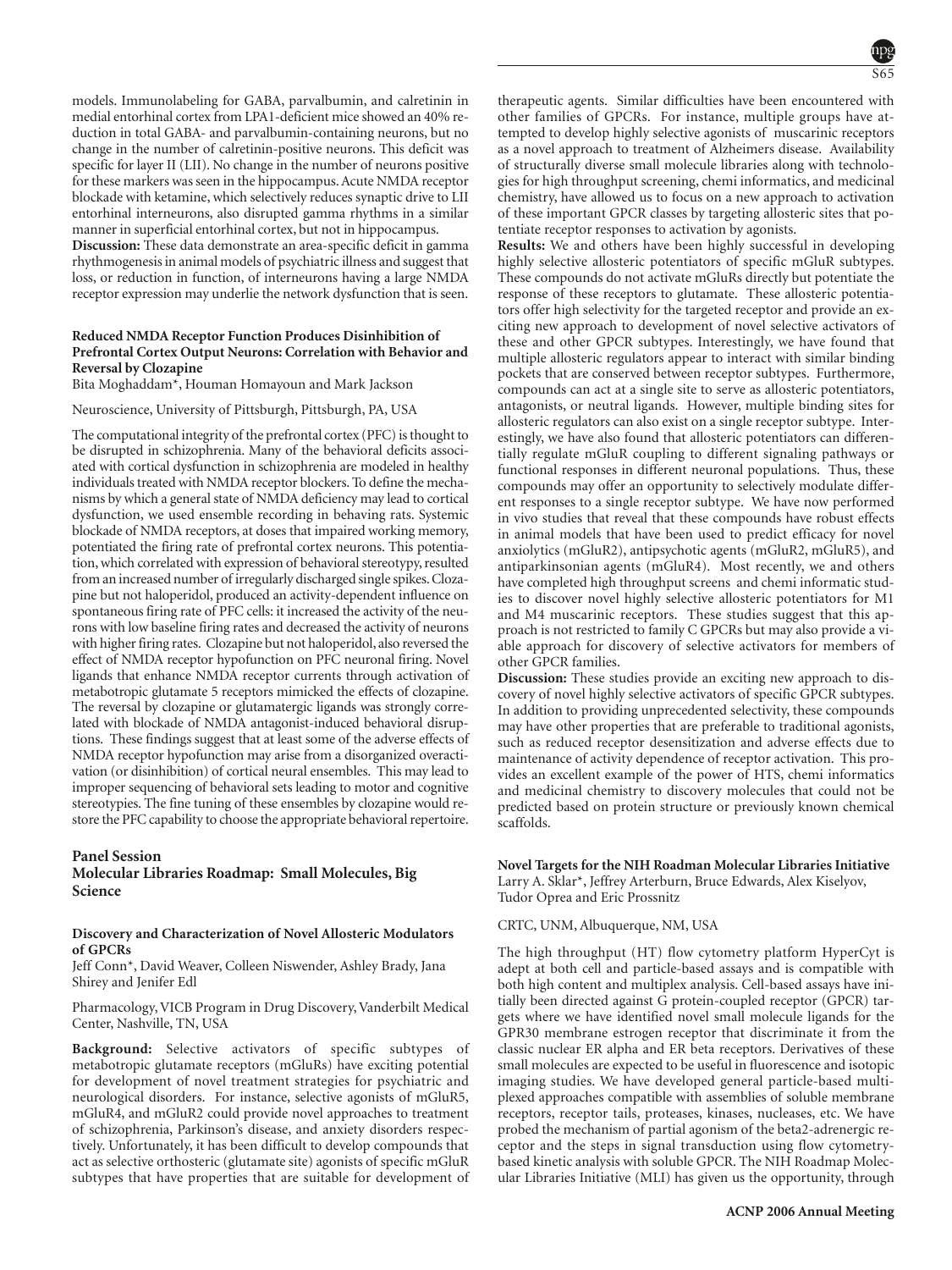the New Mexico Molecular Libraries Screening Center (NMMLSCN, http://nmmlsc/) to implement HT flow cytometry for the international research community. Through MLI and collaborations with investigators outside the MLSCN, we are currently developing a wide variety of cell and molecular targets.

### **The NIH Molecular Libraries Initiative: Chemical Tools for the Neuropsychiatry in the Genome Era** Christopher Austin\*

# National Institutes of Health, Bethesda, MD, USA

The NIH Chemical Genomics Center (NCGC, http://www.ncgc.nih.gov) is an ultrahigh-throughput screening and chemistry center which discovers chemical probes of gene and cell functions across the genome using its quantitative HTS (qHTS) technology, and develops new paradigms for screening that enable chemical genomics and downstream drug development. Located within the National Human Genome Research Institute as part of the NIH Roadmap Molecular Libraries Screening Center Network (MLSCN), all of the data produced at the NCGC are made freely available via PubChem (http://pubchem. ncbi.nlm.nih.gov). The products of the NCGC are novel chemical probe series with activity, potency, and solubility adequate for in vitro study of gene, protein, pathway, and cell functions in health and disease. Several assays relevant to orphan neuropsychiatric disorders are being screened at the NCGC and will be discussed, including those for glucocerebrosidase (the enzyme mutated in Gaucher's Disease), Spinal Muscular Atrophy, and Huntington's Disease.

### **Assay Design for Neuroscience Targets** Ray Dingledine\*

Pharmacolology, Emory University, Atlanta, GA, USA

Near completion of the human genome sequence and other recent technology advances have created a situation in which the number of known proteins of neuropsychiatric interest has far outstripped our ability to manipulate the function of these proteins with genetics or small molecules. The vision of the Molecular Libraries and Screening Center Network, an NIH Roadmap Initiative, is to bring together chemists and biomedical scientists in an environment that facilitates the discovery and study of novel small molecules as both research tools and potential leads for therapeutic development. This talk will address how individual investigators can utilize this new opportunity to advance their research goals. Examples will be provided from Emory University laboratories, focusing on the development of small molecules that act on specific prostanoid receptors to blunt neuroinflammation. Because G protein coupled receptors represent the largest target class for marketed drugs, many assays have been developed that are suitable for primary HTS. Assays for cAMP accumulation or IP3-mediated Ca2+ imaging have been developed based on scintillation proximity, fluorescence polarization (FP), time-resolved fluorescence FRET, amplified luminescence, enzyme complementation, electroluminescence, and fluorescence intensity. Cell-based assays have been developed to quantify the translocation of fluorescent proteins from one cellular compartment to another, the clustering or internalization of cell surface receptors, or morphometric measurements such as neurite outgrowth. Whole animal assays involving zebrafish are also receiving a good deal of attention. The key challenge in each case is to convert a target or phenotypic assay from benchtop to robot. Adaptation of a successful bench assay to high throughput mode requires optimizing the robustness and stability of the assay readouts, taking cost per well including labor costs into consideration. The process typically begins by optimizing the concentration of protein and substrate in each well for a biochemical assay, or the number of cells per well in the case of cell-based assays. The parameters to optimize are cost of reagents, the signal to background ratio

(S:B), and the Z' factor. The Z' factor measures the quality of the assay itself without intervention of test compounds. It is calculated from the following equation. Z' factor =  $1 - (3*SDs + 3*SDb) / (Ms - Mb)$ Where the s subscript refers to the maximum assay signal (eg in the presence of a screening concentration of agonist), b the minimum signal (eg, in the absence of agonist), and M the mean signals in each condition. S:B >5 and Z'>0.5 are typical criteria that portend an assay robust enough for HTS. The next step in assay optimization is to determine whether interplate and intraplate variability are low enough, and whether 1-2% DMSO, the most common vehicle for small molecule library compounds, adversely affects assay robustness. Finally, it is essential to show that a positive control affects the assay readout in a stable manner over the expected test period. In the first year of the MLSCN, neuroscience targets have represented approximately one third of all targets selected for screening, and cell-based assays well over half of the total. This NIH-supported national resource should continue to add value to neuropsychiatric research programs.

## **Panel Session**

**Neuroimaging and Genetics Across the Lifespan in Health and Illness**

### **Early Brain Development Assessed by Quantitative Analysis of Structural MRI and DTI** Guido Gerig\*

Department of Psychiatry, UNC, Chapel Hill, NC, USA

**Background:** Imaging studies of early brain development get increasing attention as improved modeling of the pattern of normal development might lead to a better understanding of origin, timing and nature of morphologic differences in neurodevelopmental disorders. We have collected one of the largest samples of MRI/DTI of neonates and infants of ages 1yr, 2years and 4years to model the trajectory of early brain development using structural MRI and diffusion tensor imaging (DTI). Studying this age group involves two major challenges, successful MRI scanning of non-sedated infants and new image analysis methods that can cope with low contrast-to-noise ratio, variability of brain shape and size, and locally varying contrast changes due to early myelination.

**Methods:** Tissue segmentation and lobe parcellation: We have developed a new fully automatic brain segmentation and tissue segmentation technique that uses probabilistic brain atlases (neonate, 2yrs, 4yrs) as spatial priors. The tool incorporates brain stripping, bias correction, atlas-registration, multi-channel MRI registration, and probabilistic segmentation including separation of myelinated and nonmyelinated white matter into one package. Computational anatomy tools for building spatio-temporal 4-D atlases of brain growth: We have developed a new computational anatomy tool is based on the concept of unbiased atlas building. A group of 3-D images is simultaneously deformed to build a new average center image, which is a sharp MR image encoding the average structures of the whole population. Group differences and longitudinal change is assessed by quantifying local deformation between pairs of atlases. This new method provides a fully volumetric description of the growth pattern. White matter development based on DTI: Local diffusion properties in white matter are associated with axon density, degree of myelination and density of white matter. We developed new tools for precise nonlinear inter-subject registration of DTI maps and quantitative tractography to delineate and quantify properties of major fiber tracts.

**Results:** Method developments are driven by the needs of several clinical pediatric studies at UNC Chapel Hill. This includes a longitudinal study of neonatal brain development in high risk children and controls (N total  $=134$ ), with follow-up at 1 year of age, a neonate twin MRI study, and an autism study (51 autistic (AUT) and 25 control individuals (TYP, DD)) with baseline scans at 2 years and follow-up at 4 years). Structural MRI reveals a quantification of re-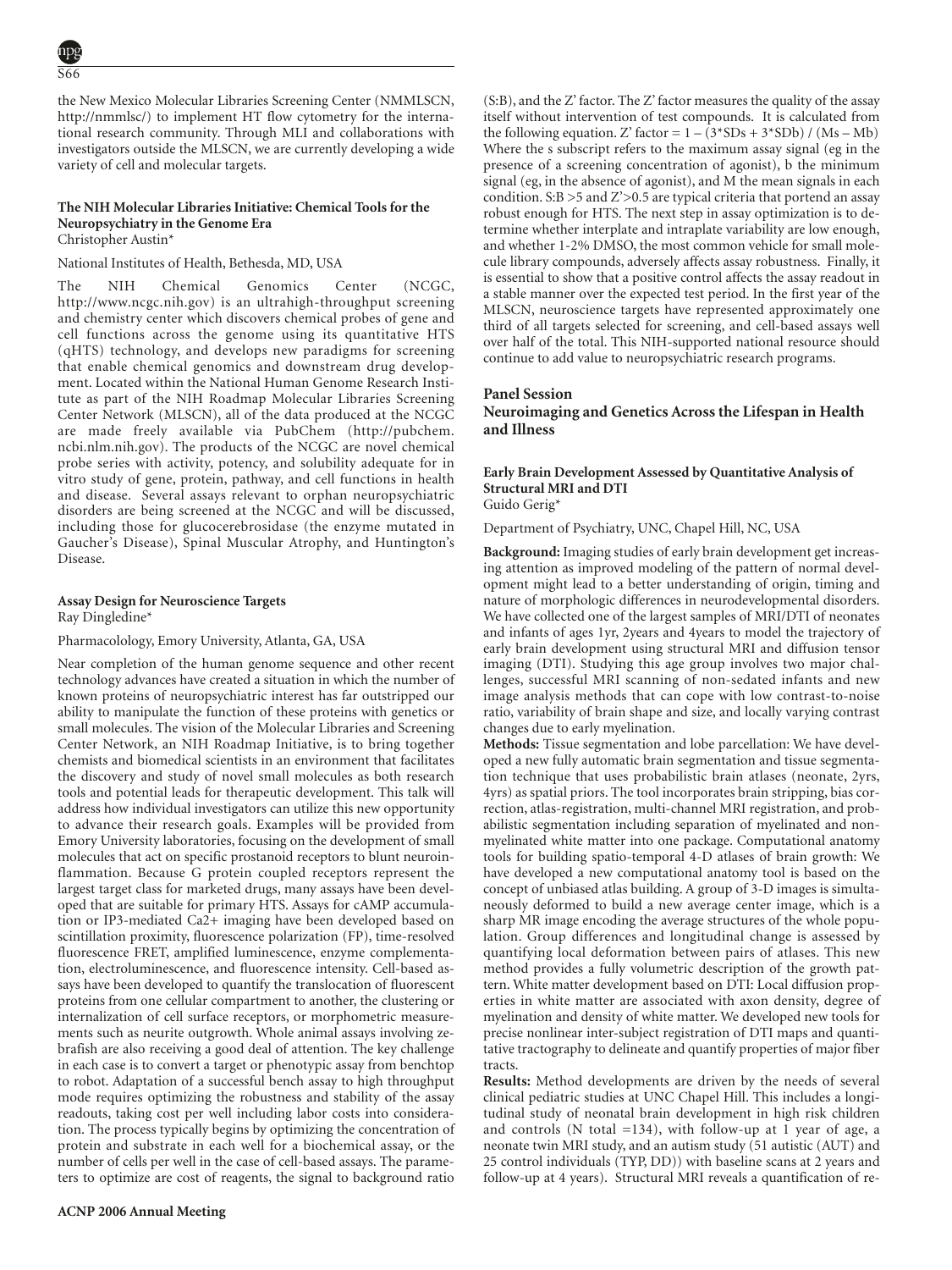

gions of early myelination of the projection tract up to the motor cortex, while also providing high-quality segmentation of nonmyelinated white, gray and fluid volumes. Early growth is mostly accounted for by a rapid change of cortical gray matter. The most striking result of the longitudinal growth analysis between 2 and 4 years is the apparent cerebral asymmetry. There is a consistent right frontal > left frontal and a left posterior parietal/occipital > right posterior parietal/occipital pattern, commonly called torque or brain torsion.

**Discussion:** Measuring the trajectory of growth via structural MRI and DTI will likely provide a vastly improved understanding of early brain development, changes due to delayed development or pathology, and its relationship to neuropsychiatric disorders. Our preliminary findings indicate that the new methodology shows excellent potential to explore longitudinal change, difference between groups, and differences between growth trajectories between groups.

## **Longitudinal Trajectories of Brain Development in Healthy Children and Adolescents**

Jay N. Giedd\* and Rhoshel K. Lenroot

Child Psychiatry Branch, National Institute of Mental Health, Bethesda, MD, USA

**Background:** Differences in cognition, behavior, and emotions between children, adolescents, and adults have been noted for millennia. Characterizing the neuroanatomical substrates of these differences has been more elusive. In 1989, the Child Psychiatry Branch at the National Institute of Mental Health (NIMH) initiated the first large scale longitudinal study of normal and abnormal brain development. This presentation will summarize findings related to normal brain development and factors related to sex, genes, and environment that affect it.

**Methods:** Subjects are recruited from the community and undergo physical and neurological exams, clinical interviews, family history assessment, and an extensive neuropsychological battery. Participants are asked to return for follow-up longitudinal testing and scans at approximately 2 year intervals. As of December 2005 the data set included over 1000 MRI scans obtained from several hundred healthy children. A variety of analysis techniques have been used through collaborations with imaging centers including UCLA, the Montreal Neurological Institute, and the University of Iowa, with an emphasis on automated methods due to the large volume of scans in the dataset.

**Results:** Cortical and subcortical gray matter volumes exhibited an inverted U shaped trajectory which was robustly sexually dimorphic in nearly all structures. Total volume in girls generally peaked earlier than in boys. Total white matter volume increases with age in both sexes. The gray and white matter of the cerebellum shows similar trajectories to that in the cerebrum. The trajectory of the vermis is markedly different than that of the cerebellar lobes. Using novel cortical pattern matching algorithms, we created dynamic maps of healthy brain development from early childhood through late adolescence, which showed that structural cortical maturation follows functionally relevant milestones. We have also compared cortical thickness between males and females, finding that the trajectories of development of cortical thickness differ between males and females in a regionally heterogeneous fashion. Measures of brain lobar volumes and cortical thickness were analyzed in an extended twin study design using structural equation modelling. Findings included high heritability of lobar brain volumes, consistent with previously reported studies in adults. Intriguingly, the proportion of variance due to genetic factors appears to decrease in gray matter while it increases in white matter over the age range studied. Analysis of heritability of cortical thickness measures in this pediatric twin population found higher heritability measures in the frontal, superior parietal, and superior temporal regions, with significant asymmetry of regions of high heritability between the hemispheres. The potential functional relevance of brain trajectories was demonstrated in a comparison of brain trajectories in children with average, high, and very high IQ scores. The children in the group with the highest IQs were found to have a more dynamic brain growth pattern than the other two groups.

**Conclusion:** The past decade has seen an increasing appreciation of the prolonged postnatal development of the human brain and the importance of neurodevelopmental factors in the pathogenesis of many common psychiatric disorders. Understanding the course of brain growth in healthy children and what can affect it for good or ill is a crucial element in the effort to better elucidate these processes and to target interventions to optimize outcome.

# **Brain Development in Children and Adolescents with Psychotic Disorders: Insights from Longitudinal Neuroimaging and Genetic Studies**

Nitin Gogtay\*

Child Psychiatry Branch, National Institute of Mental Health, Bethesda, MD, USA

We have been following the course of brain development in children and adolescents with psychotic disorders for over fifteen years using longitudinally acquired anatomic brain MRI scans. The clinical populations studied include children with childhood onset schizophrenia (COS), bipolar illness and atypical psychosis. Using novel cortical pattern matching algorithms, we have been able to compare cortical development in these children with similarly constructed time lapse sequences in normally developing children. These dynamic maps reveal significantly distinct patterns of brain development for these populations, confirming that these illnesses are neurobiologically distinct. Specifically, brain development for COS shows a 'back to front wave' of profound GM loss during adolescence evolving into the adult pattern by age 25. On the other hand, cortical development in pediatric bipolar illness (mapped before and after the onset of bipolar illness), shows a subtle pattern of GM gain in left temporal cortex and GM loss in cingulate areas, which also overlaps with that seen in atypical psychosis, and is distinct from that seen in COS. Our recent studies show that the cortical GM development in schizophrenia could be a train marker (endophenotype), as suggested by our cortical thickness analyses on longitudinally studied healthy siblings (n=52, 110 scans) of COS patients. These siblings, who have no schizophrenia spectrum diagnoses and no medication exposure, show a similar pattern of GM deficits mainly localized to the prefrontal and temporal cortices. However, the GM deficits in healthy siblings appear to normalize by the time the siblings are 20 years old, also following a parieto-frontal-temporal pattern that seen in the COS probands suggesting that the GM developmental trajectories (not just the deficits) could be an important endophenotype to study. We are currently evaluating the effects of the risk alleles on quantitative measures of brain morphometry, using a recently developed fully automated cortical thickness analysis technique that can rapidly process much larger samples. Our recent analyses analyses show that both COS probands and their healthy siblings have steeper slopes of frontal GM loss when they have the risk allele for GAD (a GABA modulator enzyme) gene. Moreover, in healthy COS siblings the initially decreased GM appears to normalize with age suggesting a genetically influenced restitutive process. Results from analyses for other recently confirmed risk genes for our COS sample will also be presented.

#### **Dynamics of Brain Changes in Alzheimer's Disease Mapped with a Population Based Brain Atlas** Paul Thompson\*

Laboratory of Neuroimaging, UCLA, Los Angeles, CA, USA

Due to recent innovations in brain mapping, the dynamic spread of Alzheimer's disease can now be charted in the living brain. Effects of drug treatment, risk genes, and brain deficits can be tracked as they emerge, in patients and those at genetic risk. These maps can be warehoused in statistical brain atlases, which encode dynamic and enetic information on brain change in entire populations, across the human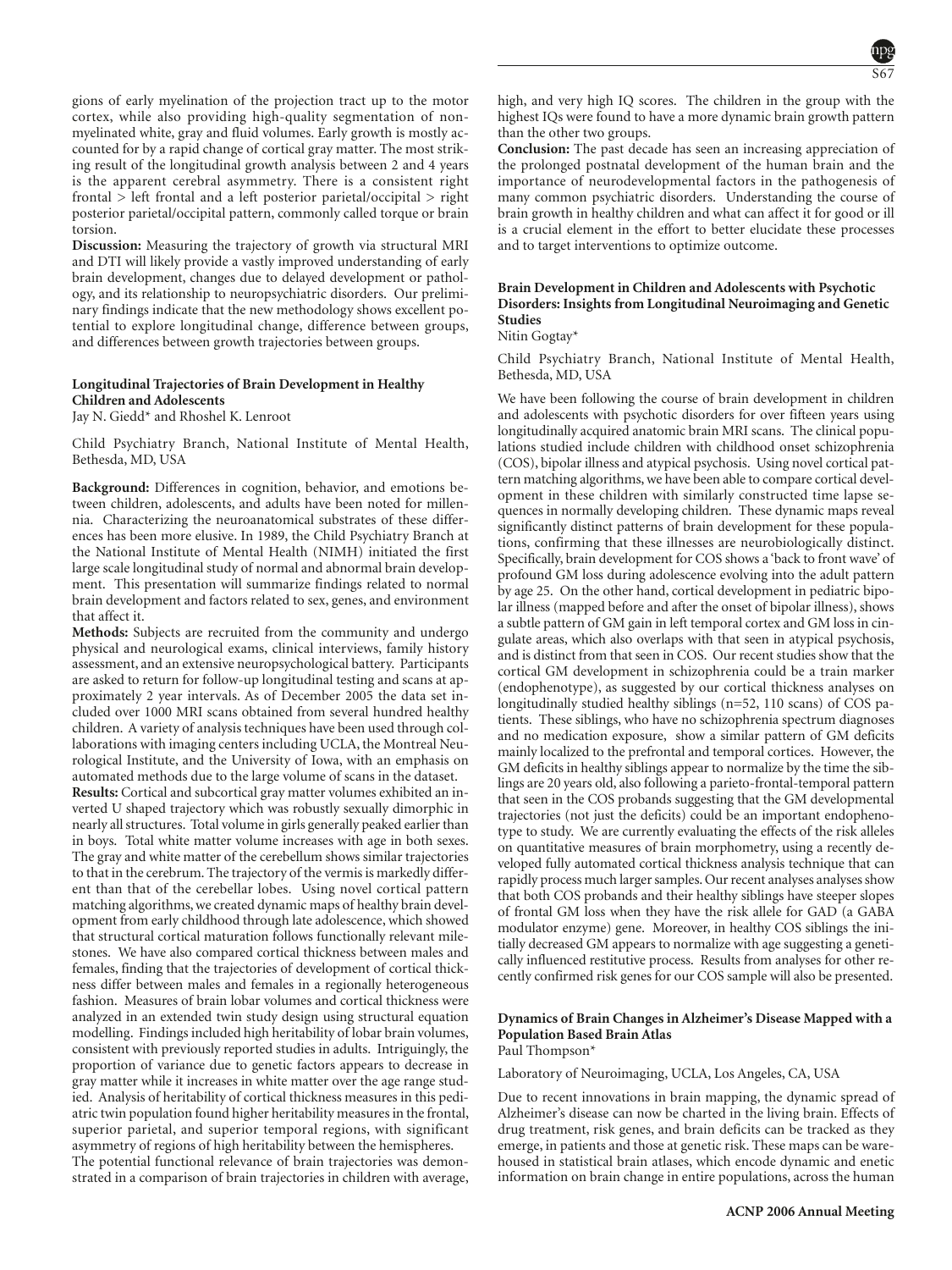lifespan. We show how these tools help to explore and map the disease process, revealing factors that affect it. Novel mathematics are described for visualizing therapeutic and gene effects. Dynamic Spread of AD: As an illustrative example, we report the mapping of a dynamically spreading wave of gray matter loss in the brains of Alzheimer's patients, scanned repeatedly with MRI. The loss pattern is visualized, in 3D video data, as it spreads from temporal cortices into frontal and cingulate brain regions as the disease progresses. Deficit patterns are resolved with a novel 4D cortical pattern matching strategy, which resolves the dynamic path of the disease as it spreads in the human cortex over a period of several years. These dynamic sequences show a rapidly advancing wave of cortical atrophy sweeping from limbic and temporal cortices into higher-order association and ultimately primary sensorimotor areas, in a pattern that correlates with cognitive decline. A complementary technique, tensor-based morphometry,reveals the 3D profile of atrophic rates, at each point in the brain. Both techniques are highly automated, have been validated on thousands of scans, and are sensitive to clinically relevant changes in individual patients and groups undergoing different drug treatments. Time-Lapse Maps of Disease: 3D animations are shown that statistically compare time-lapse maps of different dementias, relate these changes to changes that occur normally with aging, and relate them to similar time-lapse maps of childhood development, schizophrenia, and HIVassociated dementia (Gogtay et al., PNAS, 2004; Thompson et al.,PNAS, 2001, 2005). We also report preliminary data mapping the dynamic trajectory of neurofibrillary and amyloid pathology in Alzheimer's disease with [18F]-FDDNP, a novel PET radioligand developed at UCLA (G. Small et al., 2006). Animations show how this marker of disease burden spreads dynamically in the brain, and how this trajectory predicts cognitive deterioration in normal elderly subjects. These video maps chart the dynamic progress of Alzheimer's disease. They reveal a changing pattern of deficits. We are now using them urgently to detect where deficit patterns are modified by drug treatment and known risk genotypes. Strengths and weaknesses of these different imaging biomarkers for drug trials and basic neuroscience studies are discussed.

# **Panel Session**

# **Psychotropic Treatment During Pregnancy: Doing Good or Harm (or Both) on Which and Whose Outcomes?**

# **Surveillance for Drug-Associated Adverse Reproductive Outcomes: Model Systems and Implications for Psychotropics** Christina Chambers\*

Pediatrics, University of California, San Diego, San Diego, CA, USA

Evaluations of potential drug-associated pregnancy risks are most often based on preclinical animal reproductive and developmental toxicity studies; however, such studies are not always predictive of human pregnancy outcomes. Furthermore, human pregnancy safety data are either inadequate or nonexistent for more than 80% of drugs currently marketed in the U.S. This issue is especially critical for women of reproductive age who require treatment with psychotropics, both because of the relatively high prevalence of psychiatric disorders among women in this age group, and because of the likely need for chronic treatment that may extend throughout pregnancy. Several research methods are utilized in the post-marketing arena to assess drug-associated adverse reproductive outcomes, including case series, pregnancy exposure registries, cohort studies, case-control surveillance studies, and large linked database studies. Each of these methods has strengths and weaknesses, and no single study design is adequate to comprehensively assess drug safety. This suggests that systematic combinations of methodologic designs are necessary to appropriately evaluate human pregnancy risk. Applying lessons learned from the anticonvulsant literature, a rational approach to a model system for evaluating adverse reproductive outcomes associated with psychotropic medications can be described, utilizing and expanding upon the strengths of existing resources.

# **ACNP 2006 Annual Meeting**

### **Where Does Neonatal Syndrome Stop and Neurobehavioral Teratogenicity Begin?** Eydie Moses-Kolko\*

Psychiatry, University of Pittsburgh School of Medicine, Pittsburgh, PA, USA

The study of infant behaviors after in utero antidepressant exposure is a field that is rapidly growing. In the recent two years, there has been great attention focused on a neonatal behavioral syndrome associated with in utero serotonin reuptake inhibitors (SRI: includes selective serotonin reuptake inhibitors [SSRI] and serotonin norepinephrine reuptake inhibitors [SNRI]). A review of the case literature, extended case series, and cohort studies indicates that the most common neonatal signs include jitteriness, increased muscle tone, feeding disturbances, and agitation. Cohort studies find that 30% of SRI-exposed neonates undergo a behavioral syndrome. The syndrome is mild and self limited, with approximately 1% or fewer cases reaching high severity. Supportive management in special care nurseries is typically the only intervention. Mechanisms of the SRI-related neonatal syndrome include toxicity (in fetuses that cannot eliminate the drug/drug metabolite rapidly) and withdrawal (in cases such as paroxetine exposure, where rapid rebound of cholinergic drive may be causative). On the other hand, neurobehavioral teratogenicity encompasses neonatal/infant/child developmental changes that may emerge early in life and are persistent over time. For example, studies of pain threshold increases in SRI-exposed infants are documented to persist beyond the period in which the SRI-related neonatal syndrome ends. Standard developmental tests (ie: Bayley) may lack the ability to discriminate developmental endpoints in infants with differing in-utero drug exposures. Methodologies to test for early and persistent behavioral changes are under development. An important consideration in the evaluation of both neonatal behavioral syndrome and neurobehavioral teratogenicity is the maternal milieu. Like SRI-exposure, maternal mental illness is an exposure that has been associated with neonatal agitation, altered muscle tone, and lethargy. Future reports of SRI-related neonatal behavioral syndrome must characterize maternal psychiatric symptoms. In addition, objective measures of medication exposure during late pregnancy and the early puerperium both provide assurance of the drug exposure and can assist in ascertainment of a withdrawal versus toxicity mechanism in the SRI-related neonatal behavioral syndrome. Neonatal signs and developmental assessments should be measured serially by evaluators that are blind to maternal diagnosis and maternal use of SRI.

# **Validation and Quantification of Fetal Exposure**

Zachary N. Stowe\* and D. J. Newport

Psychiatry, Emory University, Atlanta, GA, USA

A variety of data bases, registries, and investigations have gathered information about the impact of maternal antidepressant use during pregnancy on obstetrical, neonatal, and infant outcome. Several factors limit definitive conclusions regarding either risk or safety of 'in utero' antidepressant exposure. The most obvious is a lack of confirmation of fetal exposure to the medication. Data derived from a Specialized Center of Research employing a prospective study (n=292) of placental passage – 11% of women did not take their medication. In women taking medication, the umbilical cord concentration at delivery is typically >60% of the maternal serum concentration raising questions about the feasibility of early neonatal withdrawal symptoms. Similarly, the majority of antidepressant outcome studies have required statistical control for tobacco, alcohol, and drug exposure in the antidepressant group. Again, this relies on self report and does not include other potential exposures. A history of alcohol abuse/dependence significantly increased exposure to other prescription and over the counter medications. Urine drug screen identified 15 women (5% of sample) who denied using other drugs were taking illicit drugs and/or prescription medications with abuse potential (e.g.